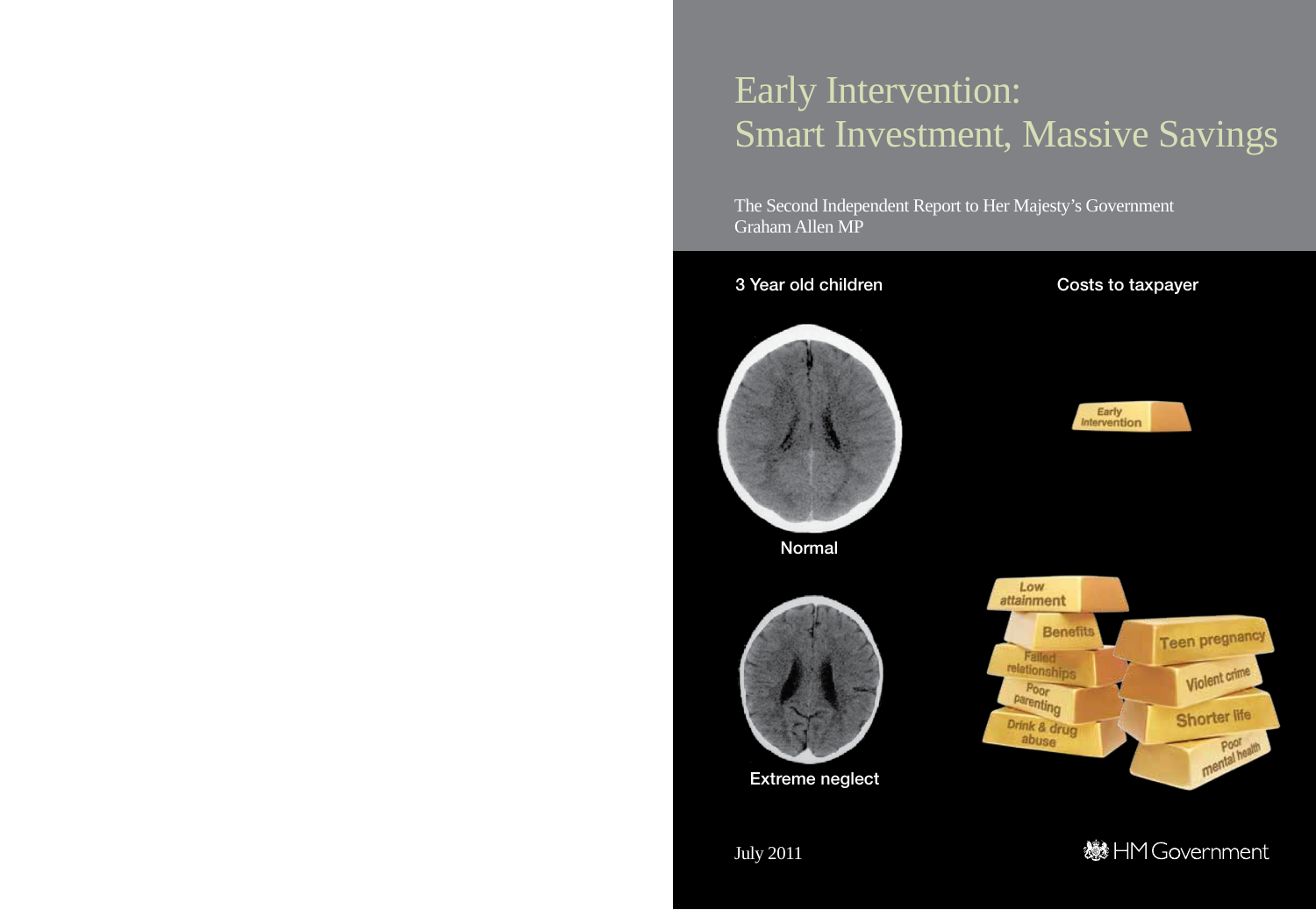# Early Intervention: Smart Investment, Massive Savings

The Second Independent Report to Her Majesty's Government

Graham Allen MP

'We have all recently conducted reviews for Her Majesty's Government in this field and while we agree on so much, we would like to particularly underline that all five of us strongly support this Report's emphasis on the cost-effectiveness of Early Intervention. We feel it is vital that the Government now begins the groundwork to enable our late reaction culture to be transcended by an Early Intervention one. Our collective view is that the moment for a serious, sustained programme of Early Intervention, which is promoted inside and outside government, has arrived.'

**Dame Clare Tickell**, Independent Report – *The Early Years: Foundations for life, health and learning* 

**Rt Hon Frank Field MP**, Independent Review on Poverty and Life Chances – *The Foundation Years: preventing poor children becoming poor adults* 

**Graham Allen MP**, Independent Review on Early Intervention Delivery – *Early Intervention: The Next Steps* and *Early Intervention: Smart Investment, Massive Savings* 

**Professor Eileen Munro**, Independent Review of Child Protection – *A Child-centred System* 

**Joyce Moseley OBE**, Chair – *Resolving Multiple Disadvantage: leading local responses to local needs* 

July 2011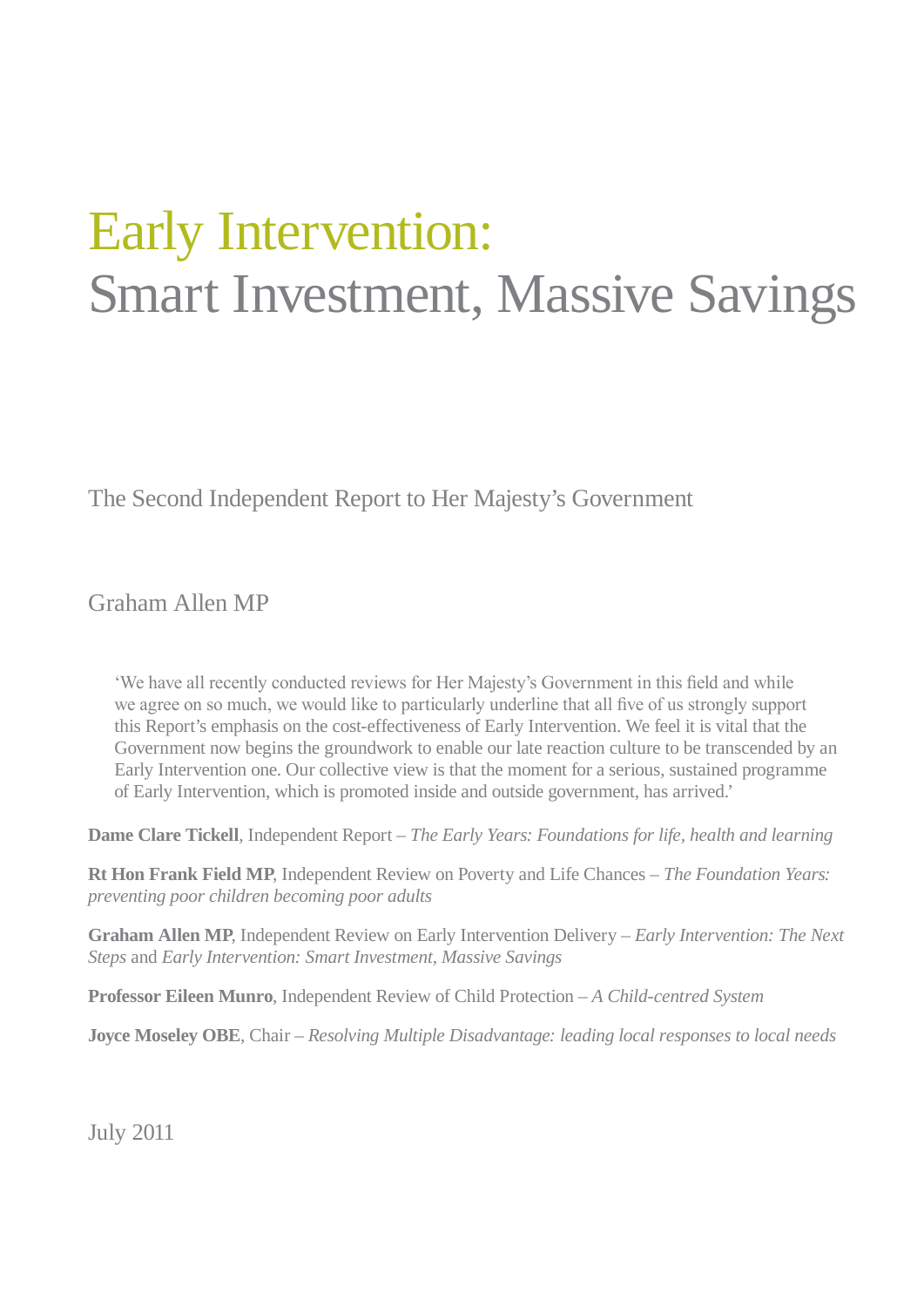#### Acknowledgement

The images on the front cover illustrate the negative impact of neglect on the developing brain. The first CT scan is from a healthy 3-year-old child with an average head size (50th percentile). The image below is from a series of three 3-year-old children following severe sensory-deprivation neglect in early childhood. The child's brain is significantly smaller than average and has abnormal development of cortex (cortical atrophy) and other abnormalities suggesting abnormal development of the brain.

From studies conducted by researchers from the Child Trauma Academy ([www.childtrauma.org\)](http://www.childtrauma.org)  led by Bruce D Perry, MD, PhD.

Perry BD (2002) Childhood experience and the expression of genetic potential: what childhood neglect tells us about nature and nurture. *Brain and Mind*, 3: 79–100.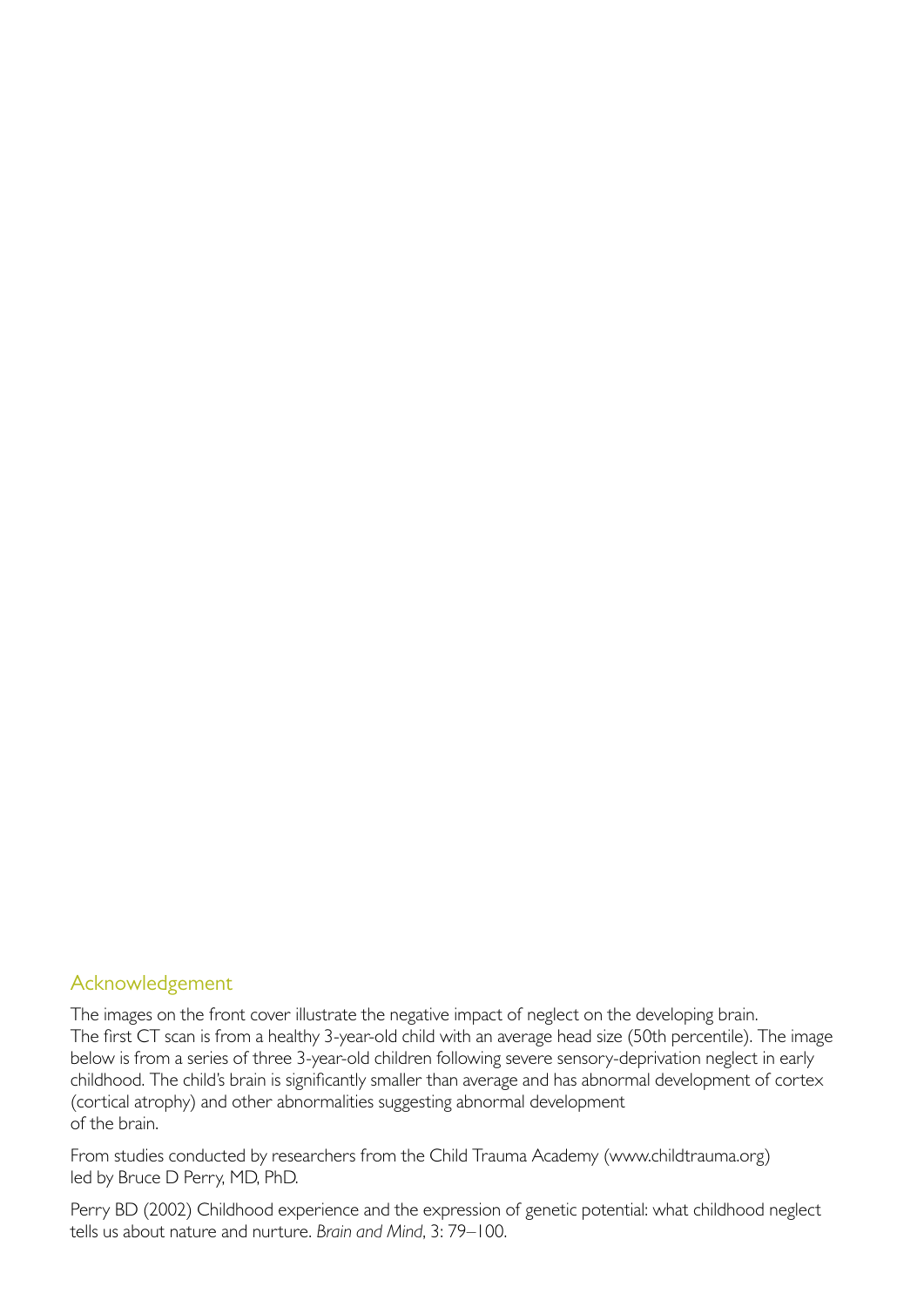## **Contents**

| Acknowledgements                            |                                                                                                           | $\vee$          |
|---------------------------------------------|-----------------------------------------------------------------------------------------------------------|-----------------|
| Letter to the Prime Minister (July 2011)    |                                                                                                           | vii             |
| Letter to the Prime Minister (January 2011) |                                                                                                           | $i\times$       |
| The core message on Early Intervention      |                                                                                                           | xi              |
| Foreword                                    |                                                                                                           | Xiii            |
| Recommendations                             |                                                                                                           | $x$ ix          |
| Executive summary                           |                                                                                                           | xxiii           |
|                                             | What they say about what has to happen next on Early Intervention                                         | xxix            |
| Chapter I                                   | Creating a culture change                                                                                 |                 |
| Chapter 2                                   | Leadership and co-ordination to enable investment in Early Intervention                                   | 3               |
| Chapter 3                                   | A locally driven agenda                                                                                   | 23              |
| Chapter 4                                   | Building an Early Intervention Foundation                                                                 | 33              |
| Chapter 5                                   | External finance through outcome-based Early Intervention contracts                                       | 43              |
| Chapter 6                                   | Early Intervention funds and bonds                                                                        | 55              |
| Chapter 7                                   | Creating the social investment market and tax incentives                                                  | 67              |
| Chapter 8                                   | Moving forward                                                                                            | 79              |
| Annexes                                     |                                                                                                           |                 |
| Annex A                                     | The 25 best Early Intervention programmes in the UK                                                       | 83              |
| Annex B                                     | What government departments are already doing for Early Intervention                                      | 84              |
| Annex C                                     | Early Intervention in Northern Ireland, Scotland and Wales                                                | 87              |
| Annex D                                     | Introducing a franchise function                                                                          | 9 <sub>1</sub>  |
| Annex E                                     | Concept paper: The Early Intervention Foundation                                                          | 93              |
| Annex F                                     | Outcome-based contracts and Early Intervention                                                            | 100             |
| Annex G                                     | Case study: Private Equity Foundation proposal for a Social Investment Fund for<br>Disadvantaged Children | 105             |
| Annex H                                     | Funds and bonds                                                                                           | 107             |
| Annex I                                     | Individual Savings Accounts                                                                               | 113             |
| Annex J                                     | Consultation                                                                                              | $ $ $ $ $ $ $ $ |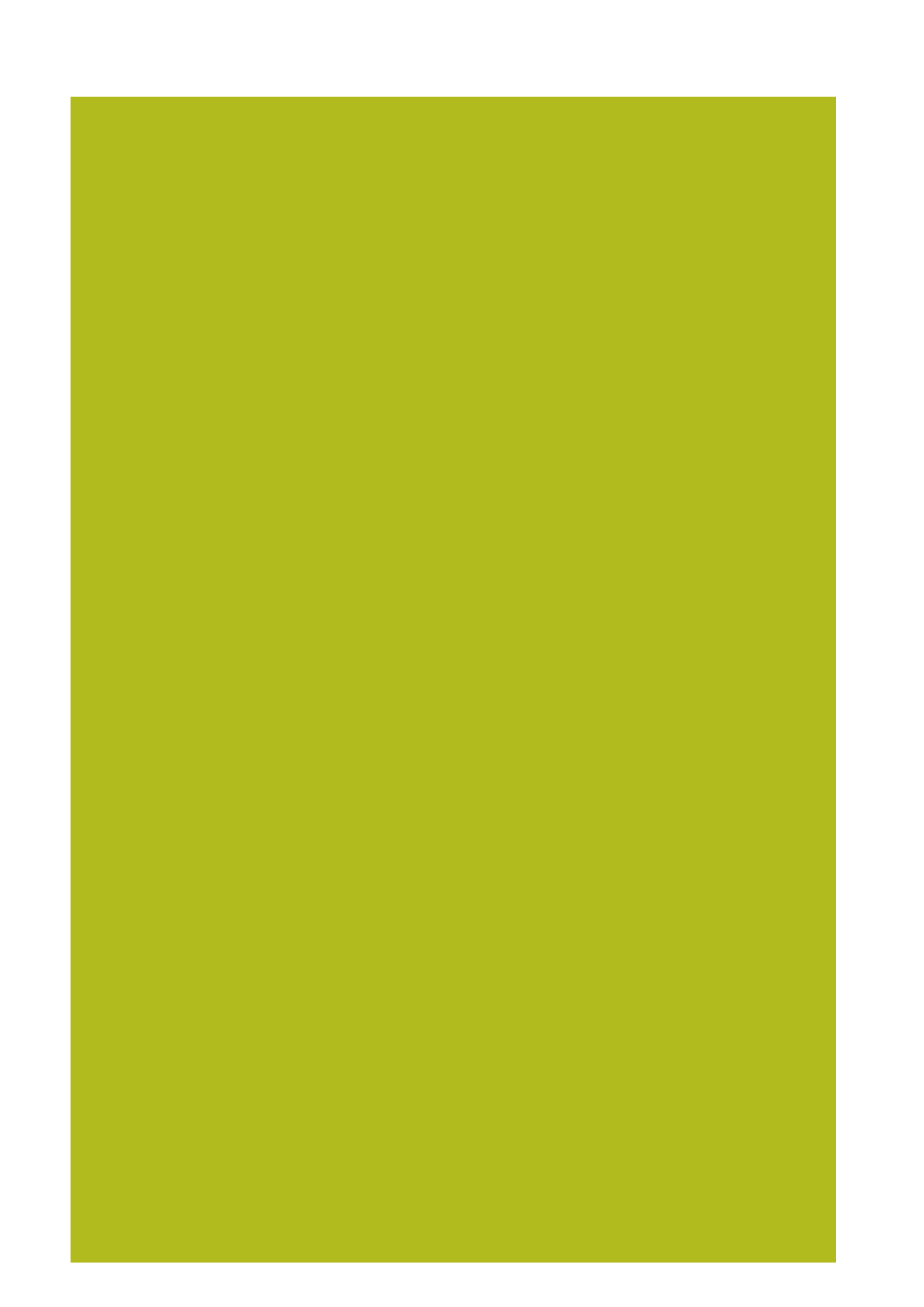## <span id="page-5-0"></span>Acknowledgements

I would like to acknowledge my debt to the review team, who have continuously dedicated themselves to this work throughout. Their perseverance, skill and efforts have made this Report a much easier task to complete. In particular the team leader, Dr Angela Donkin, has co-ordinated the team to extremely high standards, as well as managed my expectations! Other members of the team that I would like to thank are my policy advisers from HM Treasury and other government departments, including Clive Senior, Laura Julve, Stuart Broom, Sam Tendeter, Lauren Kocan and Almudena Lara. I must also thank Nick Bodle for his essential administrative support and Matthew Woolston, who has linked my work in the House of Commons with this Report.

The review team and I have received incredible support from many external partners and individuals. I would like to thank, in particular: The Social Investment Business, Royal Bank of Canada; Coutts; Rothschild; Triodos Bank; Deloitte; Private Equity Foundation; BlackRock; PricewaterhouseCoopers; Impetus; Charity Bank; The Young Foundation; Royal Bank of Scotland; Birmingham City Council; Manchester City Council; Nottingham City Council; Oxfordshire County Council; East Sussex County Council; Hertfordshire County Council; Westminster City Council; Legal & General; Functional Family

Therapy; NESTA (National Endowment for Science, Technology and the Arts); Incredible Years; London Early Years Foundation; Family Nurse Partnership; Barclays Capital; McKinsey & Company; Number 10; NS&I (National Savings and Investments); Co-operative Bank; National Academy for Parenting Research; Greater London Authority; 4Children; and The Children's Society.

Additionally, a number of individuals have been extremely supportive of the review, including: Ray Shostak; Matthew Pike; Richard Heller; Jim O'Neill, Goldman Sachs; David R Adair, Richard Collier-Keywood and Ian Oakley-Smith, PricewaterhouseCoopers; Richard Haseldine; Roberta d'Eustachio, Ambassador for Philanthropy; Stanley Fink; Professor Michael Little and Nick Axford, The Social Research Unit at Dartington; Christopher Egerton-Warburton; Charlie Green and Tom Attwood, Trustees for the Private Equity Foundation; Chris Robinson, Mayor's Fund for London; Sir Howard Bernstein, Manchester City Council Chief Executive; Ian Charlesworth, The Social Investment Business; Ian McPherson, Metropolitan Police; Peter Wanless, Big Lottery Fund; and Stephen Hughes, Birmingham City Council Chief Executive.

I hope that those whom I have inadvertently omitted will forgive me.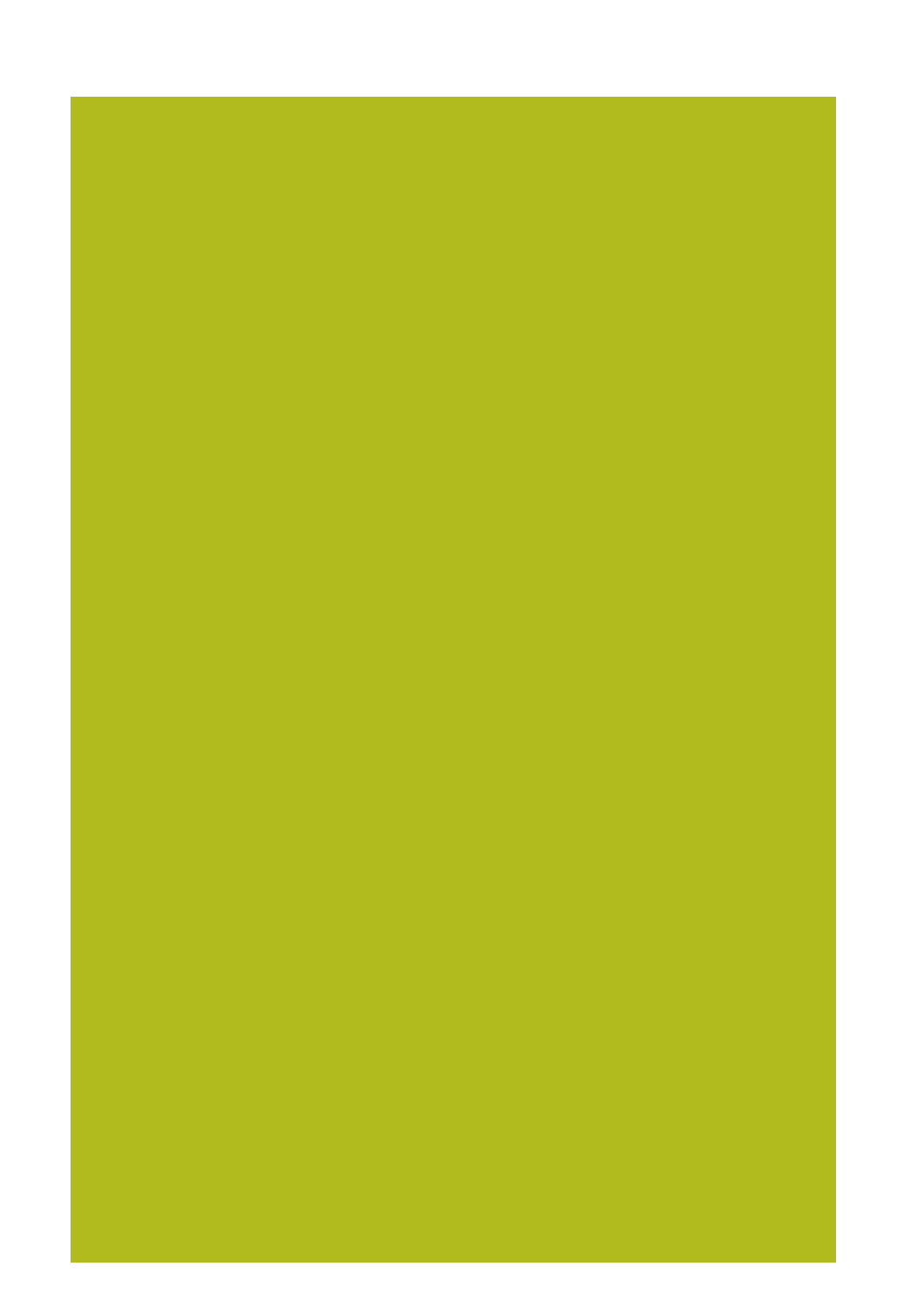## <span id="page-7-0"></span>Letter to the Prime Minister (July 2011)

Rt Hon David Cameron MP 10 Downing Street London SW1A 2AA

4 July 2011

Dear Prime Minister

I have completed my second Report, *Early Intervention: Smart Investment, Massive Savings*, in order to deliver it before the summer Parliamentary recess. As with my first Report, to implement the recommendations requires no legislative time and no net increase in public expenditure, but it does now need your political commitment to turn talk into action.

It proved hard to finance Early Intervention in our country even when public resources were abundant. Now that they are severely restrained, the task may seem impossible. However, Early Intervention turns this conventional wisdom on its head by reaping massive savings in public expenditure for the smallest of investments in better outcomes, and by avoiding expensive provision when things go wrong. By building out the immense costs of failure, it is in fact the best sustainable structural deficit reduction programme available.

My review, which has involved thousands of practitioners, service managers, policy makers and ministers, shows that there is an urgent case for greater investment in Early Intervention. There are no 'magic bullets' or instant cures – they do not exist. It has proved difficult; however, this Report outlines a serious programme of hard work to build a base from which to go further. People across the country have identified imaginative and creative ways to change our 'late reaction' culture. I know that ministers are persuaded, but my experience in compiling my reviews makes it clear that the whole official machine has to come to the party too, and my Report suggests how this can be done.

However, this is not a task for the public sector alone. This Report makes recommendations that will enable others – from neighbourhood charities to City financiers – to play a part in keeping with your approach to rebuilding civic society.

My first Report detailed the immense penalties to society and to the individual of failing to provide a strong foundation of social and emotional capabilities early in life. This second Report focuses more on addressing the vast financial and economic costs. It illustrates not just the price of failure to the taxpayer but the deadweight on the economy of carrying – across the generations – underachievement, low skills and poor educational attainment. Failure to address these will render us vulnerable to global competitors. Early Intervention must become a key priority for both our economic as well as our social renewal strategy.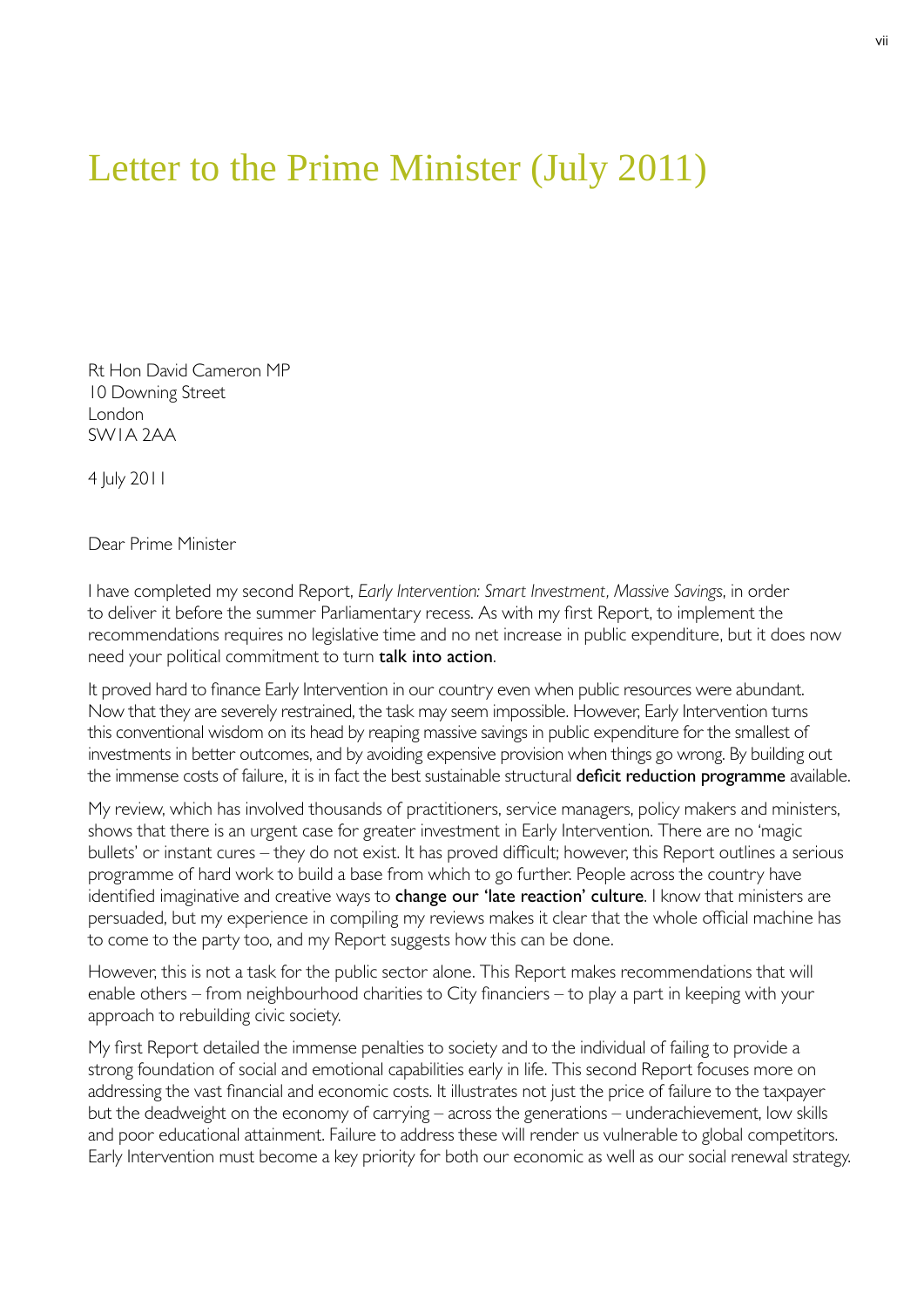In this Report, I propose two complementary approaches to funding: one is to use current public funding more effectively; the other is to mobilise additional investment from sources outside the public sector. This will require a new approach to supporting service commissioners, providers and a new cadre of investors. To achieve this, I propose the creation of a national, independent Early Intervention Foundation, the development of a reliable evidence base for the most effective Early Intervention programmes and the creation of a market in social finance to support Early Intervention. I am convinced that substantial additional funding could be found in order to give Early Intervention new impetus to produce lasting gains to individuals, public finances and economic competitiveness. This will have a clear benefit to individuals, communities and British society.

There are many detailed recommendations in the Report but, as we have discussed, there are just two which I believe require your personal leadership to secure the potential impact of greater Early Intervention:

- 1. To challenge and change the culture at the heart of government from late intervention to Early Intervention.
- 2. To offer a bold challenge to funders from the private, charitable and local government sectors that, if they create an independent Early Intervention Foundation to drive progress from outside Whitehall you will support them with co-funding.

It was extremely heartening to read the endorsements of the leaders of the UK's three main political parties for both Reports. I believe that it is essential that the all-party approach to the intergenerational answers required is maintained. The financial and social benefits of Early Intervention last well beyond any one Parliament or any one Government and are best achieved in a climate of maturity, patience and stability.

It is now time for clear leadership to change Early Intervention from a philosophy to a funded, sustained practical programme of investment and returns, which when taken to scale will transform the social and economic potential of a generation of babies, children and young people.

Good wishes in the task ahead.

mber Allen

Graham Allen MP The Early Intervention Review Team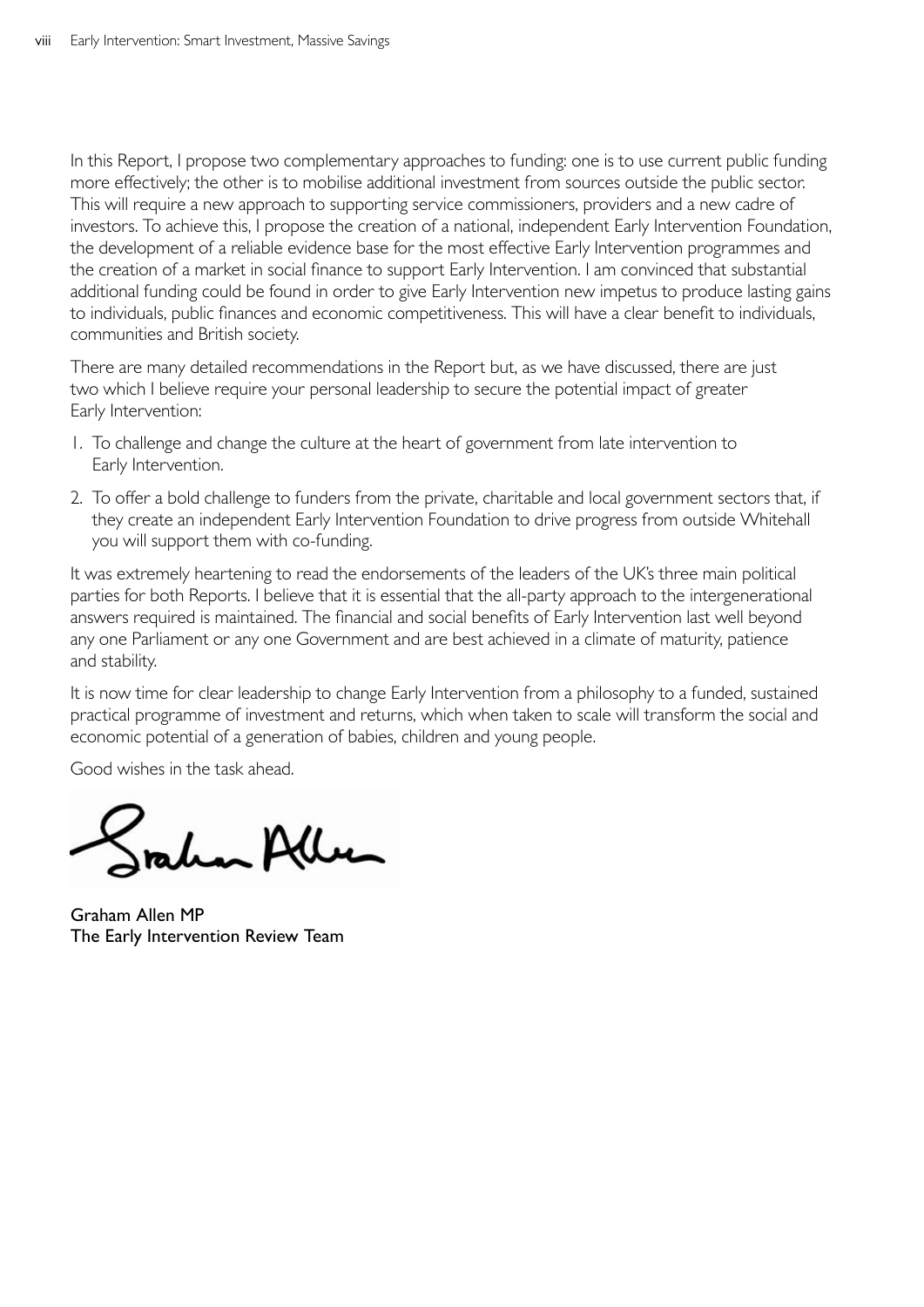## <span id="page-9-0"></span>Letter to the Prime Minister (January 2011)

Rt Hon David Cameron MP 10 Downing Street London SW1A 2AA

19 January 2011

Dear Prime Minister

I have completed the Review of Early Intervention requested by the Government last June and am delivering it ahead of time. I hope it will be helpful that there are no requests for legislation and no requests for immediate public spending. Should you accept and act upon the recommendations, not only will the life chances of so many children be enhanced but I would also expect considerable dividends to be paid to the taxpayer and government on a recurring basis.

This Report therefore makes the following recommendations:

- 1. The cross-party co-operation that has characterised this issue should continue and be actively developed. All parties should publicly accept the core message of Early Intervention, appended, acknowledge that the culture of late intervention is both expensive and ineffective, and ensure that Early Intervention plays a more central part in UK policy and practice.
- 2. All parties should commit to the central objective of Early Intervention to provide a **social and** emotional bedrock for the current and future generations of babies, children and young people by helping them and their parents (or other main caregivers) before problems arise.
- 3. With the encouragement of the Government, the best and most rigorously proven Early Intervention programmes should be pulled together using the best methodology and science available, to promote their wider use.
- 4. The Government should encourage 15 local Early Intervention Places to pioneer the programmes.
- 5. The Government should promote an independent Early Intervention Foundation, independently funded, to motivate those in the Early Intervention sector, prove the programmes above, work with pioneering Places above and raise additional long-term finance for Early Intervention from non-governmental sources.
- 6. The Government should take further the existing policies in this field to make sure that all children have the social and emotional capability to be 'school ready' at five, including:
	- a. a long-term plan to give all vulnerable first-time mothers who meet the criteria and want it, access to Family Nurse Partnerships;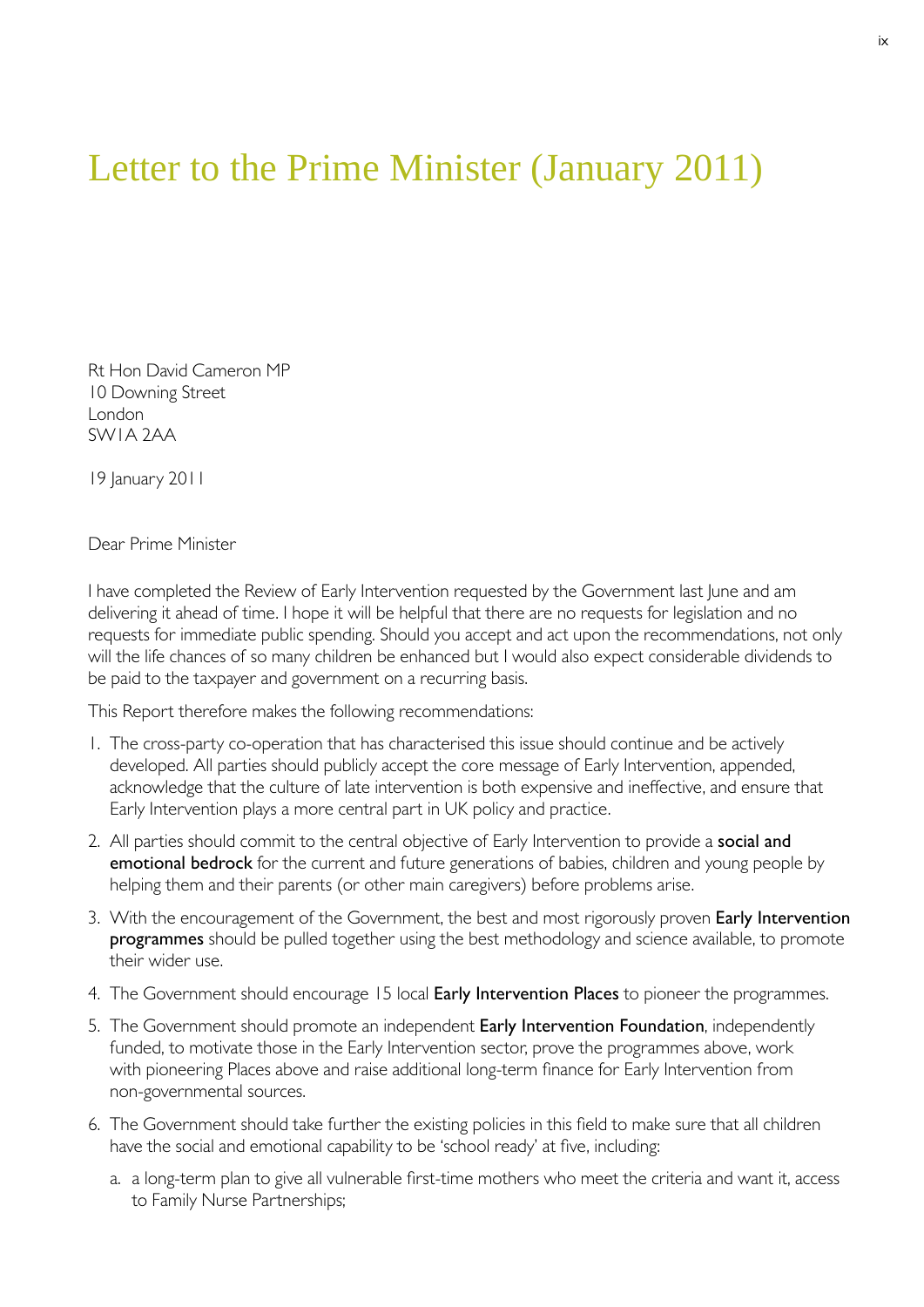- b. working up a national parenting campaign as part of the Big Society;
- c. high-quality, benchmarked pre-school education for 2-, 3- and 4-year-olds as part of a 0-5 Foundation Stage;
- d. a cross-party review to plan progress towards a quality paternity and maternity settlement; and
- e. a more coherent series of assessments for the 0–5s to detect and resolve social and emotional difficulties before they become intractable.

A full list of the recommendations can be found on pages xvii to xxi.

Finally, to exploit the tremendous political and financial momentum behind Early Intervention, I strongly recommend that the Cabinet Social Justice Committee swiftly issues a timetable enabling those recommendations which are accepted to go ahead without delay.

I will publish a further report, which will be delivered to you before the summer recess, exploring the use of new private sector financial instruments to fund the local roll-out of proven Early Intervention programmes to Early Intervention Places via the Early Intervention Foundation. This is a tremendous opportunity for this and future governments to take a long-term view on tackling causes rather than symptoms, reducing dysfunction and creating essential social investments with good rates of return. Countless children, who would otherwise underachieve, will be able to meet their potential and in turn become fully rounded citizens and, above all, excellent parents if the right decisions are taken now.

Good wishes in the judgements you must make.

han Alben

Graham Allen MP The Early Intervention Review Team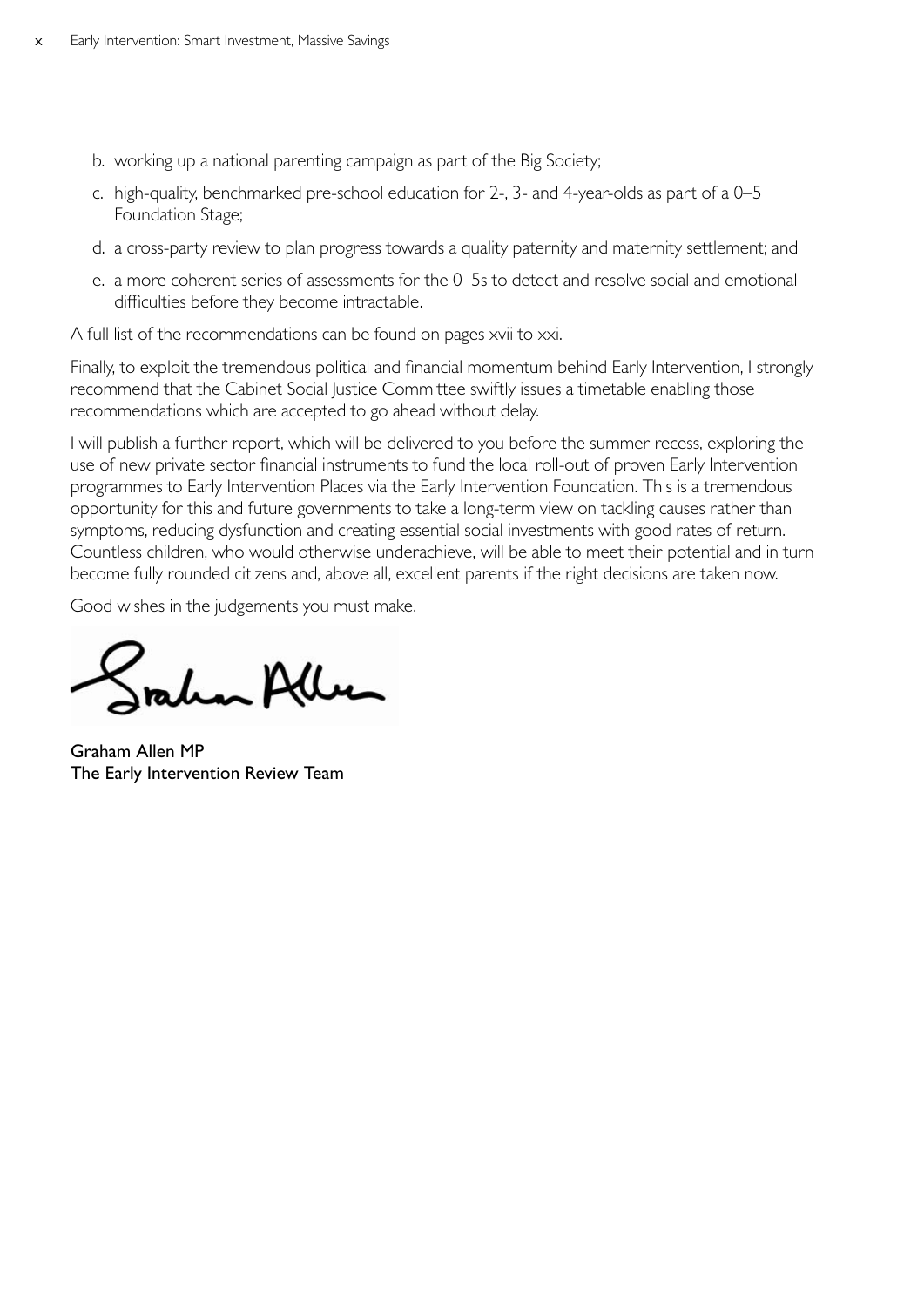### <span id="page-11-0"></span>The core message on Early Intervention

Early Intervention is an approach which offers our country a real opportunity to make lasting improvements in the lives of our children, to forestall many persistent social problems and end their transmission from one generation to the next, and to make long-term savings in public spending. It covers a range of tried and tested policies for the first three years of children's lives to give them the essential social and emotional security they need for the rest of their lives. It also includes a range of well-established policies for when they are older which leave children ready to face the challenges of each stage of childhood and of passage into adulthood – especially the challenge of becoming good parents to their own children.

In spite of its merits, which have achieved increasing recognition by national and local government and the voluntary sector, the provision of successful evidence-based Early Intervention programmes remains persistently patchy and dogged by institutional and financial obstacles. In consequence, there remains an overwhelming bias in favour of existing policies of late intervention at a time when social problems are well-entrenched – even though these policies are known to be expensive and of limited success. Strong leadership by all political parties is required to overcome this bias and achieve a cultural shift to Early Intervention. A move to successful Early Intervention requires new thinking about the relationship between central government and local providers. It also needs authoritative evidence about which forms of Early Intervention are most successful, and about their impact.

#### The Early Intervention Review Team, 2011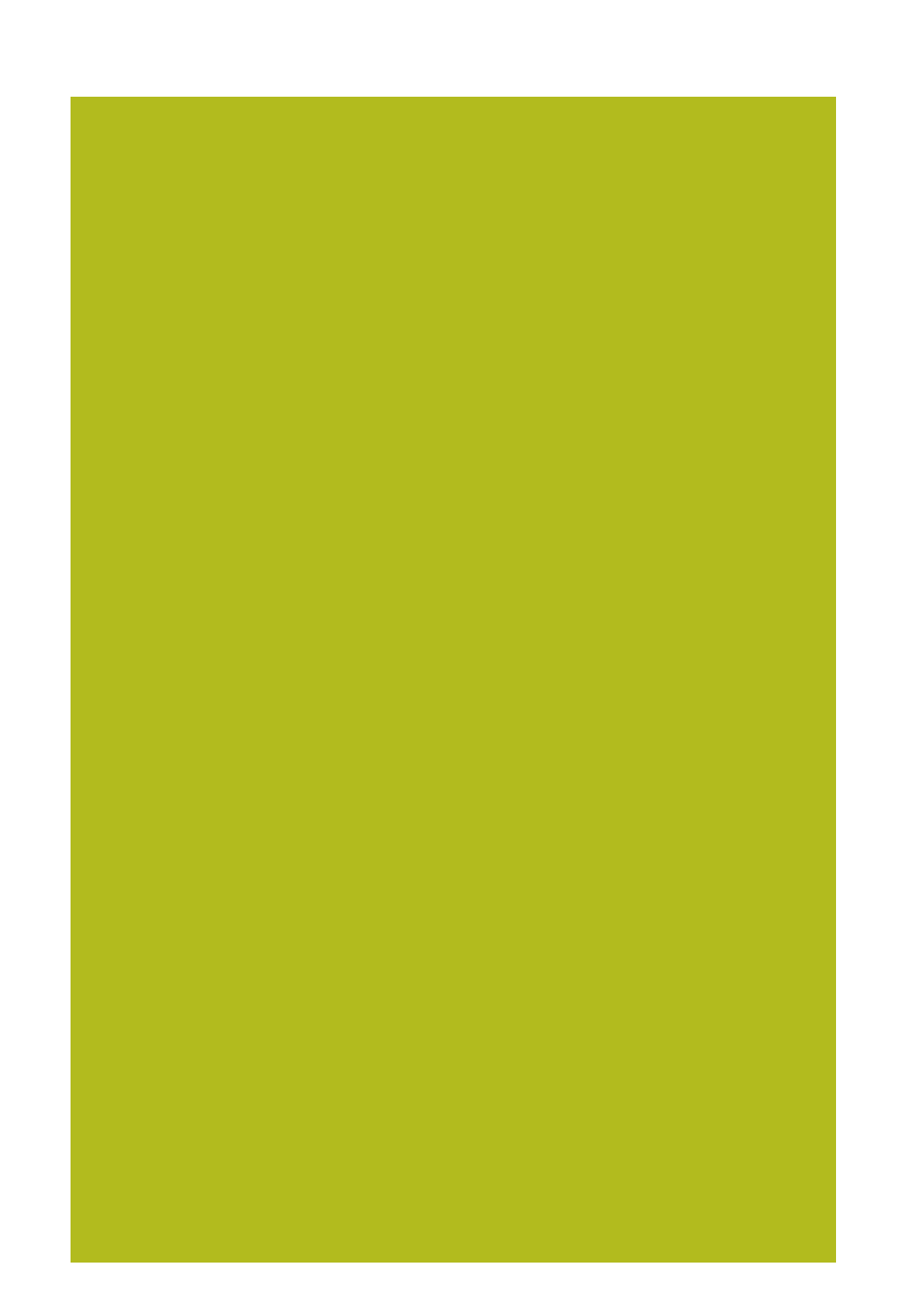### <span id="page-13-0"></span>Foreword



We now get to the sharp end. The arguments have been made, the evidence marshalled, now it becomes a question of leadership. Can we take the next step? Can we not only set the vision but boldly make the changes which will make it happen? Can Whitehall change its late intervention culture? Can we bring all of our assets to bear  $$ private, local, philanthropic and voluntary – and not just government?

Money needs to be reprioritised and generated for investment that will ultimately return to us many fold. A new institution must be created to support commissioners, providers and investors and to build on the momentum to advance Early Intervention; ministers must willingly take on the pain of cultural change across Whitehall. By the time you read this, you will know which path has been chosen.

This Report promises no 'magic bullets' or quick fixes, only a route map for the hard work required for progress. It is reinforced by all the other recent distinguished reviews of the Rt Hon Frank Field MP, Dame Clare Tickell and Professor Eileen Munro – all four of us argue for the cost-effectiveness of early intervention. This is not the end of the work; it is the beginning. A fantastic start has been made by many practitioners, decision makers and policy makers, and this Report indicates where further work is needed or where leadership and institutions are required to make change happen.

#### The potential

This Report is very technical in some sections, which is inevitable with its focus on new innovative financial approaches. Underneath that, this Report is rooted in one simple ambition: to ensure that every baby, child and young person grows up with the basic social and emotional competencies that will give them the bedrock skills upon which all else is built. That is the objective set in both the first and second of these Reports. We should never forget that early intervention is already commonplace in the UK. It is probably what readers experienced and what you gave or give to your own children often in an unconscious way through the development of attachment, attunement, empathy, and communication. All that I ask is that those basics that you take for granted are put in place for all babies, children and young people so they too can realise their potential.

During the Victorian era, our country faced a daunting challenge in public health, in eliminating cholera and other diseases caused by poor sanitation. People might have carried on with business as usual. Instead, local and national government united with philanthropists and private investors to make the long-term investments needed to create cleaner and healthier cities. I believe that today our generation faces an equally daunting challenge in social health. Will we carry on with business as usual? Or will we match the Victorians in innovatory institutions and investments to overcome deep and costly social problems? Not only our generation but generations to come will pay a heavy price for failing to take action now, when it is most possible, most affordable and most effective.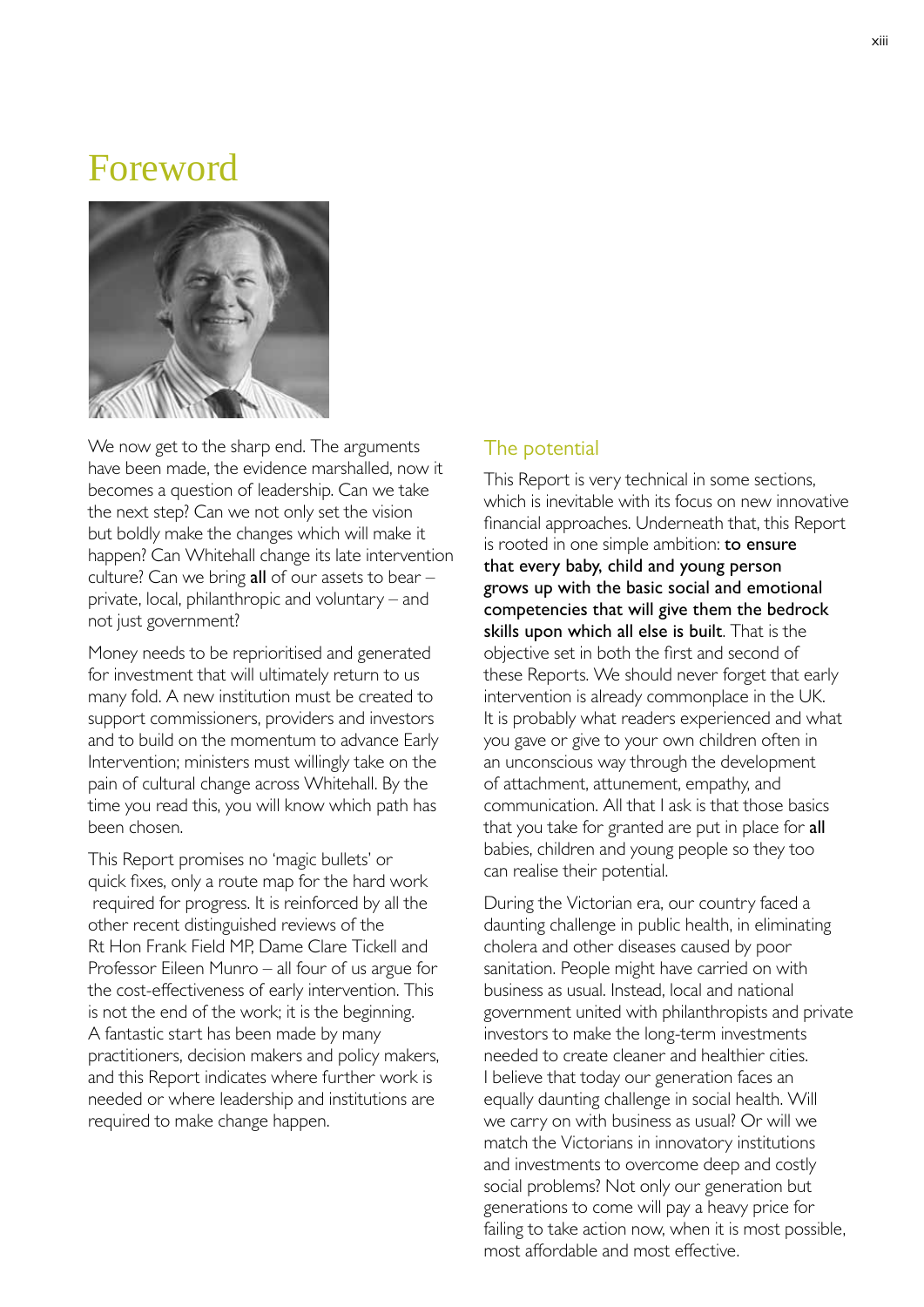#### Action already taken

I am heartened by the action already taking place as a result of my first Report:

- I recommended that government promotes evidence-based programmes for Early Intervention. The Report was welcomed and I am pleased to see the emergence of standards of evidence, independent advice on what works, and costs and benefits of competing investment models.
- I recommended that local authorities and third sector partners pioneer new approaches to Early Intervention. I have been gratified by the response: no fewer than 27 have asked to become Early Intervention Places exploring new options, and several have offered to actively support the development of new infrastructure in this field.
- I recommended the establishment of an independent Early Intervention Foundation. The Cabinet Committee on Social Justice welcomed my work on setting this up, and the idea has received support from local government, the private sector and from the emerging social investment sector, all of whom are constituting a 'shadow board' and completing a business plan as I write. In this Report, I set out in more detail the role of the Early Intervention Foundation and how it could help to bring in investment into Early Intervention.

It is obvious that a 16-week review cannot deliver all the answers in what is a highly technical field, hence its recommendations to use the immense resources of Whitehall to continue this work and to set up the Early Intervention Foundation. The work we propose on the Comprehensive Spending Review, better co-ordination, a Task and Finish Group, a Treasury review, the long-term studies suggested and the creation of channels for Early Intervention funds both inside and outside government, are all about growing and sustaining this work. It will continue to need the partnership with Whitehall to bring all of the committed partners together.

#### Seize the time

This is the perfect moment for national leadership on Early Intervention. Our knowledge base is now strong enough to progress the work. It is a tremendously exciting time with the burgeoning interest in social finance, the strength of the all-party political commitment and some unparalleled opportunities for progress.

There is a unique conjunction of factors that make this the ideal time to move forward on Early Intervention. The evidence of its benefits grows stronger each day. A relatively new government still has the freshness and energy to take on the vested interests and naysayers, while the previous government laid down good work in the field by providing the opportunity for an all-party approach. Private and philanthropic capital is beginning to explore new forms of finance and local authorities and third sector providers are enthusiastically embracing Early Intervention as a long-term sustainable alternative to the permanent firefighting of social ills.

#### Thinking afresh

Early Intervention investment has the potential to make massive savings in public expenditure, reduce the costs of educational underachievement, drink and drug abuse, teenage pregnancy, vandalism and criminality, court and police costs, academic underachievement, lack of aspiration to work and the bills from lifetimes wasted while claiming benefits.

Just a small part of these savings will be required to pay back public and private investors for the outcomes they will achieve. This payment is a necessary investment in the nation's human capital. In its lifetime, Early Intervention investment will not only repay all of its investors, public and private, but make enduring reductions in public expenditure.

Some of the old conventions and practices that inhibit sensible change, particularly inside Whitehall, need to be examined and challenged when they perpetuate existing difficulties. Implementing this cultural change is very difficult – if it were easy it would have been done long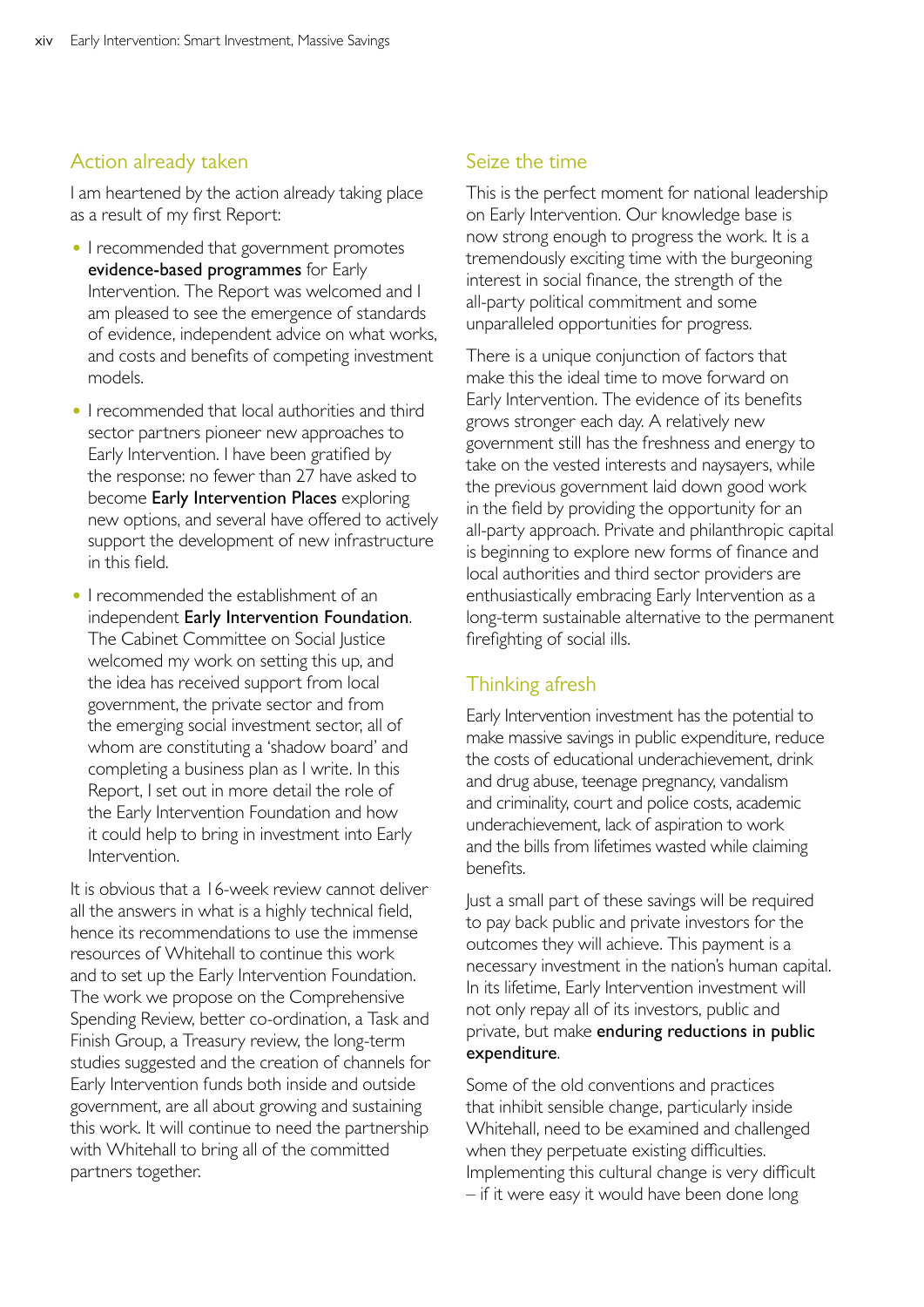ago – but essential. Those in Whitehall who say tough economic times are the trigger to innovate and to be creative must ensure that they too are open to new ideas.

#### Stock and flow

One of the key concepts used when we are looking at the problems of dysfunction is through that cold business phrase  $-$  stock and flow. Remedial or late intervention policies address the stock of people already suffering from deeprooted problems. Early Intervention seeks to block, reduce or filter the flow of new people (babies, children and young people) entering the stock. The current balance of policy is simply wrong and this Report makes recommendations to address both dimensions with equal vigour.

Many of the welcomed payment-by-results schemes that are currently being pioneered within social finance necessarily relate to the stock. Examples are the payment-by-results scheme being pursued by the Department for Work and Pensions on worklessness, or that being pursued by Social Finance in Peterborough on preventing recidivism. While these can only be said to be influencing the flow of dysfunction in a marginal way, I thoroughly commend and encourage these schemes for the excellent work they are doing. However, our ambition is to spread this good practice into Early Intervention in order to tackle the flow. In this Report, I seek to take many of the pioneering financial ideas, such as payment-byresults for outcomes and social impact bonds, that have been used on the stock and seek to adapt them to the flow. The very nature of flow makes it harder to prove, to fund and to improve, but it is where Early Intervention practice must be located. It is where the personal, social and economic prizes are the biggest.

#### Measuring progress

Another key concept is to have measures against which progress can be judged. These measures can either be actual benchmarks or proxy ones. Benchmarks for remedialism (for example, the number of prisoners who do not repeat offend and return to jail) are often easier to find and define than those for Early Intervention (for

example, the number of babies who are not developing social and emotional skills effectively). However, as we outlined in the first Report, it is perfectly possible to have assessments in a 0–5 Foundation Stage that measure social and emotional capability and track the impact of Early Intervention programmes. My first Report and those of the Rt Hon Frank Field MP, Dame Claire Tickell and Professor Eileen Munro alluded to the 0–5 Foundation Stage; I proposed clear assessments for each child at this stage in order to catch and pre-empt any dysfunction which, if left unattended, would potentially result in massive remedial expenditure throughout an individual's lifetime. In this way, we can begin to put monetary values on the consequences of making or not making effective early interventions, which is the crucial task in achieving the massive savings on offer from the right investments in Early Intervention.

#### Government and non-government together

Whitehall needs to distinguish between what government can do and what those outside government can do. We need to ensure that both partners respect the value and work of the other so that their activities can be complementary and work towards the same goals. Even if all the aspirations in this Report for non-government involvement are realised, government will still manage 99% of the expenditure in the field, but I am still confident that the 1% of non-government expenditure can have a major benign influence on Early Intervention programmes and practice, and achieve benefits far in excess of its scope. To have spent billions and billions of pounds year after year for many decades and for often only marginal impact (certainly on the social and emotional development of children) is really the central issue that we should question. I propose in the Report how the budgetary and personnel juggernaut of late intervention can be halted. If the elected politicians can keep their departments open to these influences, then there is a real possibility that, over time, the deep-rooted culture of late intervention could begin to rebalance towards cheaper and more effective early intervention. That is why we recommend a careful incremental change focused around the several years of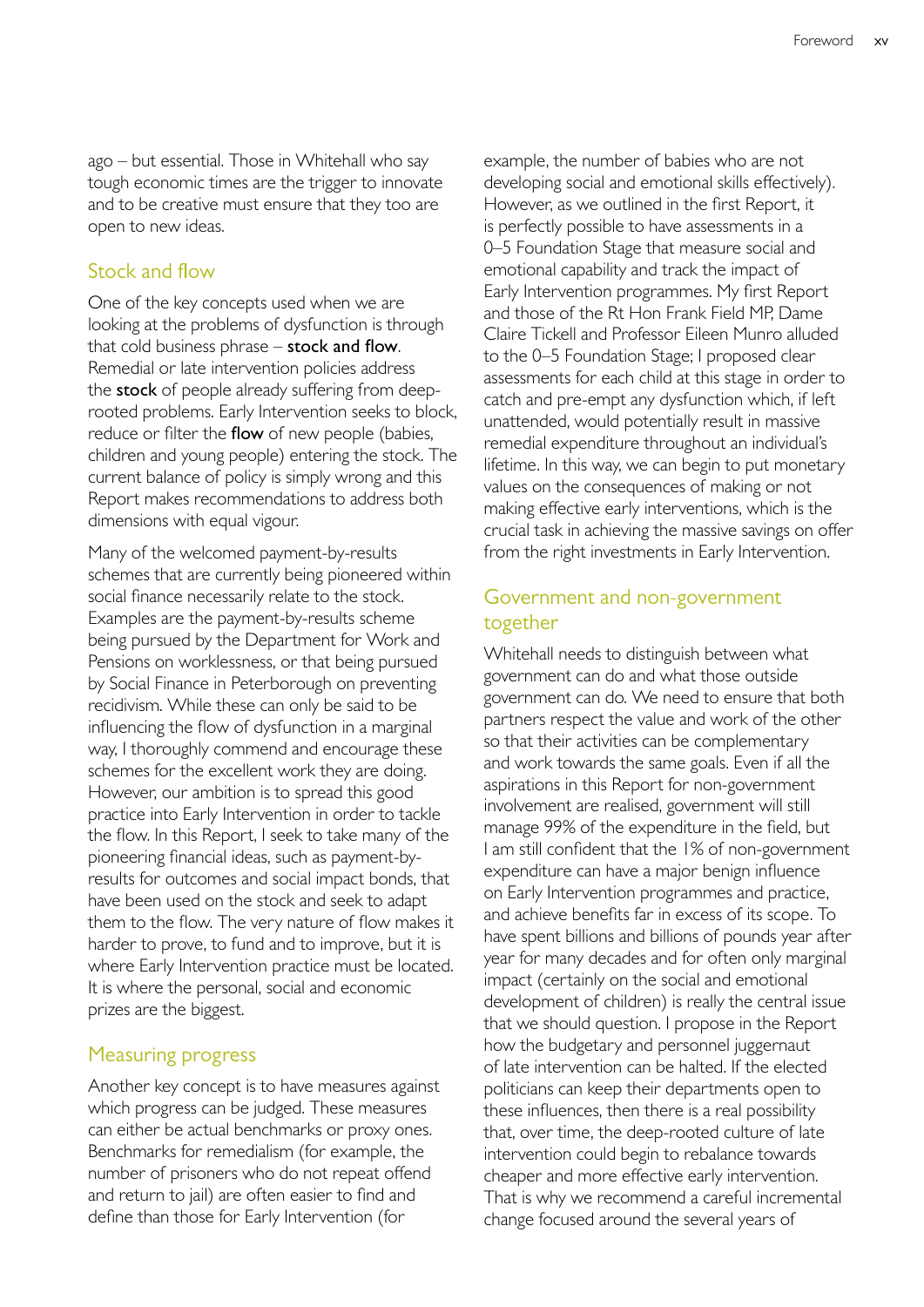preparation required for the next Comprehensive Spending Review, and sober incremental change in the balance of spending between late and early intervention.

#### **Markets**

One of the objectives of creating new ways of investing in early intervention is to create a market in early intervention and social investment products. It is fundamental to my mission to do this and to do it as an addition to, and not a substitute for, continued high levels of public spending in this field.

Despite lots of optimism around social investment, such a market has not been achieved anywhere in the world and nor will it be without the right government leadership and institutional arrangements. It requires long-term, all-party commitment from this Government and its successors. The UK leads global thinking on this. Adding private and charitable money to the mix in the early intervention field will of course be a tremendous boost, especially as public money becomes ever tighter. In addition, drawing on the finances and talents of the non-government sector, including philanthropic, local government and charitable interests will make such a market a hothouse for new ideas, invention and creativity, providing it is not suffocated by outdated rules and constraints in Whitehall. This will be good in itself but will also be an incredibly helpful stimulus and challenge to maximise the value of the immense governmental stake in the field.

Finally, before plunging into the detail, I think it is important to repeat the public commitment that I seek from this and future governments: to ensure that all babies, children and young people have the social and emotional skills – the bedrock of all future achievement – to make the best of themselves. It is what you give to your own children, and it should be the life gift for all children in our country.

#### A note on style

Many programmes and policies across the world have been given the title and kudos of 'early intervention'. Not all of them deserve status. As in my previous Report, I have sought to reserve the term Early Intervention for the general approaches and the specific policies and programmes which are known to produce the benefits I describe. For that reason, I have generally turned it into a proper name, with capital letters. In some contexts I use 'early intervention' in its everyday sense, without capitals.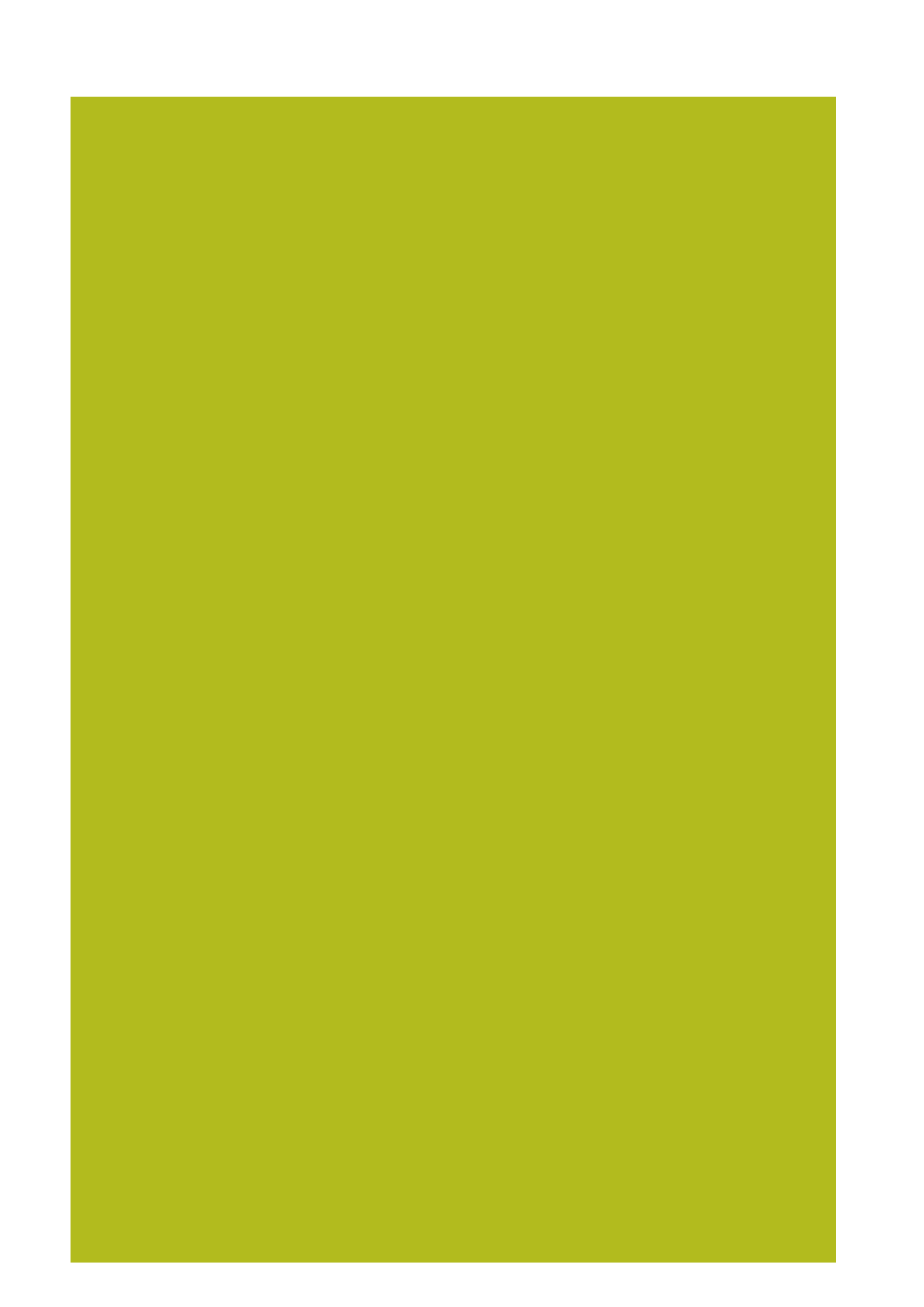### <span id="page-18-0"></span>Recommendations

#### Chapter 1 Creating a culture change

1. I recommend that government sets out, as its policy ambition for Early Intervention, that in order to reach its social and economic goals, all babies, children and young people should have the social and emotional bedrock essential for their future development and their ability to make effective life choices. I further recommend that this ambition should set the tone of the Families in the Foundation Years statement due this summer.

2. I recommend that there is the strongest possible commitment from political leaders to a culture change from late intervention to Early Intervention, building on the political momentum generated, not least by the recent Field, Tickell, Munro and Allen reviews. To this end, I recommend that there should be an annual statement to Parliament accounting for the progress made and projected on the policies, programmes in place and expenditure on Early Intervention.

3. I recommend that government, when planning the next Comprehensive Spending Review, should consider making Early Intervention its theme, and that work undertaken by a Treasuryled team should signal a decisive rebalancing of central government spending from late intervention to investing in Early Intervention. I believe that steady and incremental migration of funding – I would propose by 1% – per annum would signal government's commitment to do this.

#### Chapter 2 Leadership and co-ordination to enable investment in Early Intervention

4. I recommend that the Families in the Foundation Years statement must include regular and purposeful assessments for the 0–5s, focusing on measuring social and emotional development to enable all children to attain 'school readiness'. I further recommend that 'school readiness' should be adopted as an intended outcome from Early Intervention and be used as a measure, or basket of measures, of the impact of investment and the extent of savings, and thereby as an incentive for further investment.

5. I recommend that there should be an Early Intervention Task and Finish Group reporting to the Social Justice Cabinet Committee. This could be a dedicated team of experts with representatives from major spending departments, the Cabinet Office and HM Treasury. It should also have external secondees from providers and financial organisations. This group should co-ordinate the currently disparate activity on Early Intervention and social investment and communicate lessons learnt to government departments. Working closely with the independent Early Intervention Foundation, it should ensure consistency in the establishment of Early Intervention outcomes that are important to government, jointly agree the standard of evidence needed to measure whether these outcomes have been achieved, and improve data on measures, outcomes and cashable savings to allow Whitehall and local areas to attach payments appropriately to outcomes.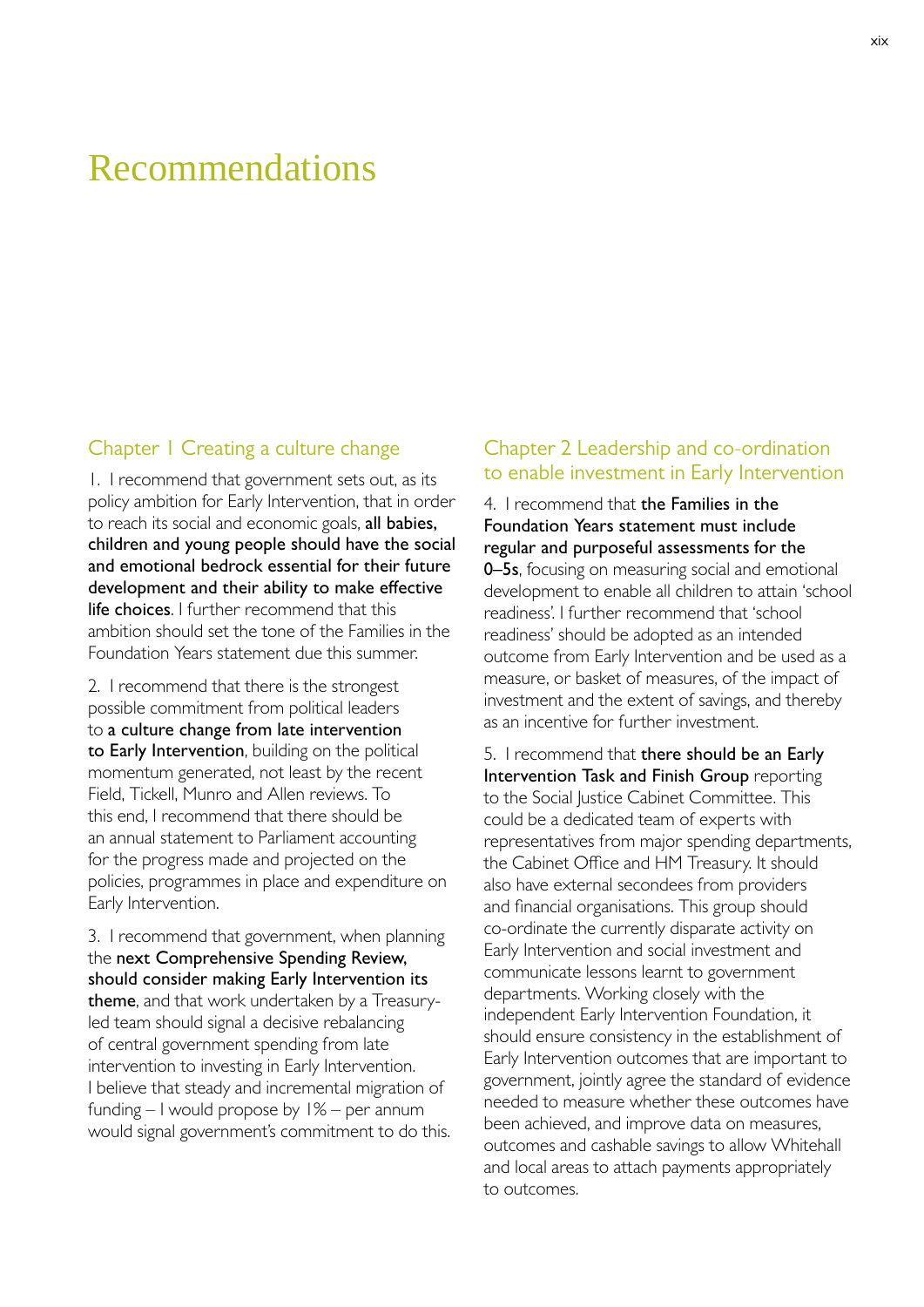### Chapter 3 A locally driven agenda

6. I recommend that the systems and organisations arising from the NHS changes give priority to Early Intervention, with health and well-being boards providing leadership for Early Intervention's contribution to health and well-being in every locality.

7. The Early Intervention agenda is driven by local action. I recommend that government continues to support the joint working between the local Early Intervention Places and Community **Budget areas** which has arisen since the first Report. I further recommend that central and local government players agree how existing Community Budget areas should focus on Early Intervention alongside their work on families with multiple problems as soon as possible. The 27 Early Intervention Places that are not yet Community Budget areas should become part of this work at the earliest opportunity, and all Community Budget areas should be encouraged to focus on Early Intervention as a priority.

### Chapter 4 Building an Early Intervention Foundation

8. I recommend that ministers take a positive leadership role on the independent Early Intervention Foundation in encouraging local areas and philanthropic and private institutional investors to continue their exploration of setting up a Foundation to complement, from the outside, the work that is beginning inside Whitehall.

9. I recommend, once the business case is fully worked up, the creation of a  $£20$  million endowment to sustain an independent Early Intervention Foundation and that the Prime Minister issues a bold challenge to external funders from the private, charitable and local government sectors that if they create an Early Intervention Foundation to drive progress, government will support them with co-funding.

10. I recommend that, beginning with the 27 existing Early Intervention Places, **local areas** should drive the work of the independent Early Intervention Foundation to start the

process of procuring the services, develop core evidence building, fidelity and outcome measurement functions, and that they should be strongly represented on its board.

### Chapter 5 External finance through outcome-based Early Intervention contracts

11. I recommend that, given the public expenditure situation, we need to be much more creative in finding additional (not substitute) non-government money. The social goal of Early Intervention and the design of new instruments should be tightly coupled together so that the instruments do not lose their raison d'être, as happened in the past with Private Finance Initiatives. This will require outcome-based contracts coupled with external investment. Government and local areas can pay for results from the savings that they will make.

12. I recommended that the Social Justice Committee commissions the Early Intervention Task and Finish Group (see Recommendation 5) to work with the Early Intervention Foundation to assess the financial and economic value of outcomes, to inform better decision making by commissioners of services. This should also assess the extent to which cashable savings can be made, to whom the savings would accrue and over what timescale.

13. I recommend that **central and local** government agree to pay Early Intervention outcome-based payments (where savings accrue to them). Specifically, I recommend that:

- HM Treasury and departments develop methods of accounting to ensure that future payments based on successful outcomes will be honoured from their departmental budgets; and
- the Department for Communities and Local Government, and the Chartered Institute of Public Finance and Accountancy (for Local Government) develop a method of accounting to ensure that future payments based on successful outcomes will be honoured, and that incentives are in place for local areas to utilise outcome-based contracts.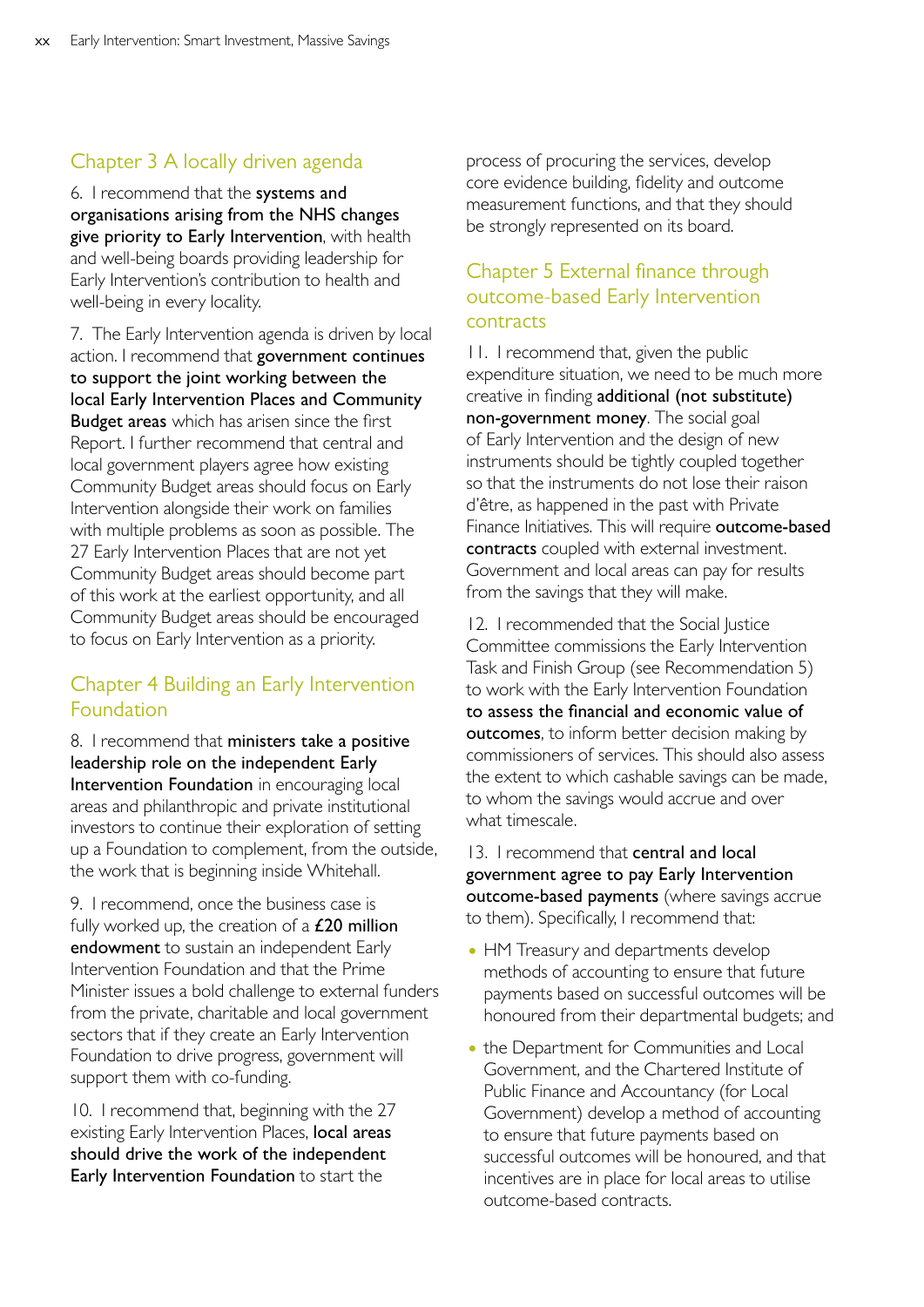### Chapter 6 Early Intervention Funds and bonds

14. I recommend that, through pilots and agreeing to pay for outcomes, government enables private money to be attracted to Early Intervention through the establishment of an Early Intervention Fund or Funds in close co-operation with the Big Society Bank, which over time can be developed to offer investors a diverse range of Early Intervention products. This should be driven forward by government, local areas and the Early Intervention Foundation, working with fund managers such as social intermediaries or banks.

15. I recommend that this initial fund should look to raise around £200 million of investment, although in the first instance £27 million would enable the Early Intervention Places to begin with pilots over the current Comprehensive Spending Review period.

16. I recommend that central government supports local areas to pilot different ways of contracting for Early Intervention outcomes, and that when a fund is available they pilot the use of this fund.

17. HM Treasury should encourage councils, in association with financial institutions, to produce practical yet innovative locally based financing ideas for Early Intervention. Should economic circumstances allow, this could include putting together an innovative collective bond issue on Early Intervention to kick-start a revived local authority bond market. To facilitate this, ministers would need to issue a Capitalisation Directive to councils that allows up to  $E$ (less than 500) million of Early Intervention spending to be capitalised, provided that it is funded through the local bond market.

### Chapter 7 Creating the social investment market and tax incentives

18. I recommend that HM Treasury should commission a thorough review of Early Intervention growth incentives ahead of the 2012 Budget to assess what more the tax regime can do to enable all relevant investor groups, including high net worth individuals, social and philanthropic investors, businesses and retail savers to support Early Intervention investment. This should include:

- incentives relating to Capital Gains Tax;
- incentives relating to Corporation Tax;
- lessons learnt from tax credits as part of the Dutch Green Funds Scheme;
- allowing local authorities the right to borrow against cost savings from outcome-based contracts (similar to tax incremental financing);
- Community Investment Tax Relief;
- a cash-limited Early Intervention Tax Credit; and
- accreditation for Early Intervention ISAs and increased ISA allowances for Early Intervention investors.

### Chapter 8 Moving forward

19. I recommend that when the Early Intervention Foundation is in place, it initiates serious all-party discussions on Early Intervention to agree on actions to maintain and promote long-term commitment to Early Intervention.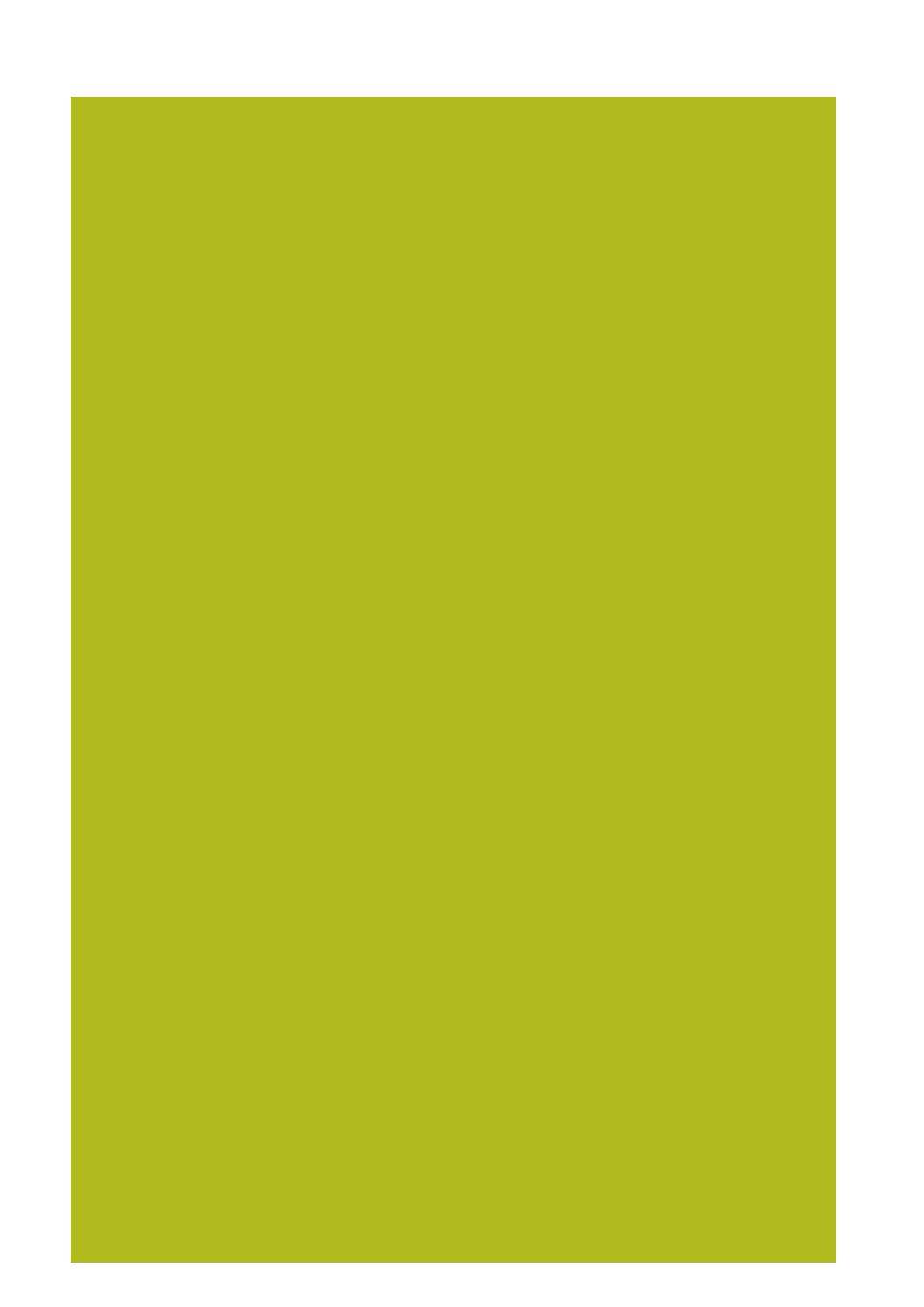### <span id="page-22-0"></span>Executive summary

My first Report *Early Intervention: The Next Steps* made a strong social and economic case for investing in Early Intervention and creating a new and all-pervasive Early Intervention culture. I recognised the great work being done in some pioneering areas, but ultimately concluded that delivery of Early Intervention was patchy and seriously underfunded.

The message for government and UK society is simple, deeply moral and economically sound: we must invest now in neglected children to improve their lives and avoid future costs to society. We cannot afford the alternative of inaction.

This is a message that has found its moment. At a time of straitened public finances, there is near universal acceptance that we, as a society, need to start thinking and acting differently if we are to live sustainably within our means. Everyone I have met in the course of the review agrees that, despite the UK's poor financial position, we should strengthen and not relax our commitment to the most disadvantaged children.

This simple message has received the emphatic support of the leaders of all three main political parties. Twenty-seven local authorities have already come forward as Early Intervention Places in order to take forward my recommendations – either on a pilot or a fully scaled basis. Investment banks and social investors have expressed enthusiasm for the opportunity to invest for both a social and financial return.

We have then, in many respects, a coalition  $-$  in the wider sense  $-$  of the willing. The challenge is how to turn this support into practical action that can make the greatest difference to children's lives. *Early Intervention: The Next Steps* set out many ways in which to improve delivery and recommendations to support them. However, we did not address the challenge of how to increase investment in Early Intervention at a time when public resources are constrained.

This Report focuses on how to finance an expansion of Early Intervention through better use of public resources and through the use of alternative routes to attract additional investment. I make recommendations about the structure and function of a new Early Intervention Foundation that will support the expansion of Early Intervention. I outline ways in which agencies can contract on a payment-by-results basis, where they are paid only for successful delivery of outcomes that matter. I then proceed to summarise the main options for financing Early Intervention and incentivising investment.

#### Localism drives this agenda

Local agencies are the key actors for Early Intervention practice and culture change. It is usually they who will pull together the evidencebased policies to create a local Early Intervention package appropriate to their area. At a local area level, there are multiple beneficiaries from Early Intervention and local agencies need to expand their work together to maximise the potential flow of savings. The creation of the Early Intervention Grant locally is immensely symbolic and full of potential even when it is constrained financially.

Twenty-seven Early Intervention Places have joined me on the journey of my review. Their enthusiasm and recognition of the potential of Early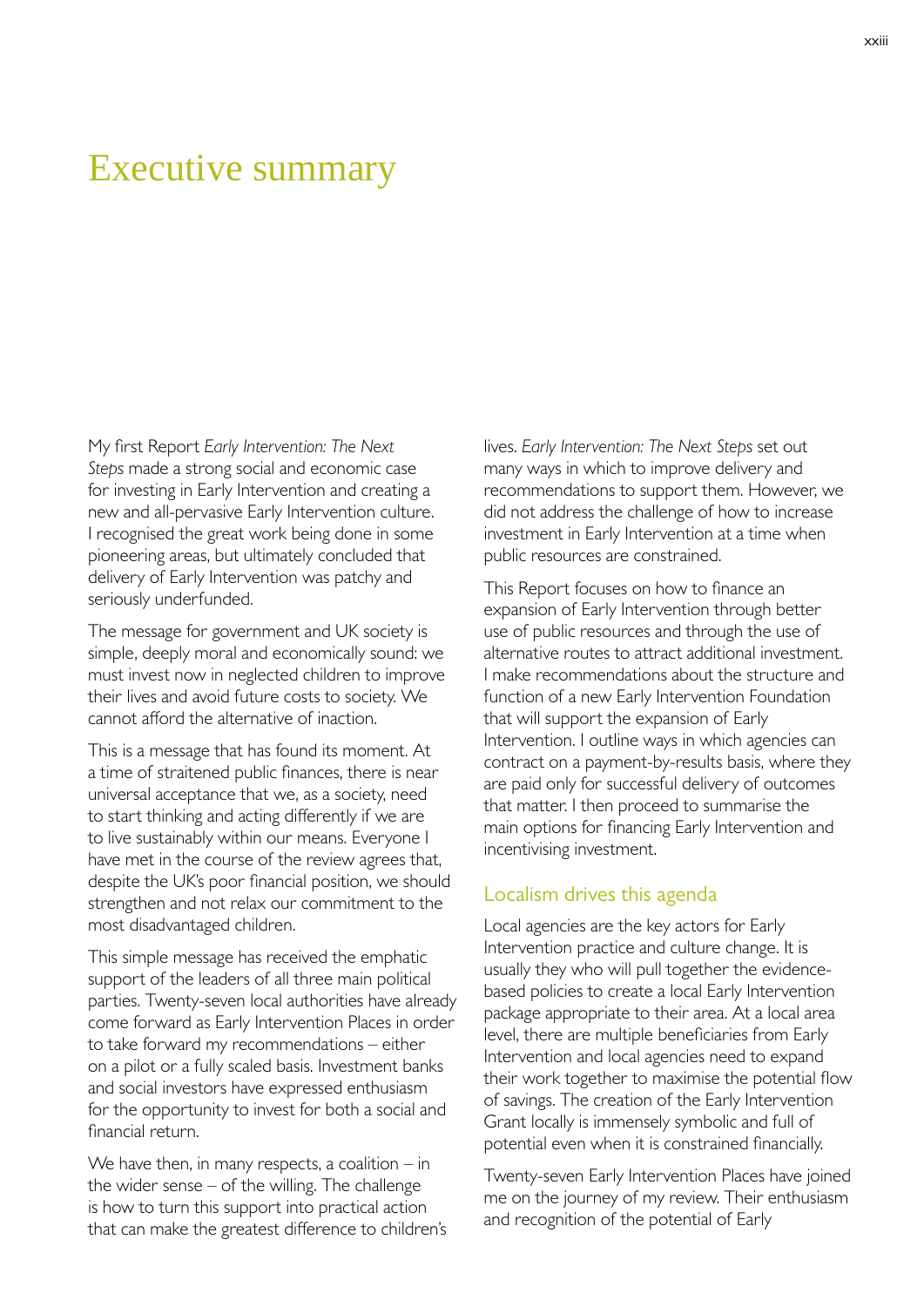Intervention have already persuaded government departments that Early Intervention should be at the heart of Community Budgets, with Early Intervention programmes building social and emotional development in order to help families help themselves, alongside the range of activities focused on addressing their complex needs.

Working together and with government, Early Intervention places can lead the culture change necessary to help all areas and all public sector bodies recognise the value of investing in Early Intervention programmes; they can demonstrate the opportunities for improved outcomes and shared savings available through improved public sector commissioning. An Early Intervention culture can only have real meaning and a proper chance of flourishing if people see with their own eyes the financial and social benefits that it provides. This will then motivate more investment in further programmes.

#### Roles for central government

Strong leadership, planning and co-ordination are needed to drive a steady and ongoing migration of expenditure from ineffective late intervention to cost-effective Early Intervention.

I recommend that government, when planning the next Comprehensive Spending Review, should consider making Early Intervention its theme. I believe that HM Treasury should convene a cross-government group of officials to explore the impact of Early Intervention programmes in preparation for the next Spending Review. This will enable all lessons learnt to be incorporated into the Spending Review and the development of a cross-government approach to measuring, and setting aside, future savings. This will reflect a switch in philosophy from expensive and largely ineffective late intervention to one ever more focused on effective Early Intervention and will provide a strong signal to central government departments.

Support from central government also needs to be more accessible, coherent and supportive. It needs to send consistent messages to commissioners, providers and investors alike if we are to make substantive progress. Fragmentation

and competition have little place in any effective administration and are all the more regrettable at a time when the direction at a political level and the imperative at a financial level could not be clearer.

Cultural change of this dimension can only be undertaken with the full authority of the Prime Minister. My evidence suggests that not all government departments are yet committed or geared up for the application of Early Intervention. This problem needs to be addressed at the political level by the Social Justice Cabinet Committee (SJCC), which should be the forum to provide a general sense of direction and to eliminate obvious duplication. It should be supported by an Early Intervention Task and Finish Group, with an independent chair, who would offer an independent eye to promote government change via action reports to the SJCC. This would make regular reports on the objectives and milestones achieved in implementing the new crossgovernment Early Intervention strategy. This group should also report to the leaders of the other main parties in order to continue to take these issues above day-to-day politics, and to Parliament through an annual statement. This underlines my belief and the generously expressed view of the three party leaders that this has to be an enduring all-party effort.

#### Overcoming barriers

For Early Intervention investment to go further, we must overcome key barriers. These include: a lack of funding certainty, which particularly affects local area confidence in being able to repay investors when outcomes are achieved; a lack of incentives to invest where other organisations will benefit; legislative, ethical and political drivers to focus resources on the most serious problems after they have developed; the complexity of identifying appropriate outcome measures and the payments that are attached to them; and difficulties in scaling up programmes (for instance due to a lack of trained workforce) to deliver more widely. I address each of these barriers in this Report and show how with political will, and with the support of an Early Intervention Foundation, each can be eliminated or reduced.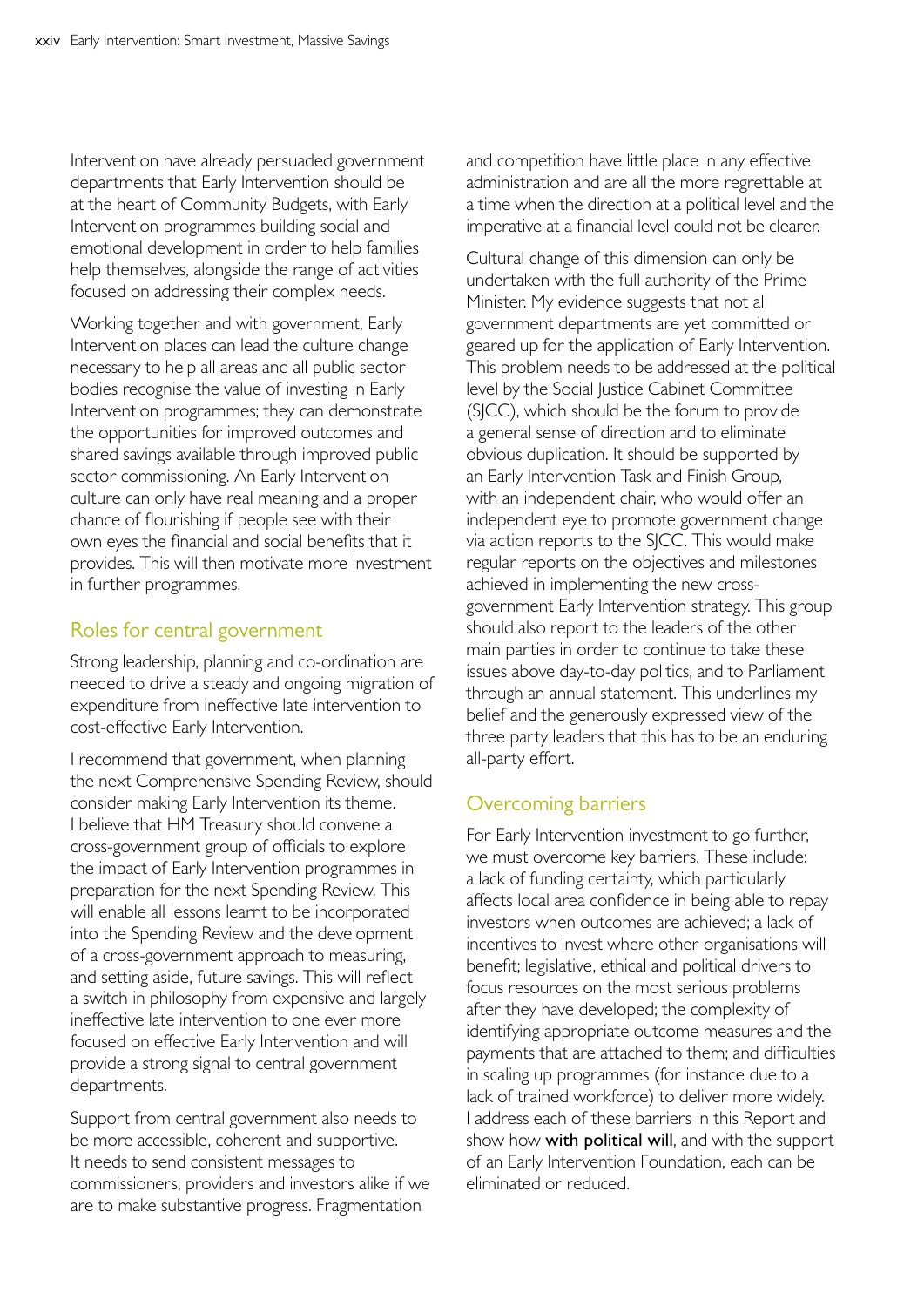### Ensuring value for money of investment in Early Intervention

The traditional model – waiting until problems become apparent, paying for programme delivery and assuming good outcomes will follow – is no longer enough. The public sector knows that it must continue to lead, innovate and be creative in increasing Early Intervention funding. However, the public purse is stretched and so more intelligent public and private investment options are also needed.

I am clear that, given the returns to the public purse of Early Intervention, this should start with the use of outcome-based contracts to drive better delivery; we should also seek to attract external investment. External investors will of course expect some form of return. There are a number of ways in which new investment can be mobilised in order to capitalise new Early Intervention programmes, but this immediately raises issues of value for money. We need to ensure that the price paid for this capital is commensurate with the added value offered.

The first principle is that there must be a genuine transfer of risk from purchaser to provider/ investor. We need to set up results-based contracts that will only pay a return on delivery of successful outcomes, preferably where cashable savings have been identified, or where reductions to levels of unmet need are observed that will then lead to savings in future years. There is more evidence and support needed for commissioners on the link between social returns and the subsequent decommissioning of services; this is something that I envisage the Early Intervention Foundation would advise on.

I am confident that if the details of contract specification, robust appraisal, terms of trade and capital structure is attended to, then it will be possible to access volumes of capital on a largescale basis that will be excellent value for money for the Government and wider society. This remains an area where I believe that HM Treasury must do more work as part of its due diligence to prevent the waste of billions of pounds on late intervention. Early Intervention is not an instant cure or a quick fix – it requires patient capital and patient politics. I recognise that this is complex

analytical work and we have only just started but the potential savings are enormous.

### The need for an Early Intervention Foundation

Central government must do all it can, but it cannot do this alone. The principles of Early Intervention can be readily explained, but there is much critical detail that needs to be in place for these proposals to work on the scale envisaged. It is for these and many other reasons that I propose the creation of an independent Early Intervention Foundation that can act as a truly long-term champion of Early Intervention.

I recommend that the Early Intervention Foundation should be: independent from government; guided by the strongest possible evidence base; financially sustainable and scalable; and an intermediary and connector bringing together investors, providers and funders in partnership, in order to inspire a spiral of hope rather than an endless cycle of dysfunction.

The five initial functions of the proposed Early Intervention Foundation might be as follows:

- a. A centre to champion and promote Early Intervention.
- b. Improving the evidence base so that investment is targeted on what works.
- c. Increasing awareness of social investment opportunities in Early Intervention.
- d. Improving fidelity and developing Early Intervention programmes.
- e. Acting as a source of advice on social investment for Early Intervention.

Through these functions and the more detailed set of services entailed, the Early Intervention Foundation will help to build a new, scaled, fully functioning marketplace in Early Intervention, characterised by an ever growing range of approved interventions, more local agencies taking part on greater scale, more competent providers and wider and more scaled sources of finances of all different kinds. Steps are now in progress to create such a Foundation.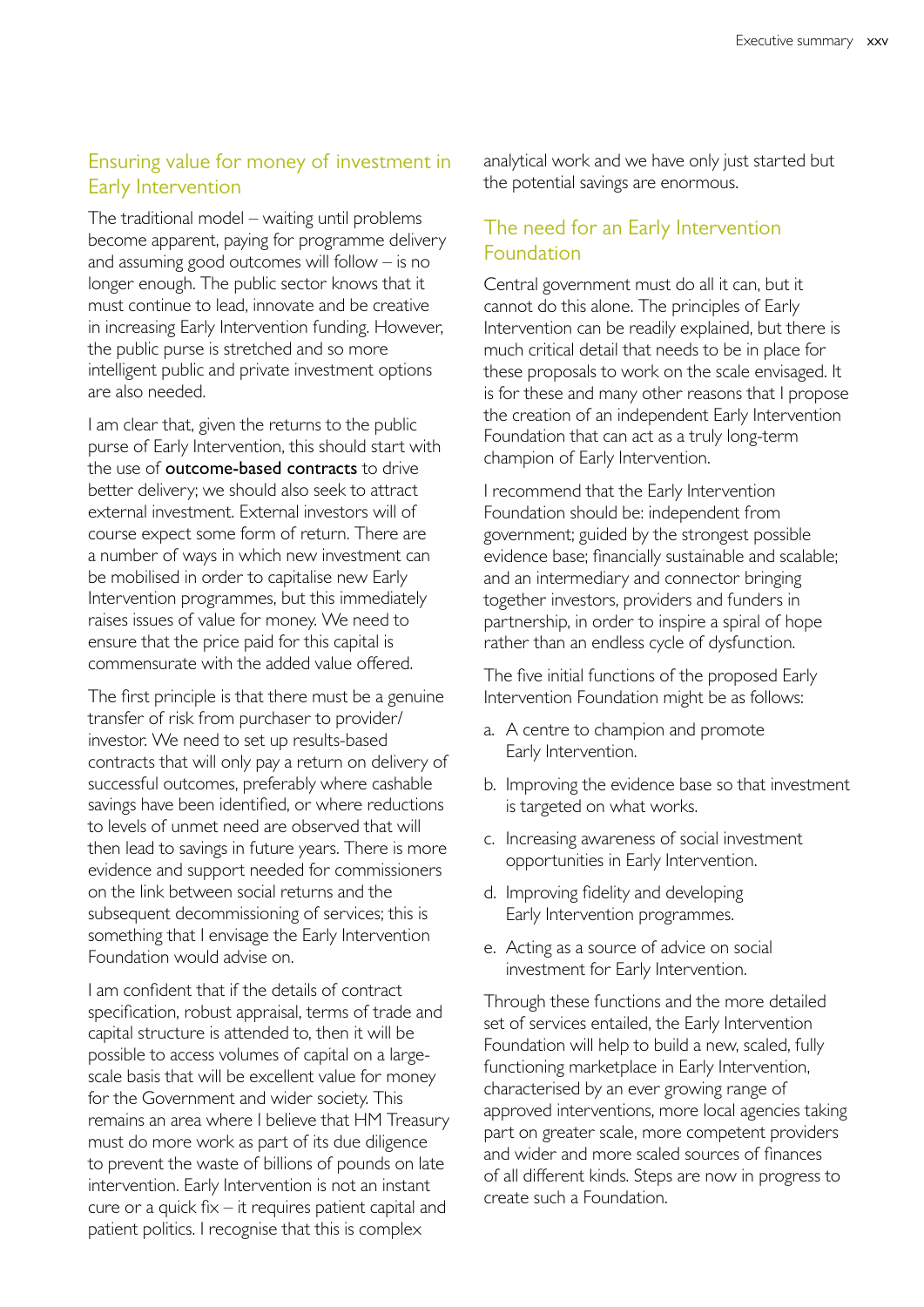For investors' and providers' confidence, it is vital that the Foundation maintains its independence and sustainability. It will do this by drawing modest funds from an endowment. I am asking the Prime Minister to offer a bold challenge to funders from the private, charitable and local government sectors that if they create an Early Intervention Foundation to drive progress from outside Whitehall, the Government will support it with co-funding.

#### Investing in evidence-based policies and programmes

A greater focus on evidence-based policies and programmes, measurable outcomes and associated cashable savings is needed to help set up outcome-based contracts and thus to encourage social investment. Central and local government need an agreed and transparent position on the type and quality of evidence sufficient to make investment decisions within the public sector, and on outcome-based payments to the private sector. We need to set the bar high in terms of the evidence of effectiveness required for investing in any particular programme, but this need not mean that the approach be overly restrictive; I therefore challenge providers from all sectors to build the most compelling case for their programmes to be included in the living list of best evidence-based programmes (first published in Annex B of *Early Intervention: The Next Steps*). I also consider that some resource within any investment portfolio should be ear-marked for systematic testing and innovation of new models of delivery.

Given the exciting possibilities and momentum in this area at present, this work needs to be started as a matter of priority. As noted above, the Early Intervention Foundation will have a critical role to play. We are also building on much outstanding work such as that of the Social Research Unit at Dartington and the complementary streams of evidence provided by agencies such as C4EO (Centre for Excellence and Outcomes in Children's and Young People's Services).

#### Options for raising finance

Once local areas (and central government, where savings accrue centrally) have agreed to pay for specific outcomes, a number of specific vehicles for raising external investment will follow.

In order to initiate discussion, my team, with an expert finance working group, considered various methods of attracting investment into Early Intervention. We are clear that as long as contracts are specified carefully and there is careful market testing of the terms of trade, there will be a wide variety of financing options open to whoever takes the lead – most commonly a lead provider or a joint venture – at a local level.

The most practical vehicle for the first tranche of investment into Early Intervention was considered to be an Early Intervention Fund. The Big Society Bank should be approached to provide investment, alongside private investors. This model is similar to a social impact bond, but on a larger scale.

Any body regulated by the Financial Services Authority (for example, social intermediaries and banks) could set up a fund, or indeed a number of funds. However, the fund would only attract investment if it could attract or had attracted Early Intervention contracts from local areas. Local areas would have to calculate appropriate outcome payments, considering central government payments where relevant. The Early Intervention Foundation could provide advice.

It would of course be up to both local and central government to decide how to contract with a fund (or rather the intermediary running it). In the first instance, it might wish to contract with just one fund, re-tendering every few years, in order to support local areas to build the infrastructure needed to bring in more investment into Early Intervention. Alternatively, it might wish to leave this to the market and be open to contracting with a number of funds, if local areas felt this appropriate. Whichever route it takes, central government must declare that it is open to the negotiation of such contracts and mindful of local area preferences. Central and local government should encourage the activity of the private sector in this area. Pilots to explore the commissioning process with a fund are recommended.

#### Additional funding models

The review team, with the expert finance group, also looked at different models of funding Early Intervention. For example, in the longer term, there might be scope for different providers to pioneer a Junior Individual Savings Account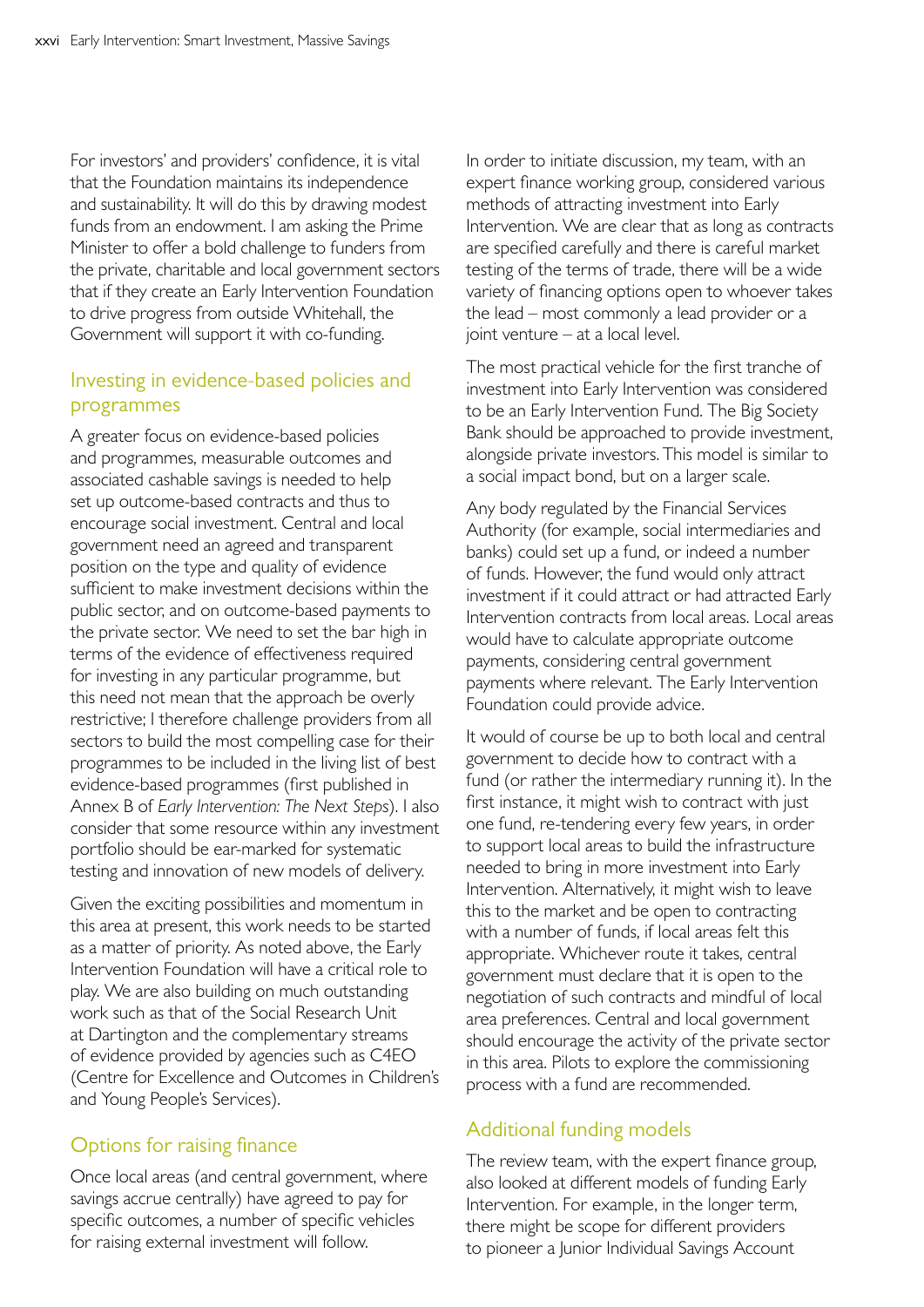(ISA) that would link investment in your own children, over the long time period needed for payback on Early Intervention, with investment in less advantaged children. Similarly, investment banks have indicated their enthusiasm to raise a £100 million early investment bond, with a senior and junior equity portion. We have also explored how we might kick-start a local bond market, so that people could invest in the children and future of their areas. These options are currently considered more risky than the Early Intervention Fund by HM Treasury. However, in the longer term, we believe that they should be considered, as the returns expected, although guaranteed, are likely to be less than those expected on an equity based Fund. Alternative models are discussed elsewhere in this Report.

#### Incentives to invest

External investment will increasingly drive improved social outcomes and therefore future public sector savings.

My view, and certainly the view of potential social investors, is that this investment into Early Intervention will be stimulated by helpful tax incentives. After careful research, it is my view that HM Treasury should review incentives for

social investment ahead of next year's Budget. This review should include: incentives relating to Capital Gains Tax and Corporation Tax; lessons learnt from tax credits within the Dutch Green Funds Scheme; allowing local authorities the right to borrow against cost savings from outcome-based contracts (similar to tax incremental financing); Community Investment Tax Relief; a cash-limited Early Intervention Tax Credit; accreditation of Early Intervention ISAs and increased ISA allowances for Early Intervention investors.

Finally, investment in Early Intervention, and social investment more generally, could be a beneficiary of broader policy objectives. Government could, for example, look creatively at ways to utilise money, through the tax system, for social good that would otherwise be sent off shore, for example.

An increase in investment in Early Intervention can and should be achieved. It will not be simple, but without this change we will be facing increasing dysfunction, more violent crime, an increasing number of families dependent on the welfare state etc, and we will be subjecting our vulnerable children to more years of underachievement and disadvantage. Early Intervention must be implemented, and politicians should signal their will to see it happen immediately.

In conclusion, then, there are several broad themes that are critical to the improvement and which will be articulated across this review:

- Inside government, decisive leadership at the political level and effective planning and co-ordination at official level are required to secure a steady and ongoing shift in spending from ineffective later intervention to cost-effective Early Intervention.
- Outside government, a nimble and effective new partner, an independent Early Intervention Foundation, is needed to maintain momentum, challenge the evidence base, support programmes and work with central government, local areas and social intermediaries to facilitate and increase investment in Early Intervention.
- Localism will be the primary enabler and commissioner for Early Intervention to create culture change at local level and to prompt behavioural change from central agencies.
- Outcome-based contracts based on ever improving data should promote social investment in Early Intervention. Central and local government must work to attach prices to outcomes to facilitate this.
- A market in social finance must be facilitated above all by an Early Intervention Fund or funds, developed by social investment intermediaries, to offer investors a diverse range of Early Intervention financial products.
- Government needs to lead by incentivising investment.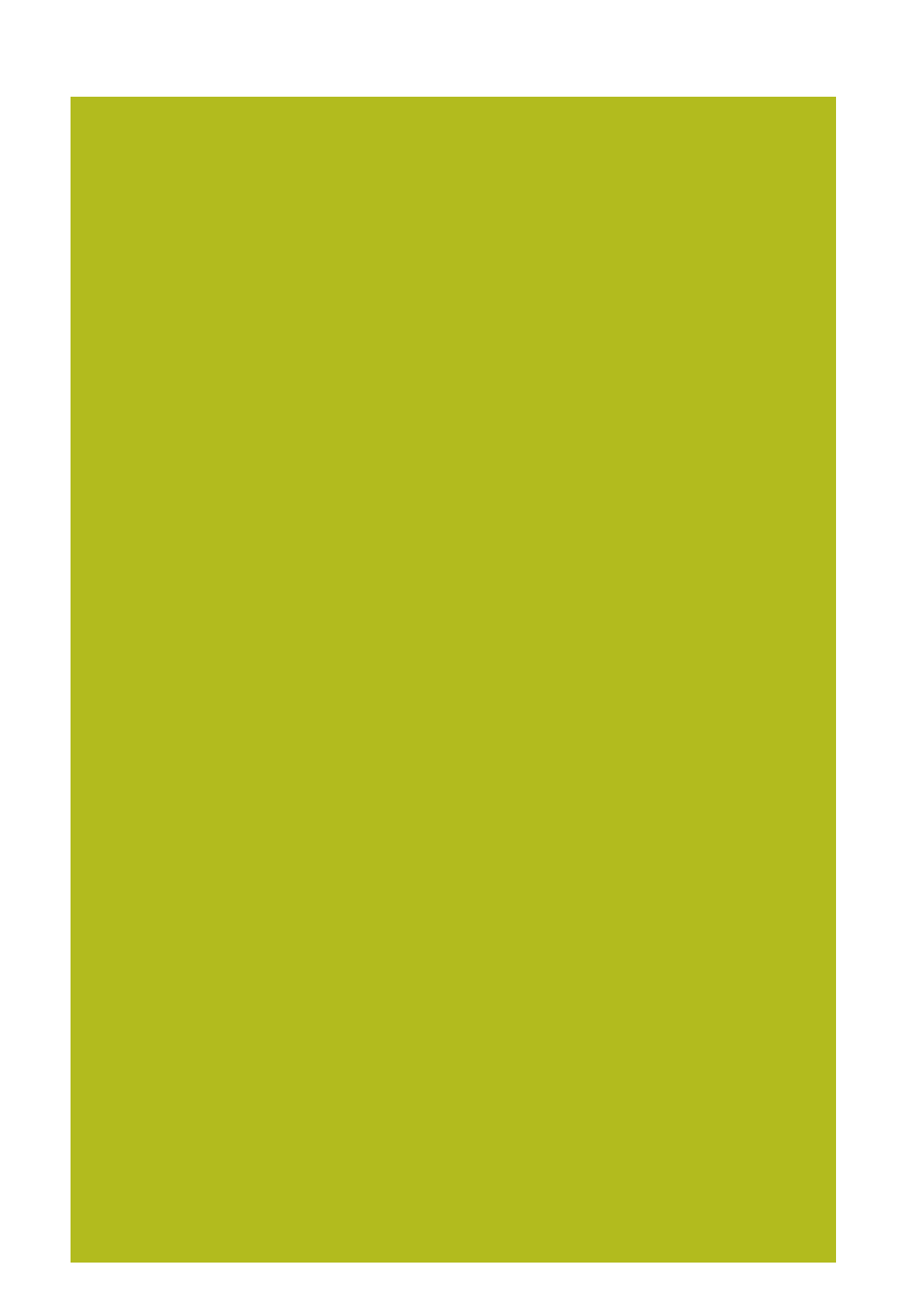## <span id="page-28-0"></span>What they say about what has to happen next on Early Intervention

'It's already an exciting time for City involvement in the development of a new and dynamic market around Social Finance in general and Early Intervention in particular. I have been delighted to help support the thinking around these concepts. The Allen review proposals open up more possibilities to develop this relationship even further and an independent Early Intervention Foundation will provide a sustainable source of information, advice and drive which is essential if investors' confidence is to continue to be built.'

Jim O'Neill, Chairman, Goldman Sachs Asset Management

**'The two reports from Graham have a wealth of knowledge around Early Intervention. They are a helpful platform for the next stage – to create an institutional champion for Early Intervention to advise, test and facilitate further progress including rolling out best practice and evidence-based policies, and to facilitate investment. With clear leadership from the Government in taking a longer term view, we will aim to create a market which will bring long-term funding to bear on helping babies, children and young people to develop the social and emotional capabilities that will pre-empt so many of the ills that blight their lives and our society.'** 

#### **Richard Collier-Keywood, UK Managing Partner, PricewaterhouseCoopers**

*'I welcome the idea of an independent Early Intervention institution linking the communities of finance, local government and the social sector. It should play an important role in helping to develop organisations capable of achieving significant social impact in this crucial area.'* 

*Sir Ronald Cohen, Chair, Portland Capital* 

'If Early Intervention is to go to the next level, the Private Equity Foundation believes that we need urgent action to make investing in early intervention attractive to commissioners, investors and providers. We need to attract new sources of finance to back the best proven interventions and demonstrate how investing in Early Intervention can deliver real savings to government and greater benefits to society. An institution independent of central government which can promote Early Intervention would promote and support this effort. We would be keen to play our part in transforming the ideas in both Allen reports into action.'

Charlie Green, Trustee, Private Equity Foundation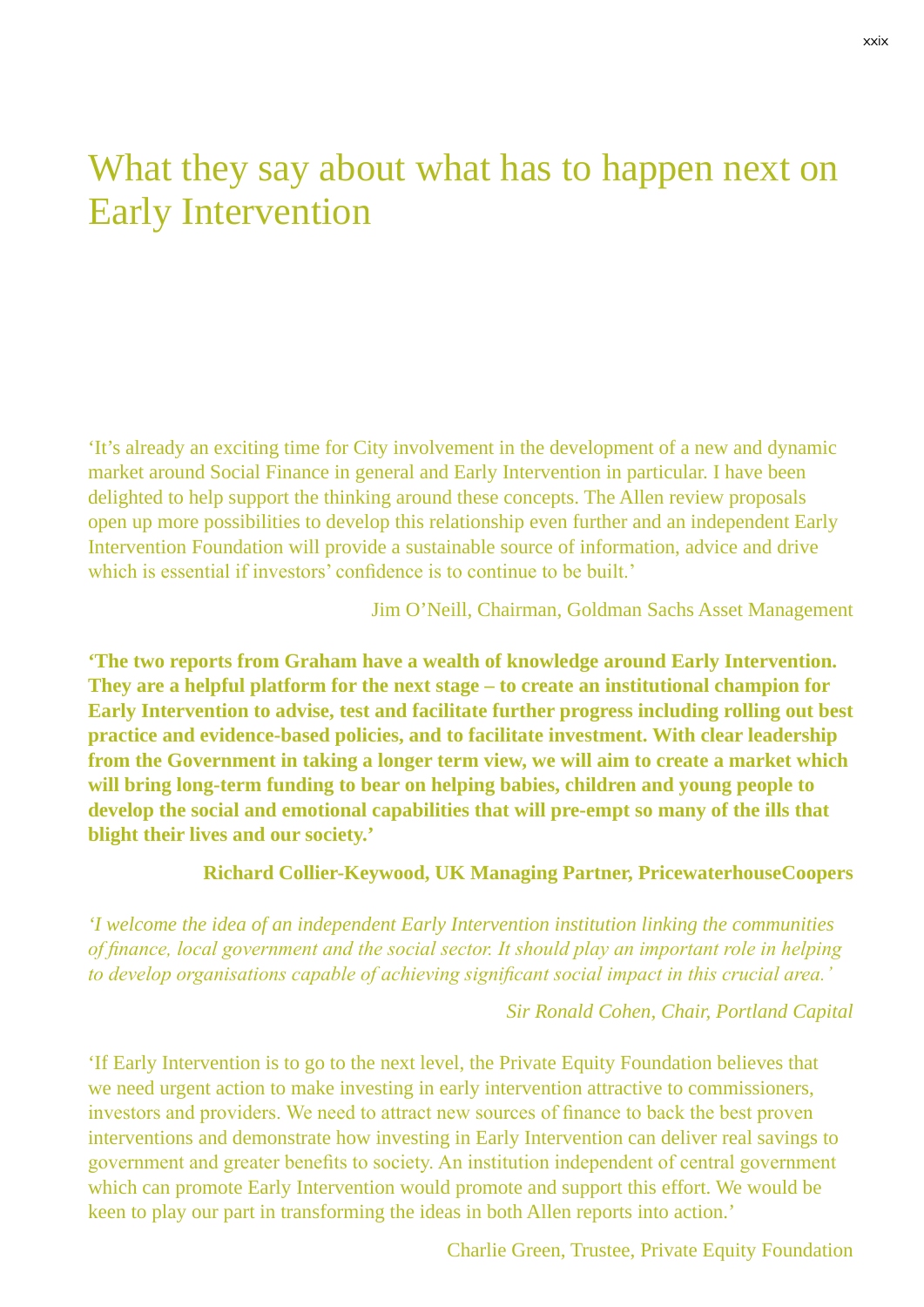**'Early Intervention must take the next steps forward. We would consider working with others to help get an institution off the ground that could act as a broker between the different interests in early intervention, commissioners, investors and deliverers to develop policies and models of intervention, as well as defining and measuring outcomes. Good work is being done in this area by government and others. It now needs to be given additional clout and an extra dimension.'** 

#### **Ian Charlesworth, Commercial Director, The Social Investment Business**

*'The Allen Report opens up the possibility for City investment schemes to flow into tried and tested Early Intervention programmes forging the link between attractive rates of return for investors and serious benefits for individuals and their families. We need to make the step up from individual philanthropy to sustained private income streams. An Early Intervention Foundation could be the vehicle to make this happen and I hope the Government will allow those who wish to take this further, to do so.'* 

*Chris Robinson, Chief Executive, Mayor's Fund for London* 

'Over the last year, Graham Allen's review has highlighted the critical importance of Early Intervention. We share the aspirations of the public, practitioners and policy makers to ensure that children are supported from a young age to reach their full potential. Graham Allen's second report will undoubtedly stimulate further debate about how funding and practice can best be aligned to achieve this aspiration.'

Peter Wanless, Chief Executive, Big Lottery Fund

**'Views is a new cross-sectoral partnership seeking to raise standards of impact reporting and evidence-based policy and practice. We see Graham Allen's report as a major step forward – not just for children but for all vulnerable groups in society. This report will set a challenge to decision makers and opinion formers of all hues to spend more on programmes that have been proven to work, stop funding what doesn't deliver or isn't needed, and save government a fortune in the process. We are committed to help make the proposed Early Intervention Foundation a reality.'** 

#### **Matthew Pike, Chair, Views Partnership**

*'An independent Foundation separate from central government, created and led by local councils, supported by private investment, academia, and charitable and ethical partners, could impartially evaluate and make freely available the most cost-effective early intervention policies, help put them into practice and explore new resources from non-government funding. Graham's review recommendations demand a serious appraisal and an urgent response.'* 

*Sir Howard Bernstein, Chief Executive, Manchester City Council*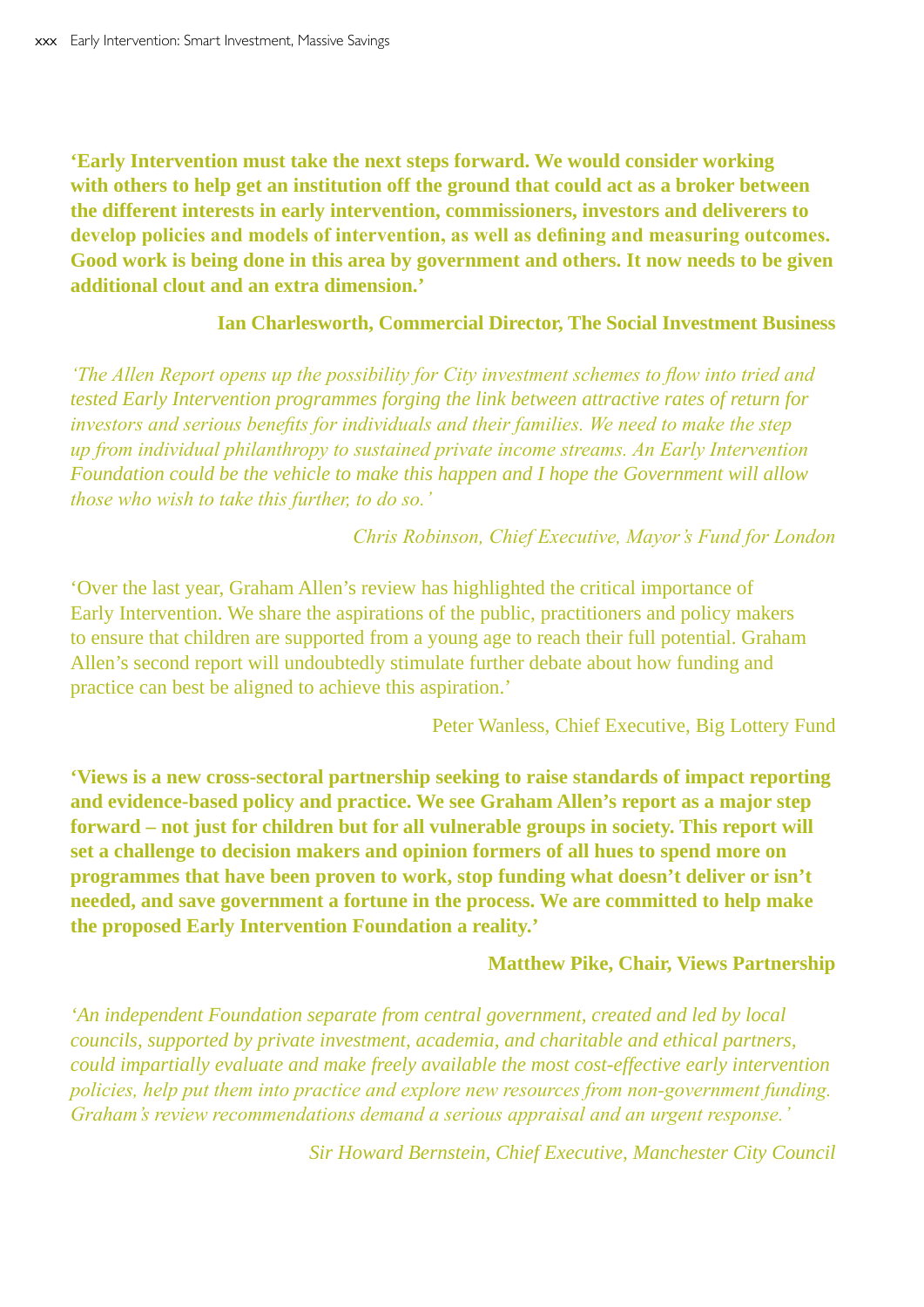'Local government will be delighted if a locally driven Institution of the type floated in the Allen Report is given the job of breaking through on Early Intervention. Rigorous evidencebased policies and strong methodologies, faithfully implemented, are the key to combining localised decision making with the most effective programmes around. At a time of scarce public resources it's even more important that we implement evidence-based programmes proved to work and tackle the causes of social problems rather than always be forced to deal with their consequences. I would urge government to look further into the Allen Report and enable us to build an independent centre to take this work forward.'

Stephen Hughes, Chief Executive, Birmingham City Council

**'We've known for many years that the right investments in children's early years pay off handsomely. But nowhere has yet translated this knowledge into a comprehensive system for channelling finance into evidence-based action. The Allen review provides a great opportunity to take the first steps, and I welcome its proposals for creating a properly financed independent foundation, which can bring together government, local authorities, investors and voluntary organisations. The UK hasn't always done well in providing the best start for all of its children. But we may now have the chance to lead the world towards a radically new model for investing in life chances.'** 

#### **Geoff Mulgan, Chief Executive, NESTA**

'The police service has much to gain from capable parenting. Raising babies, children and young people who prove to be socially and emotionally capable is important, since this will inevitably mean fewer offenders in later life. Should an Early Intervention Foundation be agreed by the Government we would want to be closely involved with local authority and other partners to help maximise its value and explore the options of investing to pre-empt crime.'

Ian McPherson QPM, Assistant Commissioner, Metropolitan Police Service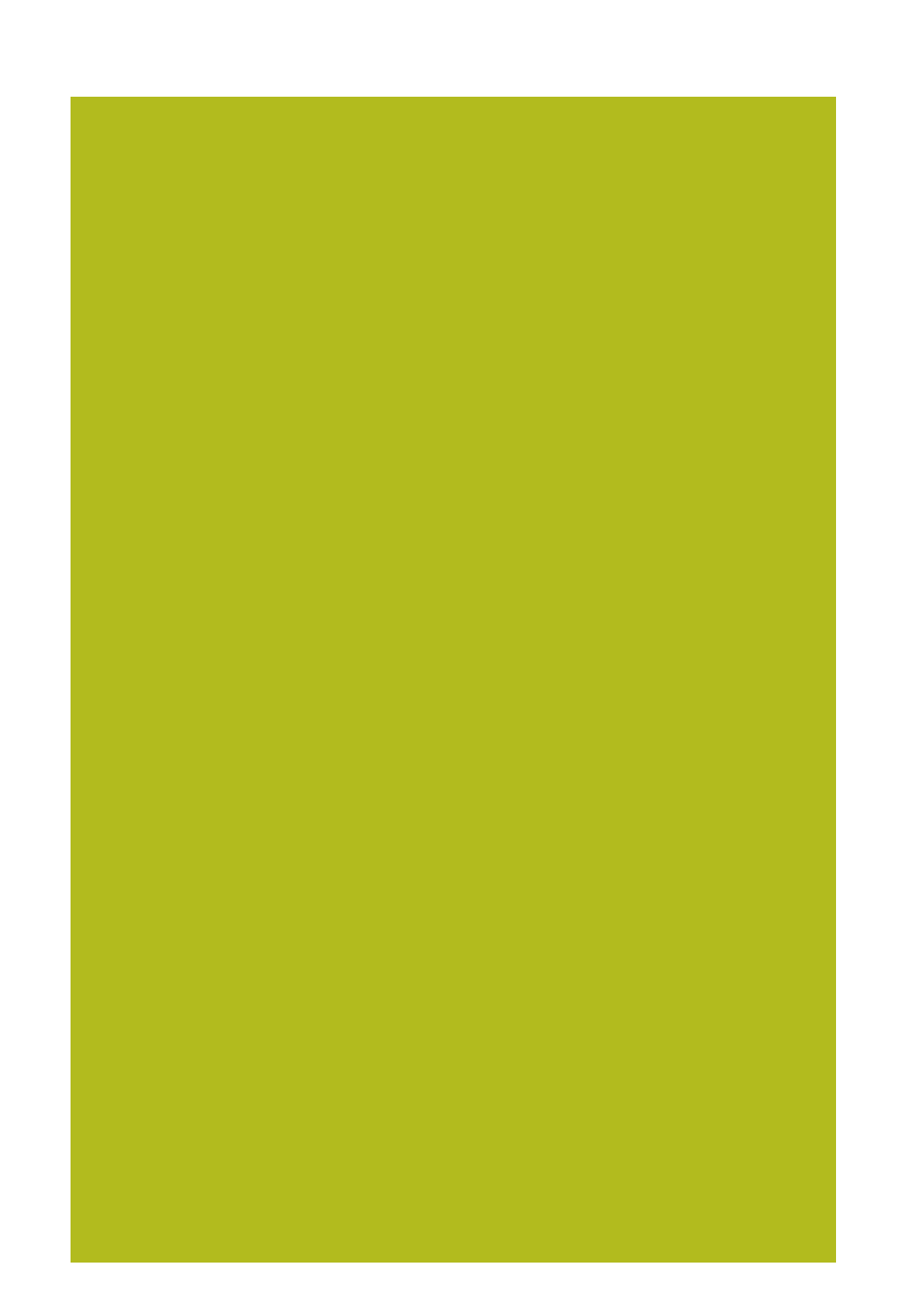## <span id="page-32-0"></span>Chapter 1 Creating a culture change

*We know the challenges. We've heard them. We've talked about them for years. What's stopped us from meeting these challenges is not the absence of sound policies and sensible plans. What's stopped us is the failure of leadership, the smallness of our politics – the ease with which we're distracted by the petty and trivial, our chronic avoidance of tough decisions, our preference for scoring cheap political points instead of rolling up our sleeves and building a working consensus to tackle big problems.* 

*Barack Obama, formal announcement for President, 10 February 2007* 

1. There has to be a culture change – led by government – from expensive and largely ineffective late intervention to highly effective and inexpensive Early Intervention. My first report, *Early Intervention: The Next Steps*, 1 demonstrated that Early Intervention offers our country a real opportunity to make lasting improvements in the lives of our children: to forestall many persistent social problems, and end their transmission from one generation to the next, and to make long-term savings in public spending. Early Intervention is delivered by a proven set of policies covering the 0–18 age group with special care taken with the 0–3s. An agreed set of policies put in place by local areas could give babies, children and young people the essential social and emotional capabilities they need for the rest of their lives. There are a range of well-established evidence-based programmes that would leave children ready to face the challenges of each stage of childhood and the passage into adulthood – especially the challenge of becoming good parents to their own children.

2. In spite of the merits of Early Intervention, which have achieved increasing recognition by national and local government and the voluntary sector, the provision of successful evidence-based Early Intervention programmes remains uneven and dogged by institutional and financial obstacles. There remains an overwhelming bias in favour of existing policies of late intervention at a time when social problems are well-entrenched – even though these policies are known to be expensive and of limited success. Strong leadership is required to overcome this bias and achieve a cultural shift to Early Intervention.

#### Early Intervention: good for individuals and society

3. An overwhelming body of evidence now points to the benefits of intervening early in children's lives, before problems develop. The right kind of intervention is especially important in the first three years of children's lives, when children achieve their most rapid development and when Early Intervention can embed essential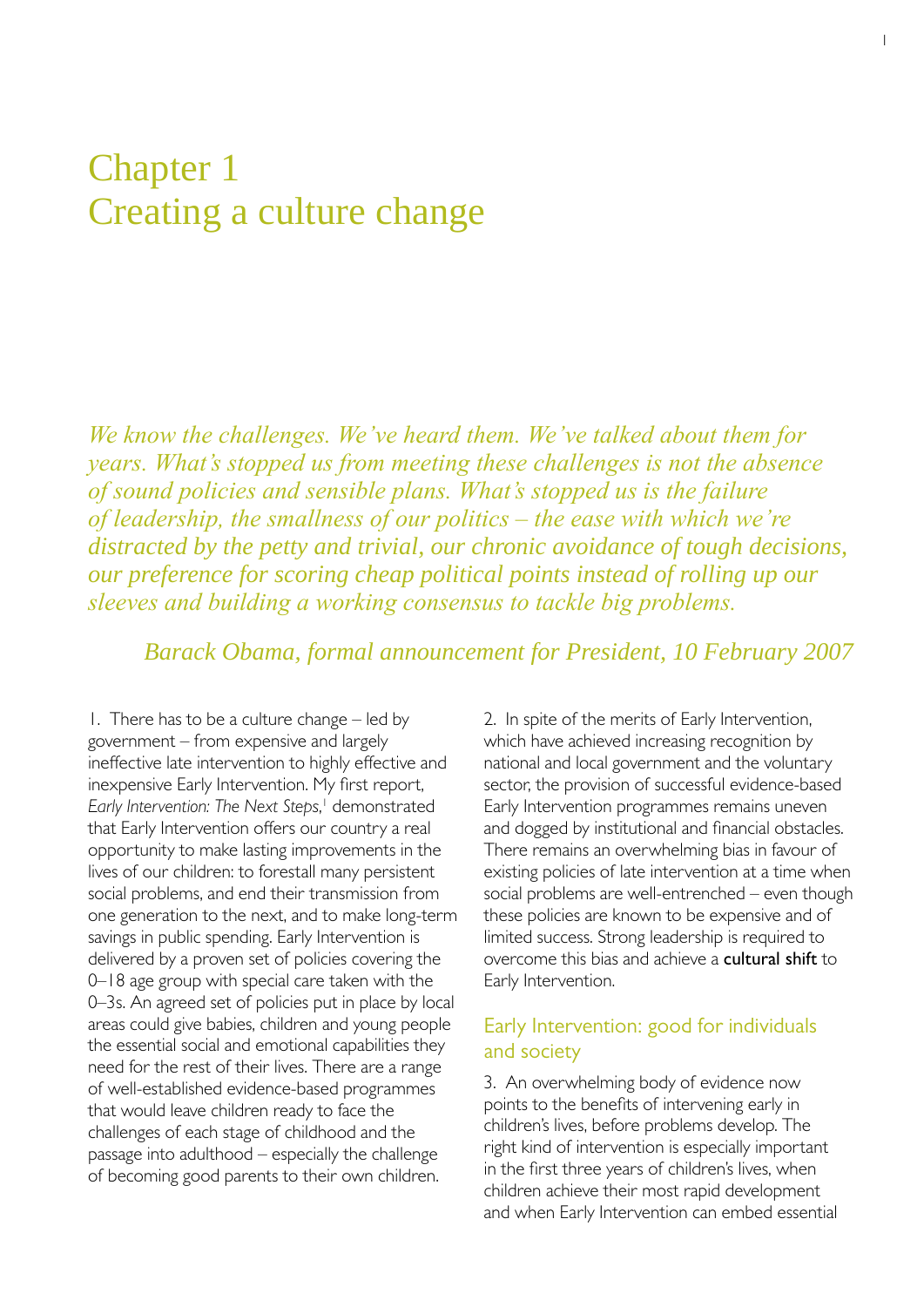social and emotional skills. Dame Clare Tickell,<sup>2</sup> Professor Eileen Munro<sup>3</sup> and the Rt Hon Frank Field MP<sup>4</sup> have also reinforced the powerful case for intervening early to improve the life chances of children and young people in their recent reviews. Sir Michael Marmot, in his *Strategic Review of Health Inequalities*, also noted that 'the foundations for virtually every aspect of human development are laid in early childhood. What happens during these early years (starting in the womb) has lifelong effects on many aspects of health and well-being', including mental health, educational achievement and economic status.<sup>5</sup>

4. Developing attunement, attachment, good communication skills and empathetic behaviour can help babies and children to flourish and reduce problems seen later in life. Indeed, a wealth of research illustrates how early experiences and levels of development can predict later life outcomes. For example:

- A child's development score at just 22 months can serve as an accurate predictor of educational outcomes at 26 years.<sup>6</sup>
- Vocabulary at age 5 has been found to be the best predictor (from a range of measures at age 5 and 10) of whether children who experienced social deprivation in childhood were able to 'buck the trend' and escape poverty in later adult life.<sup>7</sup> The Ministry of Justice shows that 70% of young offenders have communication difficulties.<sup>8</sup>
- Some 54% of the incidence of depression in women and 58% of suicide attempts by women could be attributed to adverse childhood experiences, according to a study in the US.<sup>9</sup>
- An authoritative study of boys assessed by nurses at age 3 found that the boys who were considered to be 'at risk' had two and a half times as many criminal convictions at age 21 as the group deemed not to be at risk.<sup>10</sup>

5. Early Intervention also plays a vital role at other key stages throughout childhood, especially in primary school and during early adolescence. With school-age children, intervention should do more than react to the first manifestations of school failure and antisocial behaviour. It should also equip all children to achieve at school, make effective

choices about their lives, aspire to work and, above all, to become good parents, thus breaking the transfer of dysfunction from one generation to the next.

6. Early Intervention promotes social and emotional development that in turn significantly improves mental and physical health, educational attainment and employment opportunities. Early Intervention can also help to prevent criminal behaviour (especially violent behaviour), drug and alcohol misuse and teenage pregnancy.<sup>11</sup> In addition there is a link to reduced child abuse incidences, reduced first-time offending rates (which of course entails a general reduction in offending) and increased numbers of parents participating in training or employment.<sup>12</sup> All of these have a serious impact on society and cost a great deal of public money to address.

7. Early Intervention works by developing a package of policies to help to ensure that all babies, children and young people develop the social and emotional foundation skills they need to become school ready, life ready and child ready (see box on page 3) and to help parents nurture and develop their children as the excellent parents of tomorrow. For example, by developing empathy, children learn to respect others and this means that they are able to have better relationships and be less inclined to abuse or be violent in later life. By developing self-esteem and confidence, children are better equipped to be able to make positive choices about their life, education, aspiration to work and to avoid drug and alcohol misuse.<sup>13</sup> Early Intervention is, for example, a key component of the successful reduction in teenage pregnancy rates in my own City of Nottingham.

### The economic case for investment in Early Intervention

8. My first report also set out the strong economic benefits of Early Intervention, demonstrating that intervening later is more costly and that the rate of return on remedial, rehabilitative and reactive treatments declines as children get older, and entrenched behaviours become harder, or impossible, to correct.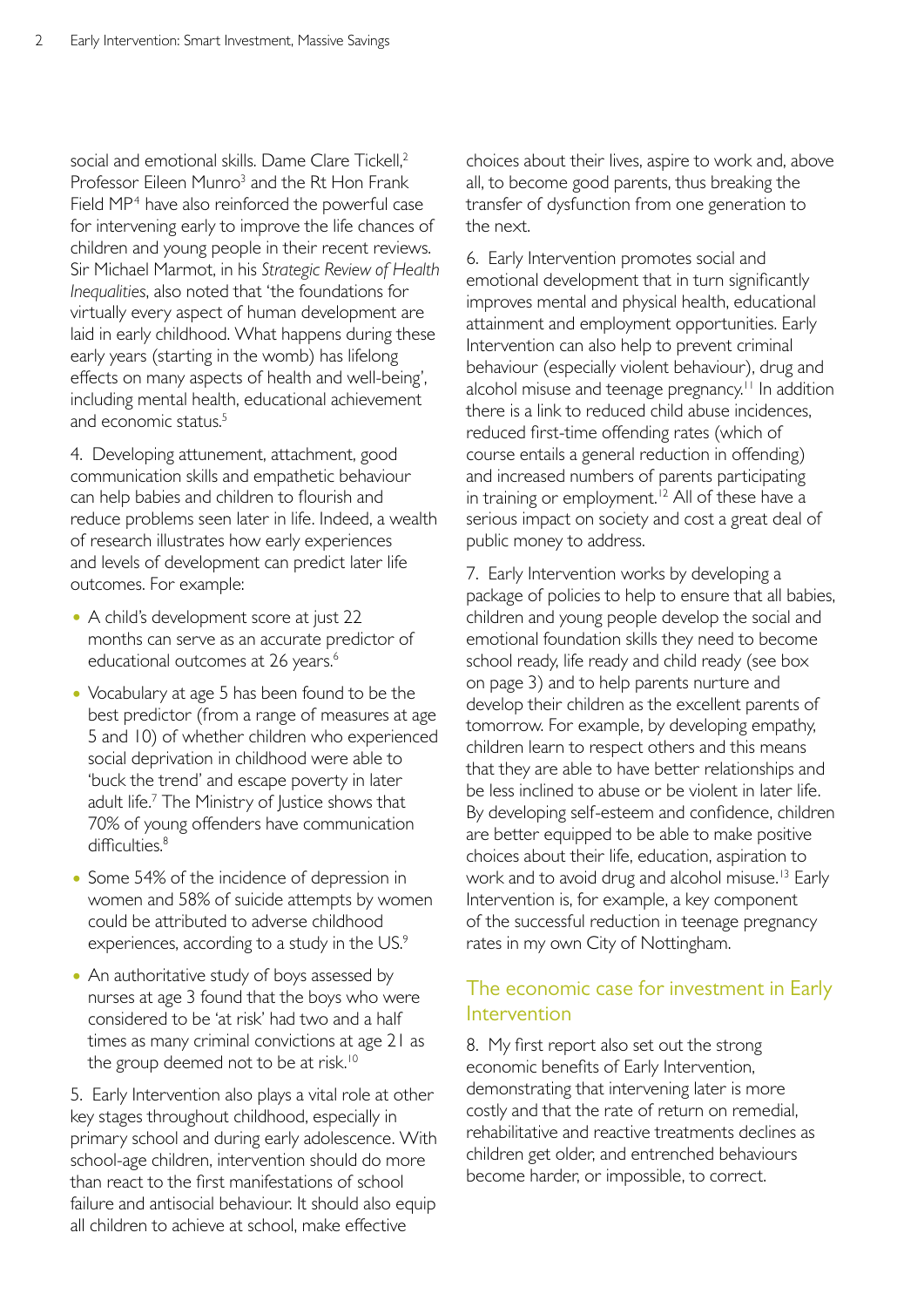#### Social and emotional bedrock

School ready – having the social and emotional foundation skills to progress in speech, perception, ability to understand numbers and quantities, motor skills, attitude to work, concentration, memory and social conduct; having the ability to engage positively and without aggression with other children and the ability to respond appropriately to requests from teachers.

Life ready – having the social and emotional capability to enter the labour market; understanding the importance and the social, health and emotional benefits of entering work, the impacts of drug and alcohol misuse, crime and domestic and other violence.

Child ready – understanding what it is like to build and sustain a relationship, to have a family and to look after a small child; understanding how babies grow and develop and how parents can best promote this development.

9. The rationale for Early Intervention investment is simple: many of the costly and damaging social problems in society are created because we are not giving children the right type of support in their earliest years, when they should achieve their most rapid development. Without the filters of Early Intervention we set up a tsunami of dysfunction, which overwhelms and degrades the services originally set up to deal with only the toughest cases.

#### The financial cost to society and of failure to pre-empt dysfunction

10. Each child with untreated behavioural problems costs an average of £70,000 by the time they reach 28 years old  $-10$  times the cost of children without behavioural problems.14

- The cost of youth crime in 2009 was estimated by the National Audit Office at £8.5–11 billion.<sup>15</sup>
- The average annual cost for a youth offender to be placed in a young offenders institution is £59,000.16
- It is even more expensive if a child is placed in a secure children's home (£219,000) or a secure training centre  $(£163,000).^{17}$
- The cost of each additional young person not engaged in education, employment or training (NEET) is approximately £45,000.18
- The productivity loss to the state as a result of youth unemployment is estimated at £10 million every day.<sup>19</sup> The average cost of an individual

spending a lifetime on benefits is £430,000, not including the tax revenue.<sup>20</sup>

• The costs associated with mental health problems in the UK are estimated at £105.2 billion. This represents an increase of 36% since 2002–03 and an increase in the health and social care share of these costs of over 70%.21

11. There is increasing and overwhelming evidence that intervening early is cost-effective. For example, an evaluation by the RAND Corporation of the Nurse Family Partnership (NFP) known as the Family Nurse Partnership (FNP) in the UK (a preventive home visiting programme targeted to support 'at risk' families by supporting parental behaviour to foster emotional attunement and confident and warm parenting) estimated that the programme provided substantial savings to society and for high-risk families by the time children were 15. These savings were over five times greater than the cost of the programme and came in the form of reduced welfare and criminal justice expenditures and higher tax revenues.<sup>22</sup> The costs of the programme were recovered by the time the child was aged 4, with positive benefits for children and mothers in the form of reduced emergency attendances at hospital, fewer subsequent pregnancies and longer gaps between births, improved parenting and fewer months on welfare and more months employed.<sup>23</sup>

12. In addition, an independent review has placed the average economic benefits of early education programmes for low-income 3- and 4-year-olds at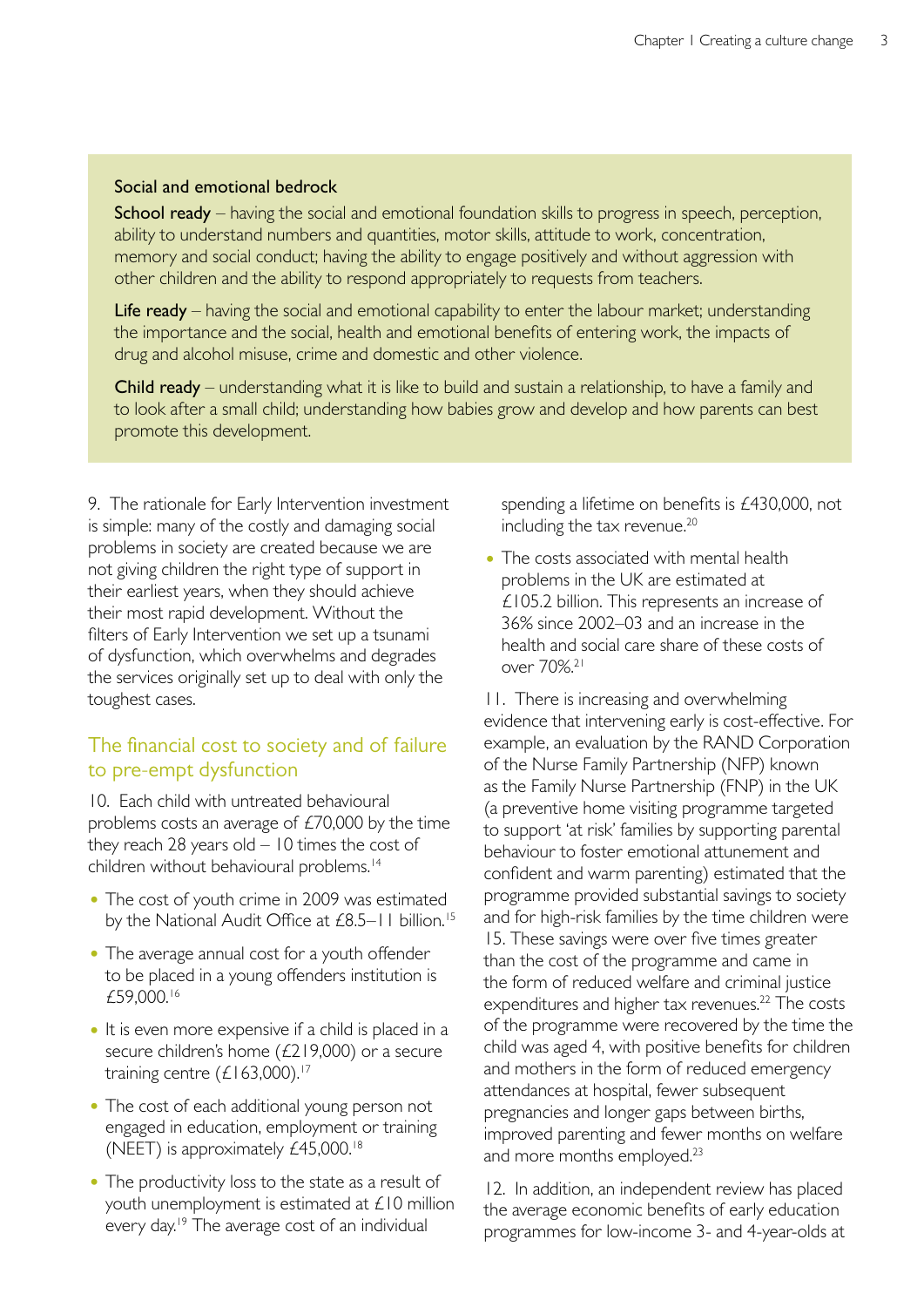close to two and a half times the initial investment: these benefits take the form of improved educational attainment, reduced crime and fewer instances of child abuse and neglect. $24$  Within this overall figure, there is substantial variation, and reviews of individual early education programmes have noted benefit-to-cost ratios as high as 17:1.<sup>25</sup>

13. The investment benefit-to-cost ratio for Early Intervention data in the US suggests that £40 million invested in positive parenting interventions could save £400 million over a 15-year period.26 All this helps to demonstrate that Early Intervention is fundamental to our economic survival. We cannot continue to carry an unnecessary deadweight of the costs of failure. This is especially true in the fiercely competitive global economy where high levels of education, skills and emotional intelligence are prerequisites for success, and those nations who do not invest in the capabilities that make these possible are doomed to slip back.

14. The social and economic evidence in favour of the beneficial impacts of Early Intervention is now overwhelming. The time has come for all our political parties together to set out the national vision, the policy ambition that will guide our actions over a generation. The Government should demonstrate national leadership on Early Intervention by making a public commitment to provide all babies, children and young people with the social and emotional bedrock they need. The policy statement Families in the Foundation Years,<sup>27</sup> due to be published this summer, provides an ideal opportunity to make the first public commitments, especially to effective assessment of the 0–5s and ensuring that every child is school ready. This must be followed up by clear commitments in the programme of government, when it is reviewed, and departmental business plans, published annually. The business plan for the Cabinet Office should show how cross-government work on Early Intervention will be co-ordinated. Early intervention should replace late intervention in the DNA of government. Better cross-government co-ordination of Early Intervention policy was an important recommendation in my first report; I repeat it with even greater vigour in this my second report.

#### Recommendation 1

I recommend that government sets out, as its policy ambition for Early Intervention, that in order to reach its social and economic goals, all babies, children and young people should have the social and emotional bedrock essential for their future development and their ability to make effective life choices. I further recommend that this ambition should set the tone of the Families in the Foundation Years statement due this summer.

#### All in this together

15. Early Intervention has great momentum at the moment and not only are all political parties motivated to progress it but the independent reviews of Dame Clare Tickell, the Rt Hon Frank Field MP, Professor Eileen Munro and myself have added evidential weight to the case for Early Intervention.

16. Against this momentum stands public policy which has shown a persistent bias in favour of waiting to tackle social problems when they are well-entrenched and more expensive to address, and when many interventions are of limited success. Throughout my time on this report it is evident that this mindset is deeply rooted and strongly resistant to challenge. Of course, we need to deal with the problems created by a lack of support in the past, and indeed in many cases there are statutory duties to ensure that we do. However, failure to stop problems arising is, quite simply, short sighted. The choice between fire fighting or smoke alarms is a wholly false one.

17. Clear political leadership and a rebalancing of expenditure are the way forward. Total public spending has been set for the next four years by the Government's current spending review. This spending needs to be used to build up Early Intervention capability, including research and planning skills inside and outside government. Within this period, local areas led by councils and their partners should be supported to work together to ensure that there is capacity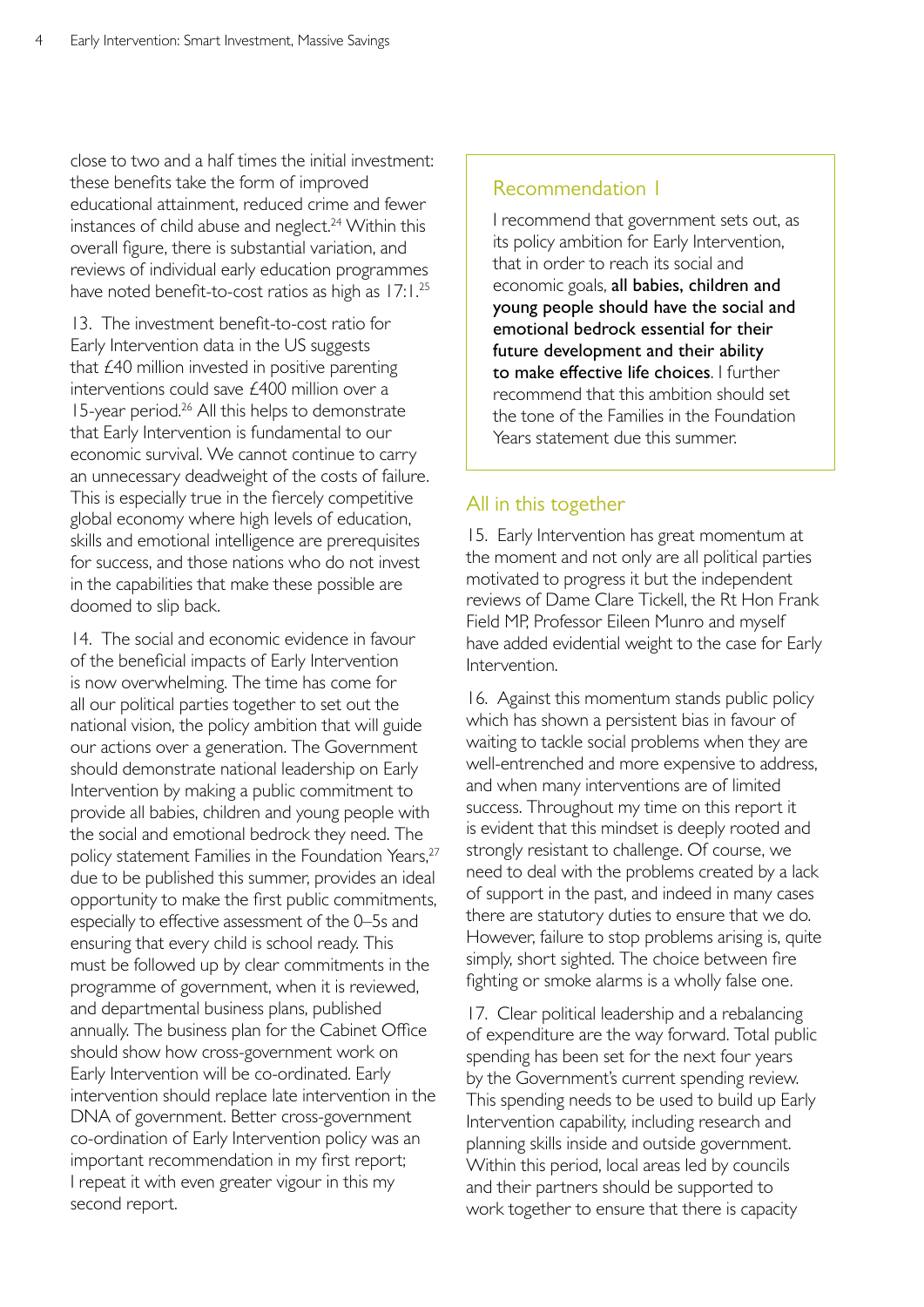to respond to the new and symbolic focus of the Early Intervention grant and other Early Intervention expenditure.

18. It is a central tenet of this report that given the constraints on current public expenditure not only must local government and Whitehall spend more wisely but central and local government should also seek to draw on external finance for additional investment in Early Intervention. This will help to provide more sustainability for Early Intervention policies and programmes in the longer term. It will also create new incentives to improve the provision and performance of services for babies and children.

19. Government often says, rightly, that public sector bodies having less money can drive them to be more creative. A thread throughout this Report is that this should apply equally to the Treasury along with the rest of government. Money is scarce, so ideas and creativity should be encouraged, facilitated and promoted. Due diligence should be used at all levels of government to question the comparative costs of wasteful late intervention programmes versus Early Intervention alternatives. Levels of savings to be achieved should be an integral part of all public investment calculations. Short-term cuts that jeopardise massive long-term returns should be avoided. Rules and methods of working established for a different era should be reviewed. President Obama has introduced rule changes so that money can be committed over longer periods than is usual in public contracts (see Chapter 6). Improving the social return on investment decisions and bringing in new sources of investment from non-central government sources, including local government, philanthropic and ethical and commercial sources, should be consciously facilitated.

#### Leadership

20. Strong national and local leadership is required to effect the necessary culture change and ensure that public sector resources are steadily refocused on Early Intervention. We all need to see the steps being taken to make this cultural change happen, including the public. This should start by ensuring that there is much greater transparency in making available the data and information that

will demonstrate that change is occurring. I have placed much onus on government to lead this process; however, the legislature – whose function is to hold government to account – should not be an idle bystander but a strong partner in this cultural change. The Parliamentary Select Committees have a key role to play in investigating how Early Intervention can contribute to the work of the departments which they shadow. If Early Intervention is to be a centrepiece of government policy then ultimately a regular annual debate should take place in Parliament to scrutinise progress and support ministerial efforts.

21. The independent Early Intervention Foundation that I recommended in my first report and on which I provide more detail in Chapter 4 of this report should play a key role in championing and supporting a cultural shift to Early Intervention. This should be supported by all those with an interest in Early Intervention, particularly those in the voluntary sector.

### Recommendation 2

I recommend that there is the strongest possible commitment from political leaders to a culture change from late intervention to Early Intervention, building on the political momentum generated, not least by the recent Field, Tickell, Munro and Allen reviews. To this end, I recommend that there should be an annual statement to Parliament accounting for the progress made and projected on the policies, programmes in place and expenditure on Early Intervention.

### Shifting resources to Early Intervention

22. Late intervention expends an enormous amount of money each year, yet the Early Intervention budget is miniscule by comparison. This imbalance must be addressed not least to ensure that we can compete in the world market. Early Intervention has a critical role to play in ensuring that we invest in future generations and that those generations can contribute fully as members of society and the labour market and aid our global competitiveness. In doing so, Early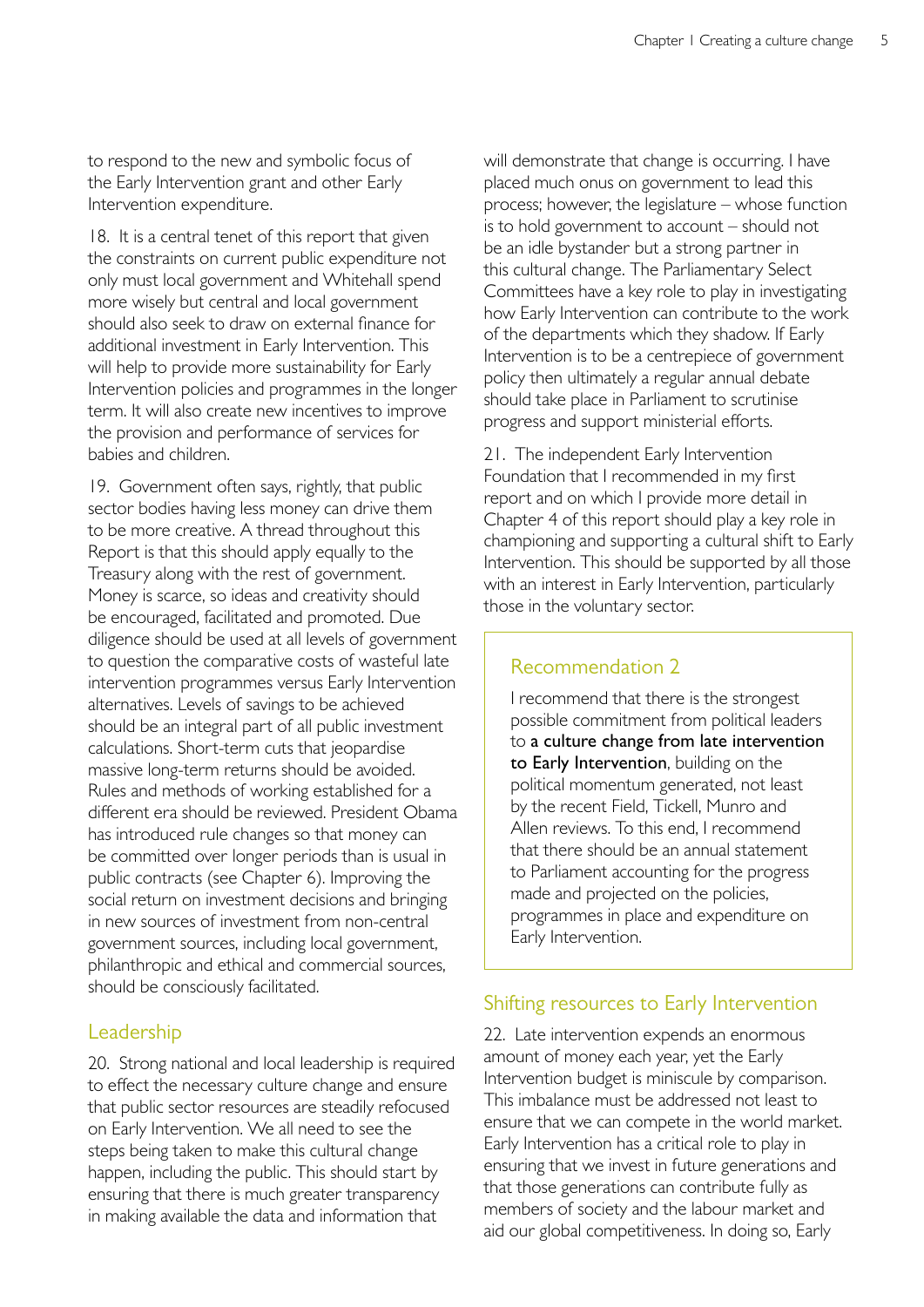Intervention can support central government's economic objectives in the long term, including future economic growth in particular. Early Intervention can give Britain a more productive labour force. It would reduce the number of workers with low educational achievements, low skills and low aspirations, and of those who are fundamentally unemployable. It would increase the number of workers with the skills and ambitions to succeed, and the ability to innovate and adapt to innovation. Early Intervention can also reduce the scale of costly social problems and allow both public and private resources to be invested more productively elsewhere.

23. Early Intervention programmes can provide significant value for money for the taxpayer, when compared to late intervention programmes that are more expensive to provide and have a lower success rate. Evidence-based investment that is effectively managed can also help to ensure that the taxpayer receives the maximum possible return for every pound of expenditure. These lessons are being learnt and applied across the globe. We certainly should not be afraid of taking the best practice from North America or European countries, for example.

24. Closer to home, colleagues in the devolved governments and assemblies in the UK with greater room for manoeuvre to innovate have also recognised the value of Early Intervention. Visiting Northern Ireland, the new Scottish Government and the new Welsh Assembly, it is evident that they all see Early Intervention as a priority and they are developing their policy and practice on Early Intervention. They are also considering how new financial models might help. Annex C provides further information on their plans.

25. My review has demonstrated a compelling case for investment in Early Intervention which should be supported over time with more longterm certainty of funding. This could best be achieved by making Early Intervention a central objective for the next government Comprehensive Spending Review period and beyond. The spending review should signal a commitment to steadily increase the proportion of total spend devoted to Early Intervention over the next spending review period (and future spending reviews). This would help provide background to making the Comprehensive Spending Review themed around Early Intervention and the value for public money it represents.

26. Preparation for the next spending review should start immediately with HM Treasury and Cabinet Office leading cross-government work to ensure that the appropriate research and evaluation are already in place or are commissioned to allow a comprehensive assessment of how much is currently being spent on Early Intervention by department. This can be the baseline upon which we can judge the costs, benefits and potential savings to the public purse and taxpayer of Early Intervention policies and programmes. This work should include research that will add to the evidence on how to calculate outcome-based payments and how savings should be released.

27. A steady rebalancing of early and late intervention funding has widespread support from people contributing to my review. In one contribution, David Robinson, co-founder and senior adviser for Community Links, said:

'A swift and radical switch of resources from acute services to community building

The new Scottish Government has made a number of manifesto commitments that are relevant to early intervention in the early years.

This builds on a six-month investigation into Preventive Spending by the Finance Committee of the Scottish Parliament in early 2011, which said that there needed to be a shift from reacting to crises to a greater focus on prevention and early intervention. The committee's report also emphasised the need for a consensual approach in moving towards a more preventive approach to public sector spending and investment in early years in particular. And that this will require leadership across all political parties.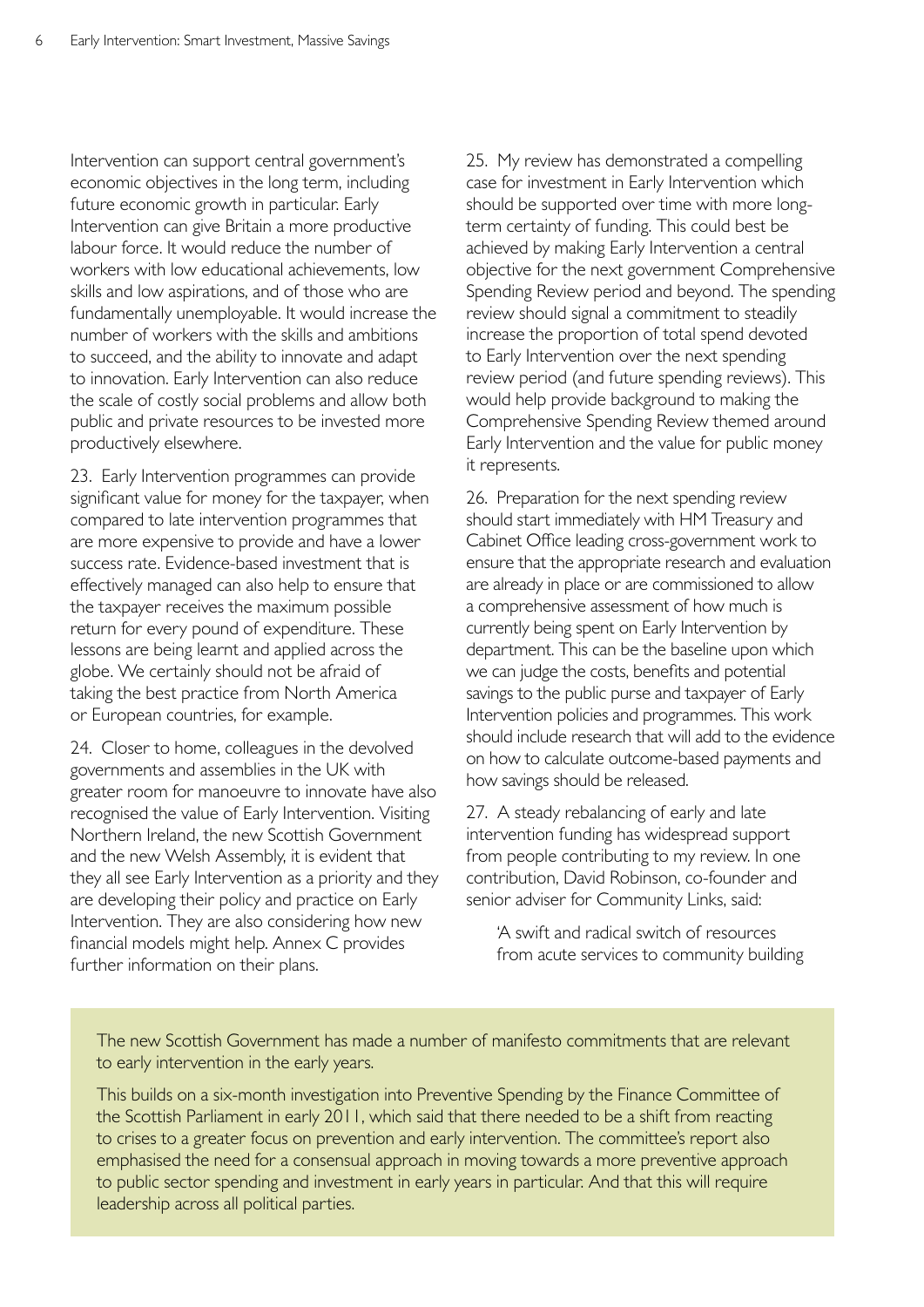and preventive action is impractical but a steady, incremental migration could be achieved. Government's stepped approach to the reduction of carbon emissions with low carbon transition plans is not dissimilar. Government departments and local authorities should draw up transition plans and publish early action milestones. We spend 5% of our budget on prevention and early action. We should aim to increase that proportion by 5% each year for the next three years.'

28. I agree with those who have expressed this view but more modestly and, after discussion with departments, I propose an incremental migration of funding of 1% each year from late intervention budgets to Early Intervention. This would require no additional spending by departments, just a steady internal redistribution managed by departments themselves, hopefully in discussion with local areas. In education for example, one obvious place to manage such a transition would be through the Early Intervention Grant currently spending over £2 billion nationally each year. The Health, Home and Justice departments already have machinery to run prevention programmes which could be steadily increased. The reorientation of internal spending in this way could provide some of the funds to pay investors for the departments' outcome-based contracts recommended in Chapter 5.

### Recommendation 3

I recommend that government, when planning the next Comprehensive Spending Review, should consider making Early Intervention its theme, and that work undertaken by a Treasury-led team should signal a decisive rebalancing of central government spending from late intervention to investing in Early Intervention. I believe that steady and incremental migration of funding – I would propose by 1% – per annum would signal government's commitment to do this.

## New investment needs to be effectively targeted at evidence-based policies and programmes

29. My first report also included an illustrative list of the most thoroughly evidenced Early Intervention programmes across the world, which commissioners can confidently use to help give children and young people the social and emotional bedrock they need to thrive throughout their lives. However, the report also underlined that this initial list of programmes needed further development to ensure that there was broad agreement on how effective Early Intervention programmes had been identified and assessed. Further work is also needed to build improved evidence on the cost benefit of programmes.

30. Additional investment needs to be directed to the right Early Intervention programmes, and all who commission them would be advised to focus on those with the greatest evidence base of success.

31. *Early Intervention: The Next Steps* sets out 72 global programmes that have a strong evidence base, of which 19 meet the toughest evidence standards. This needs to be a living list, further developing to reflect the best programmes in the world, with a particular emphasis on what works in the UK. In Annex A, I have included a list of the 25 programmes assessed as having a strong evidence base that are delivered or available in the UK.

32. There are also a great number of Early Intervention programmes that are not supported by the rigorous standards of evidence used for my first report. This is sometimes due to the poor quality of evaluation or evidence, or factors such as low resources that hinder them when gathering further evidence. However, this does not mean that these programmes are ineffective, particularly where they are informed by evidence from research or evaluation of other programmes/initiatives and are still working to develop their own definitive evaluation. I would advise that, where possible, providers and local authorities attempt to improve their evidence base around Early Intervention programmes to aid extension of the list. I believe that this list will help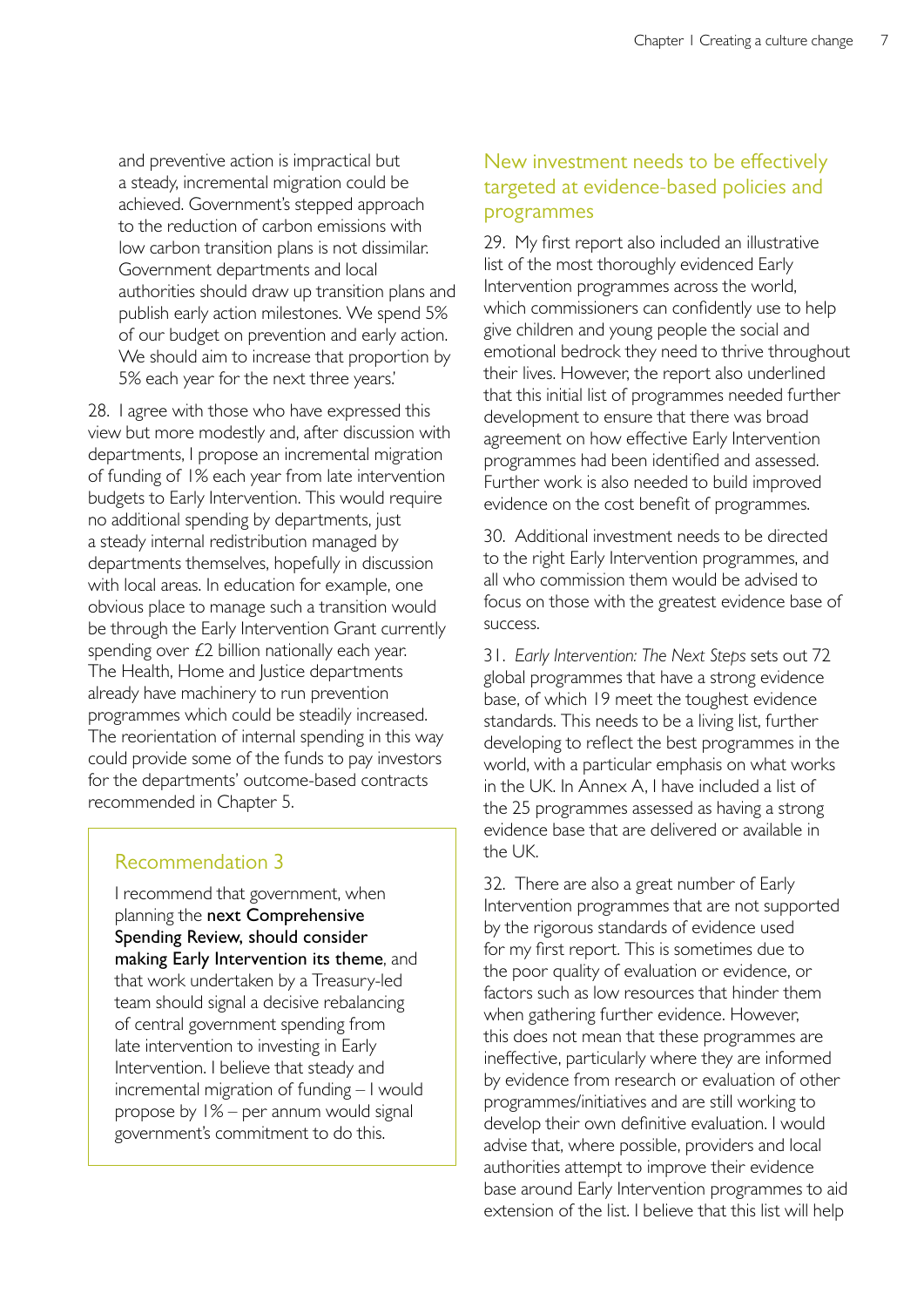commissioners to focus their limited resources on services that produce the most effective results in the lives of children and families.

33. Figure 1.1 shows how some of the most robustly assessed interventions map across age ranges, target groups and types of provision. This does not purport to show a holistic system of early interventions, but demonstrates that many interventions with proven impact are available and, in many cases, have already been woven into the public service infrastructure of the UK.

34. An important message from my first report was that Early Intervention programmes need to be implemented with fidelity to the original design of their originators. Failure to do this typically reduces both their economic benefits and, more importantly, their contribution to children's well-being. This has all too often been tolerated in the public sector. Consequences in the non-governmental sector, however, are more immediate and drastic. If programmes are

not implemented with fidelity, potential returns are threatened and investors will lose trust and confidence, which is why I have established a list of the best evidence-based programmes to ensure that confidence from investors is retained. Fidelity is key to the success of Early Intervention programmes. Organisations seeking to deliver Early Intervention outcomes should therefore have access to data on the best programmes and how they should be delivered to maximise their chances of successfully delivering the outcomes and, thus, getting paid.

35. We also need to ensure more effective monitoring of delivery of Early Intervention programmes and more effective evaluation of outcomes and cost-effectiveness, and we need to support the continual improvement of interventions through innovation. I do not make a further recommendation on best programmes in this Report because it was comprehensively covered in my first report and will continue to evolve.



#### Figure 1.1: Effective intervention examples by age

Note: PATHS stands for Promoting Alternative Thinking Strategies and SEAL stands for Social and Emotional Aspects of Learning.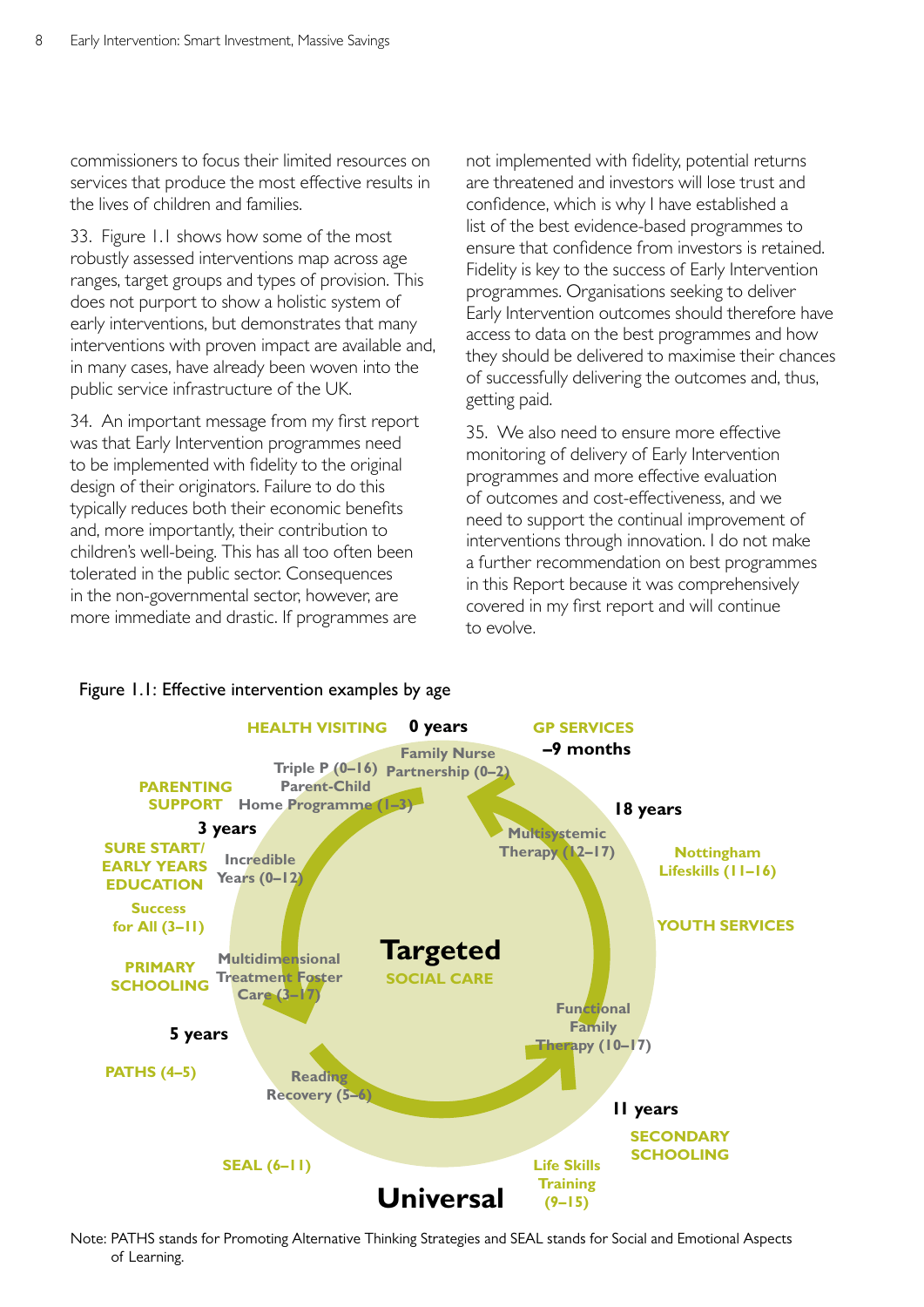36. Without Early Intervention, this country will face enduring obstacles to economic growth. Without Early Intervention, this country will continue to spend huge sums of public money ineffectively. Without Early Intervention, this country will continue to face major structural difficulties in securing a balanced budget and reducing public debt. Without Early Intervention, these problems will become more entrenched and more severe, both for this government and its successors.

37. For all these reasons, I believe that Early Intervention represents the most fundamental investment in the human capital of our country. However, it is a form of investment that requires some cultural change, and this may have contributed to the institutional barriers against Early Intervention in our country. In Chapter 2, I will examine the barriers to further investment in Early Intervention in more depth.

#### **Notes**

- Allen G (2011) *Early Intervention: The Next Steps.* London: HM Government.
- 2 Tickell C Dame (2011) *The Early Years: Foundations for life, health and learning*. An Independent Report to HM Government.
- 3 Munro E (2011) *The Munro Review of Child Protection: Final Report – A Child-centred System*. London: Department for Education.
- 4 Field F (2010) *The Foundation Years: Preventing Poor Children Becoming Poor Adults*. The report of the Independent Review on Poverty and Life Chances. London: HM Government.
- 5 Marmot Review (2010) *Fair Society, Healthy Lives*. The report of the Marmot Review into health inequalities. London: HM Government.
- 6 Feinstein L (2003) Inequality in early cognitive development of British children in the 1970 cohort. *Economica* 70: 73–97.
- 7 Blanden J (2006) *'Bucking the trend': What enables those who are disadvantaged in childhood to succeed later in life?*  Working Paper no. 31. London: Department for Work and Pensions.
- 8 Estimates of cost per place supplied by the Ministry of Justice and the Youth Justice Board.
- 9 Anda RF, Felliti VJ, Bremner JD et al. (2006) The enduring effects of abuse and related adverse experiences in childhood: a convergence of evidence from neurobiology and epidemiology. *European Archives of Psychiatry and Clinical Neuroscience* 256(3): 174–86.
- 10 Dunedin Multidisciplinary Health and Development Study, an ongoing longitudinal study which began in April 1972. See [http://dunedinstudy.otago.ac.nz.](http://dunedinstudy.otago.ac.nz) See also: Dunedin Multidisciplinary Health and Development Study (1996) *From Child to Adult: The Dunedin Multidisciplinary Health and Development Study.*  Auckland: Oxford University Press. This gives details of assessments to age 21.
- 11 Lanius R, Vermetten E and Pain C (eds) (2008) *The Impact of Early Life Trauma on Health and Disease: The Hidden Epidemic.* Cambridge: Cambridge University Press; Allen G and Duncan Smith I (2008) *Early Intervention: Good Parents, Great Kids, Better Citizens.*  London: Centre for Social Justice and Smith Institute.
- 12 Aos S, Lieb R, Mayfield J et al. (2004) *Benefits and Costs of Prevention and Early Intervention Programs for Youth*. Olympia, WA: Washington State Institute for Public Policy.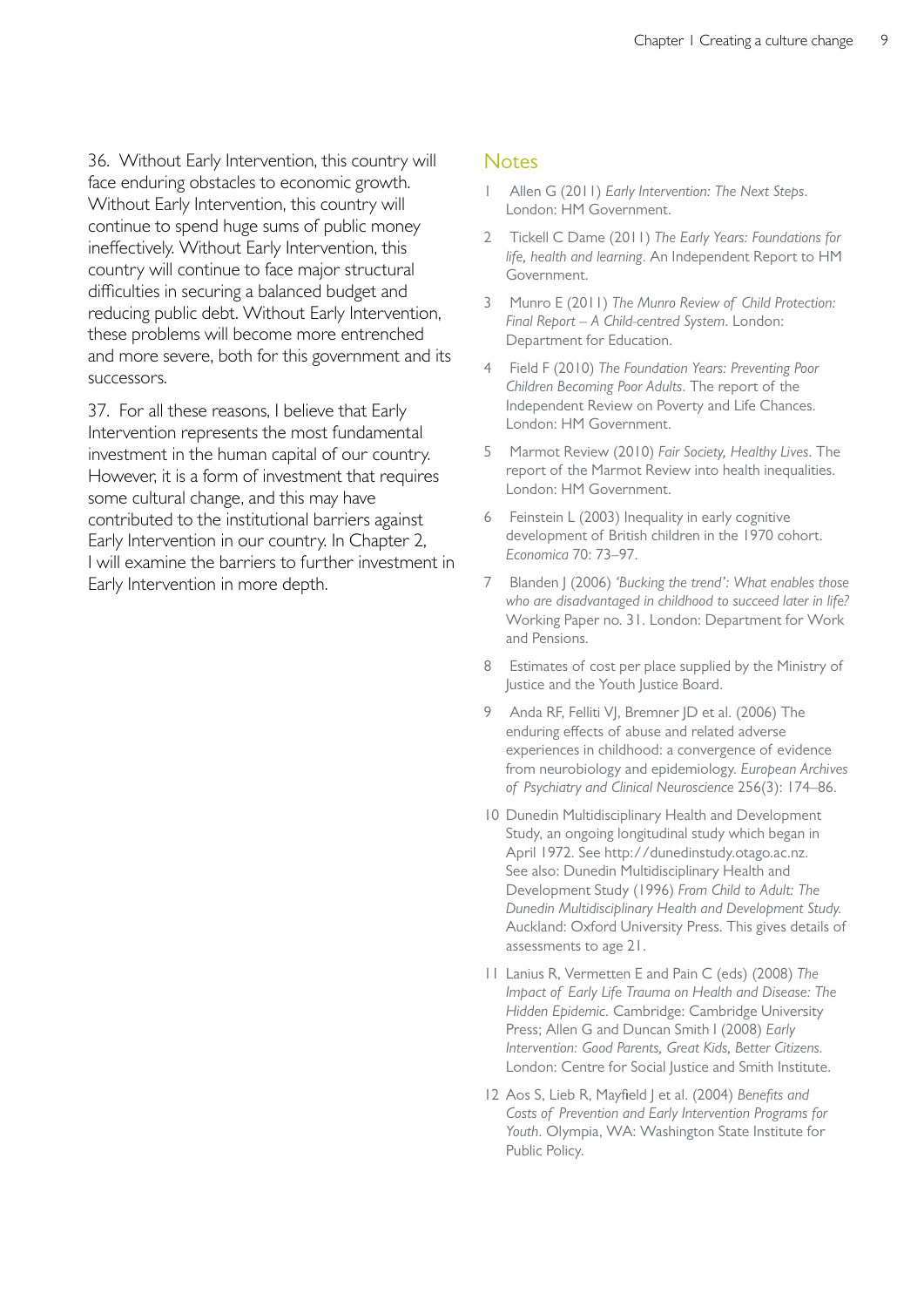- 13 Mann M, Hosman CM, Schaalma HP and de Vries NK (2004) Self-esteem in a broad-spectrum approach for mental health promotion. *Health Education Research*  19(4): 357–72.
- 14 Edwards T, Céilleachair A, Bywater T et al. (2007) Parenting programme for parents of children at risk of developing conduct disorder: cost effectiveness analysis, *British Medical Journal* 334(75): 682.
- 15 Comptroller and Auditor General of the National Audit Office (2010) *The Youth Justice System in England and Wales: Reducing Offending by Young People.* HC663. p. 4.
- 16 Estimates of cost per place supplied by the Ministry of Justice and the Youth Justice Board (2011).
- 17 Estimates of cost per place supplied by the Ministry of Justice and the Youth Justice Board (2011).
- 18 Bell DNF and Blanchflower DG (2009) *What Should be Done about Rising Unemployment in the UK?* IZA Discussion Papers 4040. Institute for the Study of Labor (IZA).
- 19 The Prince's Trust (2007) *The Cost of Exclusion: Counting the Cost of Youth Disadvantage in the UK*.
- 20 Allen G and Duncan Smith I (2008) *Early Intervention: Good Parents, Great Kids, Better Citizens.* London: Centre for Social Justice and Smith Institute. p. 33.
- 21 HM Government (2011) *No health without mental health: A cross-government mental health outcomes strategy for people of all ages*. London: HM Government.
- 22 Karoly LA, Kilburn MR and Cannon JS (2005) *Early Childhood Interventions: Proven Results, Future Promise*. Santa Monica CA: RAND Corporation.
- 23 Olds D (2003) What can we conclude from meta-analyses of early interventions? *Prevention and Treatment* 6(1).
- 24 Aos S, Lieb R, Mayfield J et al. (2004) *Benefits and Costs of Prevention and Early Intervention Programs for Youth*. Olympia, WA: Washington State Institute for Public Policy.
- 25 Lynch R (2005) *Early Childhood Investment yields Big Payoff*. San Francisco, CA: WestEd.
- 26 Grint K and Holt C (2011) Leading questions: If 'Total Place', 'Big Society' and local leadership are the answers: What's the question? *Leadership 7*(1): 85–98.
- 27 HM Government (2011) *Opening Doors, Breaking Barriers: A strategy for Social Mobility*. London: HM Government.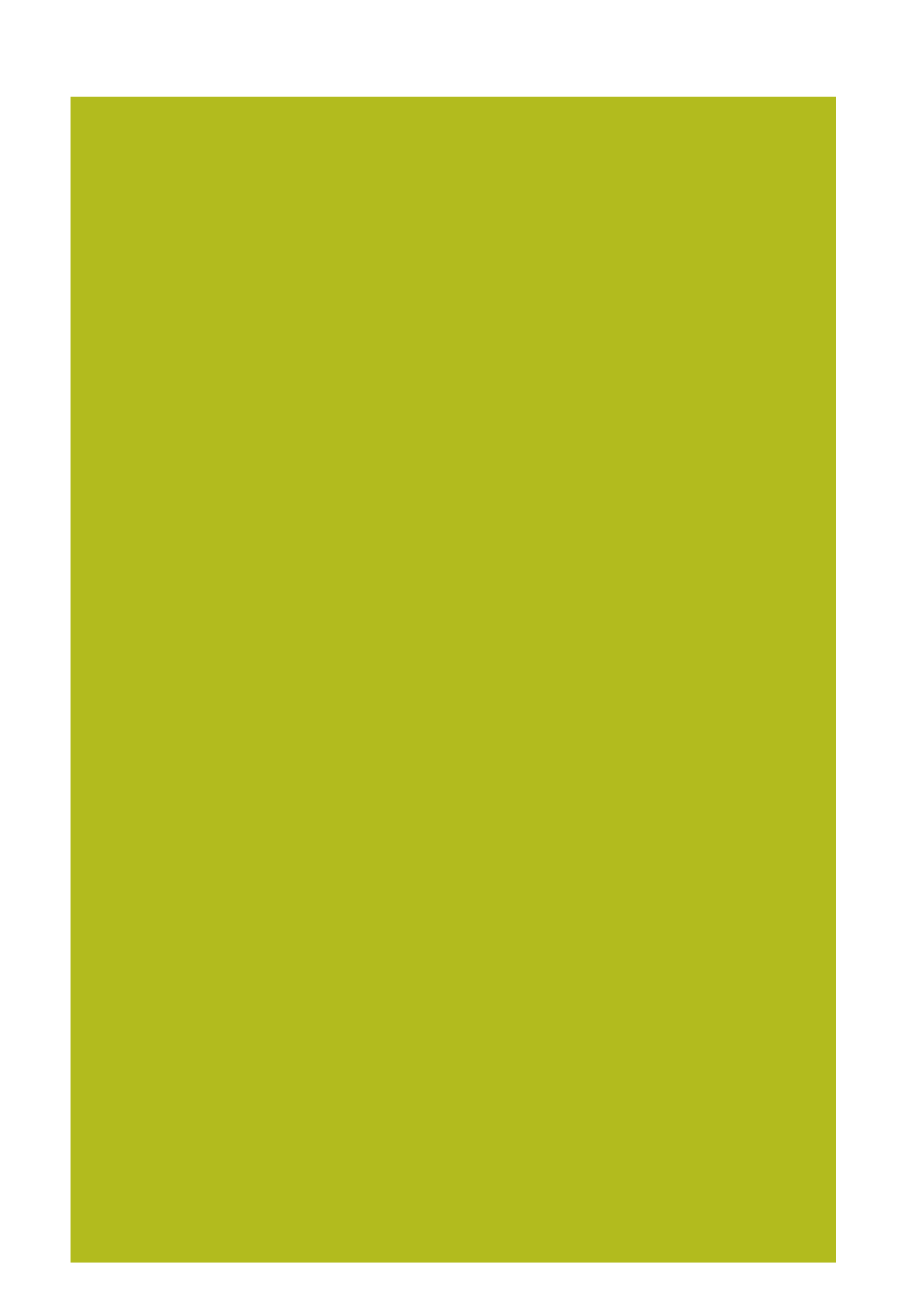# Chapter 2 Leadership and co-ordination to enable investment in Early Intervention

*The best time to plant a tree is twenty years ago, the next best time is now. Rt Hon Francis Maude MP, quoting an old African proverb* 

1. In Chapter 1, and in my first report, I make the case for investment in Early Intervention. Past governments have done excellent work on Early Intervention, including beginning Sure Start children's centres, pre-school hours for 3- and 4-year-olds and introducing the Family Nurse Partnership. The current Government has carried on this good work, for example through the creation of the Early Intervention Grant<sup>1</sup> and through increasing the health-visiting workforce by 4,200 at the same time as doubling the number of places on the Family Nurse Partnership programme from 6,000 to 13,000 by 2015. This is also demonstrated through the new Fairness Premium, which is worth £7.2 billion in total over the Spending Review period to support the poorest in the early years and at every stage of their education, which includes providing 15 hours of free pre-school education a week to 2-year-olds.<sup>2</sup>

2. However, there is more that can be done. It has become clear to me in conducting my two reports that while a great deal of work is going on across the government machine on Early Intervention and on Social Finance, it is not always co-ordinated or shared effectively. This is not a criticism of the commitment of those who work in the field, it is however a call to action for more decisive leadership and more effective co-ordination at official level. Hard as governments have tried, Early Intervention programmes are not reaching all

those who need them. For example, in my home constituency of Nottingham North only a third of those who would be eligible for support from the Family Nurse Partnership scheme receive this programme. There are a number of barriers to increasing investment and this chapter outlines these and how decisive leadership and effective co-ordination are needed to overcome them.

#### Multiple beneficiaries

3. The beneficiaries of Early Intervention are multiple and in order to incentivise investment we need to ensure that future savings accrue to those making the original investment, be they public or private investors.

4. The first key challenge is to ensure that agencies work with each other to agree to commission projects, share funding and distribute savings. We will explore how Early Intervention Places and Community Budgets can join up to achieve this aim in Chapter 3. In addition, central government is likely to be asked by local areas to distribute savings accruing to them, and to protect local budgets, so that Early Intervention savings can be paid back, in part to external investors. Working out appropriate outcomes and payments will require complex analytical work, which from an efficiency perspective might be best located in one government department rather than many. Local area input and participation in this analysis will also be essential.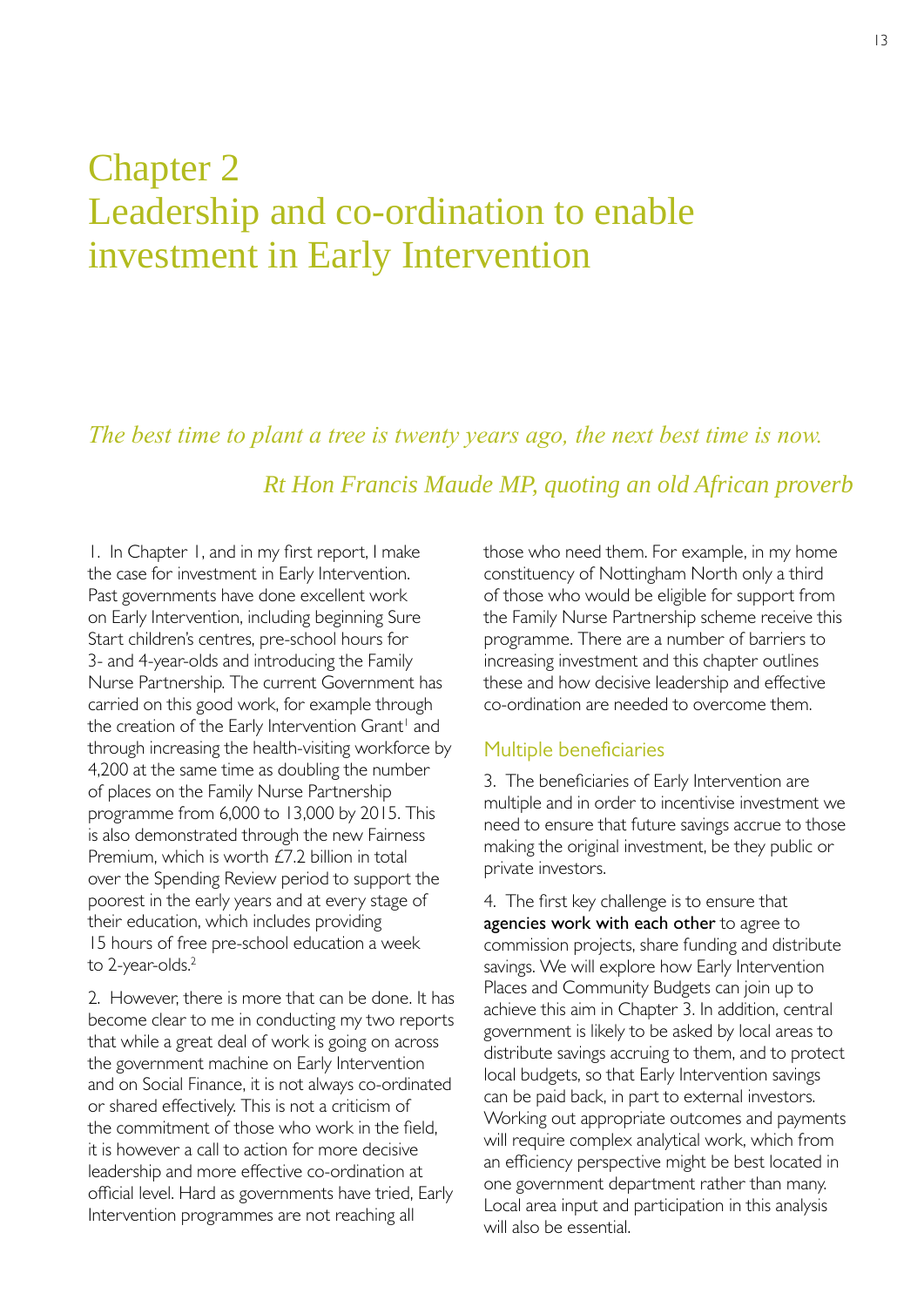5. An example of some helpful existing work in this area is a Department for Education-led project with the Association of Directors of Children's Services and the Centre for Excellence and Outcomes in Children and Young People's Services (C4EO), titled 'Cost-effective Children's Services'. Using this approach, Hertfordshire County Council has worked with a number of local partners and agencies to create a better understanding of the cost of services and how different agencies contribute to better outcomes for children, young people and families. As a result, they are projecting savings of £23 million over four years, through a stronger focus on prevention and Early Intervention, with a multi-agency approach to working with families with multiple problems.

# A lack of detailed data

6. The collection and collation of high-quality data across departments needs effective co-ordination. Given the long-term nature of Early Intervention and the associated high costs of evaluation and cost-effectiveness work, it is sometimes difficult to calculate robust outcome measures and cashable savings, or payment levels calculated on future cashable savings from Early Intervention programmes. Although, as a whole, we can identify that Early Intervention is the right investment to make, because of the accumulation of evidence from around the world, it is more difficult to specify the level of savings that would accrue from implementing a particular programme, or achieving a particular outcome. In addition, where interim measures, at age 3 and 5, for example, are suggested as proxy measures to satisfy investor appetites for shorter investment horizons, we need further data on the degree to which these reliably predict the desired improvements in social and emotional capability in young adulthood.

7. The Social Research Unit at Dartington is translating the Washington State Institute for Public Policy cost-benefit model for use in the UK. The model calculates the return on public investment from evidence-based prevention and intervention programmes and policies and the Social Research Unit will replace the US data in the model with UK inputs. Once the model is developed for the UK, it will be helpful in terms of understanding cost benefits made through Early Intervention. Making

this evidence available for free to all local areas could be one of the first tasks of the independent Early Intervention Foundation referred to in Chapter 4.

8. I recognise that Early Intervention calls for complex work across Whitehall, but strongly believe that the Government and local areas should have a joined-up approach, with an ambition to enable central government to work with local areas in a more timely, unbureaucratic and efficient manner. There is also a role here for local areas to develop their own evaluation frameworks that are relevant to their specific areas, and for local and central government to work together as the 27 Early Intervention Places are now working together as a result of my first report.

9. Equally important is the need for data on children and young people's social and emotional development to be available that allows decisions to be made on their future development needs and also allows the impact of interventions with the child, young person or family to be measured. In my first report I recommended that there should be a commitment to regular assessments of children's development from birth up to and including age 5, focusing on social and emotional development. This would help to ensure that the 0–5s are helped at the most cost-effective point in their lives to develop the social and emotional bedrock that is essential to their future progress and potential. I am even more convinced now that this is essential and that the assessment should include a measurable outcome that will allow the impact of interventions to be monitored and analysed for cost-effectiveness. I further recommend that 'school readiness' should be adopted as an intended outcome of Early Intervention and be used as a measure, or basket of measures, of the impact of investment and the extent of savings, and thereby as an incentive for further investment.

10. As I said in Chapter 1, the Families in Foundation Years statement due this summer should set the tone for the Government's ambition for Early Intervention. The statement should include information on how children's social and emotional development will be regularly assessed.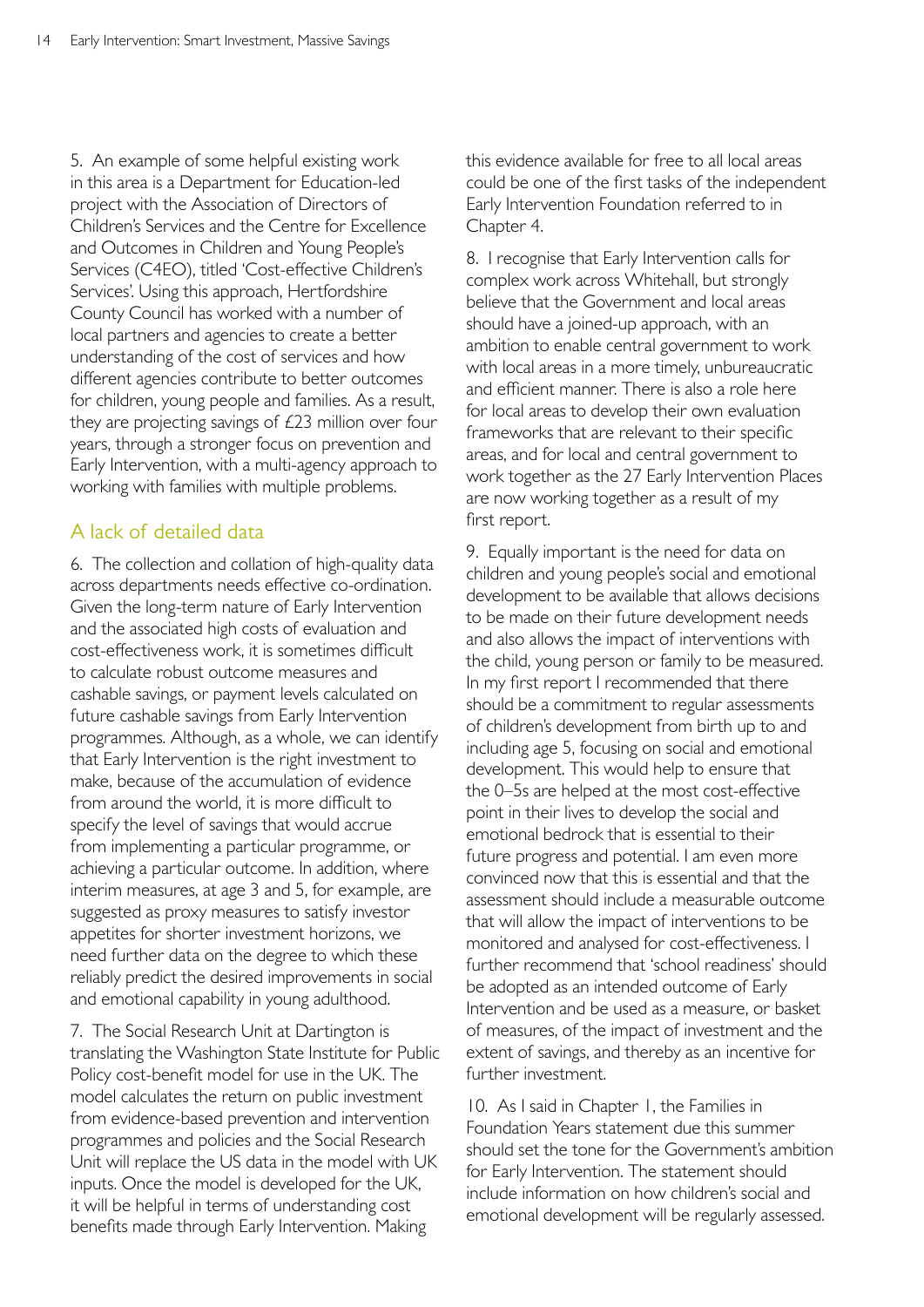# Recommendation 4

I recommend that the Families in the Foundation Years statement must include regular and purposeful assessments for the 0–5s, focusing on measuring social and emotional development to enable all children to attain 'school readiness'. I further recommend that 'school readiness' should be adopted as an intended outcome from Early Intervention and be used as a measure, or basket of measures, of the impact of investment and the extent of savings, and thereby as an incentive for further investment.

# Savings made are not claimed by central government

11. In local areas there is a fear that central government will restrict savings to be paid back through future budget reductions or through a failure to recognise reduced levels of unmet need as a positive outcome, particularly in this time of deficit reduction. Local authorities need to have the confidence to put in place outcome-based contracts.

12. High levels of unmet need mean that cashable savings can be difficult to identify because while Early Intervention programmes work, prisons and care homes, for example, do not close. This is because someone else takes the place that has been freed up. For cashable savings to accrue, places would not be able to be filled by others. Strict allocation criteria might enable more cashable savings to be identified; however, we have heard of high levels of unmet need. There are ethical considerations in not providing places to those who need them and this needs to be considered in determining the calculation of outcome payments. In the short term I would consider that an over-reliance on the identification of cashable savings to fund payments might restrict future outcome payments.

13. Local areas, non-government and investors alike are concerned about central government involvement given the frequency of policy change and the need to deal with problems as they arise, and would require guarantees to assure them of the safety of any investment/strategy that involved central government. However, in addition, we recognise that some of our Early Intervention Places wanted no central government involvement at all, even if that meant not being able to benefit from savings made to national funding streams.

14. To ensure that future changes to government spending allocations do not restrict the ability of areas to pay back, we support the following proposals made by London Councils and the Greater London Authority (GLA), after a workshop we developed with them.

15. These challenges should not mean that investors, local and central government wait to invest in Early Intervention until precise data on effects and cashable savings are known for each outcome and programme. While analysts might regard this as a 'safe' strategy, it would in fact be the opposite. In the first instance, we know that the moral and economic case for Early Intervention investment is strong, and secondly, we will never have perfect information. We need to track robust performance measures to pay the returns, however we should not wait another 25 years for follow-up studies on each programme/ policy before we start. The effect of a delay in expansion of Early Intervention in our society would ruin more lives and cost billions of pounds. It is important to help facilitate the introduction of investment to public sector bodies delivering Early Intervention programmes.

# Impact over a lifetime

16. The impact over a lifetime of the successful implementation of Early Intervention would be huge. This success would give substantial payback over long periods of time.

'A child's early years form the pattern of their future adult life. However, children are not just adults in waiting, destined to become society's future. We have a duty to give children a 'now' – a present where they are loved, nurtured and cared for within families, not for society's benefit, but because they deserve it and it's their right. Tackling health inequality is a key priority for my department. Given what we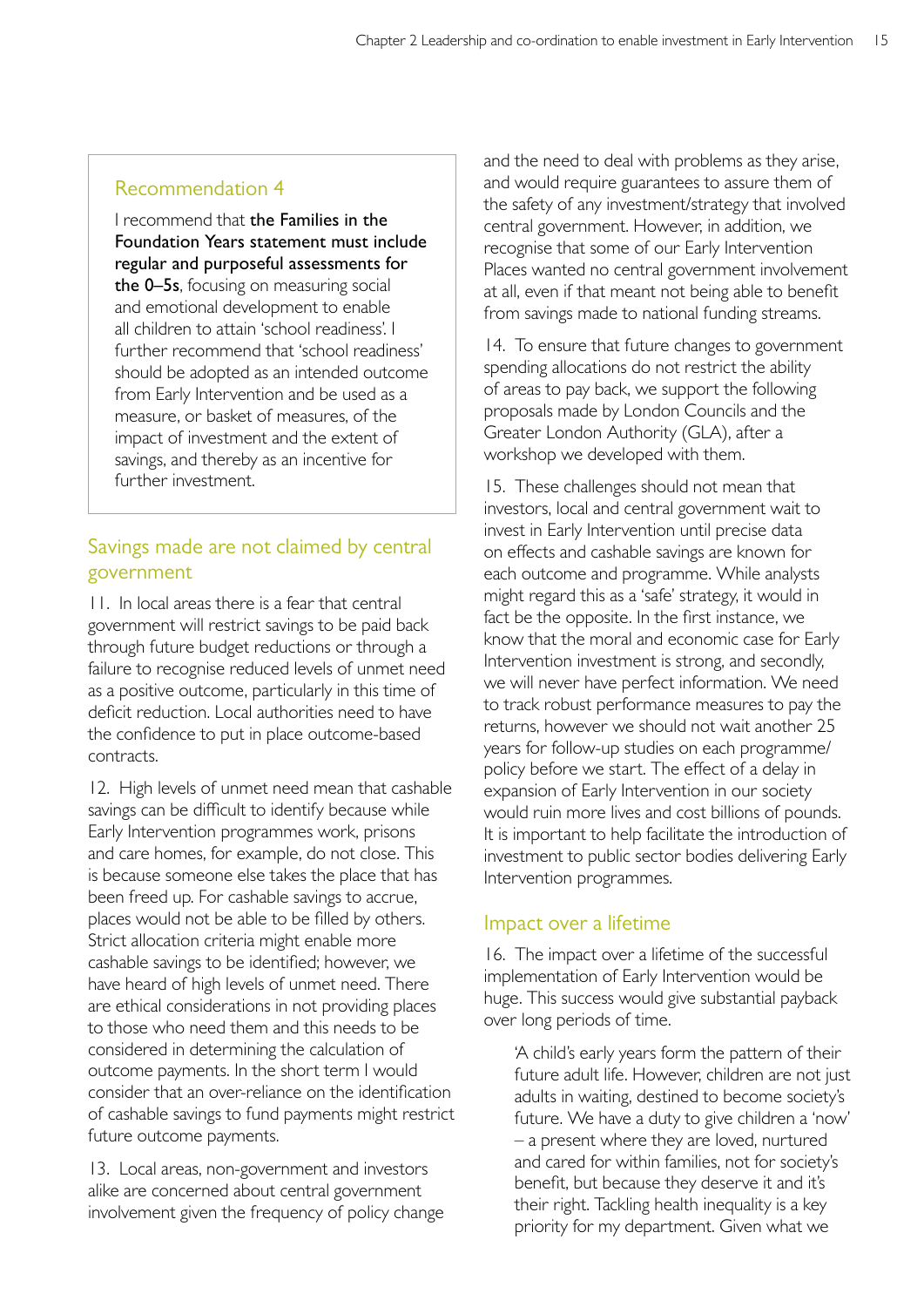#### Some key principles to support external investment in Early Intervention, from London Councils and the Greater London Authority

- 1. There needs to be reassurance from government and public sector partners that budgets will not change at short notice, particularly in those areas that relate to the Early Intervention work and those identified areas where savings are expected. Both the security of budget and potential for future savings would act as a huge incentive for local partners.
- 2 Public sector partners must retain an agreed share of the savings that are identified to be released through the programme. They must also agree to a percentage share in advance that will go to any private sector investor as their return on investment. This will require public sector partners to show restraint in order to ensure that savings earmarked for private sector investors are not redirected to resource what is at present 'unmet' need. Of course, any agreed savings retained by public sector partners can be used to meet unmet need as required.
- 3. An agreement must be drawn up on the division of savings across public sector organisations (e.g. local authorities, health and police services). There must be some flexibility within this agreement to reflect when savings in particular areas differ from the original agreement.
- 4. Outcomes and milestones must be agreed by all partners and be measured according to an agreed timetable. The timing of any release of cashable savings linked to achieving particular outcomes needs to be agreed upfront.
- 5. Programmes must reflect local needs and therefore there needs to be recognition of this in the tailoring of programmes at the outset.

know about the foundational nature of a child's first few years for lifelong health and well-being, action to address health inequalities must start from the very earliest stage. I believe early support makes a real difference to families, particularly families who might be slipping into difficulty, and helps them maintain positive family life.<sup>'3</sup>

> Edwin Poots, Minister for Health, Northern Ireland

17. This long-term impact can, however, be a barrier to investment. For example, one might hypothesise that we need to intervene with a family between birth and age 2 of a child to help the child attune and to build empathy. One of the key benefits of such a programme may be to reduce violent crime and domestic abuse and to promote harmonious relationships. The 'big ticket' payback is in young adulthood.

18. This presents two key challenges. The first is that over such a long timescale it will be difficult, and expensive, to attribute a change observed in

behaviour, for example in violent crime, to one particular policy; it is possible, however, if one can control for economic and demographic change and other policies implemented. Tracking individuals over time, with a control group, might be the best way to identify any meaningful effect.

19. The second challenge is that the long timescale makes outcome-based contracts less attractive to investors because of investor appetites for shorter time horizons. One solution is to identify earlier robust predictors of the change that we want to see in the future. For example, some shorter term outcomes that come from successful implementation of Early Intervention can be seen in the time frame of two to four years, where a family in one of the Incredible Years programmes can gain more immediate outcomes in the form of reduction in conduct disorder, reduced antisocial behaviour and a reduction in parenting stress.

20. Investment in Early Intervention therefore requires investors, and commissioners – be they local areas or central government departments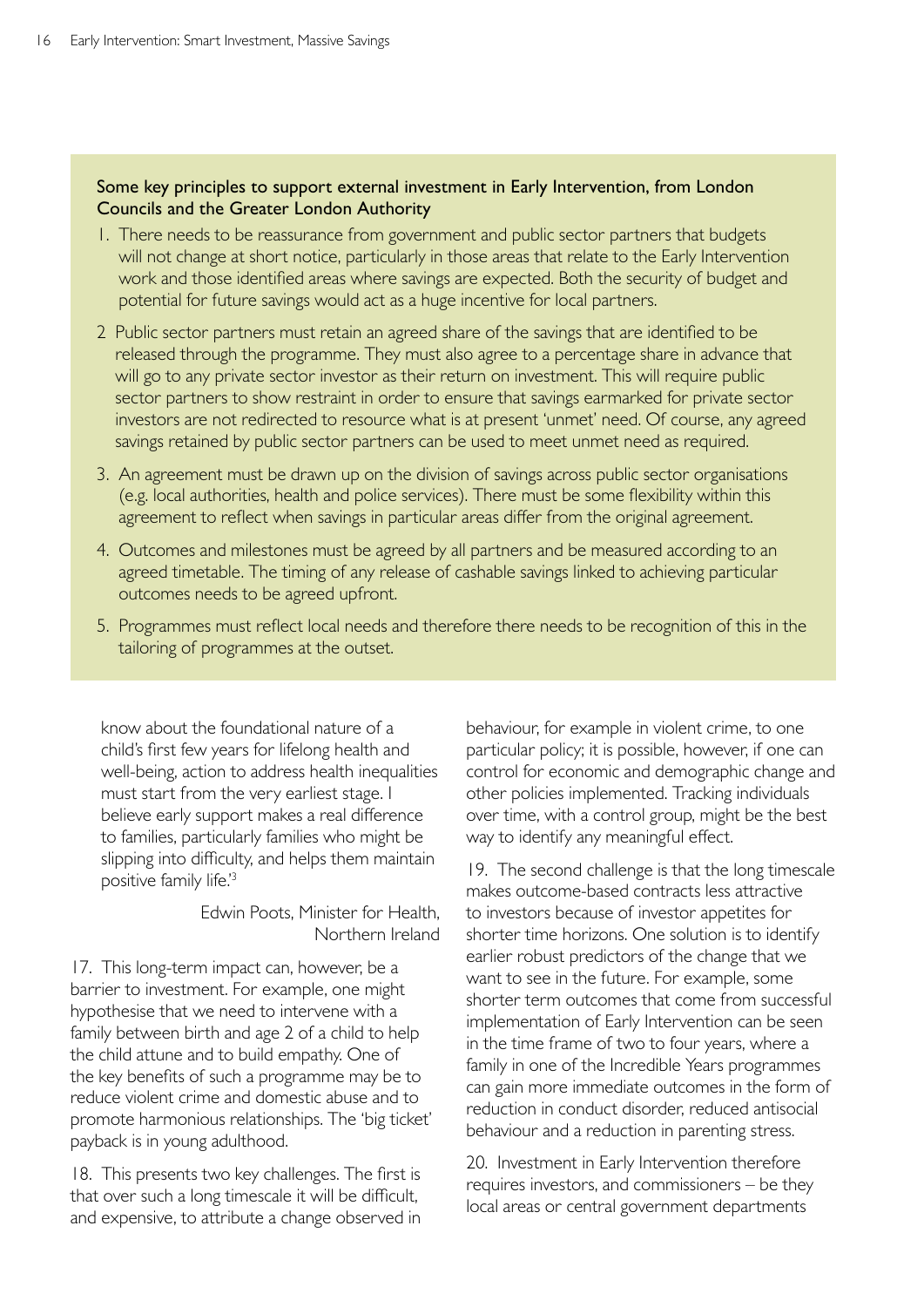– to take a longer-term view. This requires crossparty support and long-term leadership. This may require incentivising professionals to take a longer term view, through their organisational values and performance management systems. There is a need to make Early Intervention a long-term policy which will need enduring cross-party effort.

# Fragmented provider base and scaling up

21. Issues regarding scaling up Early Intervention programmes and their implementers have been arising throughout the preparation of the Report. If these issues continue, this will limit the ability to invest large sums in the programmes in the near future.

22. Public sector organisations such as local authorities and the National Health Service can often provide evidence-based interventions, such as Incredible Years programmes and Family Nurse Partnership. However, some are small charity providers who may only have capacity to provide services to a limited number of individuals. Smaller providers can help to broaden the provider base and potentially offer greater expertise in Early Intervention to support outcomes. However, there are risks relating to their ability to scale up.

23. Many of the issues that need to be addressed relate to the ability to source, find and develop appropriately trained staff – Early Intervention programmes need to engage with families with complex problems and in challenging circumstances. Competent and skilled practitioners are fundamental to ensuring that programmes are delivered with enough fidelity to aid successful

outcomes and to ensure programme providers can take the step from managing programmes for a small cohort of babies, children or families to setting up a business that can provide services for much larger numbers.

24. It is therefore reassuring to see that a number of organisations on my expert Finance Working Group are, through the use of venture philanthropy, providing support to evidence-based programmes to become business ready, and to help improve the information they have on metrics.

25. Figure 2.1 shows how Westminster City Council is identifying and addressing the barriers.

# Ongoing work to overcome barriers to increasing investment

26. Some work is already under way within central and local government to tackle these issues and to explore, not just for Early Intervention, the possibilities that exist to bring in alternative funding for social policy.

27. Most advanced is the Peterborough social impact bond, developed with the Ministry of Justice, the Big Lottery Fund and Social Finance to reduce re-offending rates, which has already started.

28. A number of government departments have also started work in this area. The Cabinet Office is working with Community Budget areas to develop a social impact bond to help reduce the number of families with multiple problems who place a disproportionally high cost on the taxpayer.

#### A social impact bond to help reduce the number of families with multiple problems

The Cabinet Office is exploring, together with a small group of local authorities, how to use social investment to support some of the most troubled families in society. Specifically it is looking at how socially motivated investors can help to finance a new way of commissioning interventions for these families, one that leaves providers free to innovate but only pays for results achieved using money saved in other areas of service provision. Different local areas might focus on different results – for example children at risk of care, teenage pregnancy, a specific town or even a sink estate. If even four to five local areas commissioned interventions to support families in need in this way, demand could be created for  $£20-30$  million of social investment to support these families, which could become a contender for one of the Big Society Bank's first investments.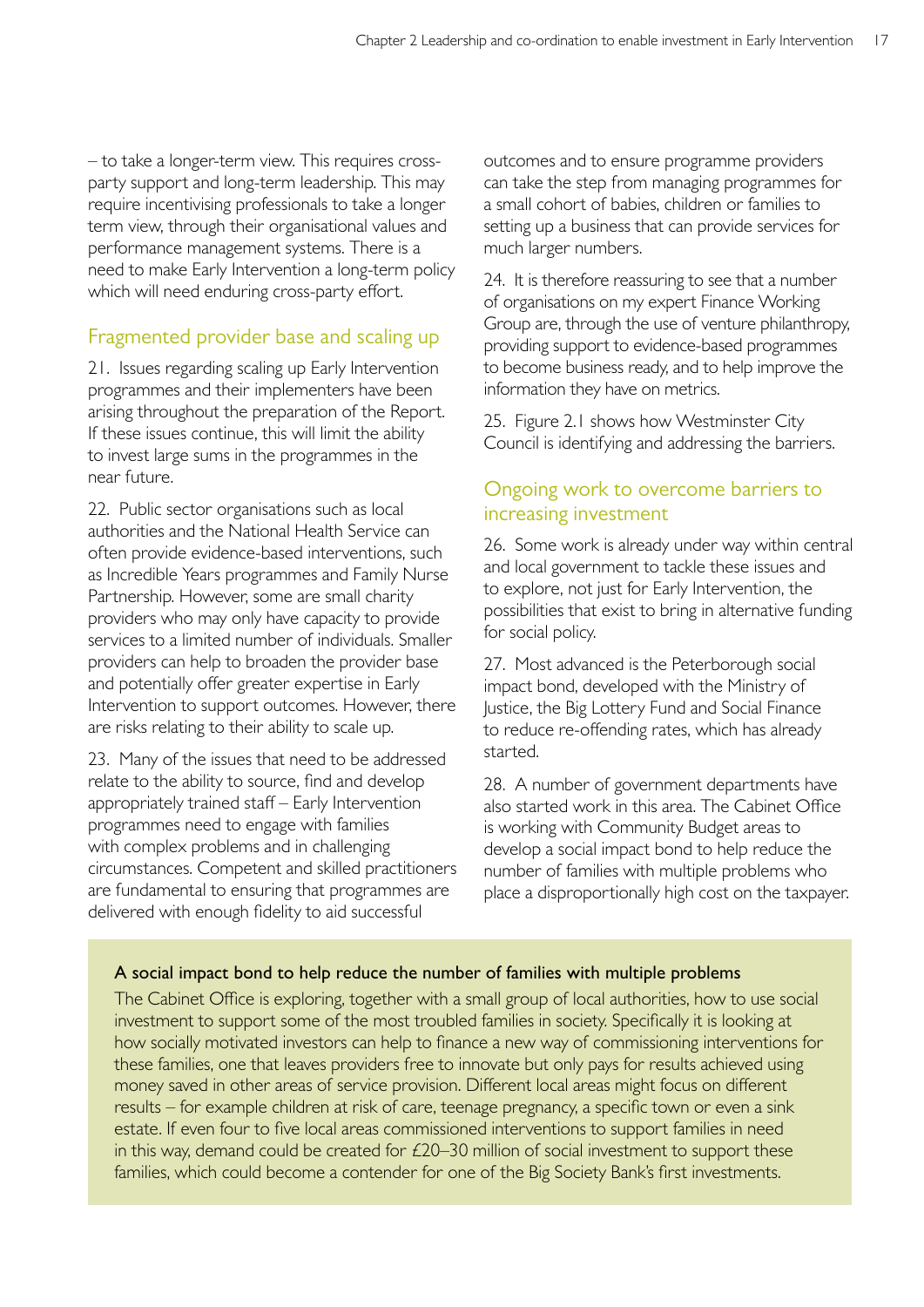#### Figure 2.1: How Westminster City Council is identifying and addressing the barriers



Note: Please see Annex A for full titles of Early Intervention programmes and Annex B of *Early Intervention: The Next Steps*  for more detail.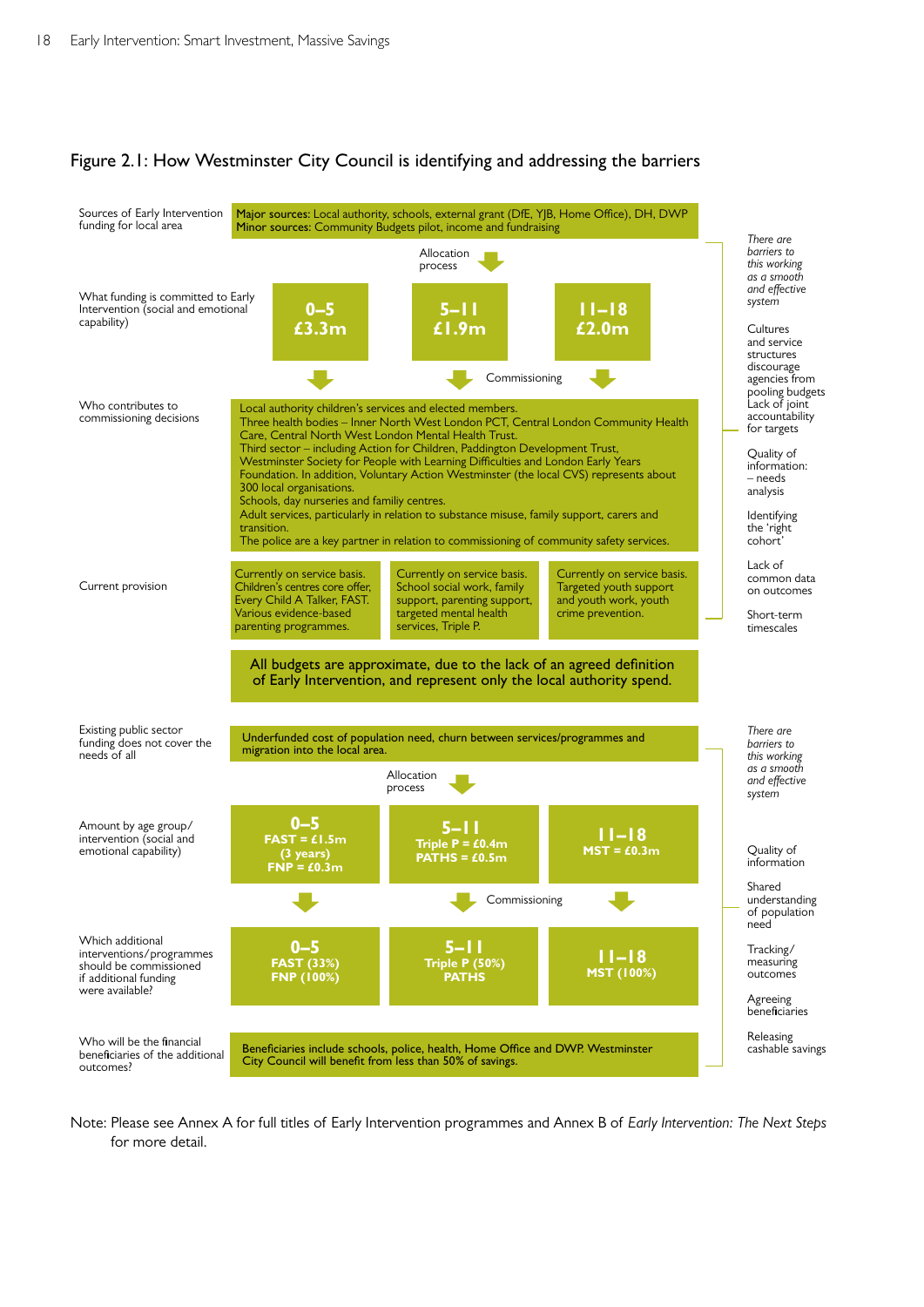29. The Department for Communities and Local Government is supporting a political leadership group, led by Baroness Hanham, looking at the barriers to using innovative financial models to support Community Budgets. And there are a number of other initiatives led by the Departments of Work and Pensions, Education, Health, and Business Innovation and Skills.

30. While much good work continues inside central government, there is no question that if the culture and practice changes that we have discussed are to take place, the poor lines of account and departmental territorialism that I identified in my first report need to be addressed. Otherwise the tough obstacles in the way of drawing further resources into Early Intervention will not be overcome. I am therefore making the proposal that an independent figure from outside Whitehall is brought in. My further suggestion is that all the relevant Whitehall departments are represented on a Whitehall Task and Finish Group, which should draw together all the work taking place and propose how to move it forward. This high-level group should have an independent chair and report regularly to the Social Justice Cabinet Committee. Such a body should be the driving force of government action as Early Intervention goes into its next phase, unites all departmental interests around one vision and becomes better resourced.

## Recommendation 5

I recommend that there should be an Early Intervention Task and Finish Group reporting to the Social Justice Cabinet Committee. This could be a dedicated team of experts with representatives from major spending departments, the Cabinet Office and HM Treasury. It should also have external secondees from providers and financial organisations. This group should co-ordinate the currently disparate activity on Early Intervention and social investment and communicate lessons learnt to government departments. Working closely with the independent Early Intervention Foundation, it should ensure consistency in the establishment of Early Intervention outcomes that are important to government, jointly agree the standard of evidence needed to measure whether these outcomes have been achieved, and improve data on measures, outcomes and cashable savings to allow Whitehall and local areas to attach payments appropriately to outcomes.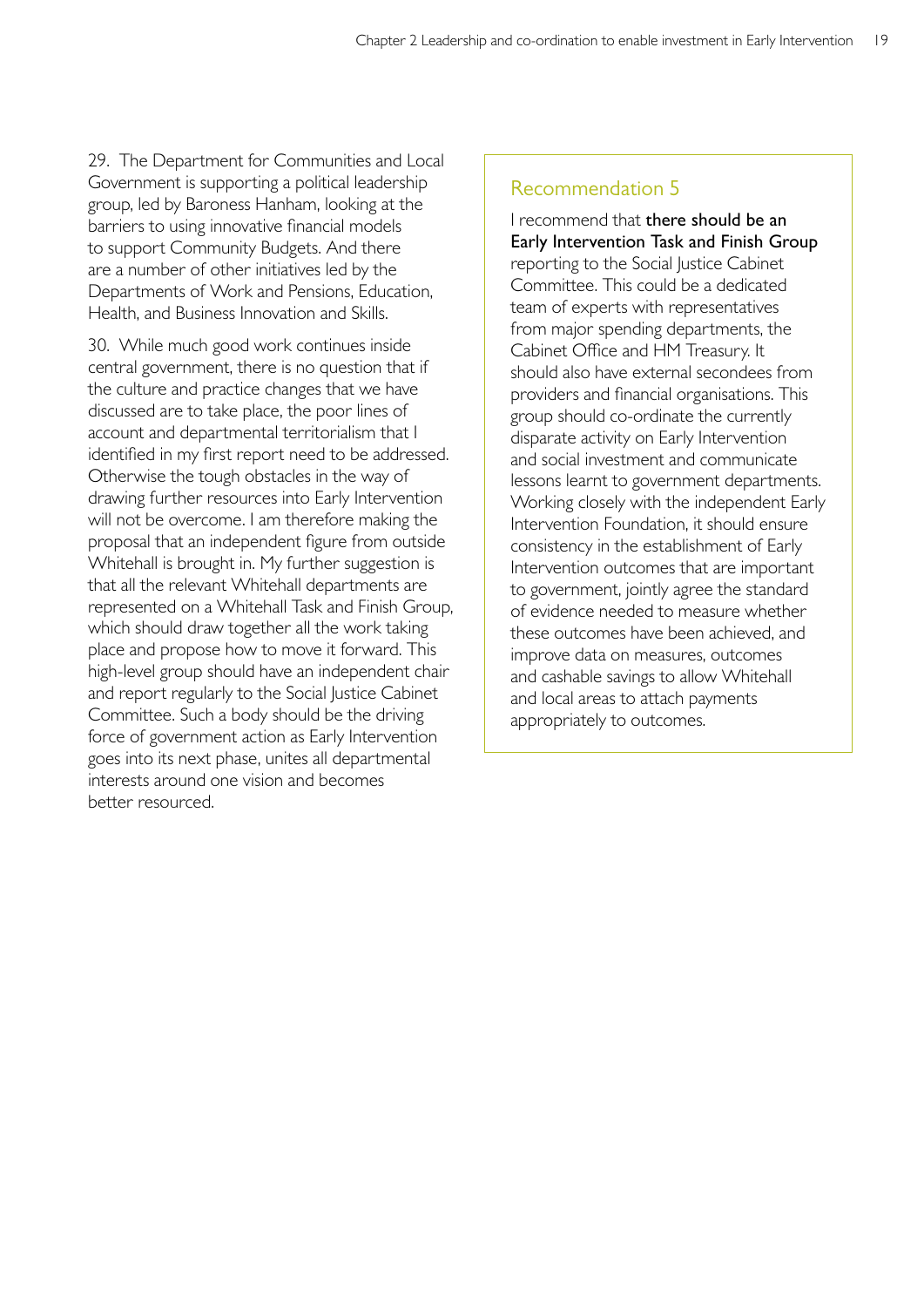#### **Notes**

- 1 Department for Education, Early Intervention Grant, see detail in Annex B. Education Secretary Michael Gove has said that this unringfenced funding will be 10.9% lower than the aggregated funding for 2010/11 (BBC report, quoting Michael Gove, 14 December 2010). The Early Intervention Grant is welcomed but some of the advantages created may be offset by the overall reduction in funding.
- 2 HM Treasury (2010) *Spending Review 2010.* London: HM Treasury, p. 27.
- 3 Speaking at an early years interventions conference in Belfast in May 2011, Northern Ireland Health Minister, Edwin Poots MLA.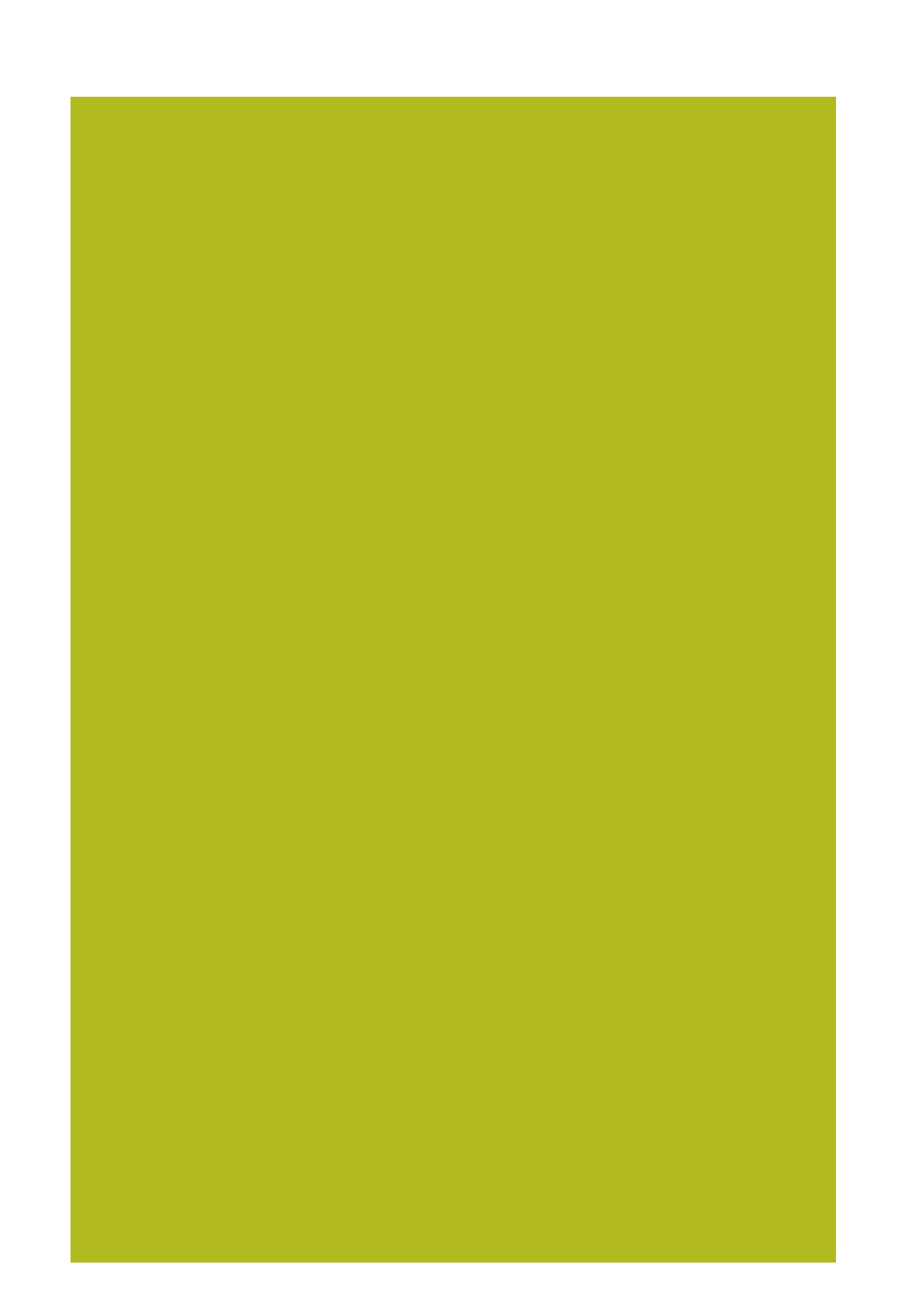# Chapter 3 A locally driven agenda

*Although social change cannot come overnight, we must always work as though it were a possibility in the morning.* 

# *Dr Martin Luther King, Jr*

1. The UK is arguably the most over-centralised of the Western democracies. Indeed, in my first report, I recommended the proper codification of the central/local relationship as the only viable long-term settlement to give the localities the sustainability and stability they need. It is often hard for local authorities to make the independent contribution they could be capable of. This uncertainty and short termism impact on Early Intervention even more strongly than other fields. In my first report I also recommended a series of proposals to boost local activity by allowing local areas to be free of central government control and interference, and also to raise money from the private sector. Freeing local authorities to at least the level enjoyed in most Western democracies is key to unlocking the creativity and innovation of local authorities and their partners, particularly those in the voluntary sector.

2. I explore in this chapter and in Chapter 6 (on funds and bonds) how empowered local authorities can make a contribution to our social infrastructure, comparable to that which less restricted councils made to our public health and physical infrastructure in Victorian times, when entrepreneurial local investment in roads, sewers and other utilities put an end to cholera and other epidemics, improved mortality and health, and gave people a better quality of life. Modern local authorities released from central control are just

as capable of doing for our social health what their forebears did for our physical health.

3. Even within the current restricted constitutional position, local elected leaders and senior managers from all public services, working with their partners, are in the best position to improve the outcomes, impact and value for money achieved from existing investment and to promote further investment in Early Intervention for babies, children and young people.

4. I know from my time as Chair of the local strategic partnership in Nottingham that it takes vision, energy and persistence to create the right leadership, governance and partnership arrangements to ensure that Early Intervention is part of an integrated strategy agreed, funded, implemented, evaluated and recognised as delivering the right outcomes for all key partners. However, the fruits of such working are well worth the effort.

5. I am encouraged that many local areas, particularly the 27 areas that stepped forward to say they want to become an Early Intervention Place as proposed in my first report, are building on the lessons learnt through the work of their local strategic partnerships, Total Place pilots, children's trust boards and initiatives on localism and Community Budgets to create a renewed focus on leadership, governance and partnership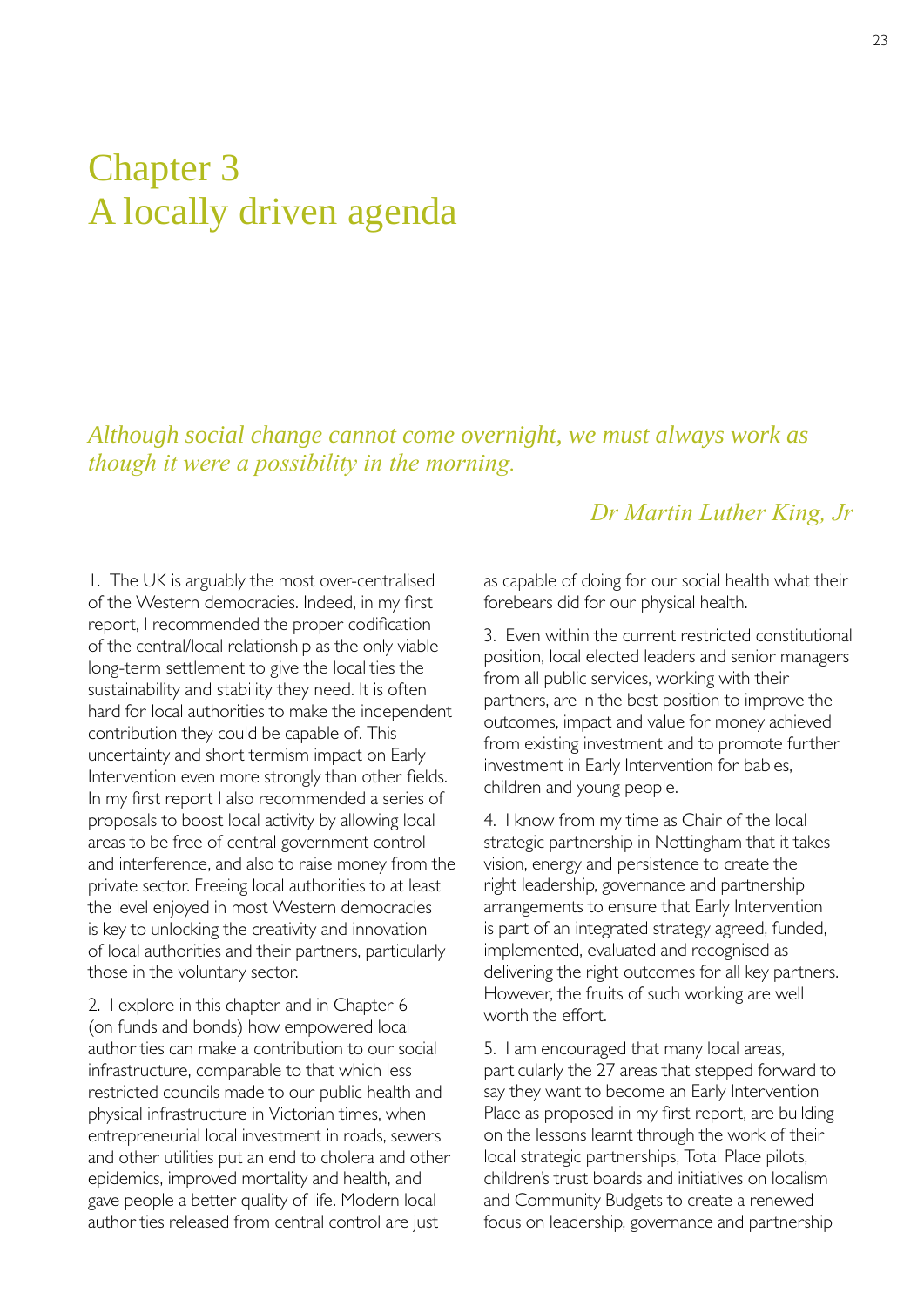at local level in order to improve the delivery of Early Intervention.

6. This chapter examines the possibilities at a local level, and sets out how local partners, supported by central government, can make better use of existing investment in Early Intervention and play a key role in expanding investment in effective Early Intervention provision. These include: building on national initiatives and local experience in order to transform services; making better informed commissioning decisions using a stronger evidence base and using Community Budgets as a vehicle to cut through some of the complexities that hinder investment in Early Intervention and alternative contracting approaches. Behaviours and ways of working need to change.

## Informing national policy and shaping transformed local services

7. I have already said that strong national and local leadership is required to effect the necessary culture change and ensure that public sector resources are steadily refocused on Early Intervention. Elected leaders, chief executives of local authorities and other local leaders have an important role to play in recognising and endorsing the need for change.

8. Local leaders working with their partners are in the best position to influence new government policy and transform local services. Putting Early Intervention at the centre of local strategic plans is a coherent part of multi-agency working and integrated delivery of services for babies, children, young people and their families.

9. A good example of this is the local delivery of social and emotional capability for the 0–5s. In my first report I recommended 'the Department of Health and the Department for Education should work together with other partners and interests to produce within 18 months a seamless Foundation Years Plan from pregnancy to 5 years of age, which should be widely understood and disseminated in order to make the 0–5 foundation years a reality. I recommend that this Plan is endorsed by

#### Case study: Early Intervention in East Sussex

East Sussex County Council is leading the development of Early Intervention through:

- 1. continuing to invest in children's centre services through the Early Intervention Grant;
- 2. creating a 0–5 budget, by pooling resources for children's centres with primary care trust health visiting funding in order to reshape services, increase support for more vulnerable families (including through investment in the Family Nurse Partnership programme) and maintain a good universal offer;
- 3. as part of that increased support, implementing new protocols designed to stop families from falling through the net – for example, health visitors contacting all families that have been referred to social care but don't meet the threshold;
- 4. investing in primary school age Early Intervention (the Parent Support Adviser service), working with key school leaders in order to manage the service for groups of schools and linking it up to social care, again to prevent families from falling through the net;
- 5. raising awareness of Early Intervention services and how to access them for example, developing new arrangements for GPs to refer into preventive services;
- 6. prioritising targeted youth support for individual vulnerable teenagers at the expense of more traditional open access youth provision;
- 7. leading discussions with other agencies, particularly the police, about a collective approach to Early Intervention in order to generate and build interest locally in combining resources for more up-front investment.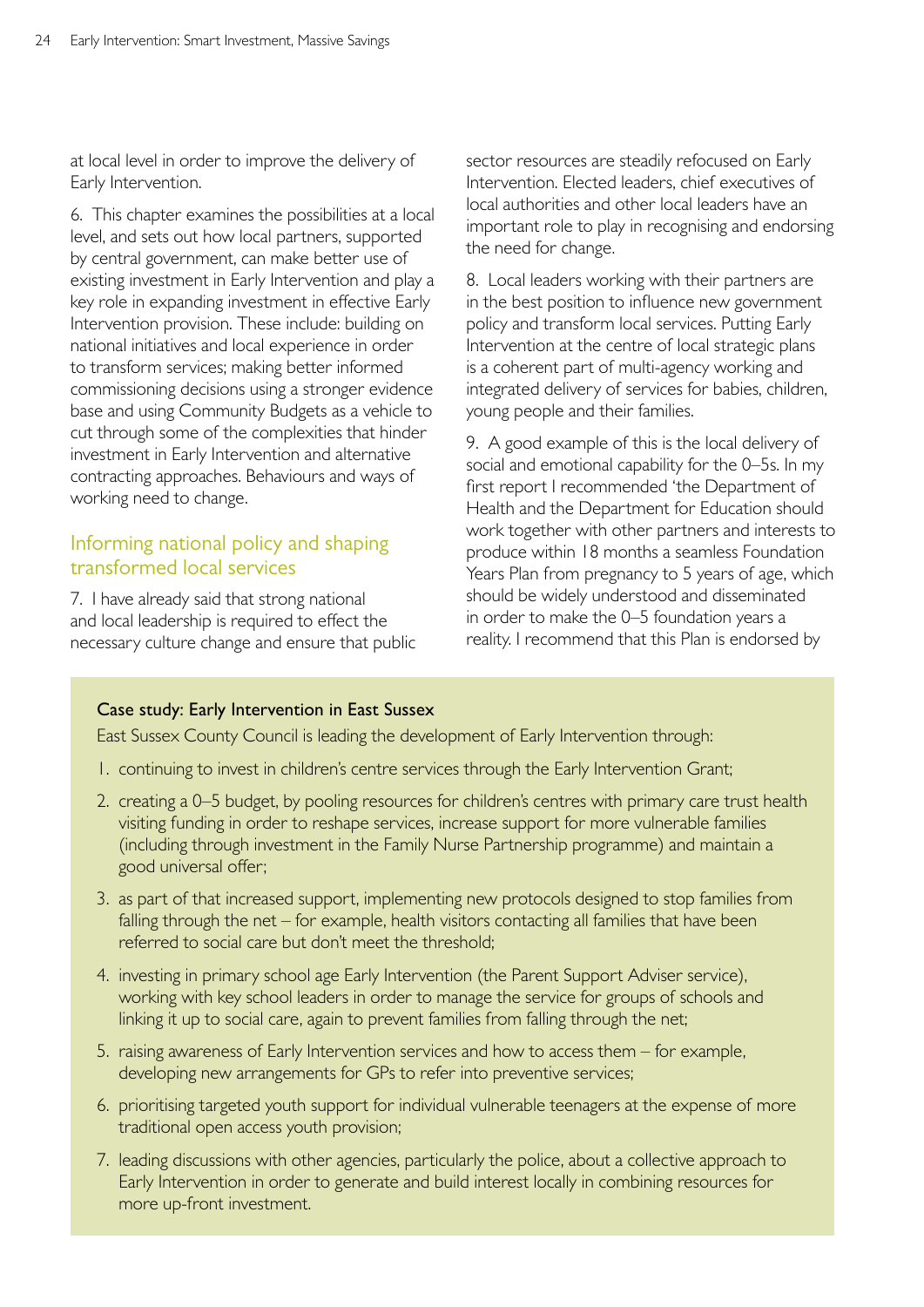Parliament<sup>'.</sup><sup>'</sup> I therefore look forward expectantly to the Government's plans to issue a policy statement on Families in the Foundation Years this summer. I am also hopeful that the statement will be strongly influenced by local leaders from the statutory and voluntary sectors. It should provide an ideal opportunity to develop a coherent strategy from conception to age 5 and beyond, and promote an Early Intervention approach across central and local government. We should never forget that it will be the local commitment of parents, health visitors, nursery staff, teaching assistants and others that will deliver capable 0–5s.

10. Since my first report, Professor Eileen Munro's report *A child centred system*<sup>2</sup> has also emphasised the importance of a co-ordinated approach to services being provided locally, both to maximise the efficient use of resources and to effectively safeguard and promote the welfare of local children and young people. I welcome her conclusions that local areas need to have the freedom to respond to local need, not implement a centrally prescribed service, and that preventive services can do more to reduce abuse and neglect than reactive services. Professor Munro has also proposed a new statutory duty for local authorities and statutory partners to secure the sufficient provision of local early help services for children, young people and families. I believe that if such a duty is introduced it should encompass the provision of Early Intervention services and programmes for social and emotional development.

11. For all our emphasis on Early Intervention programmes, the role of mainstream local health services will always provide the earliest and strongest filters of dysfunction. That is why I said in my first report 'the proposed changes to local health services may present opportunities for health to play an even more important role in Early Intervention than it does now.'

12. The proposed new health and well-being boards must rediscover the preventive mission of public health and drive local strategies and incentivise commissioning for Early Intervention. They must work with and alongside all public sector and voluntary sector partners, including schools, police and crime commissioners, youth

justice services and GP consortia, as key partners on strategic planning and commissioning for Early Intervention.

13. In addition, the proposed Public Health Outcomes Framework must add weight to local partnership arrangements by introducing outcomes that encourage both public health funding for Early Intervention and collaborative commissioning for shared outcomes across all public, voluntary and private agencies funding streams.

14. I believe that it is essential that the proposed Public Health Outcomes Framework includes outcomes related to children's development, focusing on social and emotional development. I note the intention in the consultation document for an assessment at age 2–2.5, but believe that more regular assessments as proposed earlier would be more beneficial for children, their families and the country.

#### Recommendation 6

I recommend that the systems and organisations arising from the NHS changes give priority to Early Intervention, with health and well-being boards providing leadership for Early Intervention's contribution to health and well-being in every locality.

15. I now move on to how local areas can make better informed commissioning decisions and how Community Budgets could help to cut through some of the complexities that hinder investment in Early Intervention and the use of alternative contracting approaches.

#### Using the evidence base to support investment decisions

16. Local leaders and commissioners of public services need to know if their current investments in services and programmes are actually working or whether they would do better to direct funding elsewhere. They also need to know whether programmes are being effectively managed and whether they are achieving the required level of service to their intended beneficiaries.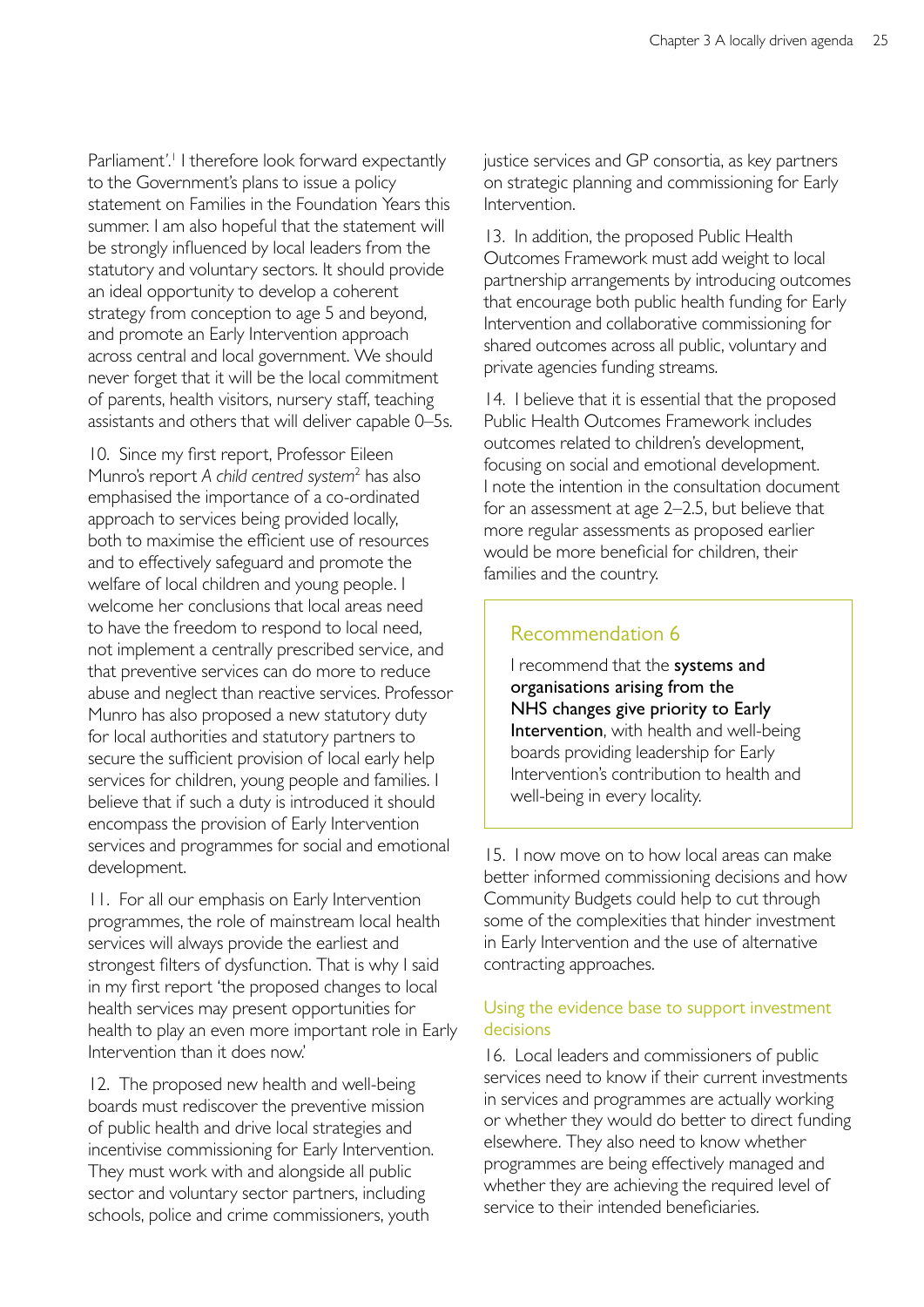17. My first report highlighted the difficulties commissioners face in identifying proven models of Early Intervention that will work in their area. A number of organisations have emerged or extended their scope to help commissioners in this area, including: the National Institute for Health and Clinical Excellence, the Social Research Unit at Dartington, the Centre for Excellence and Outcomes in Children and Young People's Services, and the Local Authorities Research Consortium. A number of academic research institutions also publish relevant research and evaluation studies. This is discussed more in Chapter 4, where I set out how support is needed to help local areas better understand the evidence base and the potential role for an independent Early Intervention Foundation including the Foundation's role in working with existing institutions to use evidence-based approaches specifically to promote early intervention and make the best advice and methodologies in the world freely available to all those local areas that want it.

### Outcome-based contracting could bring benefits at a local level

18. Having examined the evidence, I believe that outcome-based payments can help to encourage delivery providers to focus on programmes or interventions that have a proven evidence base and ensure fidelity in the way those programmes are implemented. I hope that the Open Public Services White Paper underlines this view and that it becomes the Government's expectation.

19. Taking this into account, local commissioners should prepare to go with the flow and consider making more use of outcome-based contracting approaches in order to strengthen the incentives on service and programme providers to deliver Early Intervention outcomes. Outcome-based payments – sometimes described as payment by results – ensure that those delivering services receive certain payments only when they achieve certain agreed and measured outcomes. I have purposely used the term outcome-based payments in order to emphasise the importance I place on outcomes. Some payment by results contracts allow payments to be made when outputs as opposed to outcomes are achieved. For Early

Intervention and the babies, children and young people I want to help, only outcomes will do.

20. Outcome-based contracts can offer an important means of aligning the incentives of those who commission services with those who provide them. They can help to promote innovation through specifying an outcome rather than the exact way of achieving that outcome. In the longer term (through a better understanding of costs and results), I hope that outcome-based contracting will improve the cost-effectiveness of Early Intervention services, ensuring that public money is focused on achieving outcomes and not on activity, reducing demand for expensive later interventions. It should therefore, as a minimum, allow local areas to save money or reinvest it in more Early Intervention, in order to deliver improved outcomes through these kinds of activities. It will also, over time, provide the income stream needed to repay investments in effective evidence-based programmes.

21. A number of contributors to this Report have also commented that outcome-based contracts must be considered alongside the need for better local commissioning decisions in general. To make progress in rebalancing provision away from late intervention and onto new investment in Early Intervention, it will be important to deepen the skills base among commissioners in local authorities, health and well-being boards, and other local commissioning bodies. This is partly about learning to work better in partnership in order to identify local need, partly about developing engagement with a diverse provider base and partly about challenging (often inaccurate) received wisdom about how to set about procurement processes. The task of commissioning innovative provision from a diverse range of providers in the voluntary, mutual and private sectors is one that requires specific skills and attitudes. There are special problems which outcome-based contracting poses for smaller concerns that cannot carry the costs as easily as local authorities or large private providers. It is essential that they are not squeezed out of this developing market.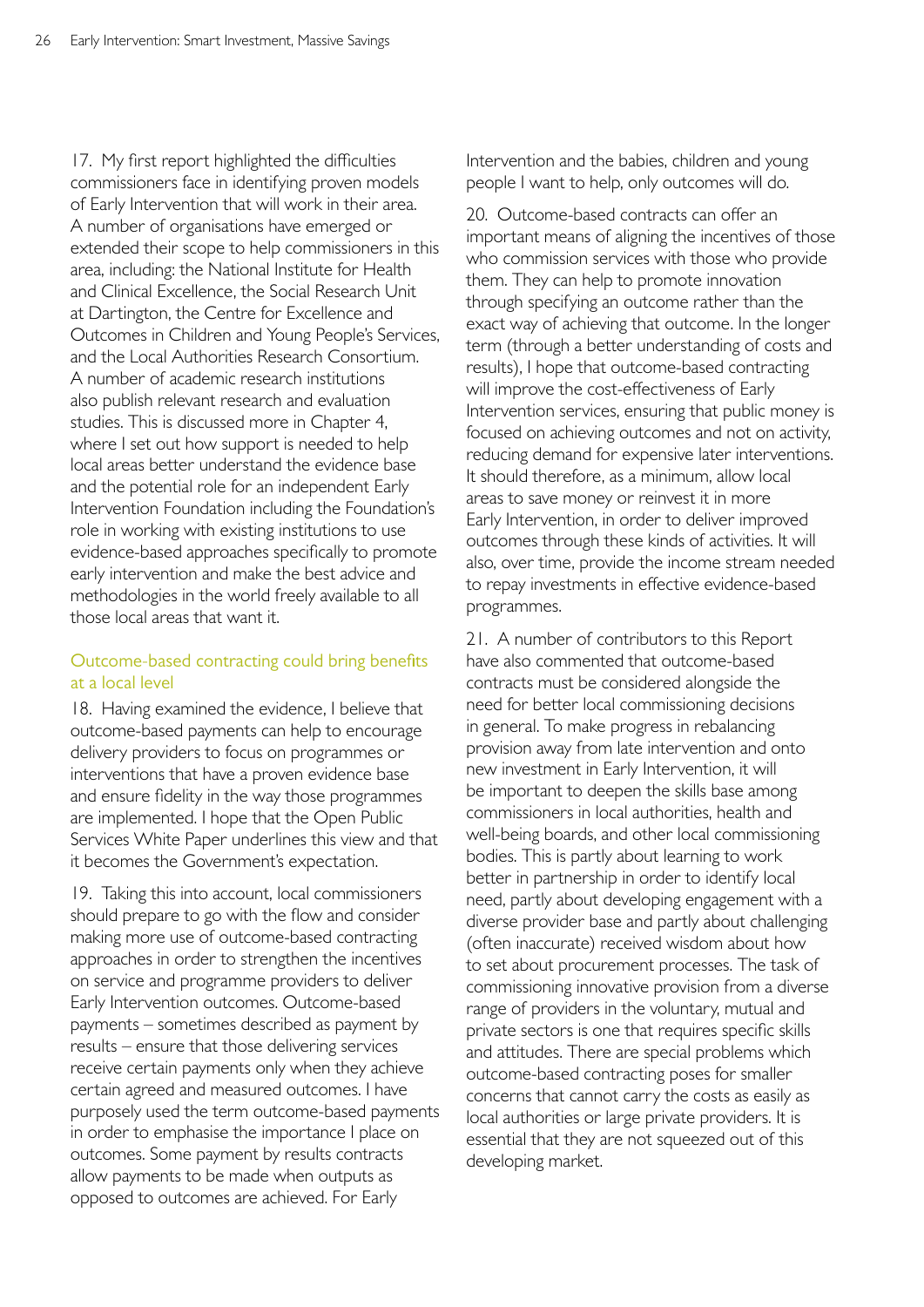22. There have been successful efforts in the recent past to develop the skills and effectiveness of commissioners, in particular through the Third Sector Commissioning Programme, which has provided support and training to 4,000 commissioners. The Government is currently considering whether to tender for a further phase of this programme. I believe that would be a helpful development.

# Using the Community Budget agenda to enable system reform and bring benefits to Early Intervention

23. Community Budgets are a central part of the Government's drive to improve services and outcomes across multiple organisations at local level. Community Budgets should enable a more flexible, integrated and cost-effective approach to delivering local services by removing artificial funding or legislative barriers to funding being pooled in order to facilitate the better design and commissioning of interventions. Community Budgets are designed to allow public spending by place (or local area) rather than by individual organisations or services, making it much easier for local leaders, working with their communities, to take an overview of the needs of their community, decide how money should be spent more effectively and provide innovative solutions to difficult problems.

24. Tackling families with multiple needs is the centrepiece of the first phase of Community Budgets. Sixteen areas, covering 28 local authorities, are developing proposals with the ambition to use Community Budgets to deal with at least 10,000 troubled families over four years, by removing obstacles to multi-agency working and joining up funding streams in order to encourage service transformation.

25. I welcome this focus on families with multiple needs, but if we are to break the cycle of disadvantage, it is also right that local authorities work together with other agencies in their areas to offer wider **preventive** support to all children and families that need it. In addressing families with multiple needs, local areas need advice on how to use Early Intervention policies and programmes, which will prevent these issues arising in the first

place and well before they become intractable. The Government has announced the intention for Community Budgets to be available nationally by 2013, drawing on the learning from the first phase areas. I believe expanding Community Budgets to include Early Intervention in order to ensure that all babies, children and young people develop the social and emotional foundation skills to become school ready, life ready and child ready, and that additional help is offered to parents who need it so that they can nurture and develop their children, should become the standard practice for Community Budgets when they become available nationally.

#### Early Intervention Places can advance the benefits of Community Budgets

26. Throughout the work of my review I have been encouraged by the level of interest and engagement of local areas. For my first report, 27 local authorities expressed an interest in becoming Early Intervention Places. These areas have continued to engage with the review and want to be part of plans to improve the delivery of Early Intervention across the country.

27. Eight of the local authorities that put themselves forward as Early Intervention Places are also operating Community Budgets already, removing barriers to system reform and providing more co-ordinated and streamlined intervention for the most troubled families. I am keen that all eight areas are given freedom to now extend their service redesign work to include Early Intervention services. These local authorities should have access to the same level of support as the local authorities operating the new Families with Multiple Problems Community Budgets. This should specifically include access to a Whitehall Champion, advances on the future years Early Intervention Grant and other kinds of specialist support in developing evidence-based approaches in order to enable strategy and systems change.

28. My vision is that they should make best use of evidence-based programmes and practice – offering both best possible outcomes for children and young people and value for money. They will want to identify their own focus for this preventive work and identify how best they can reduce the number of families that go on to develop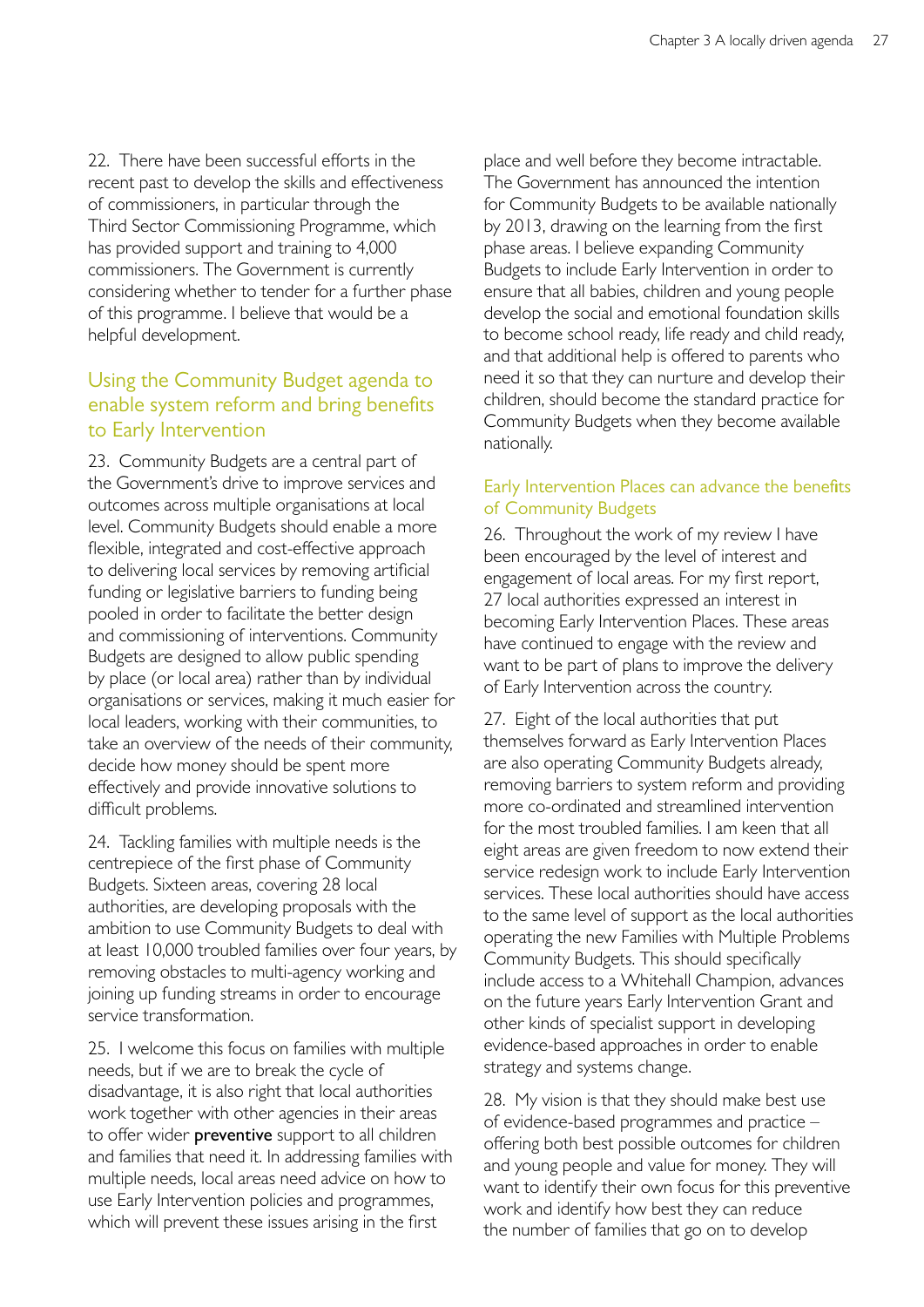multiple problems in the future. That could include using Sure Start children's centres as a source of integrated support for targeting disadvantaged families of young children, offering integrated support to children with disabilities and/or special educational needs, local schools offering Early Intervention programmes, catch-up support or support to parents. Manchester City Council, for example, has pooled funding from a number of sources, including its Early Intervention Grants in order to fund more customer-focused preventive services.

29. I want the best practice from the work of the Early Intervention Places to inform the wider roll-out of Community Budgets focusing on Early Intervention and families with multiple problems and would like the other Early Intervention Places to be at the forefront of this wider roll-out. They should start preparing now for Community Budgets so that they too can be at the cutting edge of system reform.

30. The Early Intervention agenda is driven by local action. I would like to see all Early Intervention Places that are Community Budget areas working with the Department for Education and the Department for Communities and Local Government in order to consider how Community Budgets can be used to:

- carry out outcome-based contracts for Early Intervention;
- contract with social intermediaries for delivery of Early Intervention outcomes in their areas;
- incentivise individual organisations to make a contribution to Early Intervention investments, where the benefits accrue to multiple organisations; and
- make it easier to agree contracts over periods longer than traditional budgetary and political cycles, thus supporting a focus on longer-term outcomes.

## Recommendation 7

The Early Intervention agenda is driven by local action. I recommend that government continues to support the joint working between the local Early Intervention Places and Community Budget areas which has arisen since the first Report. I further recommend that central and local government players agree how existing Community Budget areas should focus on Early Intervention alongside their work on families with multiple problems as soon as possible. The 27 Early Intervention Places that are not yet Community Budget areas should become part of this work at the earliest opportunity, and all Community Budget areas should be encouraged to focus on Early Intervention as a priority.

#### Supporting and enabling the voluntary and community sector

31. The evidence provided for my first report reinforced my view that voluntary and community sector (VCS) organisations play an important role in supporting and delivering Early Intervention policies and programmes.

32. Local areas will want to draw on the strengths and experience of the sector as partners in understanding the needs of communities and in designing the right Early Intervention policies for their area. They will also want to ensure that their commissioning arrangements enable VCS partners to be effective delivery providers, where appropriate. VCS providers already play an important role in delivering Sure Start children's centre services in many areas. But I received lots of evidence to demonstrate there is much more they can do.

33. The VCS community both benefits from and is challenged by its diversity, with some major organisations that will wish to be involved in the design and delivery of Early Intervention programmes across many areas of the country and others that provide important services for one local authority or even one community or ward within a local authority.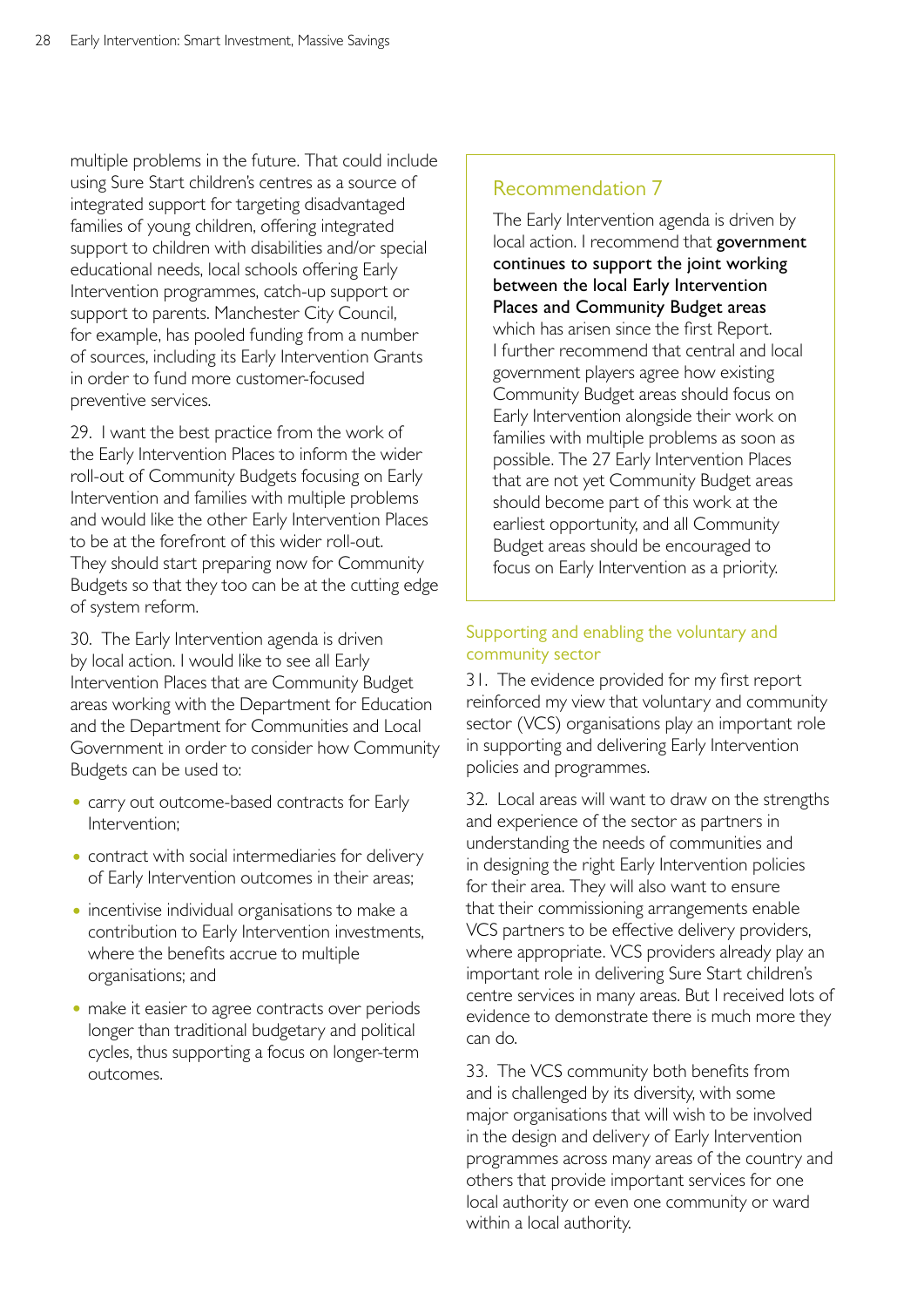34. Local areas should consider how their local Compact arrangements<sup>3</sup> support capacity building for small VCS organisations and promote collaboration between organisations that wish to be involved in Early Intervention delivery. They should also consider how they can work in partnership with neighbouring local areas or regional partners in order to maximise the potential of VCS partners to contribute to Early Intervention. VCS partners have a key role to play in helping to realise the Government's vision of strengthening civic society.

35. Government departments with an interest in Early Intervention should also use their influence and strategic partnerships to help to build capacity at a local and national level; the Department for Education, for example, uses 4Children as a strategic partner for early years.

36. I also believe that there is a role for the Early Intervention Foundation discussed in Chapter 4 to broker effective partnership arrangements between VCS partners and the private and public sectors at national level.

#### Empowering public service employees

37. Early intervention should also benefit from plans to expand employee ownership of public services by increasing the number of new structures, including mutuals and co-operatives.

38. There is increasing evidence that, where staff are given a real stake in the ownership and governance of the organisations they work for, productivity is increased, innovation encouraged and absenteeism reduced. Staff turnover is lower when employees feel they can influence the way their organisation works, and productivity can be up to 19% higher in organisations where staff feel they have a stake in success.

39. Ownership also empowers employees to redesign services around the needs of their users and communities, and can ensure that services are more efficient.

40. Groups of public sector staff working on Early Intervention could be encouraged to form organisations that challenge the current delivery model and deliver better outcomes. Public Service Mutuals, as promoted by the Mutuals Task Force,

could be spun out of Early Intervention services and provide existing and innovative services in newly efficient and effective ways. Ideas developed within these mutuals could then help the overall development of Early Intervention services via adoption back into public, private and voluntary organisations.

41. The governance, and some elements of ownership of these new Public Service Mutuals, could engage stakeholders other than employees with, for example, representatives of community or user groups on boards, or some direct ownership by these groups, thus encouraging greater co-production of services.

42. For some areas where there are particular investment needs, and/or managerial improvements, Joint Venture Mutuals could be formed, which the evidence suggests would not have all of the innovation benefits of the Public Service Mutuals, but would allow smaller and medium-sized independent providers to contribute to the delivery of public services and to the development of a diverse range of providers that can improve quality through effective competition.

43. Mutuals give genuine autonomy and room for innovation to frontline public servants. They can foster effective partnership working more easily than when constrained by silo working and bureaucracy. Because of their autonomy, capacity for innovation and better partnership working, they are well placed to attract inward investment, especially under outcome-based contracts.

44. While measures considered in this chapter could help to increase investment in Early Intervention and help to deliver more outcomes from the same level of investment, they could not alone provide the additional investment required to achieve a major increase in the benefits on offer from Early Intervention. Chapter 5 therefore examines options to increase the levels of privately funded investment.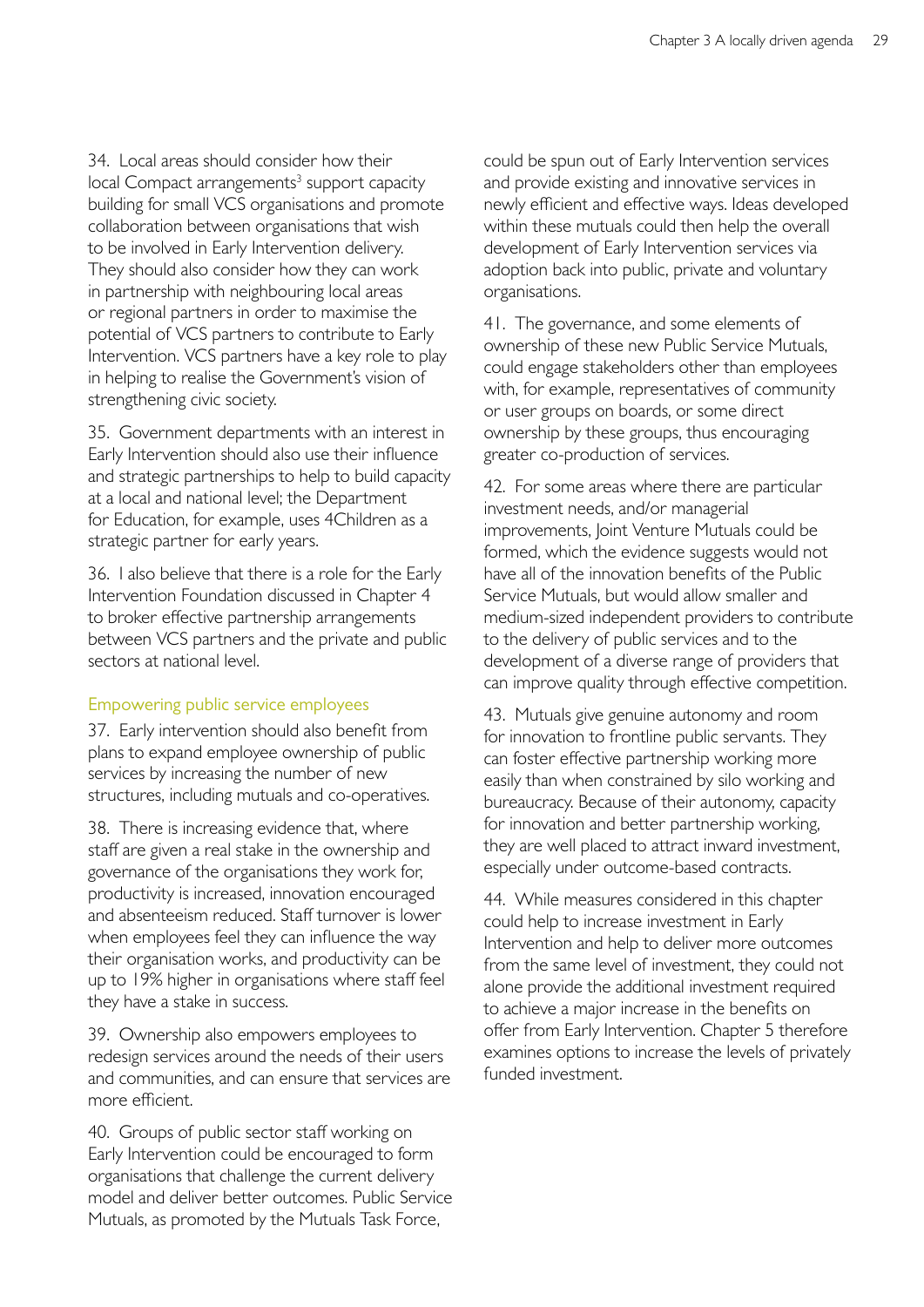#### **Notes**

- 1 Allen G (2011) *Early Intervention: The Next Steps.*  London: HM Government, p. 48.
- 2 Munro E (2011) *The Munro Review of Child Protection: Final Report – A Child-centred System.* London: Department for Education.
- 3 HM Government (2011) *The Compact*  [\(www.cabinetoffice.gov.uk/sites/default/files/](http://www.cabinetoffice.gov.uk/sites/default/files/resources/The%20Compact.pdf)  resources/The%20Compact.pdf).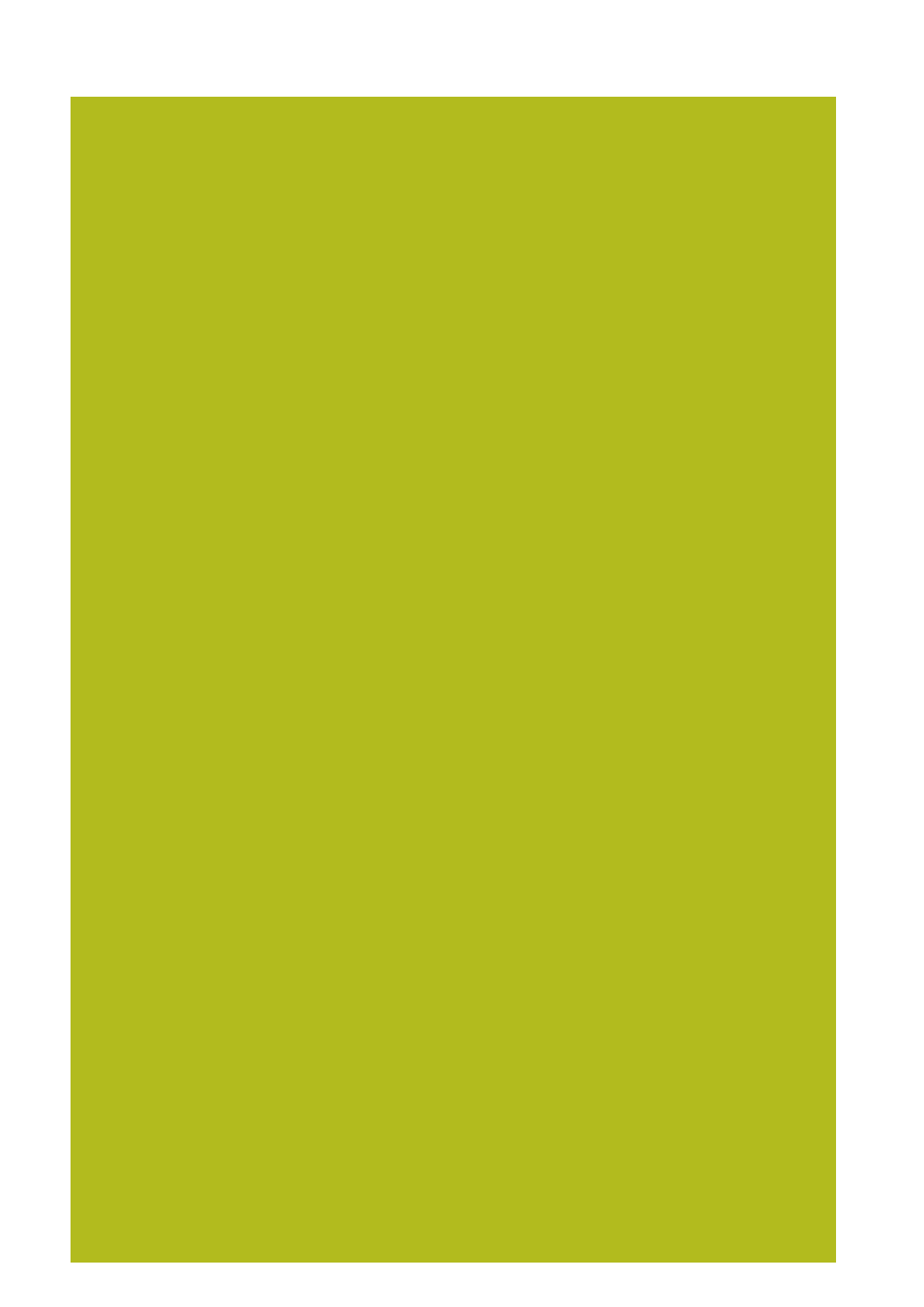# Chapter 4 Building an Early Intervention Foundation

*I cannot fix on the hour, or the spot, or the look, or the words, that laid the foundation. It is too long ago. I was in the middle before I knew that I had begun.* 

1. I have outlined how, with decisive political leadership, government can change its own culture and create some new institutional frameworks internally to make a tremendous impact on rebalancing late and Early Intervention. However, government even then should not seek to do all that is required to take Early Intervention to the next phase on its own. It can be so much stronger by looking beyond central departments and using independent partners to make Early Intervention a success. There is a case for decentralising research and support functions from departments and their surrogates that can be done efficiently and independently elsewhere. The Government is not best placed to build the new market that is required in social finance, for instance, or to take a role in measuring progress against outcomes or determining when outcomes have been achieved. This would deter investors, who would infer that government has a vested interest in not paying returns. Like it or not, government's record and reputation on entrepreneurialism, flexibility and nimbleness precedes it, and external partners can easily develop those qualities.

2. My first report recommended the establishment of an Early Intervention Foundation to support local people, communities and agencies. I set out that the Foundation would have an important role in leadership, campaigning

# *Jane Austen (Pride and Prejudice)*

and motivation, help to expand and improve the provision of services, and encourage new investment for Early Intervention. I have looked further at the case for these functions to be carried out, and am now even more convinced of the need for an independent body to drive forward this important work.

3. Since the recommendation to create an independent Early Intervention Foundation appeared in my first report, the Social Justice Cabinet Committee has welcomed my analysis of the issues. Subsequently, a group of heavyweight opinion formers in the field – in effect, a shadow board – have met to discuss taking this further. They include individuals from the Big Society Bank, the National Lottery, the Metropolitan Police, two large City Councils, the Mayor's Fund for London, private financiers and others. Proposals are now at an advanced stage, with a concepts paper circulating among interested parties and a business plan being prepared.

4. The existence of 27 Early Intervention Places, forward-looking local areas that wish to increase investment in Early Intervention, and the existence of potential investors will not alone be enough to facilitate the creation of an Early Intervention market. A wider supporting infrastructure is needed first in order to both provide evidence on programmes and champion Early Intervention.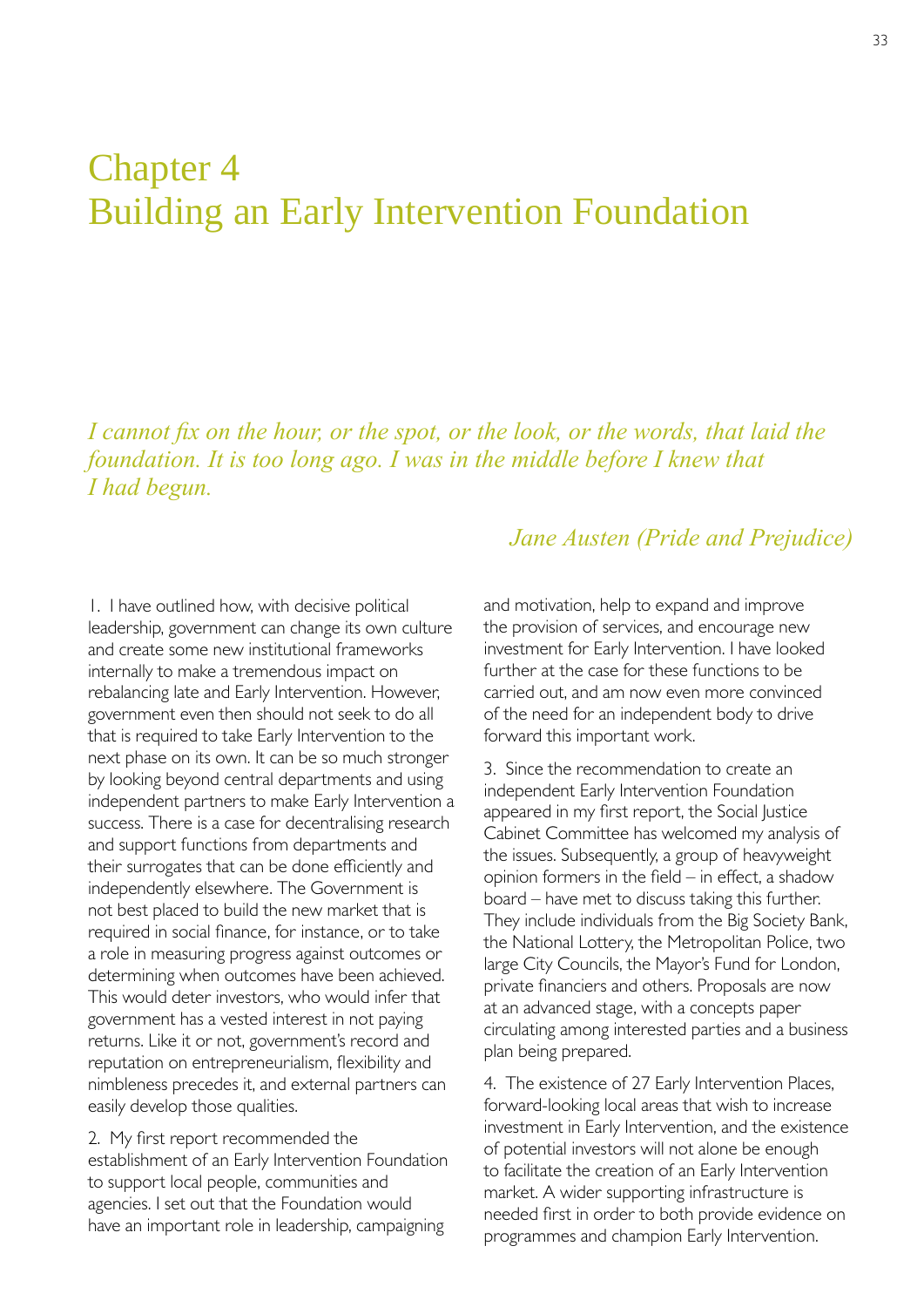5. Quite simply, without the right independent support, it will not be possible to unlock the massive savings from Early Intervention, create the conditions for attracting external investment to Early Intervention or for local areas and central government to agree suitable outcome-based contracts. Most importantly:

- Evidence needs to be available to commissioners and investors in order to show that programmes work and can make a return. For example, the Social Research Unit at Dartington is already engaged in discussions to make freely available to all local areas involved with the Early Intervention Foundation all the state-of-the-art research and advice from globally renowned experts such as Steve Aos in Washington State and Dell Elliott in Colorado. There is a role to ensure that the UK translation of this work is sufficient to meet the robust evidence needs of commissioners.
- There is a role to promote Early Intervention. Many providers, commissioners and potential investors are unaware of the broader social investment opportunities. There is a range of ways available to commissioners for increasing awareness, and it is important they understand all their options for harnessing the higher social and financial returns to be generated by Early Intervention.
- Support needs to be available to assure commissioners and investors that the roll-out and delivery of programmes can be managed effectively.
- In order to allow investors and commissioners to reach outcome-based agreements, they need to know that outcomes are being independently and robustly evaluated.
- Central government and local areas need to be able to agree commercially robust outcomebased agreements. Many will have limited experience in agreeing similar contracts, and would require information or commercial support.

6. I have considered the extent to which all of these functions could be carried out by existing institutions, including government, and believe that a new independent Early Intervention

body is required to carry out at least some of these functions. It is important that the political leadership makes it clear that advice and help from outside Whitehall should be viewed as an opportunity and a complement to departmental activity and not a threat to it.

# Recommendation 8

I recommend that ministers take a positive leadership role on the independent Early Intervention Foundation in encouraging local areas and philanthropic and private institutional investors to continue their exploration of setting up a Foundation to complement, from the outside, the work that is beginning inside Whitehall.

# Functions of an independent Early Intervention Foundation

#### A: A centre to champion and promote Early Intervention

7. This review has found that there is a massively dominant late intervention culture that needs to be better balanced with Early Intervention. Early Intervention needs a voice, and a national campaigning and motivation capability.

8. There is no single authoritative voice in the Early Intervention market on what works, particularly in a user friendly format. The Foundation could promote a consistent approach to evaluating the effectiveness of Early Intervention policies and programmes, and promote consistent support to commissioners of Early Intervention services. For example, while the review has found that the Centre for Excellence and Outcomes in Children and Young People's Services (C4EO) is currently providing important evidence building and capacity building services to local areas, and the National Institute for Health and Clinical Excellence is producing guidance on social and emotional well-being in early years, there is no single focus on Early Intervention. In my view, the existing bodies alone will not be able to provide all the evidence that is required for commissioners, providers and investors. Neither will they be able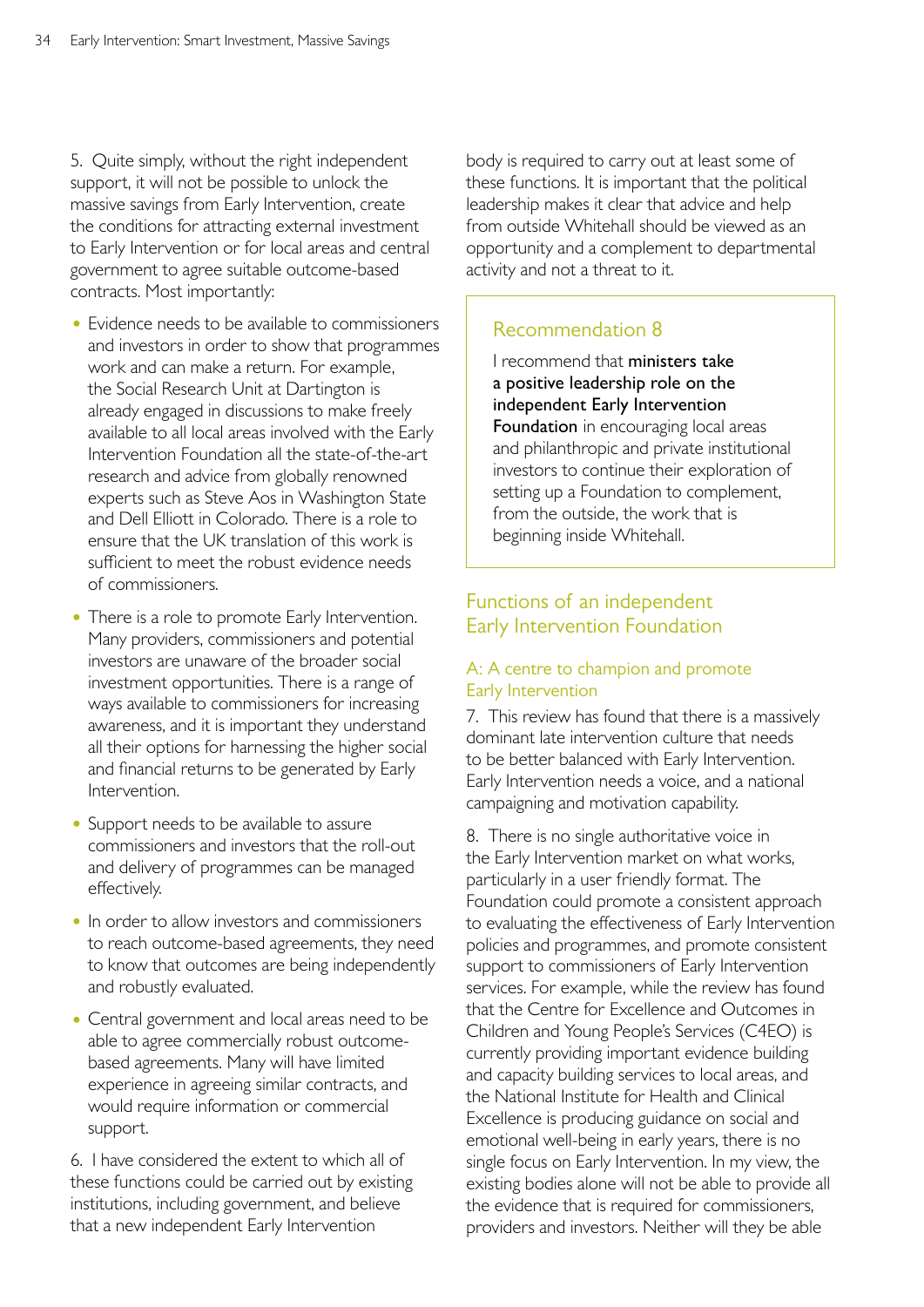to provide a single framework to co-ordinate and disseminate that information. The information the Foundation will capture will be used to support local areas in making investment decisions, and support locally agreed outcome-based contracts.

9. As the complex world of contracting and investing develops, the Early Intervention Foundation could act on behalf of the broader Early Intervention community to highlight obstacles, and bad and good practice, and speak up for local people and areas, not least to central government, so that Early Intervention can be more easily facilitated.

#### B: Improving the evidence base so that investment is targeted on what works

10. As was set out in Chapters 2 and 3, improving the evidence base is critically important in order to drive improved social and emotional outcomes for babies, children and young people, and to give local areas the information they need to make the case to invest. It would be expensive and impractical for every single local authority to individually reinvent the wheel in order to create or access the information they need when one Foundation could pull it together for all the key evidence building and disseminating functions that need to be in place. Some of the key functions are set out below:

| What does it involve?                                                                                                                                                           | Detail                                                                                                                                                                                                                                                                                                                                                                                                                            |
|---------------------------------------------------------------------------------------------------------------------------------------------------------------------------------|-----------------------------------------------------------------------------------------------------------------------------------------------------------------------------------------------------------------------------------------------------------------------------------------------------------------------------------------------------------------------------------------------------------------------------------|
| Collect information from programmes (and other<br>evidence building bodies) of key historical output<br>and outcome data, and of characteristics of the<br>specific programmes. | Evidence of which programmes are best at<br>delivering outcomes is currently limited, and<br>existing evidence is currently held by a range of<br>different bodies. There are also significant gaps in<br>the evidence covered. There is a case for evidence<br>to be brought together and to improve the quality.                                                                                                                |
| Agree a methodology and analyse that data. This<br>would inform the creation of a list of high-quality<br>programmes that meet the agreed methodology.                          | Analysing data against a set methodology,<br>which would be tailored towards providing<br>commissioners with the information they need,<br>in the form of a list, to make outcome-focused<br>investment decisions.                                                                                                                                                                                                                |
| Publish that data in an accessible format.                                                                                                                                      | Publishing information that is freely available to<br>commissioners, investors and delivery bodies. This<br>could be done as a virtual tool, with evidence on<br>programmes provided, using a Kitemark system,<br>with the Foundation confirming that certain<br>programmes deliver an agreed standard.                                                                                                                           |
| Provide minimum standards for investment<br>criteria to investors who wish to have evidence of<br>programmes that are not in the list.                                          | In some circumstances an intermediary may wish<br>to invest a proportion of its funds in programmes<br>that are not on the list, where it believes untested<br>programmes could have a real benefit. In these<br>circumstances it may look to an institution to<br>provide evidence on whether those programmes<br>meet a minimum standard (rather than the 'list<br>standard' which would require further testing<br>to assess). |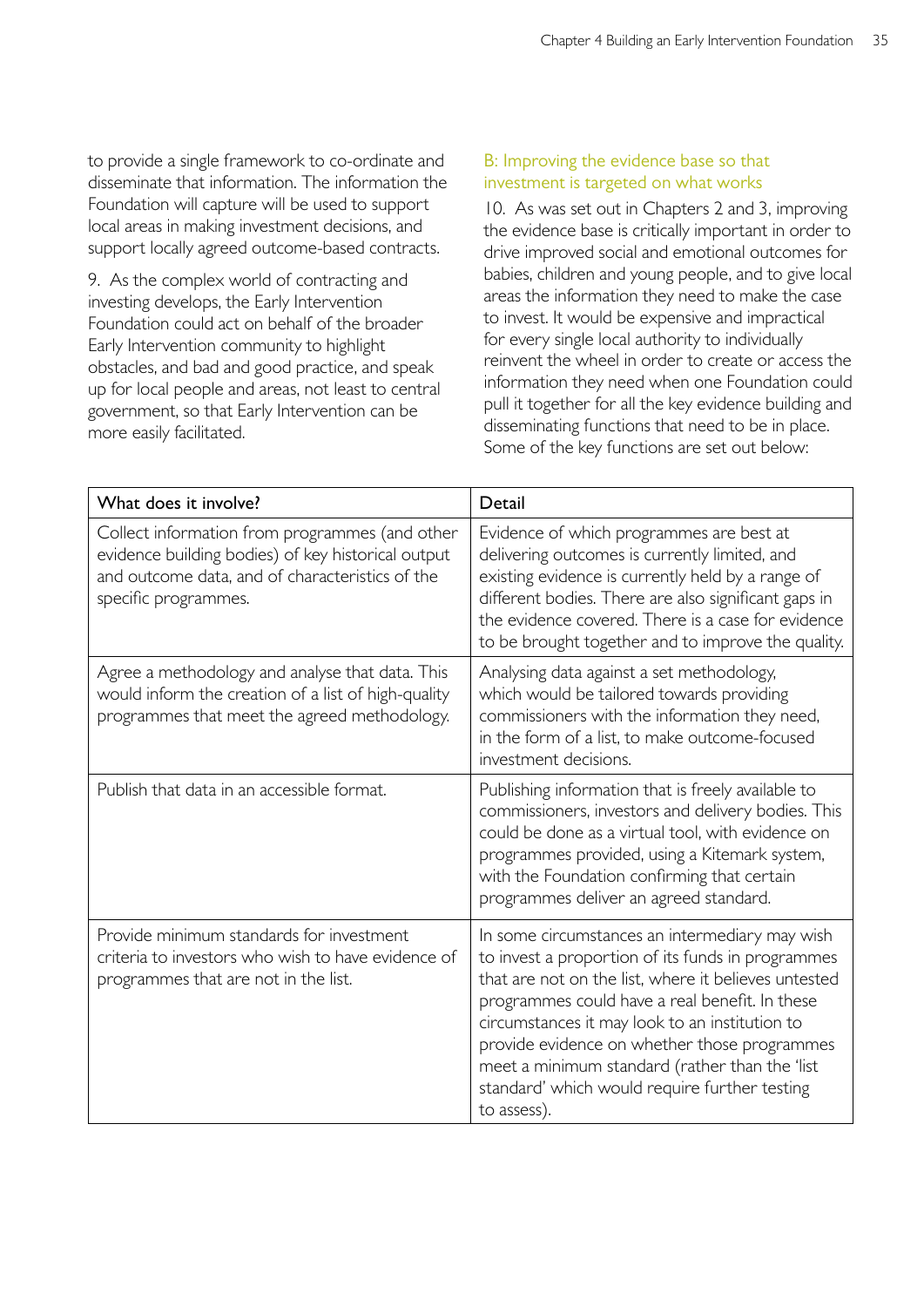| What does it involve?                                                                                                                                                                      | Detail                                                                                                                                                                                                                                                                                                                                                                                                                                                                                                                                                                                                                                                                                                                                                                                                                                                                                                                                                                  |
|--------------------------------------------------------------------------------------------------------------------------------------------------------------------------------------------|-------------------------------------------------------------------------------------------------------------------------------------------------------------------------------------------------------------------------------------------------------------------------------------------------------------------------------------------------------------------------------------------------------------------------------------------------------------------------------------------------------------------------------------------------------------------------------------------------------------------------------------------------------------------------------------------------------------------------------------------------------------------------------------------------------------------------------------------------------------------------------------------------------------------------------------------------------------------------|
| Develop and maintain a directory/database of<br>research and evaluation on Early Intervention.<br>Commission or advise on further research to<br>support investment in Early Intervention. | Research and evaluation evidence will provide<br>important information to influence policy makers<br>and to inform commissioners and investors.<br>Making all relevant research and evaluation<br>available in one place will enhance the ability to<br>influence and inform. There is also a case for<br>centralising how new research and evaluation<br>is commissioned using common standards and<br>criteria. There is a range of studies on the<br>cost-effectiveness of programmes, but they often<br>use different methods and criteria, which makes<br>comparative analysis difficult. The evidence base<br>for Early Intervention would also benefit from<br>additional longitudinal research; the Foundation<br>would develop the best expertise to advise on<br>or commission such research, for example on<br>complex problems, complex measures, and<br>comprehensive longitudinal evaluation of Early<br>Years Intervention on the lives of our children. |
|                                                                                                                                                                                            | There is also a case for the intermediary/<br>Early Intervention body to be able to draw on<br>funding from existing research budgets, for<br>example the Economic and Social Research<br>Council and the Medical Research Council.                                                                                                                                                                                                                                                                                                                                                                                                                                                                                                                                                                                                                                                                                                                                     |

11. It is important that both the contracting body (local areas or local areas and central government) and the intermediary have confidence in the evidence available, including the strength of any list of programmes. The intermediary particularly needs to be sure that the information is accurate in order for it to make sound investment decisions. An independent body would be best suited to support this objective.

12. It is important that the evidence base is provided in a clear and accessible format, drawing together rather than duplicating existing evidence. Duplication would not only create inefficiency, but could create an unco-ordinated picture of Early Intervention. The Foundation will work closely with existing research institutions already examining evidence across a range of social programmes, not least the Social Research Unit mentioned earlier. In addition, C4EO already gathers national and

regional data for a number of Early Intervention programmes, and a number of local areas have come together to form the Local Authorities Research Consortium (LARC), increasing the evidence base through a locally led solution.

#### C: Increasing awareness of social investment opportunities in Early Intervention

13. Chapter 6 sets out some of the limitations on introducing investment for Early Intervention, including the fact that the social investment class is still being developed and is not widely understood. Many potential investors would not proactively consider investing in Early Intervention. It may therefore be necessary to provide information in order to increase awareness of the benefits of social investment in Early Intervention.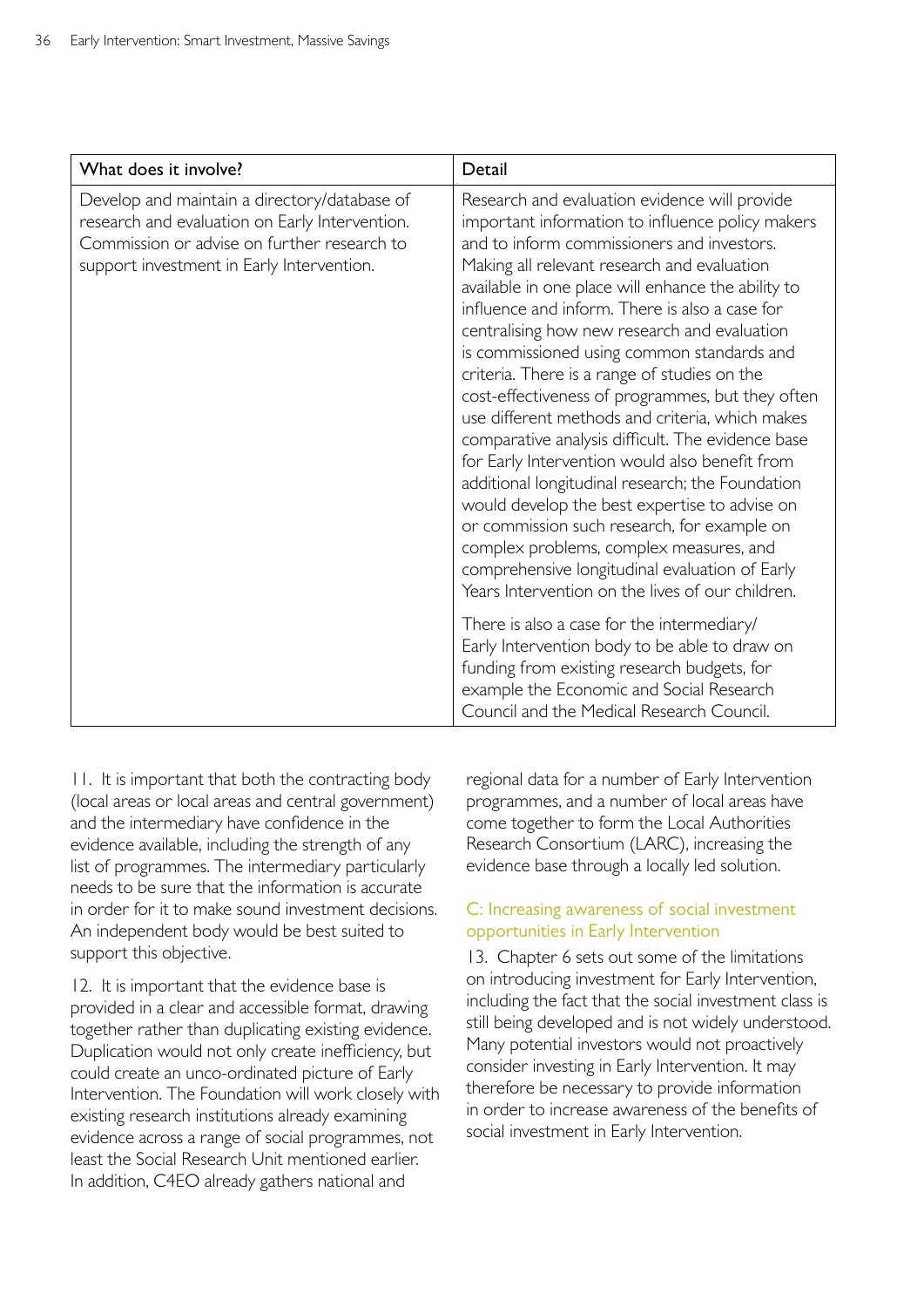| What does it involve?                                                                           | Detail                                                                                              |
|-------------------------------------------------------------------------------------------------|-----------------------------------------------------------------------------------------------------|
| Help to make potential investors aware of the<br>range of investment opportunities available in | Increase awareness to potential investors (for<br>example, high net worth individuals) of the range |
| early year interventions.                                                                       | of investment opportunities available.                                                              |

#### D: Improving fidelity and developing Early Intervention programmes for roll-out

14. Best practice evidence can focus on how efficiently services are delivered across a range of providers, and demonstrate the case for focusing on fidelity of programmes.

15. While information alone of what works could have significant benefits, additional benefits could be achieved through giving providers support to

introduce and roll out programmes, and ensure that comprehensive packages of Early Intervention policies are installed, not just individual 'magic bullets'. A franchising model could support the wider implementation of Early Intervention programmes within the UK by boosting fidelity, generating innovation and providing a financial incentive to succeed.

| What does it involve?                                                                                                                                                | Detail                                                                                                                                                                                                                                                                                                                                                                                                |
|----------------------------------------------------------------------------------------------------------------------------------------------------------------------|-------------------------------------------------------------------------------------------------------------------------------------------------------------------------------------------------------------------------------------------------------------------------------------------------------------------------------------------------------------------------------------------------------|
| Provide evidence of best practice in order<br>to show how positive outcomes can be best<br>delivered by a specific programme.                                        | Would require the collection of specific delivery<br>practice, including evidence on its effectiveness.<br>Would allow individual providers to make<br>improvements by drawing on the successes of<br>others. It would also support commissioners<br>and investors in demanding higher standards of<br>delivery from providers, both supporting value for<br>money and the overall level of outcomes. |
| Provide support to providers in order to allow<br>them to implement best practice in existing<br>programmes, or roll out new programmes with a<br>focus on fidelity. | This would involve providers accessing a package<br>of support that assists with implementation and<br>delivery of programmes. This could be based on a<br>franchise model.                                                                                                                                                                                                                           |

#### E: Acting as a source of advice on social investment for Early Intervention

16. It would be possible for local areas and central government to reach their own outcome-based agreements with an intermediary or provider, with no wider brokering role needed. However, this may not on its own create the optimal

outcome for both parties. Local areas may not have sufficient information, including information on the terms agreed from wider outcome-based contracts from Early Intervention, to drive the best deal for the taxpayer. A potential brokerage role could involve the following:

| What does it involve?                                                                                                                                                                                                                     | Detail                                                                                                                                                                                                                                                                                                                                                                                            |
|-------------------------------------------------------------------------------------------------------------------------------------------------------------------------------------------------------------------------------------------|---------------------------------------------------------------------------------------------------------------------------------------------------------------------------------------------------------------------------------------------------------------------------------------------------------------------------------------------------------------------------------------------------|
| Support investment agreements made between<br>the public sector and the private sector by<br>providing information on what efficient costs are;<br>and what a realistic and sufficiently challenging set<br>of outcome based targets are. | Establish what economic and efficient delivery<br>costs should be for a specific set of programmes<br>in a specific area and what outcomes are realistic,<br>so an investment agreement can be based on<br>robust evidence. This could involve providing an<br>assessment of whether proposed agreements<br>are economic and efficient, and take a value-for-<br>money approach to risk transfer. |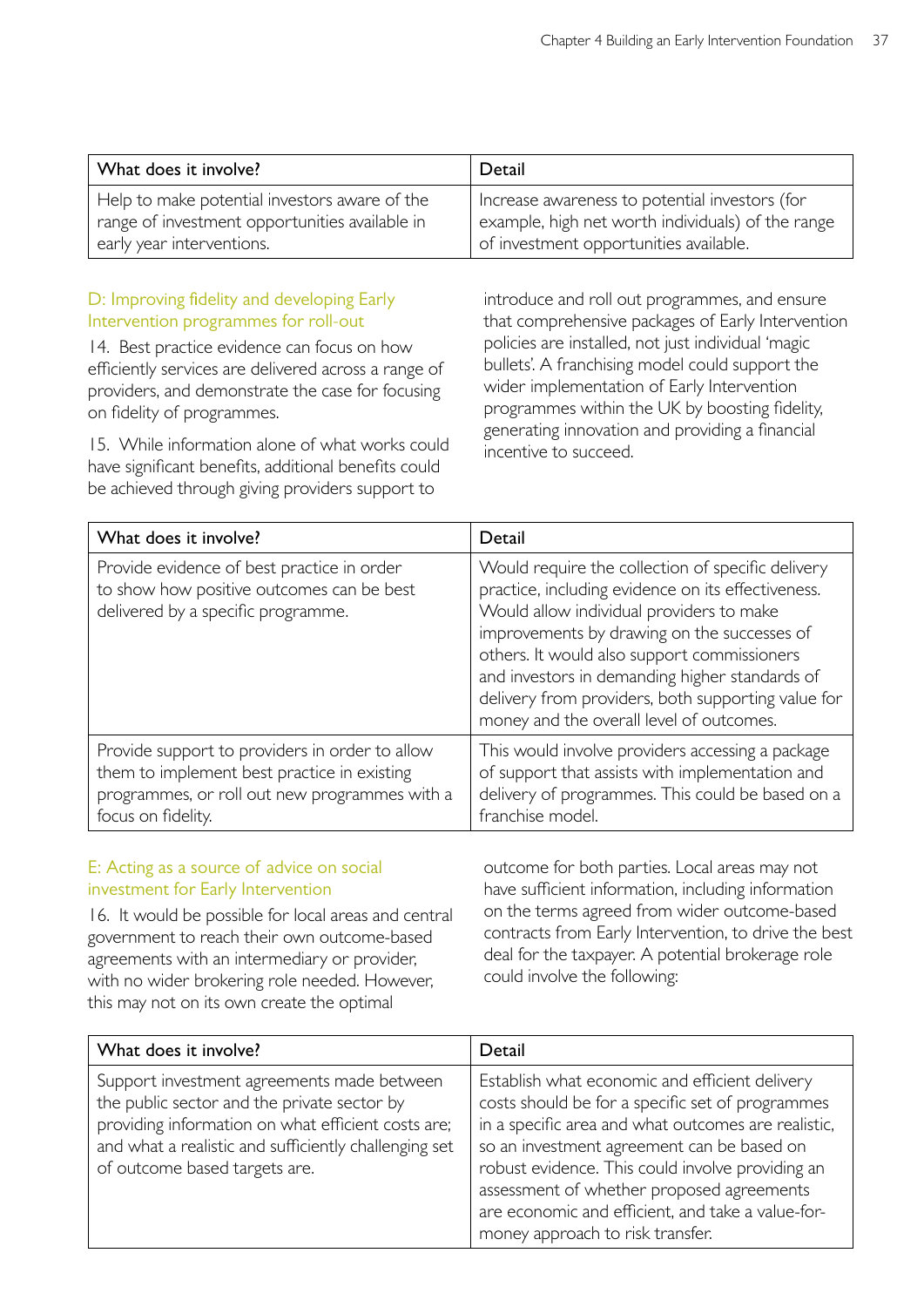17. There is a pressing need for a specific independent Early Intervention body to provide information on efficient costs, best practice and the types of interventions that could be specified in a contract. This needs to develop over time and be led by what local areas and commissioners demand. I am conscious of learning the lessons from the history of private finance initiative/public private partnerships, which demonstrated that the need to keep privately financed deals transparent for the public and to test whether private finance offers value and suggests an accessible independent resource to backup contracting is essential.

18. Existing local government bodies or sponsoring departments could provide support to local areas. For contracts where Treasury approval

is required, there may be a case for the Major Project Authority to provide scrutiny over the exact contracting arrangements. Such an approach would utilise existing expertise and capability, with the ability to draw on wider expertise across outcome-based or payment by results contracts.

#### F: Confirming whether outcomes have been achieved

19. Investors have informed this review of the need to have independent validation of outcomes in place. Local areas would also need to know that they are only paying for outcomes that have actually been achieved. The table below sets out the specific functions that would need to be carried out and in which investors would need to have confidence.

| What does it involve?                                                               | Detail                                                                                                                                                                                                                                               |
|-------------------------------------------------------------------------------------|------------------------------------------------------------------------------------------------------------------------------------------------------------------------------------------------------------------------------------------------------|
| Assess whether outcomes have been achieved<br>as agreed in outcome-based contracts. | This would involve measuring outcomes (for<br>example, child attendance record at school) and<br>assessing whether the outcomes achieved meet the<br>targets agreed in contracts.                                                                    |
| Trigger outcome-based payments.                                                     | This would involve informing the Government<br>or local authority of the payments and timing of<br>payments that are contractually committed. The<br>public sector entity would be committed to making<br>the payments confirmed by the institution. |

The Early Intervention Foundation could consider taking this role in the longer term.

### G: A franchise function?

20. There are a number of proven Early Intervention programmes that are currently delivered outside of the UK. Introducing those programmes to the UK would require them to be developed according to a UK context, reflecting different social and cultural norms. It is also the case that a number of existing UK programmes only operate in particular areas of the country, and rolling them out more widely may require support. An independent body could introduce a franchise model to help to both make programmes UK ready and support effective roll-out. Further detail on a franchise option is provided in Annex D.

#### H: Providing support to enable the voluntary and community sector to contribute to Early Intervention delivery

21. I have already mentioned the important role voluntary and community sector (VCS) organisations play in supporting and delivering Early Intervention policies and programmes. While the primary responsibility for supporting the VCS community must lie with local areas and government, there is a need to support VCS organisations to play a crucial role – passing on the latest information to the field; and brokering partnerships, locally, regionally and nationally, offering them a forum to directly influence evolving policy on Early Intervention.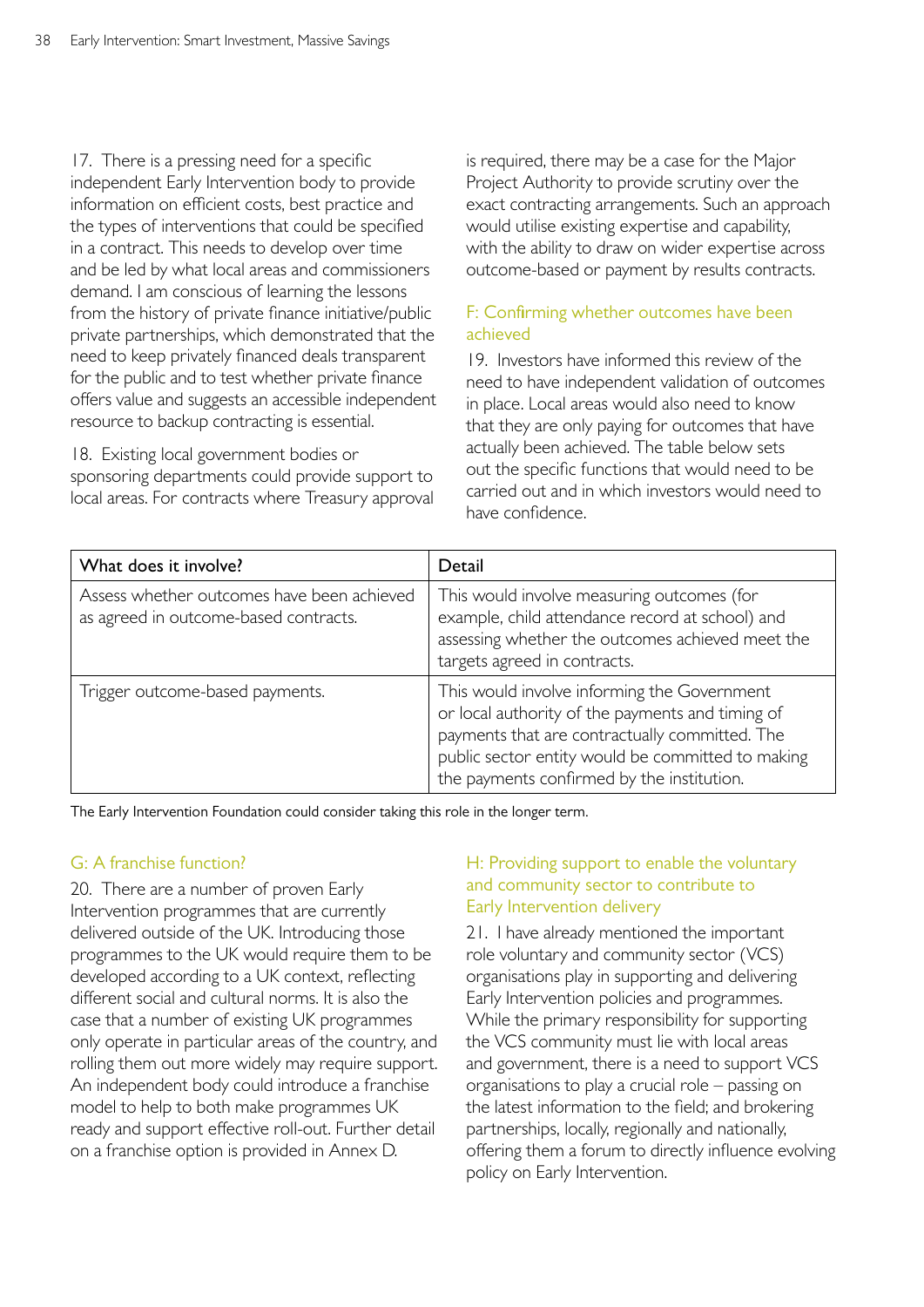22. In the first instance, the Foundation will concentrate on Functions A, B, C, D and E of the analysis provided earlier. This will provide evidence to commissioners of which programmes work towards outcomes for children and families – with the aim of continually updating the list attached at Annex A, and agreeing the methodology by which this is done.

# Creating the Foundation

23. Subsequent to my first report, the Social Justice Cabinet Committee has welcomed my analysis of the issues and has outlined that this work should be developed independent of government. As I set out in my first report, a longterm and sustained focus on Early Intervention will be crucial in order to break down intergenerational cycles of dysfunction. It is therefore important that an Early Intervention Foundation is for the long term and is sustainable. I believe that an Endowment Fund is the best way to provide that certainty and provide year-on-year funding for staffing, research, training and dissemination of information.

24. Serious work has started on a business case to deliver an independent Foundation, and I recommend that, once the business case is fully worked up, a £20 million endowment is created to sustain an independent Early Intervention Foundation. I will therefore be approaching nongovernment institutions, foundations, charities and the private sector to support up to  $£10$  million of funding, with the proviso that government co-fund it in order to kick-start the endowment Fund. A stable and secure future for the Foundation will have a significant impact on the ability of local areas to effectively drive forward additional Early Intervention investment. Its financial independence will make it less vulnerable to those who might be challenged by it carrying out its functions. As the Foundation becomes established and trusted by investors and commissioners, it will be able to attract further contributions to the endowment and develop income streams from services that will give it even stronger financial independence.

25. At this early stage in the development of Early Intervention, it is clear that central government

requires greater information in order to support outcome-based payments made out of savings. The Foundation would wish to work in close partnership with central government and I would be happy for central government departments to also utilise the information capabilities of the Foundation in order to drive forward external investment in Early Intervention through outcomebased contracts. Given these benefits, there is a case for government to procure the services of the Foundation over time, as it demonstrates its effectiveness in supporting Early Intervention outcomes.

# Recommendation 9

I recommend, once the business case is fully worked up, the creation of a £20 million endowment to sustain an independent Early Intervention Foundation and that the Prime Minister issues a bold challenge to external funders from the private, charitable and local government sectors that if they create an Early Intervention Foundation to drive progress, government will support them with co-funding.

# Meeting local needs

26. It is evident throughout this chapter that local areas will drive the agenda of, and be the main beneficiaries of, the new Foundation. It is important that a bedding-in period takes place. I do not propose that an Early Intervention body would need immediately to have a direct financial role, or direct contractual relationships with local areas or government. However, I do want to keep the options open in a rapidly developing situation, hence I have considered the scope for a specific Early Intervention body to provide a wider support and brokering role, not least with local areas. This role could include:

• Providing information to local areas to support specific contracting decisions, including the specification of contracts.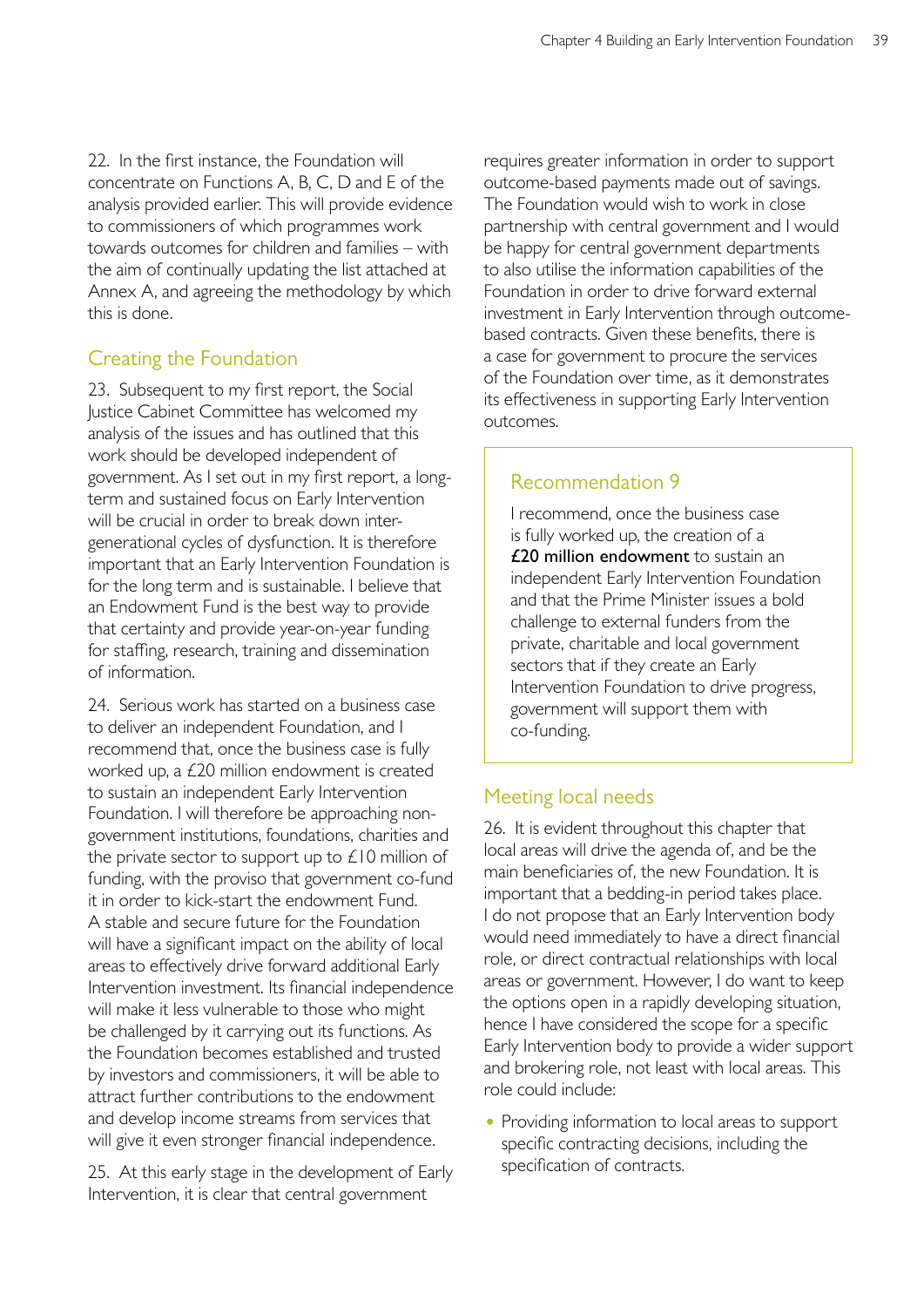- Providing specialist Early Intervention resource that individual intermediaries or providers could buy. For example, that could include expertise on specific programmes or Early Intervention delivery, including the tailoring of them to local contexts.
- Helping to attract investment into funds, managed and owned externally, of the Early Intervention body.
- Over the longer term, using its own funds, raised from investors, to invest in intermediaries or providers delivering Early Intervention outcomes.

27. It would be for local areas exercising their influence as Early Intervention places, or through their representatives on the Foundation board, to decide whether they want support from such a body to help with contracting. It would also be for individual intermediaries to decide whether they wanted to purchase additional resource from the Early Intervention Foundation, or provide it themselves. However, I believe the availability of that resource could help to provide local areas and intermediaries or providers with the confidence they need to enter into contracts.

28. If the Early Intervention Foundation were to carry out these roles, alongside its core evidence and championing role, it could create a conflict of interests. One option to consider here would be to create a clear separation between the evidence building and outcome measurement role, and the direct financial role.

29. It would be perfectly possible to create a core **Early Intervention body** responsible for building the evidence base, providing support to areas on fidelity, and having an overall championing role:

30. Separately, there could be a subsidiary body with a commercial focus, responsible for helping to broker contracts, advising on investment decisions and managing relationships with investors. This is an issue that will be driven by the demands of the local areas, investors and commissioners, and it can be addressed by the Early Intervention Foundation board as and when necessary.

31. Crucially, local areas need to understand all the finance options they have in order to secure investment in these programmes. Given the long-term nature of Early Intervention, there's a critical role to play in maintaining momentum for this work over time. This will secure the best outcomes for the children and families in their area, and deliver savings.

32. By being wholly independent of government, an independent body will have greater credibility and certainty of funding than relying solely on existing bodies that have closer links to government. Central government will also benefit from the evidence-based investment, but any Foundation must have local support and be locally driven. I consider that central government has an interest in enabling local areas to procure these services and to access the information provided by an independent Foundation.

### Recommendation 10

I recommend that, beginning with the 27 existing Early Intervention Places. local areas should drive the work of the independent Early Intervention Foundation to start the process of procuring the services, develop core evidence building, fidelity and outcome measurement functions, and that they should be strongly represented on its board.

33. The following chapters look at the potential for investment in Early Intervention to form part of the UK social investment market and different financial models for attracting investors and structuring their investments.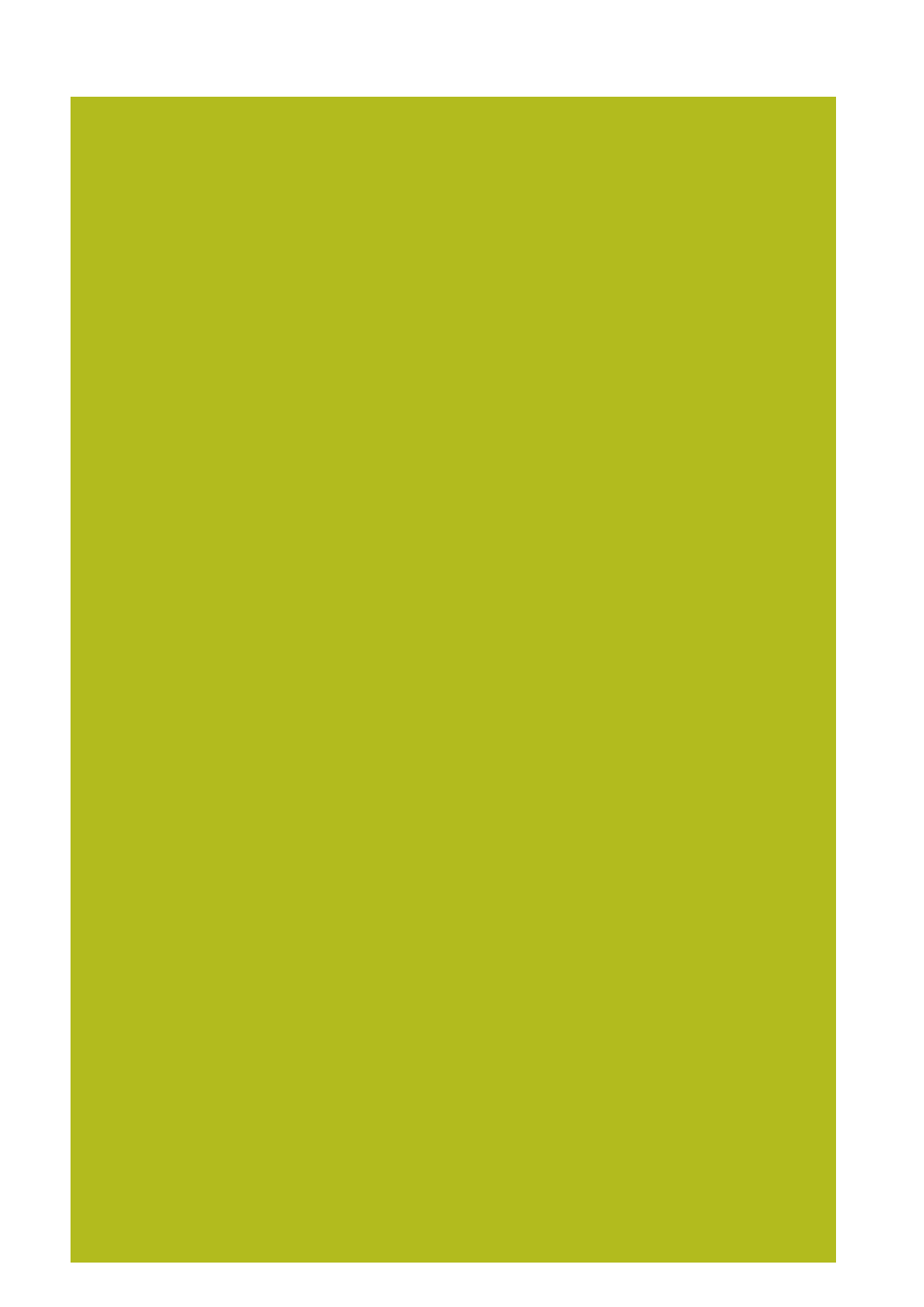# Chapter 5 External finance through outcome-based Early Intervention contracts

*Disruptive behaviour disorders, including conduct disorder, affect at least 10% of children and are the most common reasons for referral to children's mental health services. The long-term economic impact on society of unresolved conduct disorder can exceed £1 million for one individual over their lifetime.<sup>1</sup>*

#### Outcome-based contracts

1. In Chapter 3, I noted the opportunities to improve the commissioning of Early Intervention, through better use of evidence-based programmes and through tighter management, with the introduction of an element of outcome-based contracting.

2. Paying providers only when successful delivery has occurred also transfers risk out of the public sector. It should also help to stimulate greater innovation and competition, and will also strongly incentivise delivery bodies to focus on outcomes in order to receive payments.

3. Outcome-based contracts require a transformational shift in the way public services are commissioned and designed. The model is desirable because:

- it limits the need for public services to continue to pay for poor quality services that fail by linking payments to demonstrable improvements in outcomes;
- it recognises that other providers working with disadvantaged young people might be better at delivering the desired results;
- it reduces the need for government to be directly involved in the delivery of social outcomes and increases the scope for social ventures and charities to become more directly involved; and
- incentives are strengthened no result, no payment; the better the result, the greater the payment.

4. It is clear to me that paying service providers for the social outcomes they deliver is a core component of service delivery if we want to take the Early Intervention agenda forward. It fits in with the Government's public service reform agenda, and offers scope for new programme providers to help deliver 'better for less'.

5. I have seen that a number of departments are already pioneering outcome-based contract models (i.e. the Department for Work and Pensions' Work Programme for longer term benefit claimants; Ministry of Justice pilot for reducing re-offending; and the Department for Education's business plan to explore the introduction of greater outcome-based contracts for Sure Start children's centres). If the co-ordination that I have recommended in Chapters 1 and 2 takes hold, this will be just a start.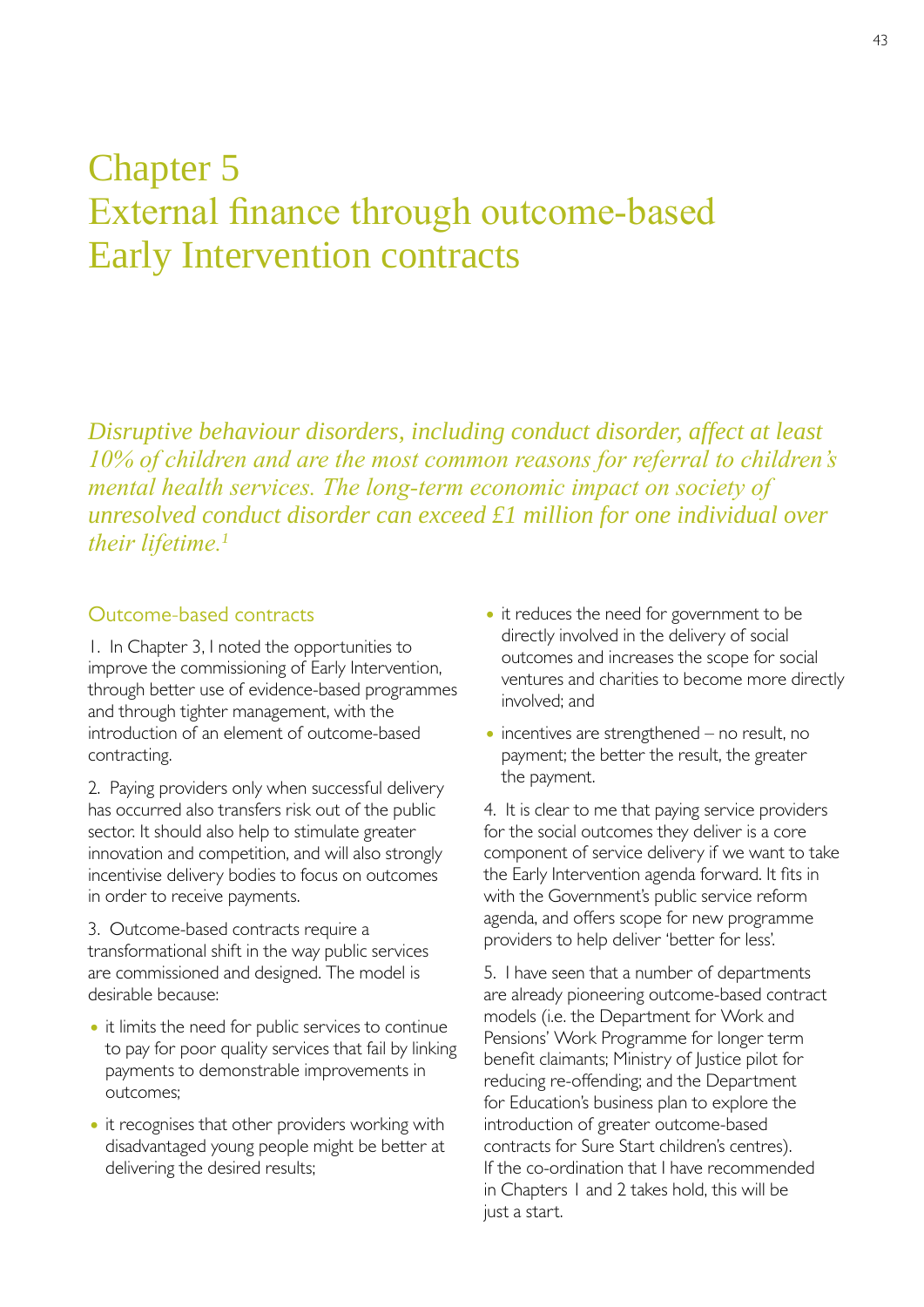6. Although the rebalancing of late to Early Intervention within existing budgets is entirely practical, it is highly improbable in the current economic climate that additional expenditure through traditional public spending routes will occur.

7. I believe that outcome-based contracting could also be used for services and programmes funded through external investment in Early Intervention. However, it will not be appropriate for delivering all public services or social goals. This may be because we do not know enough about current performance to be able to work out how to pay for success or the outcomes we seek may be too complex and diverse. Nevertheless, outcomebased contracts, as a model, are a significant step forward and underpin the suggestions in this Report. Early Intervention needs to be at the front of this new learning curve.

8. This method poses some limitations for smaller delivery bodies that might not be able to wait for payment in order to provide their services, or who are less confident at winning public sector contracts against larger providers. It may also be harder for smaller organisations to raise working capital through other means (such as bank loans), and often more costly for them to do so than it is for larger organisations.

9. Building on the social impact bond (SIB) model may offer a possible alternative solution. This still enables commissioners to pay for outcomes, and therefore to transfer risk outside the public

sector. But rather than placing the risk on those delivering Early Intervention, this model could potentially draw on external finance from investors to take the delivery risk. Investors, through use of an intermediary, provide the working capital for the delivery providers, and receive their money back (plus a return) only where delivery has been successful.

10. More detail on building up outcome-based contracts for Early Intervention can be found in Annex F. We describe two models: in one local and central government pay providers the return; in the other they pay an intermediary the return.

# The case for external finance

11. Given the tight constraints on public expenditure, the plain truth is that only reprioritisation of public spending within current limits or the introduction of external finance will make it possible to increase Early Intervention investment to anything like the required level.

12. While bringing in external finance will diversify income sources for Early Intervention and hopefully create a future private market for social investment, ultimately the decision to use external finance needs to be based on rigorous value for money testing. That being so, it is important to maximise the additional benefits which external finance can achieve for Early Intervention when structured round outcome-based payments. These are summarised in Table 5.1.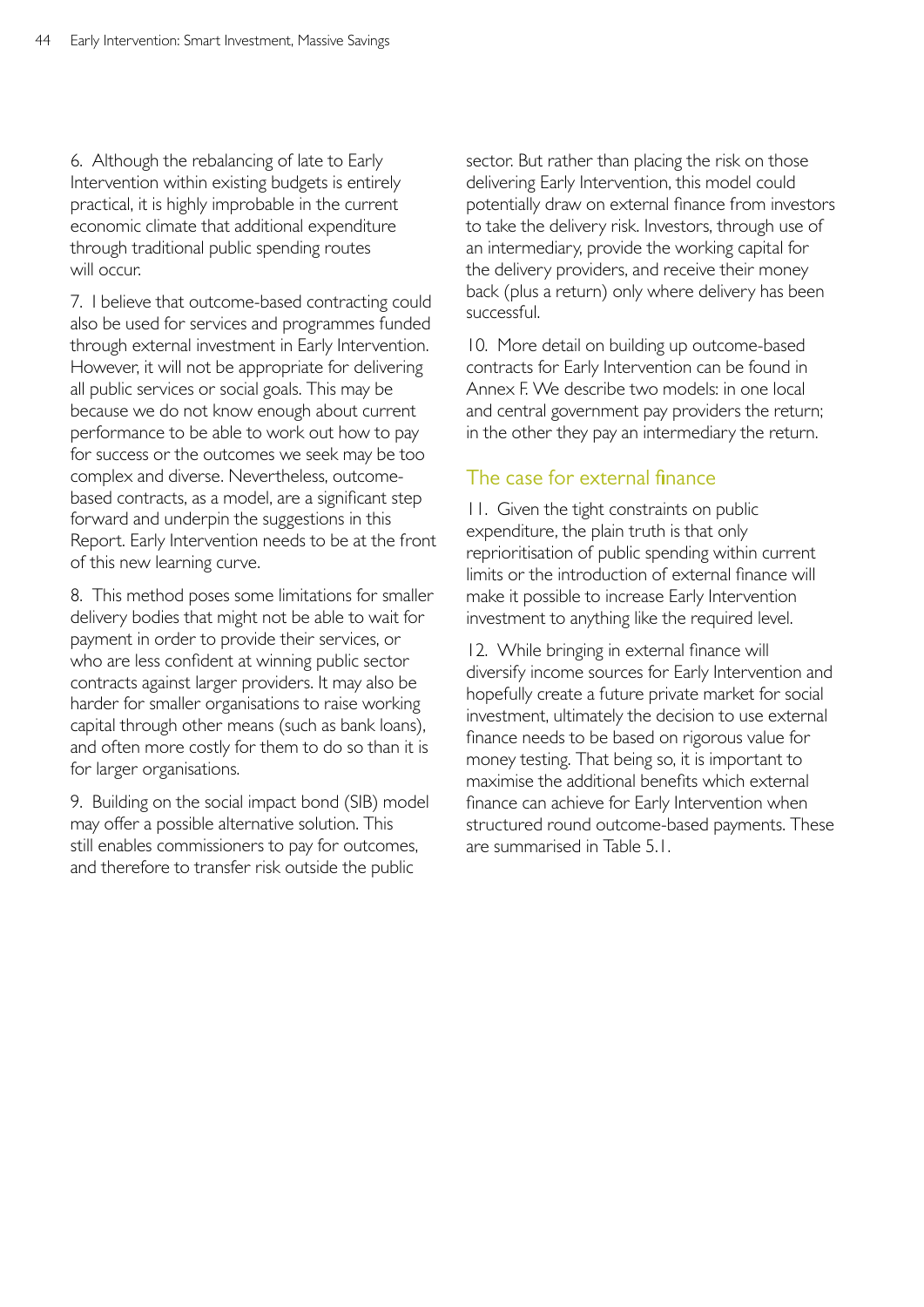| Table 5.1: Summary of key benefits of using external finance under an outcome-based contract model |  |  |  |  |  |
|----------------------------------------------------------------------------------------------------|--|--|--|--|--|
| with an intermediary                                                                               |  |  |  |  |  |

| Potential benefit                                                                                                         | Detail                                                                                                                                                                                                                                                   |
|---------------------------------------------------------------------------------------------------------------------------|----------------------------------------------------------------------------------------------------------------------------------------------------------------------------------------------------------------------------------------------------------|
| Public sector pays only<br>where successful outcomes<br>delivered                                                         | External investors could take risk associated with poor administration<br>or management of Early Intervention programmes away from the<br>taxpayer. Investors pay the penalty for failure to achieve the intended<br>outcomes, rather than the taxpayer. |
|                                                                                                                           | By entering into a risk-for-reward agreement, external investors may<br>be incentivised to ensure that the interventions chosen and the actual<br>provision achieve positive outcomes.                                                                   |
| Better resources for<br>management of risk. Greater<br>due diligence and monitoring<br>of programmes and<br>interventions | An intermediary may have greater time and resources to support<br>outcome-based decisions and to monitor whether success is on track,<br>and the incentives to find alternatives where this is not the case.                                             |
| Greater funding certainty                                                                                                 | External finance could provide greater funding certainty beyond<br>existing public sector budgetary horizons. This could help to improve<br>performance and give the sector confidence to take decisions to<br>scale up.                                 |
| Higher standards of delivery                                                                                              | Outcome-based payments also provide incentives to the intermediary<br>to ensure that the programmes achieve the agreed objectives in a<br>cost-effective way.                                                                                            |
| Innovation and competition                                                                                                | Through an outcome-based contract, the commissioner can leave the<br>intermediary free to choose what are the most effective programmes<br>and ways of delivery, hence increasing the scope for innovation.                                              |

13. External finance (by which I mean money which comes from outside the public sector) has been used by the present and recent previous governments across several different areas of public expenditure, particularly through the Private Finance Initiative and other forms of public private partnerships. Important lessons must be learnt from those examples.

14. Investors will require a return for their investment, and will usually expect their principal investment back. Where there is a reduced chance that they will receive their principal amount back, they will require a higher return. At first glance this seems more expensive than the public sector borrowing options, were these allowed. However, there are a number of additional benefits that can be gained through using external finance. For instance, through use of outcome-based payments the public sector is reducing the chances

of having to pay out the full amount, which may mean delivery ends up being cheaper. It can mean that risk is transferred to those who have better resources and the skills to manage the risks, which in turn should result in a more effective delivery of outcomes than would otherwise have been achieved. However, the private sector investors will accept risk transfer only in areas they have control over, where the can influence the outcome and manage their exposure.

15. In some cases the introduction of external investment in public provision has indeed given good value to the taxpayer, with an appropriate balance between risk transfer and payment of reward. However, when the correct balance is not struck it can provide poor value for money, because private investors receive high rewards and may assume little or no risk. If the public sector knows what to do and how to achieve it, then if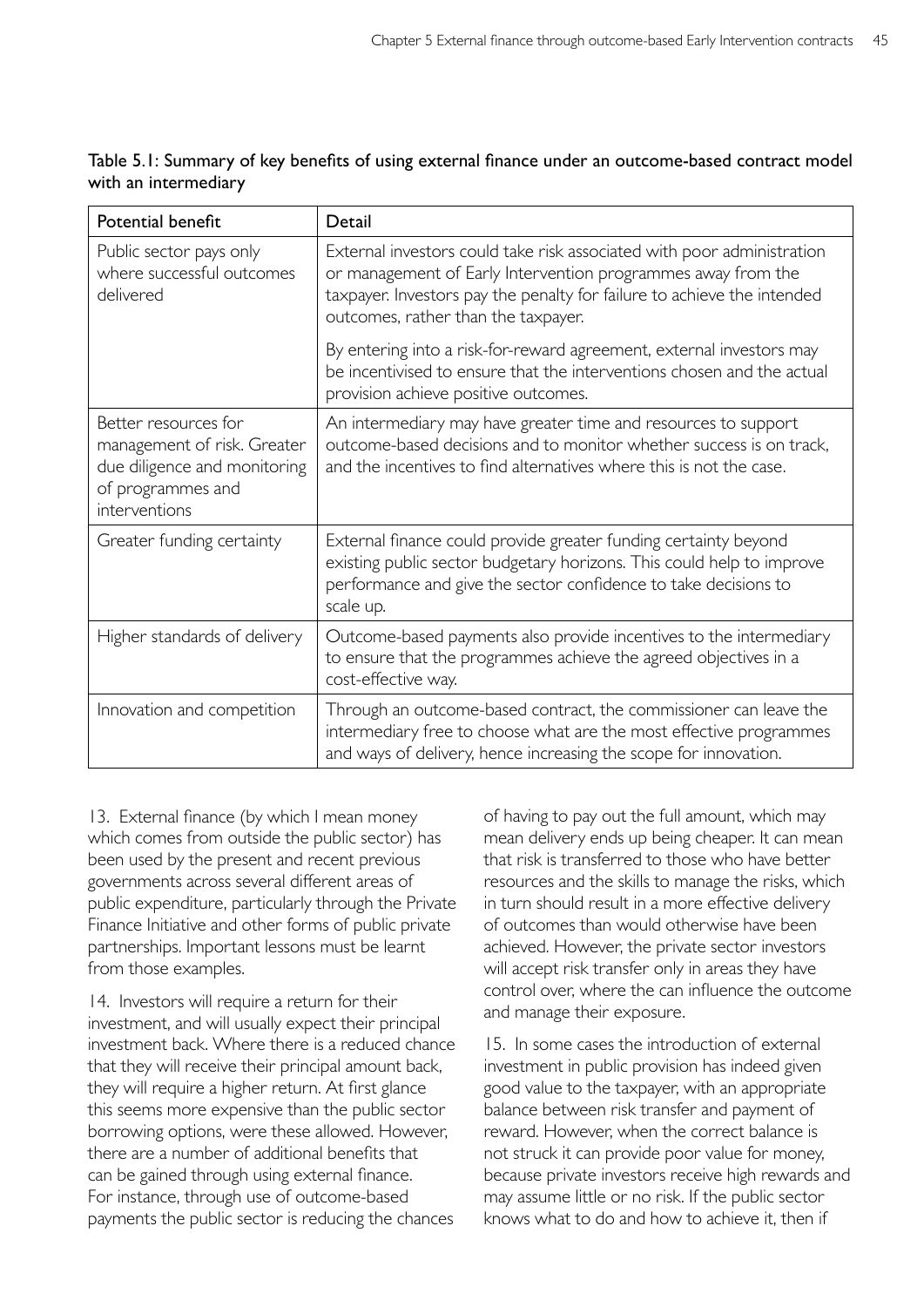it were possible, it would usually be cheaper for them to borrow the money through the usual routes. The issue of risk is crucial in making the case for external finance for Early Intervention. Would external investors accurately assess the risks associated with Early Intervention? Would they assume an appropriate share of them? Above all, would external investors manage the risks expertly and efficiently so that Early Intervention can achieve its promised benefits for children and families and produce value for money for the taxpayer? All these issues need to be worked through with the government machinery, the Early Intervention Foundation and the developing Social Finance markets already mentioned.

16. I believe that external finance can deliver despite these difficulties, providing that appropriate information and evidence are available to investors and intermediaries. I set out later the role of the Early Intervention Foundation in helping to provide that information and evidence. Early Intervention is largely unknown territory for external investors and the role of the Early Intervention Foundation will be important in raising awareness and confidence.

# Recommendation 11

I recommend that, given the public expenditure situation, we need to be much more creative in finding additional (not substitute) non-government money. The social goal of Early Intervention and the design of new instruments should be tightly coupled together so that the instruments do not lose their raison d'être, as happened in the past with Private Finance Initiatives. This will require outcome-based contracts coupled with external investment. Government and local areas can pay for results from the savings that they will make.

# Requirements for an effective outcomebased commissioning agreement

17. It will be vital to get the details right in any outcome-based payment agreements for Early Intervention. Hence my proposals in earlier chapters about the governmental and non-governmental institutional arrangements necessary to provide the preparatory work. Five issues will require particular attention:

#### Measurable outcomes

18. The outcomes specified in an outcome-based agreement need to be easily quantifiable and measurable, in order to be able to demonstrate whether an outcome has been achieved and a payment should be made. An outcome-based contract could focus on one specific outcome or a broader basket of outcomes.

19. As I have already mentioned in Chapter 2, there may be a long time between an intervention and its outcome. So, for instance, it may take some years to establish whether an Early Intervention programme has successfully prevented a child from being excluded to a Pupil Referral Unit (PRU). However, on the other hand, the 0–5 assessments suggested earlier would enable statistics on school readiness to be more easily collected, measured and monetised; in addition, other interim indicators could be measured to check whether the child is on track or not. So at primary school it could be possible to measure whether additional nonteaching assistant time has been required, while at secondary school truancy rates and incidence of antisocial behaviour could be measured as interim proxies prior to exclusion.

20. Care would need to be taken to ensure that any measurements chosen did not enable providers to be rewarded on the basis of achieving easier outputs, which do not have a long-term positive effect on breaking down inter-generational cycles of dysfunction. It would be especially important to avoid rewarding providers in a tickbox fashion simply for achieving a certain level of activity (for example, so many visits to families in a certain time) regardless of whether that activity achieved any useful result. Table 5.2 sets out examples of the type of potential outcomes that existing Early Intervention programmes can deliver. We have used Family Nurse Partnerships (FNP), Functional Family Therapy (FFT) and Incredible Years programmes. I am not suggesting that these outcomes are prioritised; they are merely examples of what positive outcomes can be delivered by Early Intervention programmes.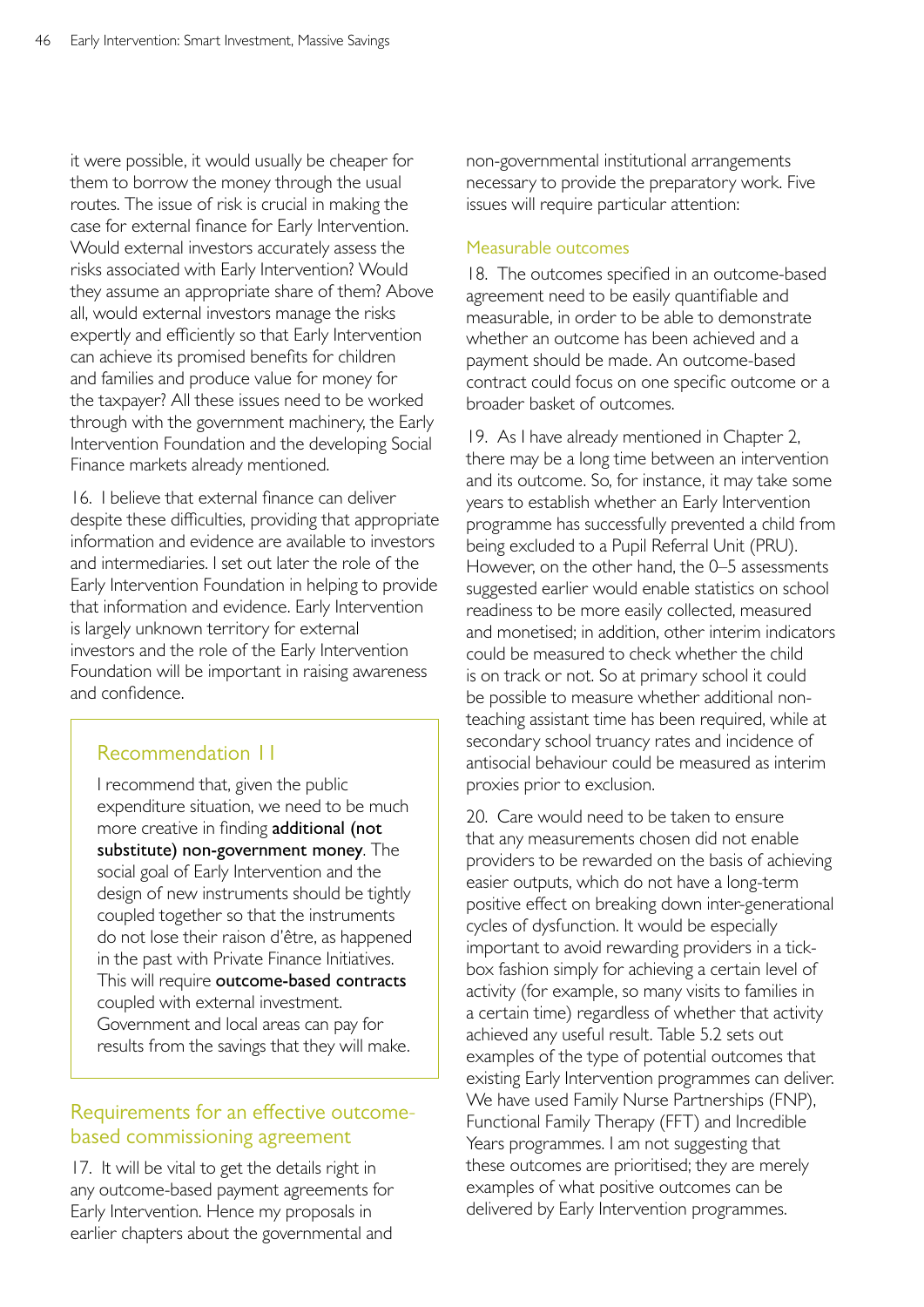|                                                                                                                                                                                | <b>FNP</b> | <b>FFT</b>   | Incredible<br>Years |
|--------------------------------------------------------------------------------------------------------------------------------------------------------------------------------|------------|--------------|---------------------|
| Improvements in mothers' mental health and/or self-esteem                                                                                                                      | ℐ          | J            |                     |
| Reduction in children's attendance at emergency departments                                                                                                                    | J          |              |                     |
| Reduced incidence of child abuse                                                                                                                                               | J          | J            |                     |
| Improvement in parenting competencies                                                                                                                                          | ℐ          |              |                     |
| Vulnerable parents' attendance at antenatal classes                                                                                                                            |            |              |                     |
| Reduced sadness and depression in children                                                                                                                                     |            | $\checkmark$ |                     |
| Reduced hyperactive behaviour                                                                                                                                                  |            | ✓            |                     |
| Increased child well-being in several aspects                                                                                                                                  | J          | ✓            | J                   |
| Reductions in conduct problems                                                                                                                                                 |            | ✓            |                     |
| Reductions in the use of tobacco, drugs and alcohol                                                                                                                            |            | ✓            |                     |
| Fewer marital or relationship breakdowns by age 25                                                                                                                             | ✓          |              |                     |
| Positive effects on child behaviour and parenting in specific<br>areas                                                                                                         |            |              |                     |
| Reductions in domestic abuse                                                                                                                                                   |            | ✓            | J                   |
| Increased participation in positive activities and volunteering                                                                                                                |            | ✓            |                     |
| Increased participation in education, employment or training                                                                                                                   |            | J            | J                   |
| Reduction in teenage pregnancies and repeat pregnancies.<br>FNP - also reduction in subsequent pregnancies and births as<br>well as longer interval before birth of next child |            |              |                     |
| Reduction in first-time entrants to justice system and<br>re-offending                                                                                                         |            | ✓            |                     |
| Fewer arrests                                                                                                                                                                  |            |              |                     |
| Reductions in antisocial behaviour                                                                                                                                             |            | ✓            |                     |
| Improved cognitive development                                                                                                                                                 | ✓          |              |                     |
| Improved behavioural, social and emotional development                                                                                                                         | ✓          | J            |                     |
| Fewer mothers experiencing postnatal depression within the<br>first three months after giving birth                                                                            |            |              |                     |
| Improvements in school attainment                                                                                                                                              |            | $\checkmark$ | J                   |
| A good early home learning environment                                                                                                                                         | ✓          |              |                     |
| Fewer children living in households that are dependent on out-<br>of-work benefits or Child Tax Credit                                                                         |            | ✓            |                     |

Table 5.2: Some examples of Early Intervention outcomes from three programmes.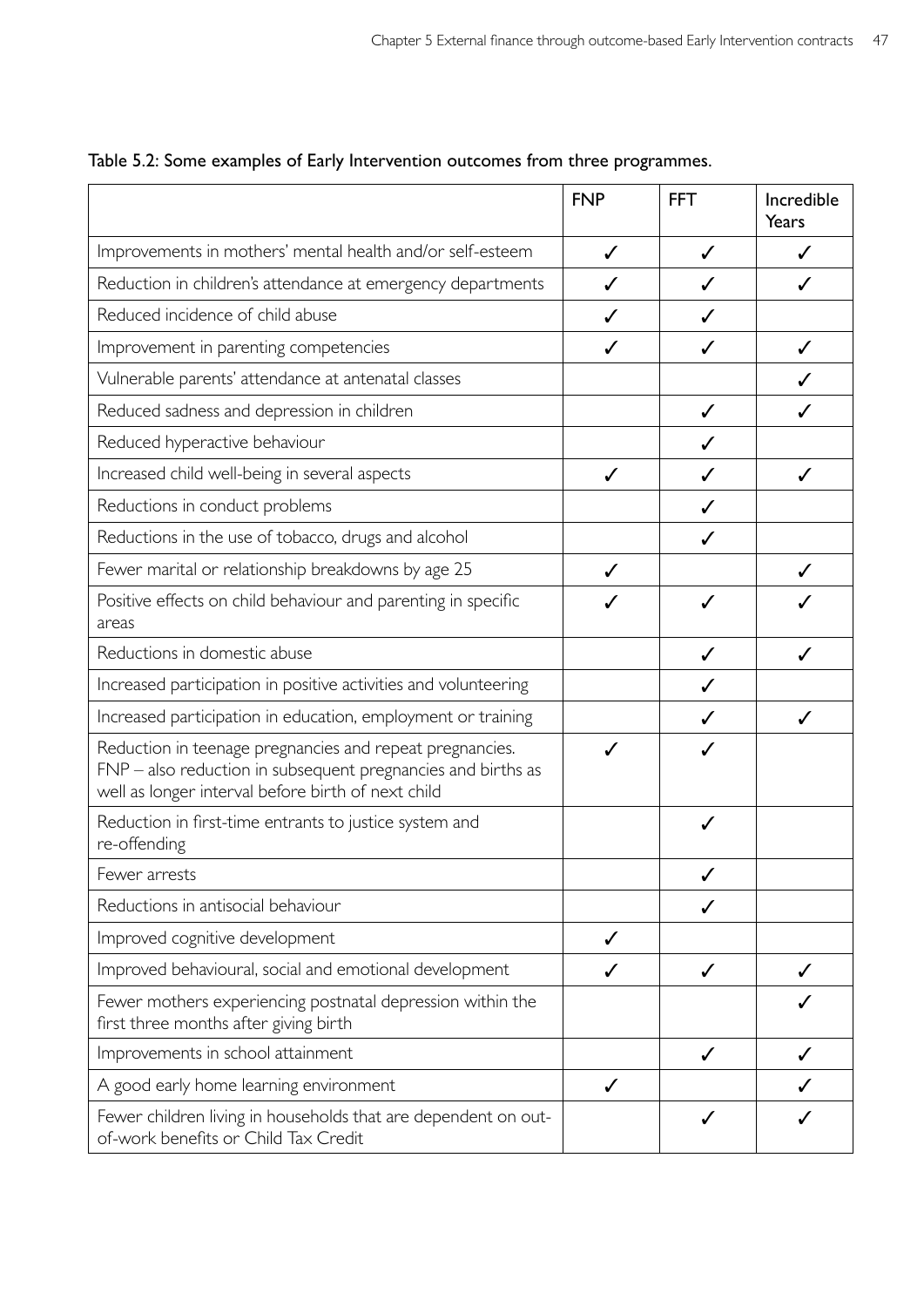21. It is important that both the public sector and investors have confidence that outcomes will be measured accurately, and that steps will be taken to mitigate the risk of data manipulation. Importantly, investors have made it clear to the review team that independent verification of outcomes delivery will be essential in encouraging them to invest. The review has examined existing arrangements for monitoring and measuring outcomes, and I believe there are currently gaps in the provision of these important functions. These issues and a way forward to resolve this shortfall are explored in more detail in Chapter 4.

#### Well-defined target population

22. A target population will need to be defined in a way that cannot be manipulated by either of the parties. For example, in the Peterborough prison pilot (see below), the contractual arrangement defined the target population as all offenders in the prison with a sentence of less than 12 months. A tightly defined population will reduce the potential for unwanted 'creaming' and 'parking', or, where variations in the target population are observed, can provide tiered incentives to ensure that those children who are going to be most difficult to support are given all the help they need.

#### Causal link and perverse incentives

23. A clear link between the Early Intervention in place and the result needs to be established to ensure that the contracting parties are:

- paid for the outcomes they are responsible for; and
- not paid for positive outcomes that are not directly related to the intervention (deadweight).

Deadweight should be minimised but it is unlikely that a contractual arrangement could eliminate all. This will need to be factored in the price the commissioner is willing to pay for the outcomes.

24. The causal link could be established through randomised controls and longitudinal data where there is a clearly defined and appropriate control group and an agreed baseline. For example, it would be possible to measure the proportion of young people who have received a final warning or referral order, both within a cohort who receive an intervention and a cohort who do not. Effectively targeting the right cohort of children is essential in achieving long-term future savings.

25. Targeting a variety of Early Interventions to the same population is likely to achieve the desired impact on social and emotional capabilities yet may make the establishment of a causal link more difficult, and could create perverse incentives for investors to rely on other interventions being undertaken elsewhere. Where there are a number of programmes aimed towards the same outcome for the same cohort, there could be a case for a single intermediary/delivery provider to deliver all those interventions. This would involve a larger intermediary/delivery provider with responsibility for investment and delivery across a range of ages.

26. Commissioners will have regard for a wide range of outcomes, not all of which will be explicitly included in an outcome-based agreement. By rewarding only the achievement of particular outcomes, there is a risk that other important objectives are jeopardised.

#### Definitions of 'creaming' and 'parking'

Providers are increasingly being paid by results, rather than a flat fee. There are two particular risks associated with this approach. The first is that of 'creaming', or cherry picking, where contractors who are paid by results are likely to concentrate their efforts on those people who are most easily 'cured'. The second is that of 'parking' where participants who are deemed most difficult to 'cure' receive a bare minimum of services and are unlikely to make any progress while participating in a programme. In this way providers seek to maximise their profit, focusing on customers who will earn them outcome payments, while spending as little as possible on customers who will not.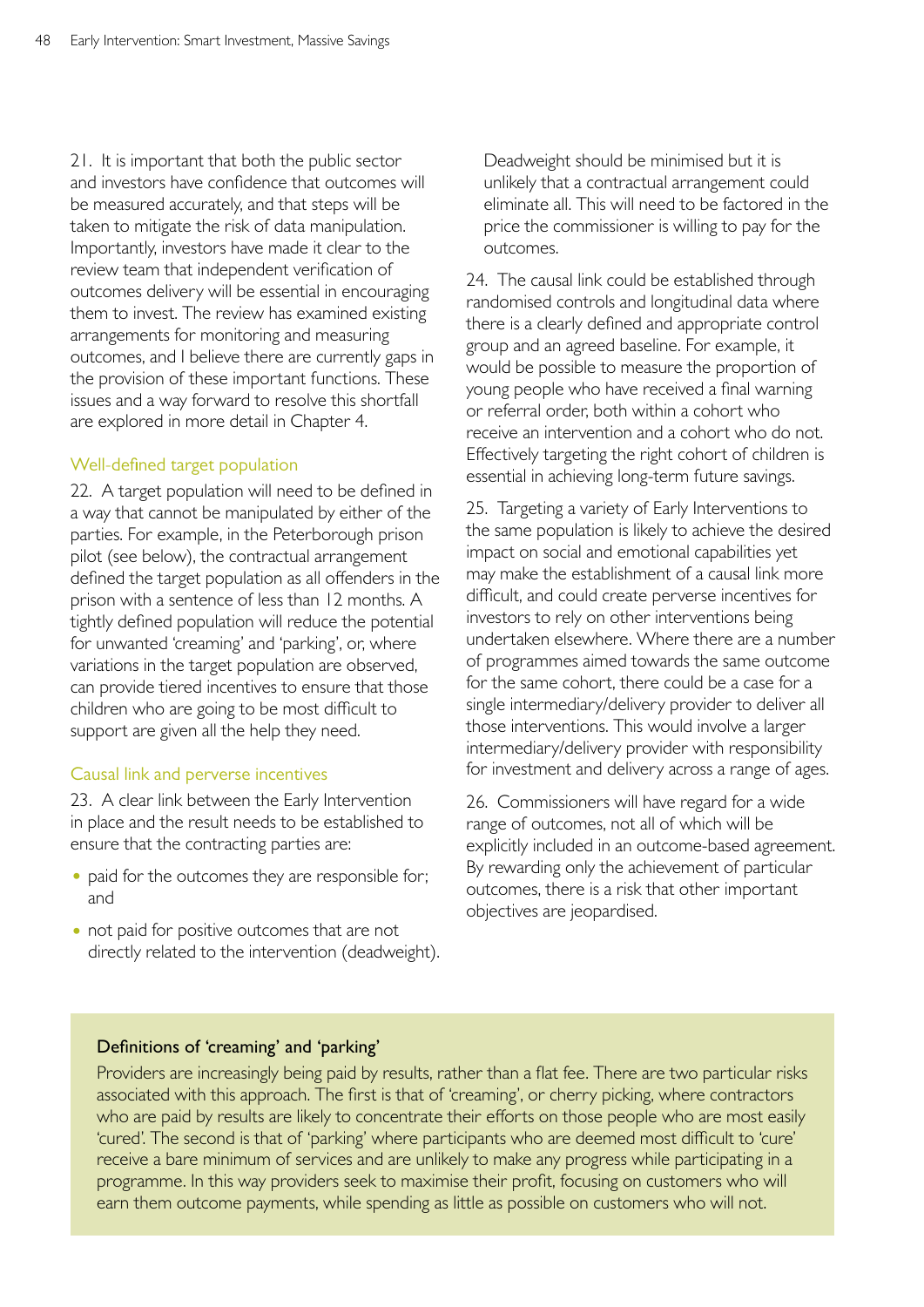27. There is a potential conflict of interest between investors who want to make investments over, say, a period of between five and seven years, and the beneficiaries of Early Intervention who benefit over a longer time period. This could lead to investors pushing for programmes with shorter-term measurable outcomes, rather than programmes that maximise outcomes. The use of interim proxy measures will therefore be crucial.

#### Establishing the right price for outcomes

28. To enter an outcome-based contract, commissioners will need to be able to calculate the value that they place on the agreed outcomes. The price of the outcome can, but not necessarily, be linked to the amount of cashable savings that the interventions generate. We need to ensure that outcomes are improved for a sufficiently large cohort of the population in local areas to enable the decommissioning of services to ensure future cashable savings are achieved. However, positive outcomes can also deliver social benefits that may not necessarily deliver cashable savings. I accept that the need to link outcomes to cashable savings may be critical in the current financial climate, but it is important to avoid focusing exclusively on outcomes which offer immediately quantifiable savings to current budgets. The rewards of Early Intervention are long term and long lasting and typically outlive all of the holders of current budgets. As mentioned in Chapter 2, government and local areas should be working together to attach prices to the outcomes that they wish to achieve. This work should be the responsibility of the Task and Finish Group referred to earlier which should be held to account for progress.

#### Recommendation 12

I recommended that the Social Justice Committee commissions the Early Intervention Task and Finish Group (see Recommendation 5) to work with the Early Intervention Foundation to assess the financial and economic value of outcomes, to inform better decision making by commissioners of services. This should also assess the extent to which cashable savings can be made, to whom the savings would accrue and over what timescale.

#### Cashability of savings and affordability

29. Local areas or central government may enter Early Intervention outcome-based contracts on the basis that they would generate sufficient cashable savings to pay the contracting parties. Payments are, however, linked to the achieved outcomes and not to whether local or central government manage to realise any cashable savings from them. Hence, local or central government take a budgeting risk and will need to ensure that funds are available to honour the contract even if it does not generate additional cash resources to make the payments. The actual cost of dealing with a particular issue may rise for reasons which have nothing to do with Early Intervention. Indeed, late intervention, in not reducing the flow of problems, has to address this all the time. For example, Early Intervention should reduce the requirement for children to be taken into care, but a local authority may still find itself taking more children into care after an Early Intervention programme is completed, simply because more children from dysfunctional families have become part of its population. It may take a number of interventions, over a number of years, to reach a point where unmet need is reduced sufficiently to close a care home down, for instance. This indicates that, in the short term, it may not be possible to rely entirely on cashable savings being delivered before an outcome is paid for. Nevertheless, there is strong and mounting evidence to suggest that Early Intervention can deliver significant cashable savings for local areas in the longer term.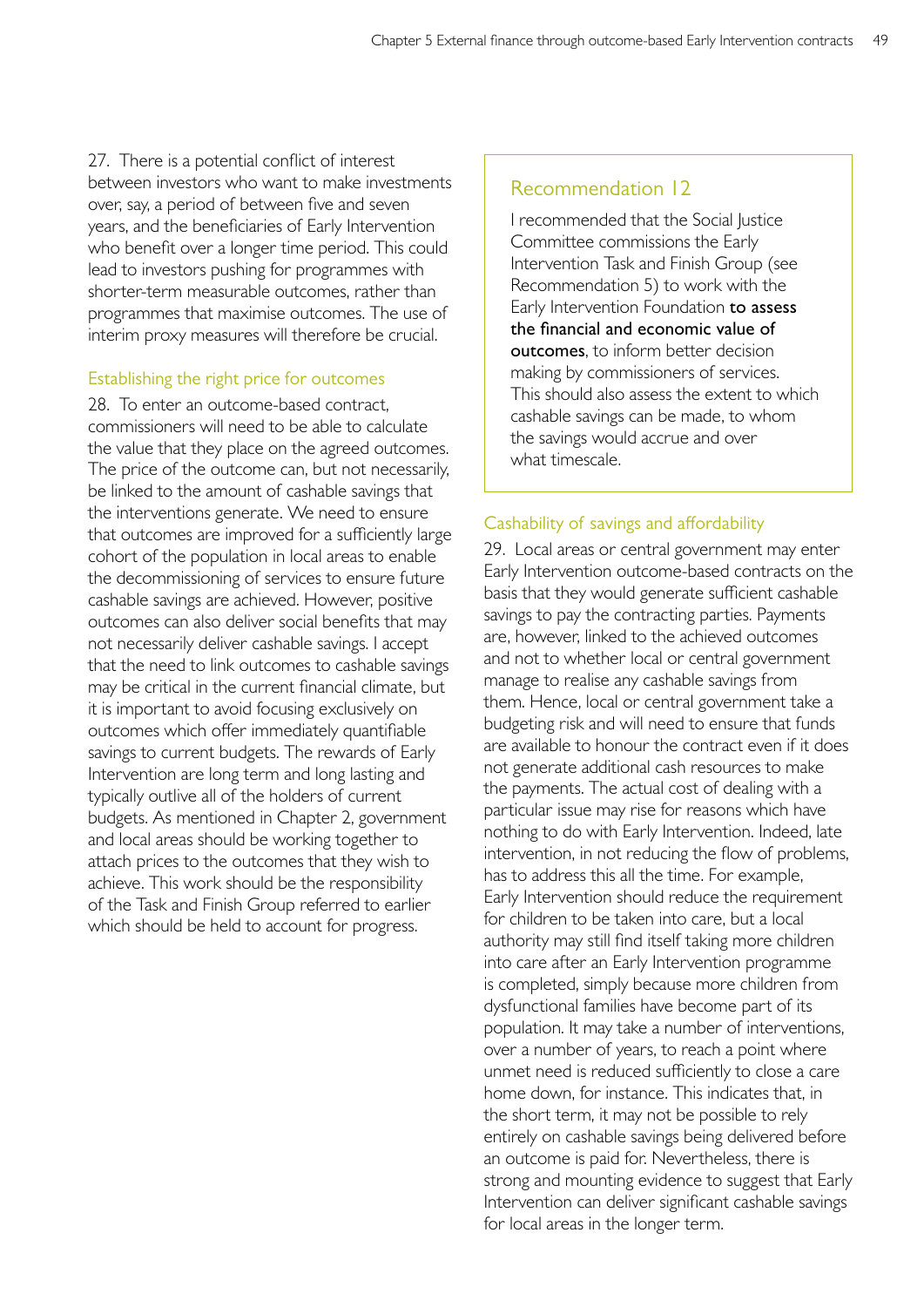30. For commissioners to be able to generate cashable savings, the following conditions are required:

- the savings generated need to be part of a budget controlled by the commissioner, hence reinforcing the need for pooling all relevant budgets;
- costs respond to the decline in demand (i.e. they are variable as opposed to fixed); and
- no additional demand on resources (for example, if social services no longer have to deal with family X, they would need to be able to pull that resource away rather than redeploy that resource to another family lower down the priority list).

#### An effective Early Intervention contract

31. An effective Early Intervention contract should be focused on delivering a number of important and measurable outcomes. Table 5.3 sets out how these outcomes will be seen over a number of years.

32. There is therefore a choice as to how the local and central government attach a financial value to the delivery of specific outcomes. Those values could either be based on shorter-term outcome measure, over say a seven-year period, but that would restrict the financial value of outcomes to a more limited set of cashable savings. Alternatively,

the financial value could reflect savings over a much longer period, but investors would also need to change their expectations relating to the period over which they receive a return.

# Paying returns: would agreements be reached at the local or national level?

33. In the short run, benefits will accrue to central government departments as well as to local areas. So central government will need to play a role in co-commissioning or co-paying the outcomes set by local areas.

34. Central or local government could take the lead in contracting to make payments at a local, regional or national level with the aid of a social intermediary and the Early Intervention Foundation. The approach required may differ. For example, while a locally driven arrangement seems preferable, and better for smaller-scale projects, a larger scale national approach could be needed to help kick-start work and for contracts where economies of scale are required to make a contract viable.

35. There is currently only one SIB in existence (Peterborough), which involves central government contracting with an intermediary, although Social Finance, which developed the SIB idea, is developing more. For local areas, the accounting will be different. Local areas have used

|                                    | Cashable savings<br>$I-5$ years                                                                    | Cashable outcomes<br>6-II years                                               | Cashable outcomes<br>beyond 11 years                                                                                                                                    |
|------------------------------------|----------------------------------------------------------------------------------------------------|-------------------------------------------------------------------------------|-------------------------------------------------------------------------------------------------------------------------------------------------------------------------|
| Intervention $X$<br>(school ready) | Reductions in special<br>educational needs (SEN)<br>statements                                     | Reduction in SEN<br>statements and numbers<br>entering fostering and<br>care  | Reduction in violent<br>crime and mental health<br>expenditure                                                                                                          |
| Intervention Y<br>(life ready)     | Reduction in expenditure<br>on child abuse, fetal<br>alcohol syndrome and<br>drug-dependent babies | Reductions in SEN<br>statements and numbers<br>entering fostering and<br>care | Reduction in costs of<br>alcohol and drug misuse,<br>crime and domestic<br>violence; higher tax<br>receipts from labour<br>market activity; reduced<br>welfare payments |

#### Table 5.3: Some examples of the savings from Early Intervention aiming to support children to be school ready and life ready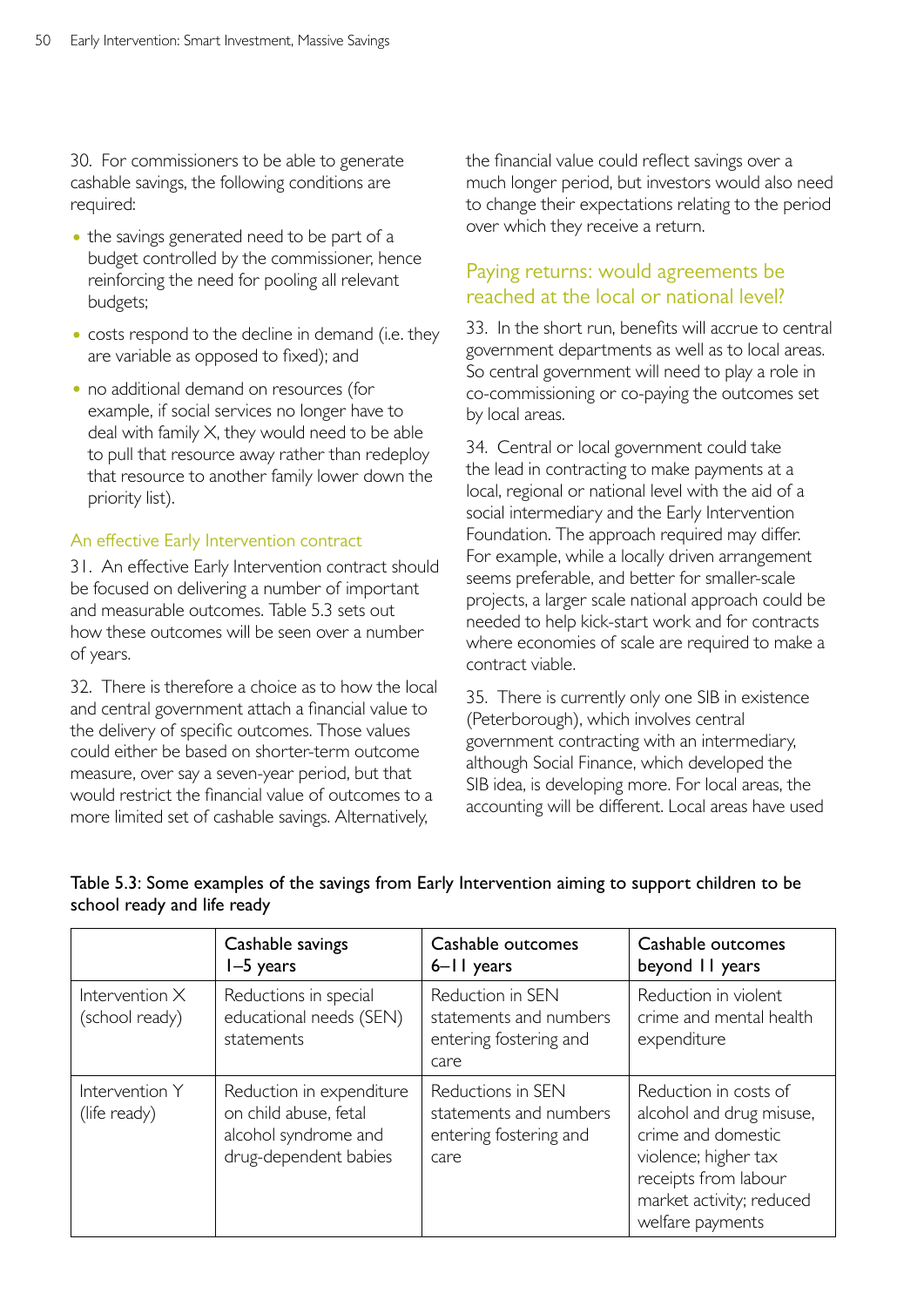outcome-based contracts. However, while the current accounting rules remain, local authorities need to 'score' the future payments to the point at which the services are received, as opposed to when payments are made. This leaves little to attract local areas to local SIBs. The Department for Communities and Local Government (DCLG) would have to change regulations (secondary legislation) to alter this. This should be examined by the Task and Finish Group proposed earlier, and DCLG and the Chartered Institute of Public Finance and Accountancy (CIPFA) should ensure that incentives are put in place so that local areas can maximise the potential of social investment and that a method of accounting exists to enable local areas to honour future payments based on successful outcomes.

36. The key point is that both local and central government need to have a way of paying for outcomes. I have examined the option of creating a cross-departmental Early Intervention payment pot top-sliced from departmental budgets and held by the Treasury or DCLG; however, for now this will be through making provision within local and departmental budgets. This should be reviewed by the Social Justice Select Committee if it proves ineffective. HM Treasury and departments will need to work up a method of accounting to ensure that future payments based on successful outcomes will be honoured. In the longer term, it could also be done by getting local finance pooling working effectively.

# Recommendation 13

I recommend that central and local government agree to pay Early Intervention outcome-based payments (where savings accrue to them). Specifically, I recommend that:

- HM Treasury and departments develop methods of accounting to ensure that future payments based on successful outcomes will be honoured from their departmental budgets; and
- the Department for Communities and Local Government, and the Chartered Institute of Public Finance and Accountancy (for Local Government) develop a method of accounting to ensure that future payments based on successful outcomes will be honoured, and that incentives are in place for local areas to utilise outcome-based contracts.

# Getting local finance pooling working.

37. In Chapter 3 we talked about the potential of Community Budgets. This is the avenue through which many of these contracts can be made. Initially, however, we need to ensure that local finance pooling will really work in the longer term so that local areas can make the payments. This will enable local areas to contract more effectively for services that meet their needs.

38. In the first instance we need to remove existing barriers to local finance pooling for Early Intervention. For example, a number of budgets are tied to particular late intervention activities, for example the police main grant, is paid under s.46 of the Police Act 1996 which states that the grant is made for 'policing purposes'. Similarly, money made available to the Department for Work and Pensions for benefits is linked to that purpose.

39. As a second stage, we need to ensure that those delivery agencies who stand to benefit from Early Intervention policies co-pay for the outcomes. At present it is a choice to pool. Legislative routes could be looked at to ensure that local agencies pay up.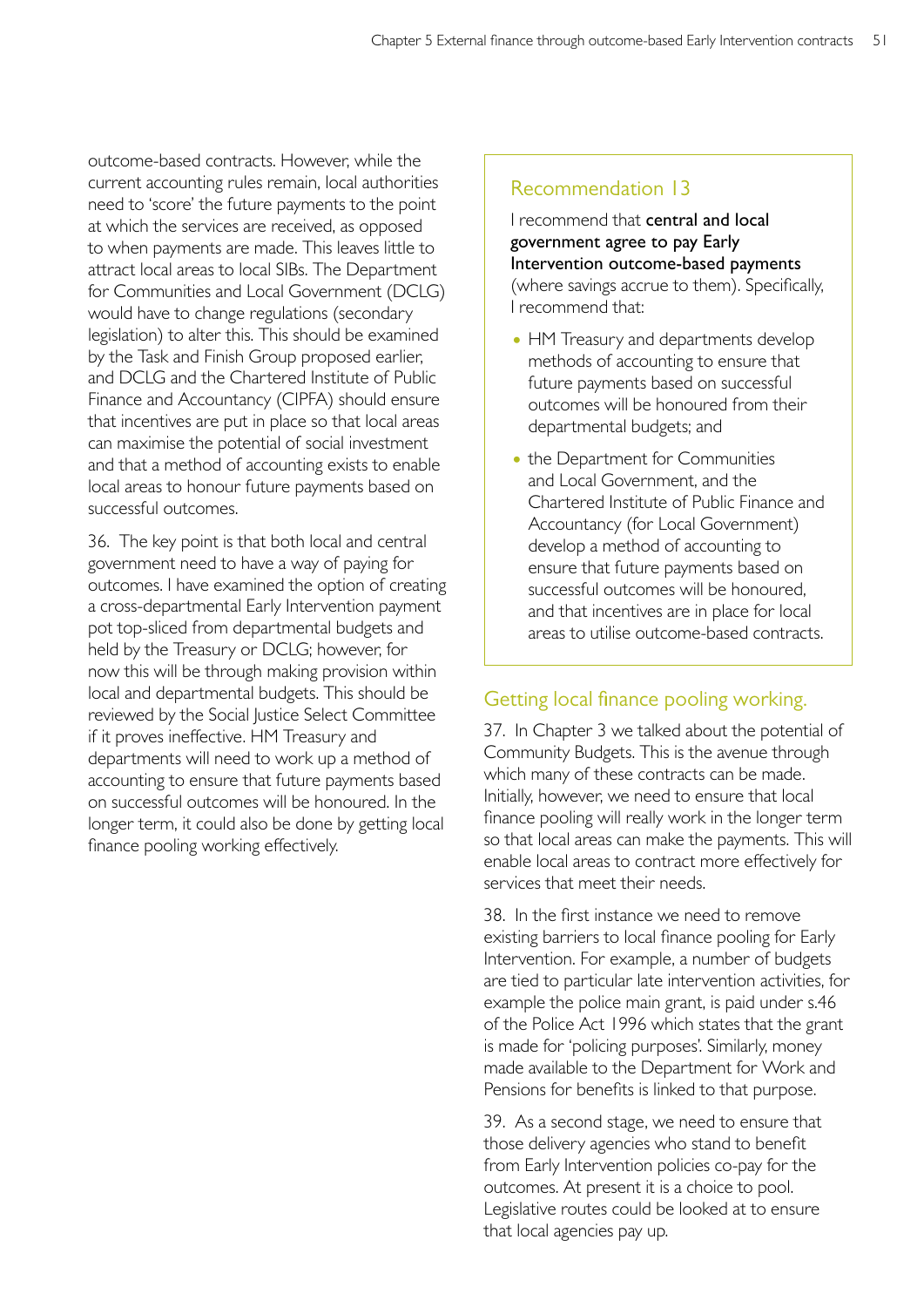40. Once finance barriers are aligned there may be other non-finance barriers, such as statutory provision, service protocols and different assessment frameworks. Government needs to look at deregulating or suspending some of these, so that the benefits of pooling finance can be felt.

41. Finally, once these have been rectified, then we need to replicate the lessons learnt across all areas, perhaps by the Foundation, highlighting and spreading best practice.

42. As set out in Chapter 2, my consultations with the local government community demonstrated concern about the extent of control which local authorities have to meet future payments for outcomes. While local authorities are keen to have as much control as possible over entering into local contracts that meet their local needs, there is concern that central government could, at any point, announce further future cuts which would absorb any savings set aside for paying for outcomes. Central government must resolve this problem and give certainty to local areas, especially where planning for long-term policies such as outcome-based payments and Early Intervention are concerned. A long-term cross-party approach is also needed to ensure the stability that means future outcome-based payments are honoured at local level.

# Central government accounting: the Peterborough example

43. Central government also needs to be able to account for payments made through outcomebased contracts. The Peterborough example can be used to demonstrate how this currently works. The Big Lottery Fund co-commissioned the SIB with the Ministry of Justice and is contributing £6.25 million to a total of £8 million, which is made up of infrastructure and development costs (£1.25 million) to run the SIB itself and outcomes payments (up to £5 million). This makes both the Big Lottery Fund and Ministry of Justice responsible for paying for successful outcomes. Although described as a bond, the SIB has more characteristics of a traditional equity vehicle. Under this model the intermediary was classified to the private sector, and the outcome-based payments did not need to be accounted for because there is no certainty that the outcomes will be achieved. Nonetheless, the Ministry of Justice and the Big Lottery Fund need to be confident that that can meet their contractual commitments to provide a return to the intermediary if the interventions are successful.

#### How the Peterborough social impact bond is structured

Under the Peterborough model the outcome-based contract specifies that:

- the intermediary targets services exclusively on 3,000 adult offenders sentenced to less than 12 months in custody discharged from Peterborough prison;
- the services are provided to three cohorts of 1,000 offenders, one after the other over up to six years;
- $\bullet$  the intermediary will raise around  $E5$  million of finance from investors;
- the Ministry of Justice will pay the intermediary a fixed unit outcome payment for each reconviction avoided within a cohort, providing reduction within cohort equals 10% (using a control group to measure reconviction impact);
- outcome-based payments will be adjusted for economic shocks;
- returns will be capped at  $E_2$  million (above the original  $E_2$  million investment); and
- should the intermediary fail to deliver at least a 10% reduction in any cohort but still reduce reconvictions by 7.5% across all three cohorts, the Ministry of Justice will make a smaller payment to the intermediary.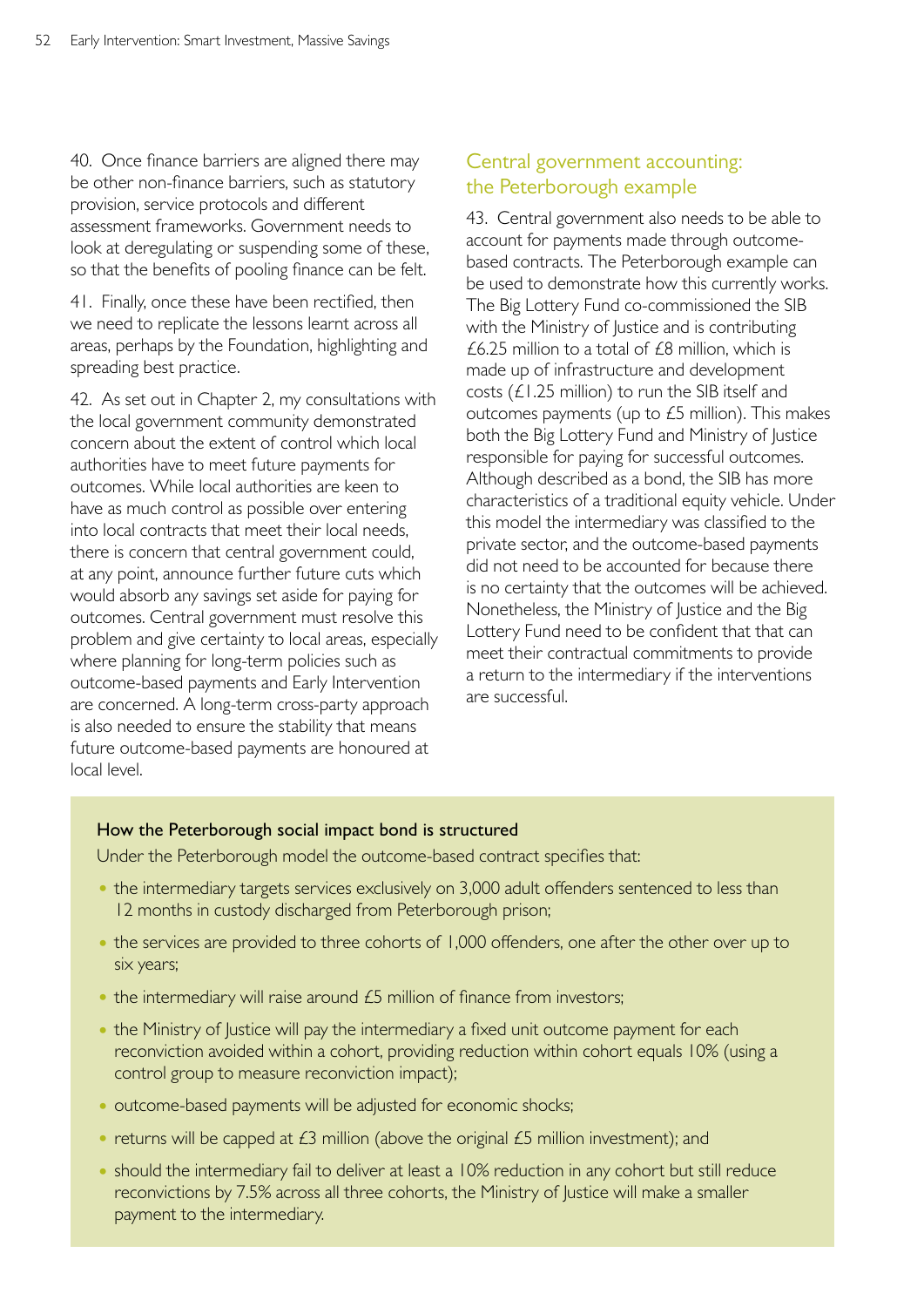#### Moving on from the Peterborough social impact bond

44. It is likely that similar outcome-based contracts would not require the Government to reflect the intermediaries' activity in the national accounts or for local or central government to reflect the contingent revenue claim in future years' accounts (although this would currently be assessed on a case-by-case basis). However, if a greater number of SIBs are going to emerge, more thought needs to be given as to how this could work on a broader cross-Whitehall level. In particular, there is need to incentivise cross-Whitehall commissioning of contracts, given how diverse the benefits of Early Intervention are.

45. A key point also involves releasing cashable savings, as mentioned earlier. The Government cannot afford to continue to fund both legacy services and payments for outcomes; however, it has a number of long-term commitments to the in-house provision of services that typically have high fixed costs.

46. Central government must look to decommission services which are reduced due to Early Intervention to be able to pay for outcomes. It needs to get to a position where it is 'fleet of foot'; where commissioners can adjust budgets more rapidly to the emerging problems of today and not the legacy services that address the problems of yesterday; where government, and the spending allocations to it, are linked to the objective of improving the social and emotional capability of children, and not to the delivery of 'what they have always done' through departmental silos. These are issues that the forthcoming Public Services White Paper should also address.

#### Models for local/central contracting

47. While the Peterborough approach outlined above is based on central government paying for at least a proportion of the outcomes, this does not detract from the fact that most Early Intervention agreements will be locally led.

48. There are a number of different options which could be used by local and central government when contracting with an intermediary on an outcomes basis. These are set out in Annex F. The Early Intervention Foundation could help to test and improve the contracts which are used for Early Intervention.

# **Note**

1 Muntz R, Hutchings J, Edwards RT et al. (2004) Economic evaluation of treatments for children with severe behavioural problems. *Journal of Mental Health Policy and Economics* 7(4): 177–89.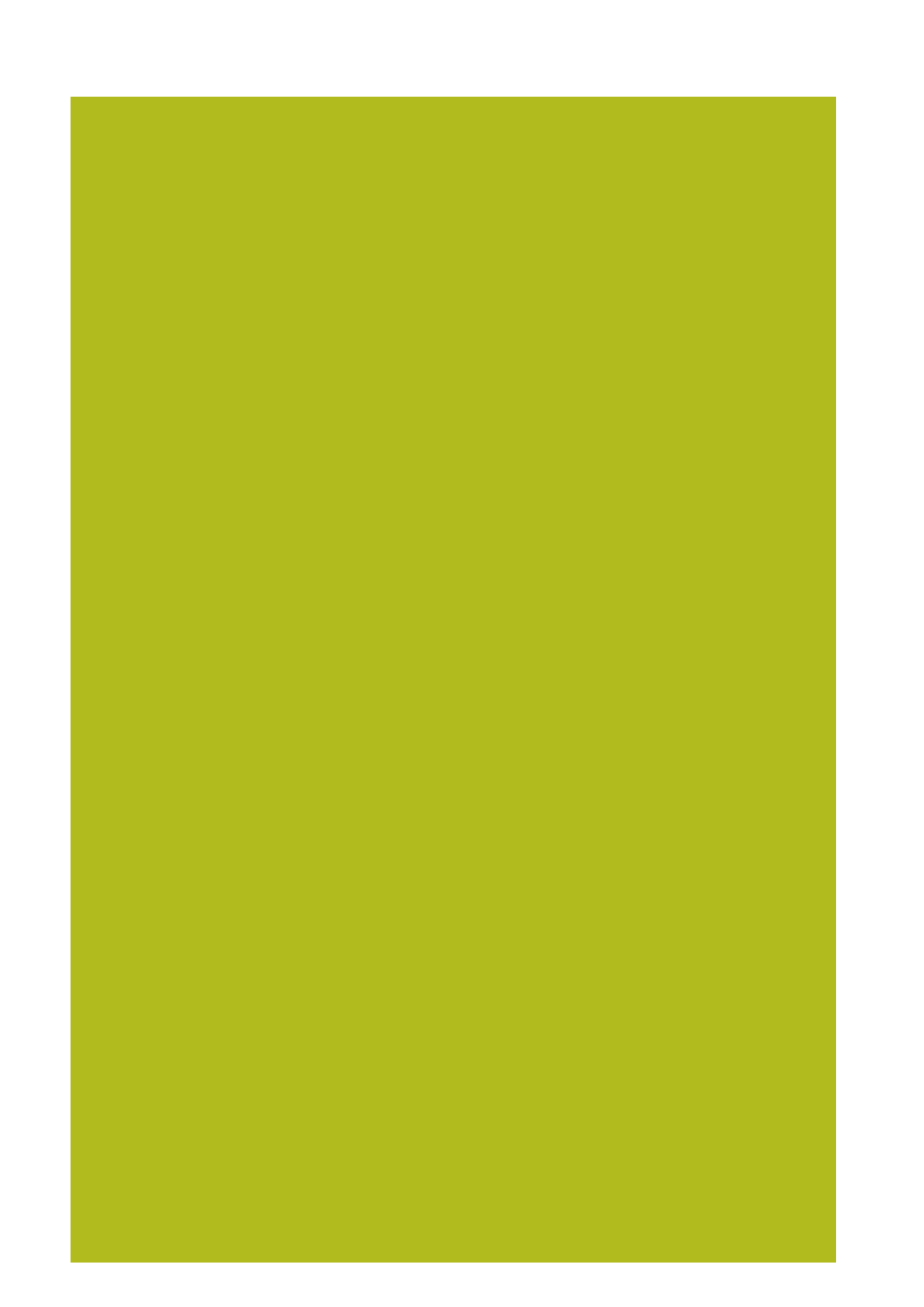# Chapter 6 Early Intervention funds and bonds

# *An investment in knowledge always pays the best interest.*

# *Benjamin Franklin (1706–90)*

1. This chapter sets out the ways in which finance could be raised for Early Intervention.

2. I focus on an Early Intervention Fund, resourced from private investors and institutions such as the Big Society Bank, as the best way to raise the first tranche of external investment in Early Intervention.

3. Our initial objective, and that of central government, is to create a platform for the development of the social investment market in Early Intervention, and to do this we are building on the social impact bond idea.

#### Terminology

The term 'social impact bond' is misleading. It is not a traditional bond.

We are recommending a broader product, like a social impact bond, that will invest in a wide range of Early Intervention projects.

We call it the Early Intervention Fund.

4. The concept of how the fund works is simple: local and central government choose to contract with an intermediary (who chooses delivery providers) to deliver Early Intervention outcomes for a price. These outcomes could, for example, be improved 'school readiness', attainment levels or measures of social and emotional competence. The social intermediary holds a fund with money raised from external investors that will pay delivery providers for their delivery costs as they are incurred, and according to performance. If the outcomes are met, investors are paid by local and central government. If the outcomes are not met, there is no return.

5. The fund could be run by any intermediary that has appropriate Financial Services Authority clearance, for example a social intermediary or bank. However, a social intermediary would add value to this system by assisting providers to become investment ready, helping to structure the deal, pulling together and negotiating with the parties, bringing in investors and pushing the service provider to deliver success. Contracts could also be drawn up to share some risk with providers. While investors could still contract directly with providers, the attraction of having a managed fund is one of risk mitigation, which is particularly important to investors in new markets. For the expansion of Early Intervention, it would be a powerful force, driving the demand for better data on outcomes, driving better service delivery and supporting the development of new and promising programmes.

6. This fund is not the only model. Indeed, as set out in Chapter 5 and Annex F, local and central government could choose to contract directly with a delivery provider,<sup>1</sup> and they would then be free to seek finance from whichever source they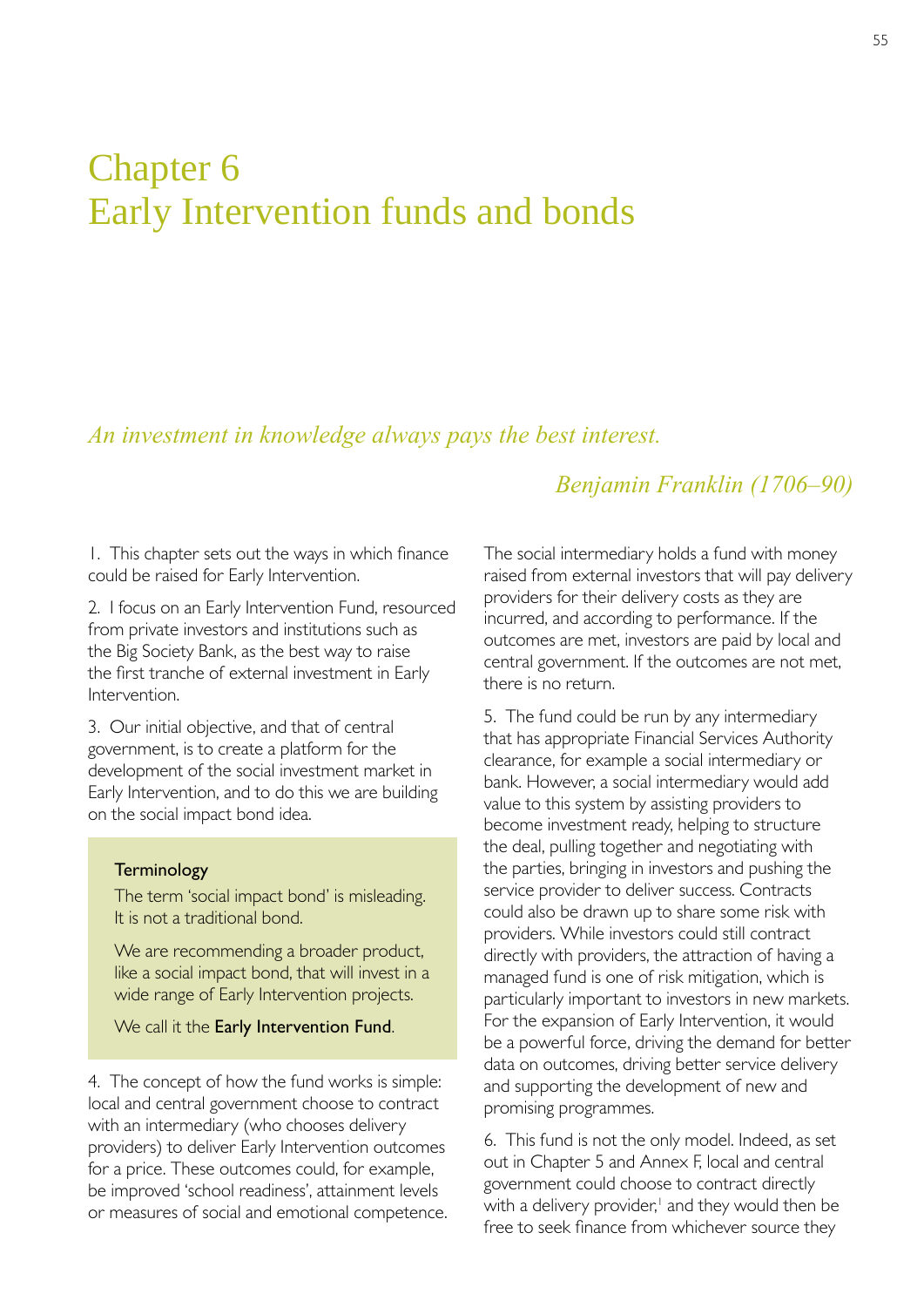



felt most appropriate. The creation of an effective market could see all sorts of variants taking off and being tailored to meet the needs of differing clients.

7. In addition, I also expect alternative financing mechanisms to be developed in the longer term, and these are explored further in this chapter and Annex H.

# Developing the market

8. In the first instance, I talk about the creation of one Early Intervention Fund, run on an equity basis, to reassure government that payments will be made only for effective delivery. This is to provide a model. There could, of course, be many funds, and I would encourage the market to develop them. One of the key factors would be to ensure that products have a strong visible brand. Some of the investors would be happy to work with just one brand, others would like a choice, and local delivery organisations would want to ensure that they still have some flexibility to contract directly with external investors if the opportunity arises. This is for the market to decide and for government and the Early Intervention Foundation to support.

9. The market is already developing, and a number of propositions are being developed. For example, the Private Equity Foundation has a proposition to raise funds, with elements of an Early Intervention focus.

10. The Private Equity Foundation (a registered charity) has developed a proposition for a Social Investment Fund for Disadvantaged Children which would draw new private investment to programmes for disadvantaged children that they believe generate cashable savings.

11. This Social Investment Fund would initially be commissioned to raise numeracy for primary school children who are struggling, reduce truancy and improve behaviour of children who are disengaging at school. The fund would raise investment from private investors to pay charities with a proven track record to deliver the outcomes. More details on this proposition can be found in Annex H.

12. RippleZ, a newly created social enterprise that houses the Derby City Family Nurse Partnership programme, is already attracting investment. Impetus Trust, a pioneer venture philanthropy organisation, is finalising its decision to invest in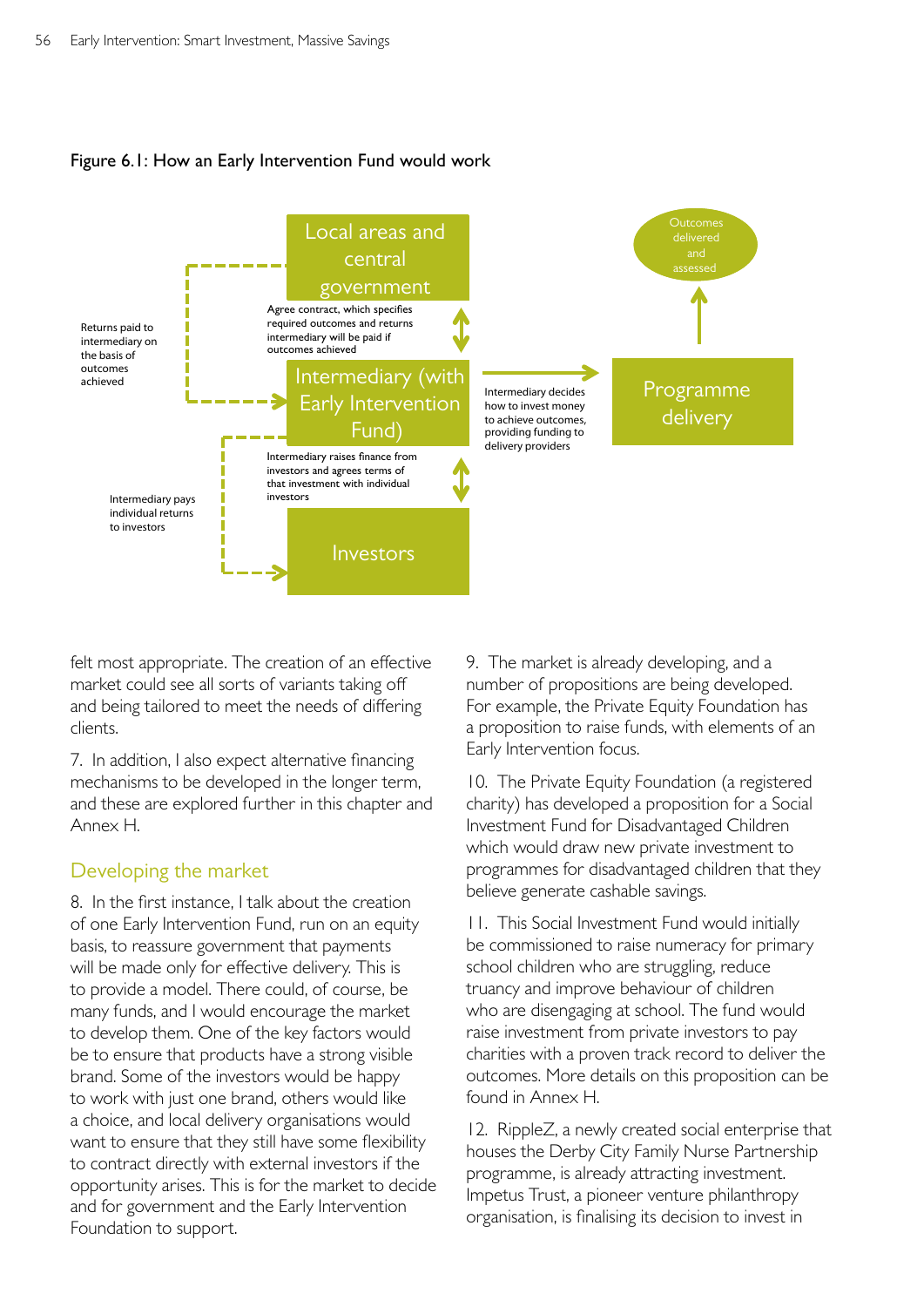#### Pay for Success Bonds in the US

President Obama's 2012 budget announced \$100 million for Pay for Success Bonds, the US's version of social impact bonds.

The money will pay for pilot schemes to test Pay for Success Bonds. The guidelines on suitable projects include:

'Early childhood interventions that reduce costly long-term special education placements of children whose mild learning disabilities or behavioural problems could be better treated early on.'

In addition, President Obama has introduced rule changes so that money can be committed over longer periods than is usual in public contracts, with repayment contingent on performance. The rule changes will also allow for much less detailed terms on the methods to be used than is typical. Public money can also be set aside for evaluation of whether the targets have been met.

The US is learning from us, as we must learn from it.<sup>2</sup>

the organisation. The aim of the investment would be to deliver on its ambitious growth plan over the next three to four years. Impetus provides an average £400,000 of funding to investees over the investment period. They are particularly attracted to RippleZ, given 'the undoubted strengths of the FNP programme, the track record of the RippleZ team and the opportunities for further expansion available to it'.

13. However, there is more for local and central government to do to price outcomes and develop the market. It is perhaps worth noting here that this would not be a novel thing for the British government to undertake, and that it could also look to international examples. For example, the US government has recently announced that it is to set aside funds to test Pay for Success Bonds (see box above).

# The Early Intervention Fund

14. An Early Intervention Fund should be created as a vehicle to make investments into Early Intervention programmes. It could be informed by its close partner, the Early Intervention Foundation, in the identification of the best evidenced-based programmes with a track record in the UK that are most likely to deliver positive outcomes.

15. The fund would be used as a vehicle for raising money from investors and for investing in Early Intervention programmes in local areas. A social intermediary or commercial fund manager could be asked to run such a fund, in addition to seeking the best providers to deliver Early Intervention programmes. The key to success would be to identify some contracts that it could help to finance.

16. The fund itself would be independent from central government, which would pay for outcomes arising to central budget streams from money set aside in departmental budgets (see Chapter 5) into the fund once success has been achieved. Local areas would also pay back on outcomes once success has been achieved. This would separate them from investors, who would put in upfront investment (although central and local government could choose to additionally invest upfront if they wanted).

17. As the US has done, it is important to recognise the need to invest in the evidence base. Some of the money raised should be used to develop promising Early Intervention programmes into investment-ready propositions. For example, a fifth could be set aside to help promising programmes conduct better evaluations and deal with scaling-up issues. This would also drive innovation in the market and improving outcomes.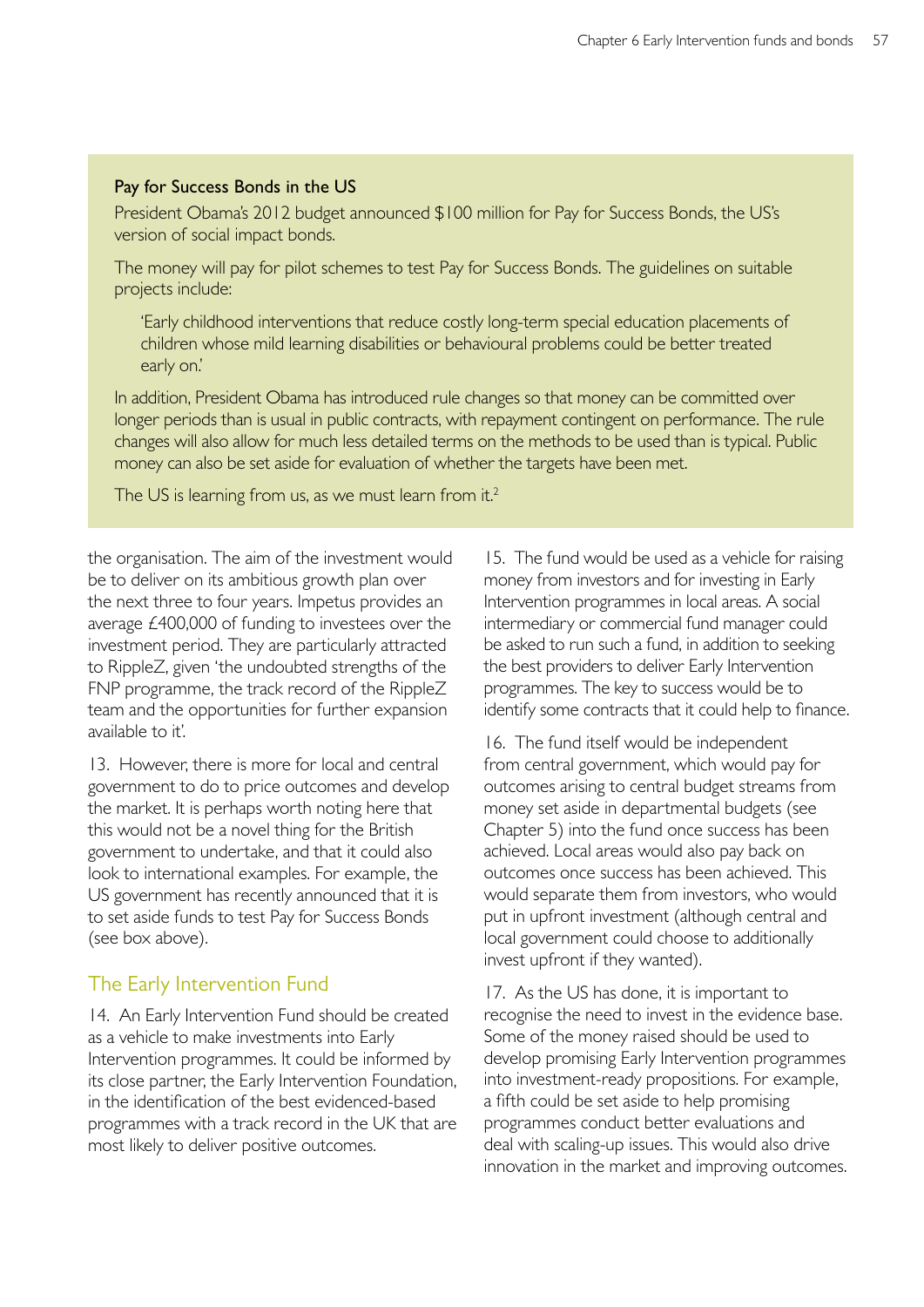# Why a fund would be suited to Early Intervention

18. A fund could have a number of benefits for raising crucial finance for Early Intervention and represents a scalable and flexible option:

- A fund can transfer a greater level of risk to investors It can be structured so that it consists wholly of equity investment in the first instance, with any dividends based purely on the performance of funds. If the funds investments fail to deliver the expected outcomes, then the investor stands to lose their money.
- A fund can be established quickly and with a relatively small amount of investment It can then be adapted for different scales of investment as the market grows. While it might start off with a smaller amount of money, it can be easily scaled up into a much larger vehicle as investor confidence and markets grow.
- In the longer term different types of finance, including both debt and equity, can be included, which can again help to bring down the overall cost of finance. For example, the fund managers could develop bonds at a later date.
- A fund can attract different types of investors A fund can easily be divided up into different 'tranches' for different types of investor. It might therefore be a better model to attract philanthropic and social investors, and to help bring down the overall cost of finance.

# **Scalability**

19. The next chapter explores the amount of money that we might wish to raise. In the first instance we would envisage that the fund might helpfully raise £27 million for pilots, with a potential to rise substantially to around £200 million in this spending review period and higher in the future. The Task and Finish Group recommended earlier that government should do further work to get more accurate figures on the potential for the market and work with the Early Intervention Foundation on this when it is up and running.

20. One of the many benefits of a fund would be that it could operate at different levels. The Peterborough social impact bond model, which is like a small fund rather than a traditional bond (see Chapter 4), demonstrates that it is possible to establish a fund of this nature at the smaller end of the spectrum. The intermediary, in this case Social Finance, effectively acts like a fund manager, which gives money to providers to deliver outcomes.

21. It is possible to imagine how a larger intermediary could invest across a greater number of programmes and with a greater number of providers. This would begin to look more like a traditional fund, where an investor's money is invested across a diverse portfolio, rather than in one place and one project, as is the case with the Peterborough social impact bond.

22. Over a longer timescale, the fund managers could also potentially incorporate debt finance and issue bonds to investors. This would require a more established track record and is likely to be a longer term aim. It would have the advantage of helping to bring down the overall cost of finance (debt finance is cheaper because the investor takes less risk). If the local areas have been able to make the sort of progress outlined in Chapter 3, there could be much helpful learning and market development to share.

#### Investing in the fund

23. Consultation with our expert finance group has led us to believe that a fund would attract the right mix of investors. While a traditional fund would consist of financial investors whose sole motivation is to maximise their return, our research indicates that an Early Intervention Fund could also attract social and philanthropic investors who are interested in contributing to social and economic outcomes.

24. Would investors want to diversify the portfolio over a number of cohorts? Even if a good programme is funded and delivered effectively, performance could be impacted by a number of external factors. These may balance themselves out over a number of years, and there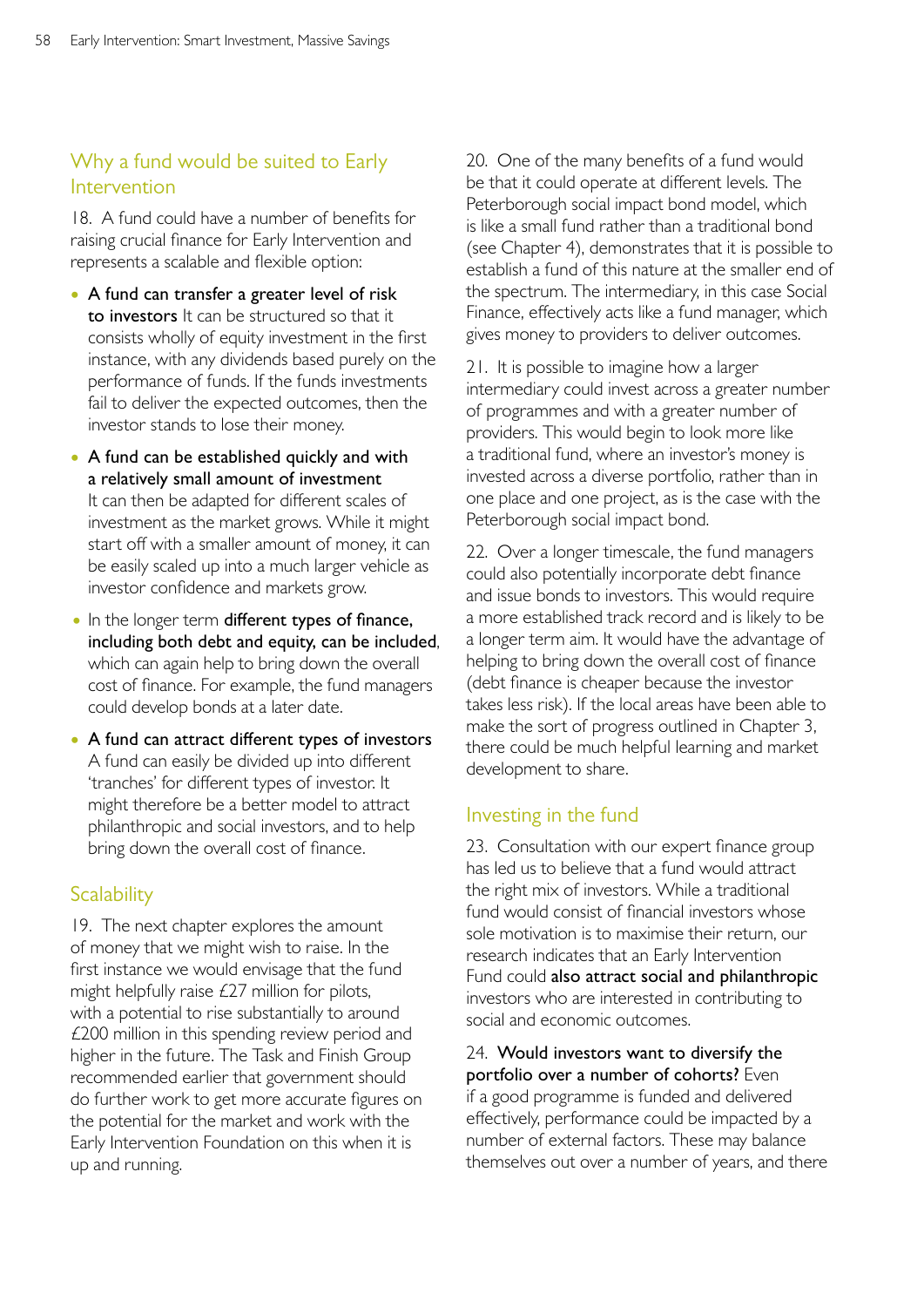may therefore be a case to invest over a number of years. A more diverse and larger cohort or group of babies, children and young people could also allow government to agree a programme with a more challenging set of outcome-based targets.

25. Would investors provide all their funding upfront or could their investment contributions be staged? If investors want to spread their investment over a number of cohorts, this would mean their money would not necessarily be required for two or more years. It may be preferable for individual investors to make their money available to the fund on an annual basis. This could also help to reduce the cost of finance for government.

26. Would all investors have an equal stake in the fund? A simple fund would provide all investors with an equal stake in the fund, which would mean every investor would receive the same proportionate return for every £1 invested. The alternative would be for some investors to take a greater share of risk. For example, one tranche of investors could purchase a lower risk stake with the characteristics of a 'preference share'.

27. How long do investors wait until they receive a return? Outcome-based returns by nature mean that an investor needs to wait a period of time before they receive any return on their investment. Investing for a period of more than five to seven years is likely to be less attractive to investors who may also demand a higher premium from government. Therefore it may be more suitable to tie payments to outcomes that can be measured between two and five years, in addition to longer term outcomes. It could therefore be possible to stage any payments to investors over time – with a proportion or returns based on output indicators being made at interim milestones.

#### 28. Which sort of organisation runs the fund?

A fund could be established and run by an existing social intermediary or bank. Such an organisation would already have the required skills, infrastructure and licences in place. This means that it could introduce a fund more quickly and run the fund more efficiently than through the creation of a new organisation. Alternatively a new entity could be created to hold the fund. The Early Intervention Foundation may also wish to consider whether or not it would be able to take this role in future years.

29. How will the fund exert influence over the providers? The fund managers would only provide capital to providers and prime contractors where they are confident that they can successfully deliver. The agreement could include an element of performance management and the fund managers are likely to want to be part of the governance arrangement if it is a significant contract. It is up to the market to develop the fund in relation to these points and this will influence the fund structure. Some options for structuring a fund are explored in Annex H.

# Recommendation 14

I recommend that, through pilots and agreeing to pay for outcomes, government enables private money to be attracted to Early Intervention through the establishment of an Early Intervention Fund or Funds in close co-operation with the Big Society Bank, which over time can be developed to offer investors a diverse range of Early Intervention products. This should be driven forward by government, local areas and the Early Intervention Foundation, working with fund managers such as social intermediaries or banks.

# Recommendation 15

I recommend that this initial fund should look to raise around £200 million of investment, although in the first instance £27 million would enable the Early Intervention Places to begin with pilots over the current Comprehensive Spending Review period.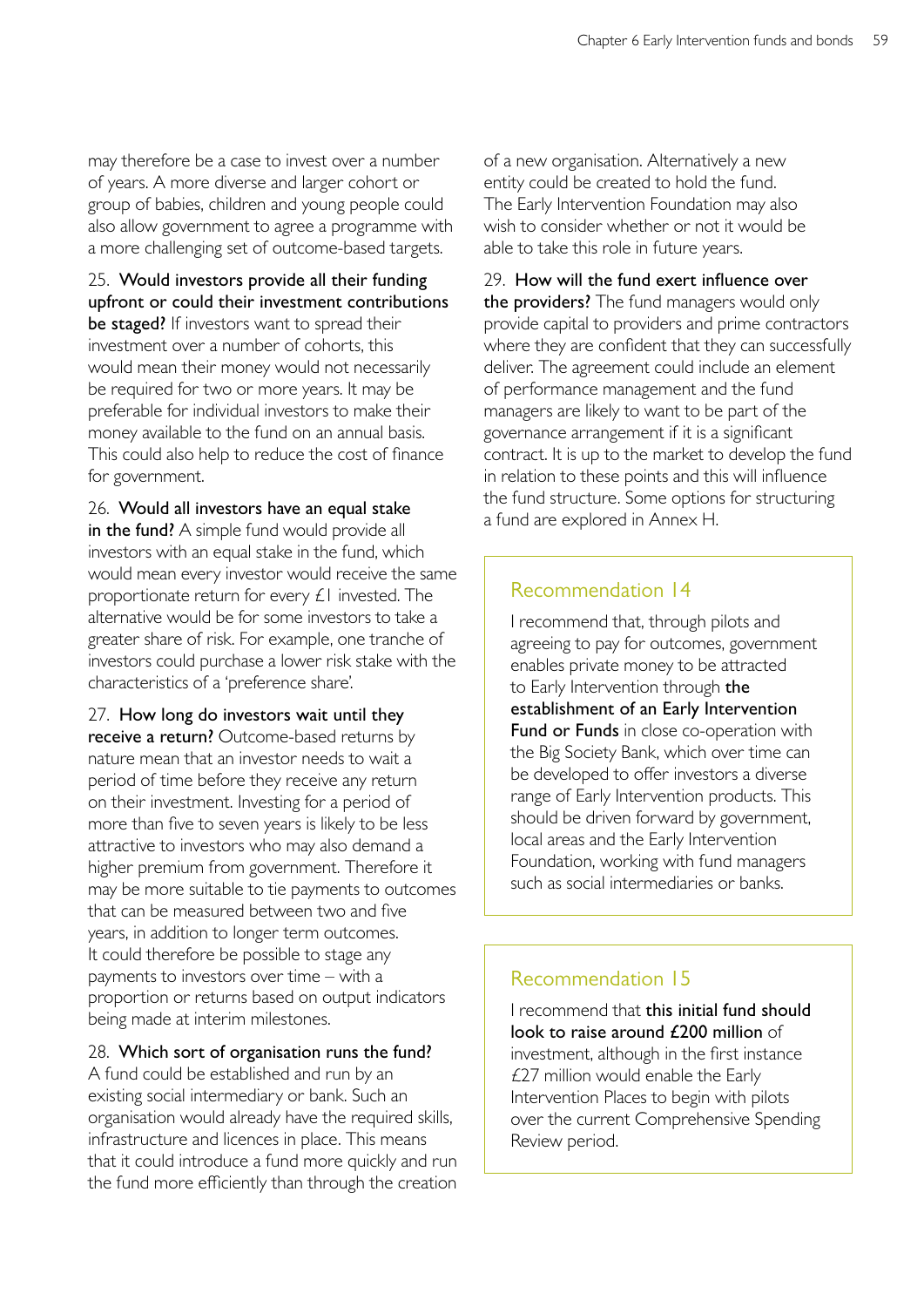# Local and central government – working with the fund

30. Local and central government will need to attach a price for outcomes and, when these are met, honour their obligation to the fund, so that it can pay back investors and pay for the delivery costs accrued by the providers. There are many ways that local and central government could do this, and these will differ according to a number of factors; for example, whether local or central government takes the lead, whether any minimum service requirements are required and the nature of the intermediary.

31. A number of the Early Intervention Places would be open to discussing the possibility of a pilot. For example (see box below), the Greater London Authority (GLA) is working in partnership with London Councils to build a consortium of London boroughs, voluntary sector agencies and social investors with the aim of piloting an approach to financing Early Intervention in London.

# Recommendation 16

I recommend that central government supports local areas to pilot different ways of contracting for Early Intervention outcomes, and that when a fund is available they pilot the use of this fund.

#### The GLA – keen to pilot an approach to Early Intervention financing in London

There is a strong case for Early Intervention in London. The number of children up to the age of four is set to increase more rapidly in London than in any other region in England over the decades ahead. At the same time London children are more likely than other children in England to experience problems such as poverty and poor health, which will impact upon their lifelong well-being if left unaddressed. The GLA, together with London Councils, the Association of Directors of Children's Services, the Metropolitan Police and the Regional Public Health Group, has been leading work to increase the level and impact of investment in Early Intervention in London.

This includes:

- publication of an economic case for investment (Early Years Interventions to address Health Inequalities in London – the Economic Case);
- part funding Dartington social research unit to translate a model developed by Washington State Institute for Public Policy enabling public bodies to select, deliver and predict the returns of evidence-based interventions that match local needs; and
- the development of a London-wide framework for measuring impact (Oracle).

The GLA is now working in partnership with London Councils to build a consortium of London boroughs, voluntary sector agencies and social investors to pilot an approach to financing Early Intervention in London. This will aim to develop and promote investment opportunities in London's public, voluntary and community sector with the proven potential to bring about improved outcomes for London's children. The consortium approach will support voluntary sector agencies to become 'investment ready'. And it will build on the potential of Community Budgets in London to simplify the investment landscape for public sector bodies.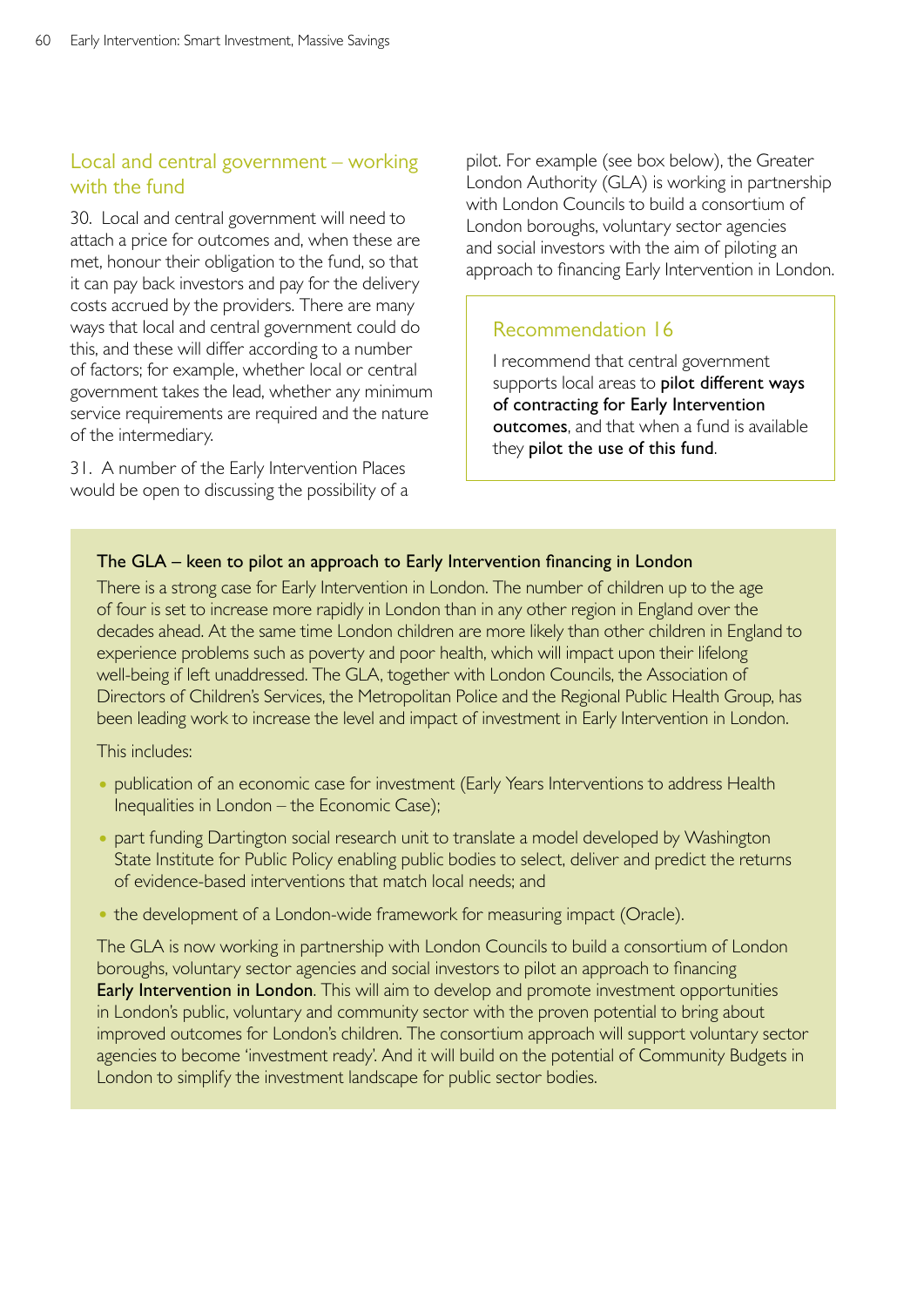32. In line with the national policy context set by government in Recommendation 1, I expect that the fund would invest in the best programmes available to improve the social and emotional bedrock of babies, children and young people. Investing in the best evidence-based policies would be essential to maximise the chance of a good return for investors. For example, local and central government could ask the fund to concentrate on delivering the best programmes, such as those listed in Annex A and to work with the Early Intervention Places to meet the national ambition on Early Intervention. The Early Intervention Foundation could advise local areas on those programmes best suited to meeting the needs of their populations and creating packages for them to be school ready, child ready and life ready. Existing schemes could be invited to develop proposals building on the work already done. Local areas expertise and that of the foundation would add value over and above commissioning singly for programme delivery. The potential for joining up these first investments might bring economies of scale that would make this an even more appealing proposition to investors and commissioners.

# Attracting cornerstone investment

33. Attracting large-scale investors to kick-start the Early Intervention Fund would help to create a market for the fund and allow funding for Early Intervention programmes in local areas to begin quickly.

34. The Big Society Bank has been set up especially to grow the social investment market. This welcome addition to the social investment infrastructure cannot however invest in frontline organisations, as we would expect with the fund, but only in social finance intermediaries that in turn provide frontline organisations with investment and other support. This means that it could be appropriate for a new Early Investment Fund to approach the Big Society Bank for a tranche of investment, along with other institutions such as the Big Lottery and private investors. Ensuring that the Early Intervention Fund is independent from government will be important in helping to secure such investment.

35. The Big Society Bank concept has been widely publicised, but as yet it is unclear how to apply for funding. This clarity is needed and should be communicated widely, well before the Big Society Bank is open for business. Rather like the Early Intervention Foundation, it will need to be accessible and user friendly to potential customers if it is to help build and populate new markets.

36. When this clarity is available, I believe that this would be an ideal opportunity for the Big Society Bank and other investors to be approached to supply a first tranche of investment for any new Early Intervention funds, which in turn would invest in outcome-based contracts.

# Phase 2: other financing mechanisms

37. Any new fund would initially need to be set up on an equity basis. However, there is a challenge of building scale in the market. Other forms of financing exist, and could be considered, that might raise more money for lower, yet more guaranteed returns. The financial sector is keen on some of these products, but the Government is more cautious. I document some of these options below and the opportunities that exist for when local and central government are ready to provide guaranteed returns on Early Intervention.

# Early Intervention bond

38. Where sufficient market confidence exists, it could be possible to incorporate debt into products and thereby create bonds. This means that fund managers could issue bonds, as described in Annex H. This could help to bring down the overall cost of finance as investors take on much less risk through debt financing, which in turn means that they require less of a financial return.

39. Early discussions with leading investment banks suggest that there would be considerable appetite for helping to place a £100 million Early Intervention bond on a tranched basis. The model that is being discussed would have a junior equity portion and a senior equity portion with a very low risk coupon.<sup>3</sup> The result would be to turn the social impact bond, as deployed in Peterborough as a special results contract, into a genuine bond issue. This should be pursued by the Early Intervention Foundation and government as appropriate.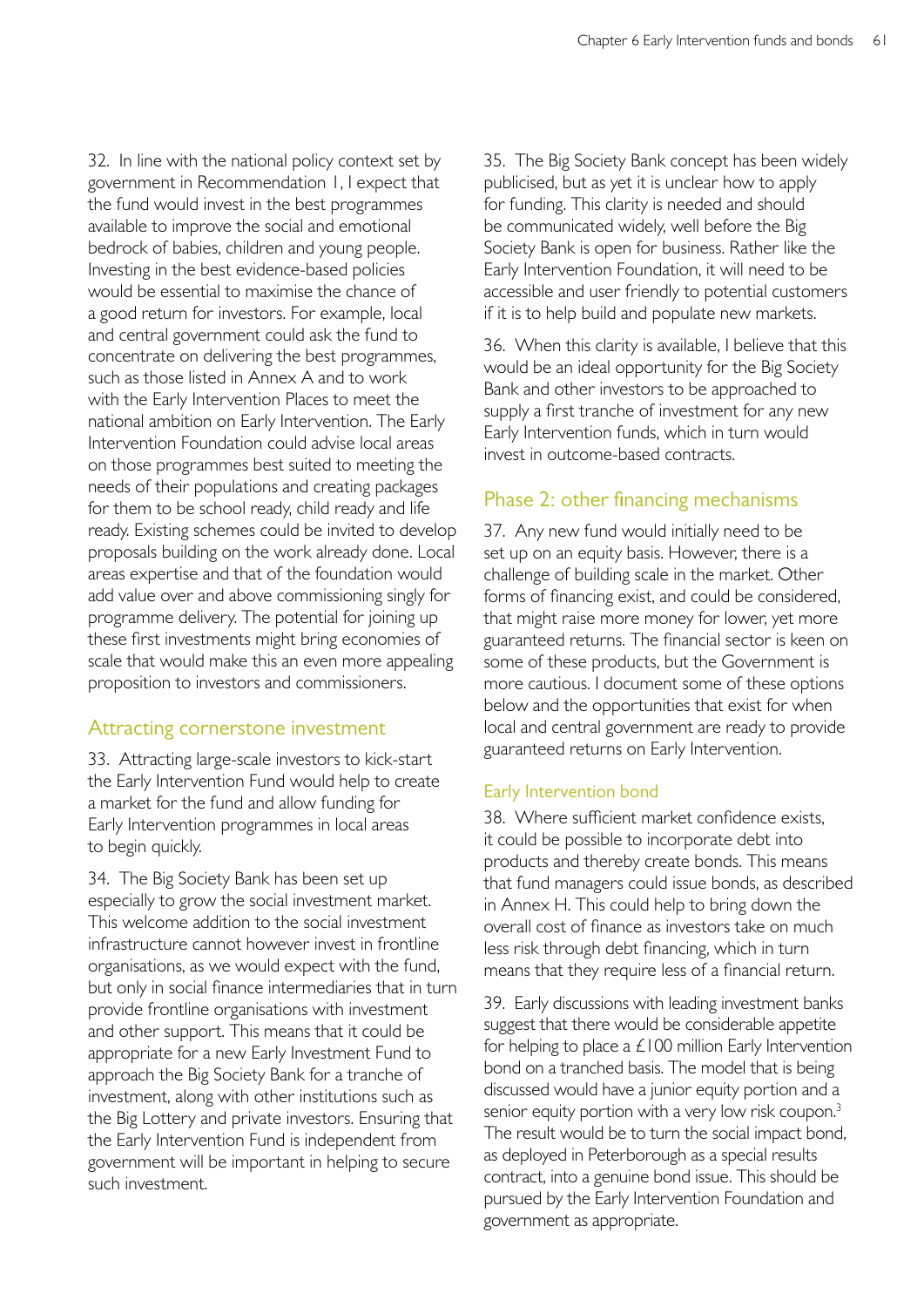40. A thematic approach to issuing a bond could help to attract genuinely interested investors, who might not otherwise have put forward their money. I believe that there is strong potential in an Early Intervention bond which enables investors to specifically put their money into the social and emotional development of babies, children and young people. Once an Early Intervention Fund has been established, I believe that the use of Early Intervention bonds should be considered as the market develops, investor confidence grows and appropriate opportunities arise.

41. We have also considered a range of options for bonds that could be issued through other means. These include the following options, which are discussed in more detail in Annex H:

- options for a government retail bond for Early Intervention;
- the use of capital protected bonds;
- use of bond issuance once the fund is established; and
- a community bond.

#### Options for local government to raise finance

42. Chapter 3 outlines some of the contribution that the localities can make, and Chapter 4 shows the leading role for them in a foundation. I have also considered whether additional investment in Early Intervention could come from local authorities. Until local authorities are allowed to raise their own resources or retain some of the taxation raised locally, they are left with borrowing. There are three reasons why borrowing from the capital markets makes sense as a way of financing Early Intervention. First, it helps to overcome the basic problem that council budgets are already fully committed to dealing with immediate spending on fixing problems rather than preventing them. Second, it allows councils to match the maturity of the funding to the payback period needed for the savings from Early Intervention to appear. Third, it creates transparency about the balance between upfront costs and long-term savings: in effect, through matching the bulk of the repayments with the time when the outcomes and cashable savings are achieved by the Early Intervention programmes; the structure

of a bond reflects the financial business case for Early Intervention. It is simultaneously a discipline, performance measure and demonstration of the need to focus on Early Intervention.

43. There are currently a number of important barriers to using local authority bonds to finance Early Intervention. However, I have considered how important they are and how they might be addressed.

44. First, all bonds must be the most economical way of borrowing available. Until recently, this argument was a show-stopper because the Government distorted the lending market by offering heavily subsidised long-term loans through the Public Works Loans Board (PWLB). PWLB debt was always the cheapest option and the local government bond market has been dormant as a result. This is unlike the multitrillion-dollar US local government bond market. However, this argument no longer has the same force because the Government has brought PWLB lending much closer to market rates. Many in local government and the financial markets consider that local authorities can sell bonds at a cost below the current PWLB rate, even after taking into account the risk margin and the additional expense of legal and underwriting fees associated with raising private finance. The Treasury-led team preparing for the next, hopefully Early Intervention-themed, Comprehensive Spending Review should explore these possibilities with local government and the foundation.

45. Second, all bonds have a cost of issuance – in banks and legal fees, for example – over and above the interest coupon which may make them unattractive in value for money terms to councils. This can, though, be addressed by:

a Issuing bonds at a sufficiently large scale that the issuance costs do not play such a large part in the total cost. Many countries solve this by issuing municipal bonds through an intermediary which packages the borrowing needs of several councils in one issue. A number of market players have proposed models along these lines and I understand that the Local Government Association is pursuing discussion with councils and the financial sector about the possibility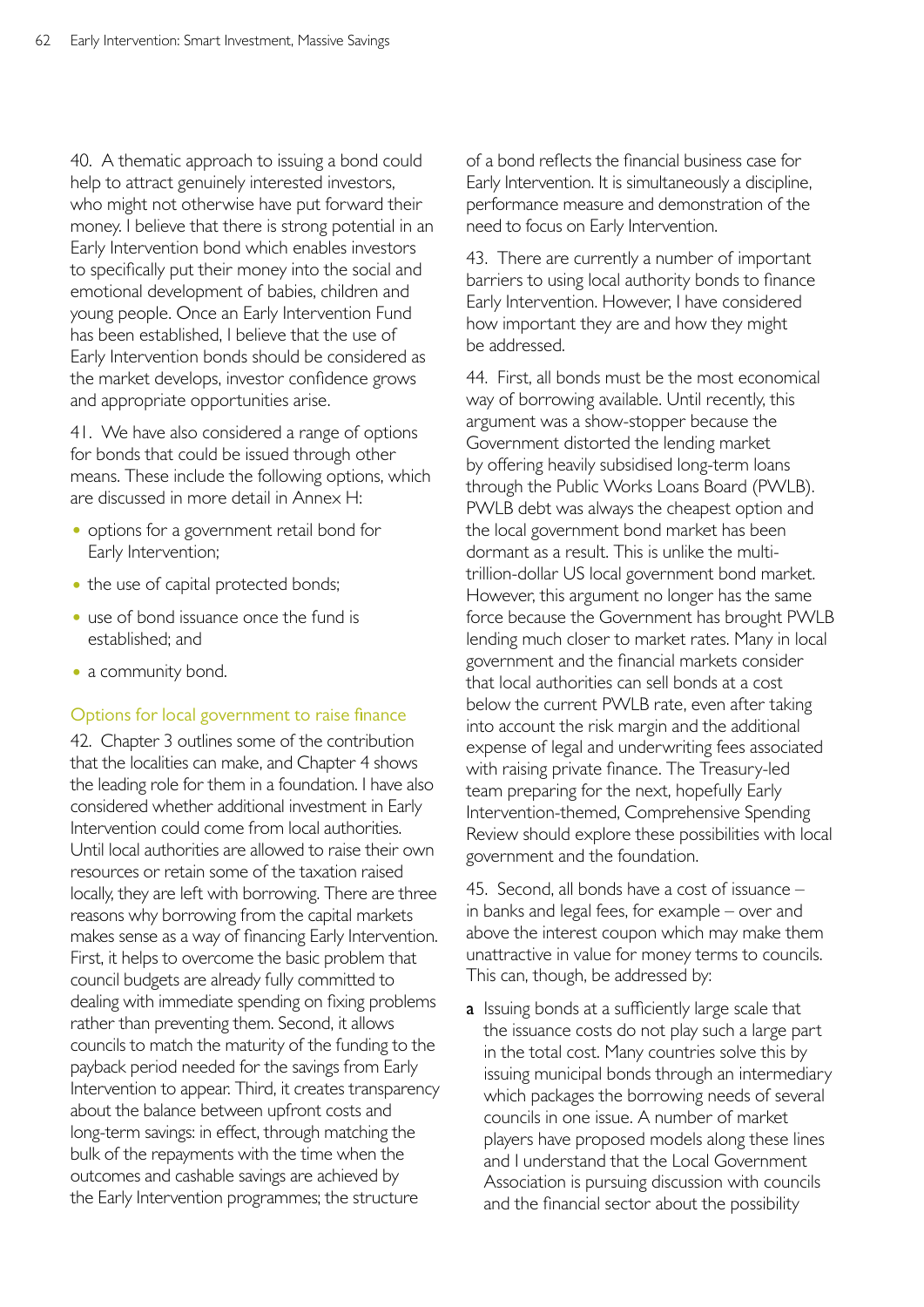of establishing a new intermediary. Early Intervention would be an obvious policy area that could pioneer this approach.

**b** Creating a standard set of products and documents that can be used to make smaller scale investment models more practical. This does of course require someone to initially pay for the standard documentation and this would certainly be of interest to the 27 Early Intervention Places and the Early Intervention Foundation.

46. Members of my financial working group have said that option a) may be more practical where capital is being sought from the wholesale market. Option b) may be more suitable where capital is being sought from the retail market, pension funds or philanthropic investors, who will be less worried by the scale of the borrowing. This may also open up an opportunity to allow investors, including local individuals of high net wealth, to invest in a local area, which may be attractive to some investors.

47. The third issue is specific to using bonds to finance Early Intervention by councils. Under the statutory prudential borrowing rules that govern council financing, local government can borrow only for capital purposes (for example equipment, buildings, etc). This would mean that many of the elements of programme spend, such as staff or training costs, could not be covered out of additional borrowing.

48. The capital requirement under the prudential borrowing rules is much more restrictive than the rules used by most private sector accounting; it could also bear comparison with the practices in other democratic countries. I have been told that it is designed to protect the taxpayer, because the capital project itself (for example a school building) offers security in the event of default and can be sold on. There are also a limited number of capital projects that will be needed at any one time (for example, there are only so many roads or schools you can build in an area), meaning that the risk is further limited by only allowing borrowing for capital. Finally, it prevents Council Tax payers of the future having to pay for services consumed now, because they will still benefit from the school or road that will remain in existence for many years.

Conversely, borrowing for current budgets means that future Council Tax payers will pay for services that have already been consumed. I believe that all these traditional arguments need to be reappraised and tested. As I have pointed out in Chapter 2, a similar argument applies to the benefits of Early Intervention, which will be experienced by future Council Tax payers long after the initial spending on the relevant programmes. If one accepts, as all of Government now does, the general proposition that Early Intervention represents essential investment in human capital for future generations, then there is a case for allowing local authorities to finance it by borrowing in the same way that they can borrow to finance a bridge or a building. This is especially true if measurement of cashable savings that are intended to be used to pay back the coupon continues to improve over time.

49. There is a simple mechanism for extending local government's capitalisation rules. The Secretary of State is able, with Treasury consent, to issue Capitalisation Directives. These statutory regulations can govern both the definition of what can be scored as capital – and so be financed by borrowing – and how much borrowing within a particular category the Government is willing to allow.

50. The case for using a Capitalisation Directive to kick-start a new local authority bond issue to finance Early Intervention has a compelling financial and policy logic. However, any relaxation of the rules on local authority borrowing would add to the overall public sector borrowing requirement, because this form of local authority borrowing is currently included in the deficit measure which the Treasury targets in each budget. It would be important to ensure that any change did not compromise the Government's deficit reduction target. At the same time, a central message from this review is that Early Intervention generates savings for the taxpayer, and borrowing to that end now makes a significant and continuing contribution to reducing the structural deficit in the long term by massively reducing the costs of failure and dysfunction.

51. I consider that there is a strong case for a limited relaxation of the local government capitalisation rules linked to an effort to place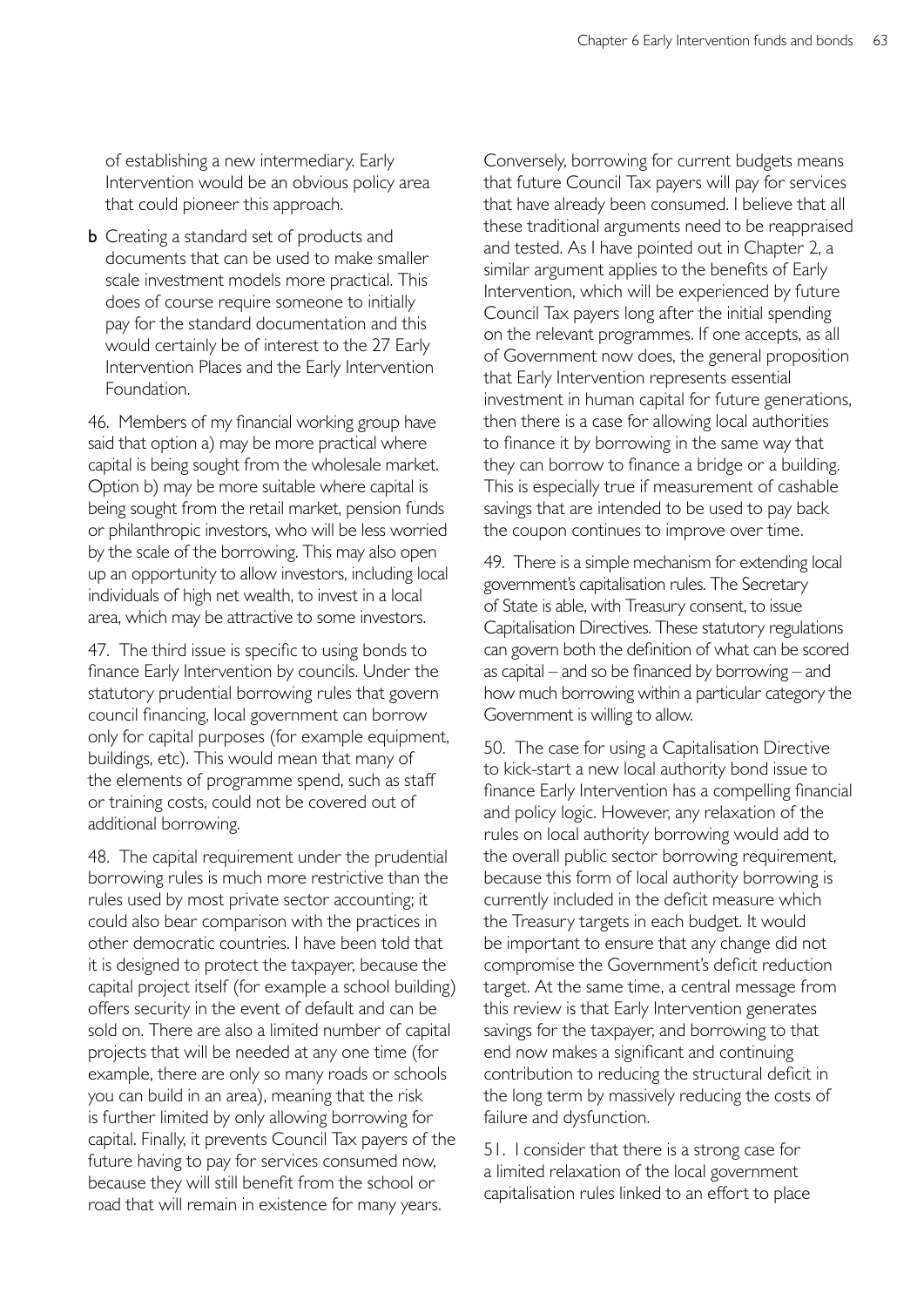an Early Intervention bond. I consider that any risks to the deficit reduction target would be negligible in the short term. In the longer term, if local authorities were allowed an amount of new borrowing, through bonds, for specific investment in Early Intervention, this could be limited to a figure that would round to zero against today's £759.5 billion deficit.

# Recommendation 17

HM Treasury should encourage councils, in association with financial institutions, to produce practical yet innovative locally based financing ideas for Early Intervention. Should economic circumstances allow, this could include putting together an innovative collective bond issue on Early Intervention to kick-start a revived local authority bond market. To facilitate this, ministers would need to issue a Capitalisation Directive to councils that allows up to £(less than 500) million of Early Intervention spending to be capitalised, provided that it is funded through the local bond market.

52. Whitehall can and does do a great deal on Early Intervention. If we now ensure that our localities are freed up to be an effective partner, the ambition set in Recommendation 1 becomes realisable.

#### **Notes**

- A delivery provider could include, for example, an individual provider, prime contractor or special purpose vehicle.
- 2 [www.whitehouse.gov/omb/factsheet/paying-for-success](http://www.whitehouse.gov/omb/factsheet/paying-for-success)
- 3 Senior investors generally receive a modest return, but are paid back first. Junior investors take more risk, are paid later, but for a higher return.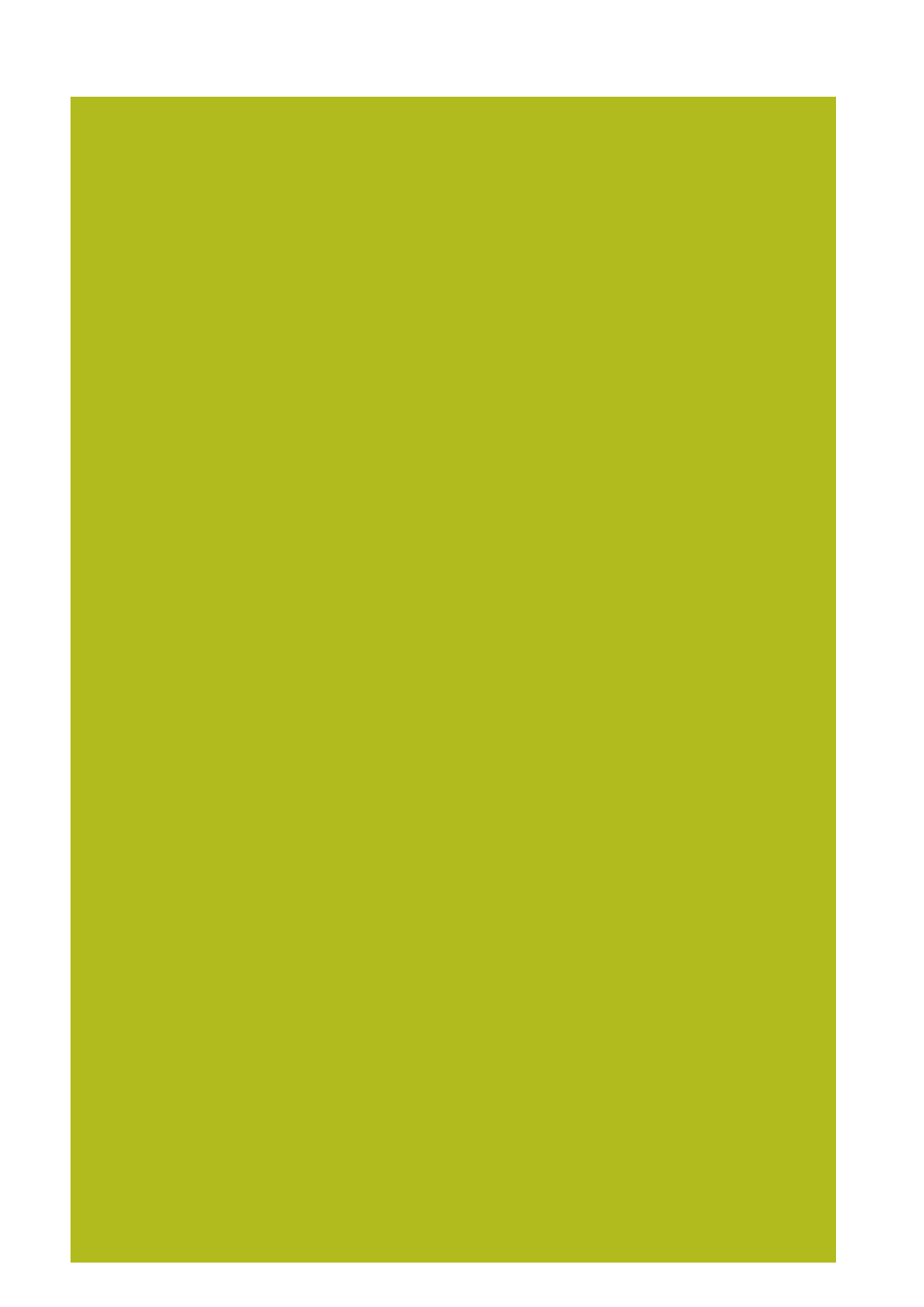# Chapter 7 Creating the social investment market and tax incentives

*Unless the investment in children is made, all of humanity's most fundamental long-term problems will remain fundamental long-term problems.* 

# *UNICEF, 1995*

1. So far I have looked at why we should invest in Early Intervention and some of the barriers to investing more. I have set out how this could work for local areas, how we need to contract on a payment-by-results basis, and how the Early Intervention Foundation will support local areas, and keep the momentum on Early Intervention going to effect a real and sustainable change in society. I have also suggested that one or more Early intervention Funds should be created to bring in the first tranche of external investment.

2. However, we will be unable to create a fund if external investors are not attracted to investments into Early Intervention. In this chapter, I explore the potential for Early Intervention to form part of the growing social investment market, specifically:

- the scale of funds sought;
- the types of investor we are trying to attract;
- the level of risk attached to outcome payments; and
- the tax incentives that might incentivise investment.

3. It will of course take time to grow such a market, and the use of pilots will be needed to test the appetite of investors and the most appropriate models for attracting them, as stated in Chapter 6.

Establishment of an Early Intervention Fund and the Early Intervention Foundation should help to give further momentum to these developments.

#### The scale of funding required

4. The scale of funds required will increase as the evidence base for programmes and the social investment market grow. It is difficult to predict the total amount of investment needed; however, we have provided some examples to illustrate how much might be necessary.

5. As a local authority, Nottingham has invested heavily (around  $£17$  million per year) in a comprehensive Early Intervention package of support for 0–5-year-olds and their parents/carers. This has boosted Nottingham's Foundation Stage results to above national average. Despite budget cuts it is keen to deliver as much work as possible, but it will not have enough money to deliver Early Intervention services to all those who need them.<sup>1</sup>

6. If Nottingham City Council were to roll out Family Nurse Partnerships to all those teenage parents who were eligible for the programme in Nottingham, this would require an additional £1.6 million per year but, as demonstrated in Chapter 1, it would save three to five times that by the time the children were 15.<sup>2</sup> The Nottingham Communication, Language and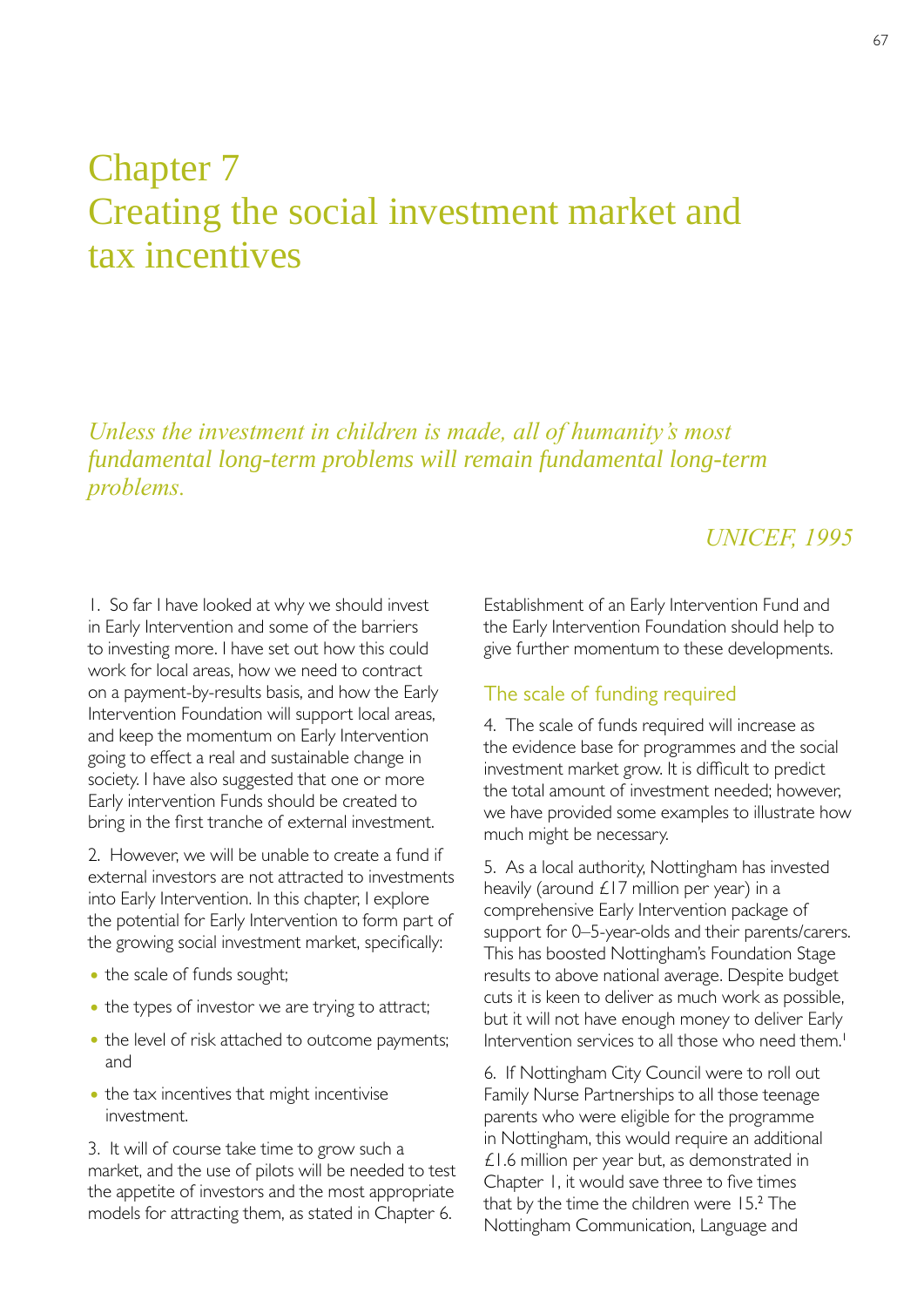Literacy programme would require an additional £92,000 in order that it could be rolled out city-wide over the next two years. In addition, it would cost an additional £77,000 to extend the DrugAware programme, which is saving £756 for every education-referred young person, to the next cohort of schools.<sup>3</sup>

7. In total therefore, Nottingham City Council could benefit from an additional £1.8 million on the basis that it was able to maintain current levels of investment – which might not be possible given the budget cuts.

8. Of course, when trying to attract additional money in innovative ways, we should perhaps start on a smaller scale, with pilots as required. Spread across the Early Intervention Places, a figure in the region of  $E27$  million ( $E1$  million for each of the 27 Early Intervention Places mentioned in *Early Intervention – The Next Steps*) would be plausible.

9. However, over the current Spending Review period I believe that the potential levels of investment required could be grown to around £200 million, if local and central government get behind these opportunities for Early Intervention and some of the big cities become as involved as they wish to be. Rolling out services across three different age cohorts in at least five large local authority areas, targeting 10,000 individual families, children and young people a year will require somewhere in the region of £200 million of investment over three years.

10. For example, as set out in its 2009 Business Plan, Birmingham City Council is investing £41 million in its Brighter Futures programme, referred to in *Early Intervention – The Next Steps*. Most of the spend has been set aside for the first six years of the programme, although the programme is expected to last 15 years, with an expected cashable return of £102 million.<sup>4</sup>

11. In the longer term, once a greater track record of programmes has been developed in the UK and these approaches spread to all areas, I believe that up to £1 billion of investment could be used across the UK. This is a ballpark figure, and, as I have made clear in earlier chapters, government needs to improve the data it has on expenditure on Early Intervention programmes

and coverage if it is to predict the size and growth of this market accurately.

12. Another way of looking at how much money we might need is to ask programme directors. Success for All, a programme that delivers literacy and maths from Foundation Stage through to Key Stage three, for example, is another of the programmes with a strong evidence base. Some £22 million would be required to expand provision from 100 primary schools across England to 1,050 by 2015/16.<sup>5</sup>

# Social investment and the range of potential investors

13. My ambition in the longer term would be that investors could consider Early Intervention investment alongside any mainstream investment. However, this is a new investment area and the first priority will be to strike the right balance to ensure value for money for the taxpayer (through outcome-based payments) and a reasonable level of return for investors.

14. I have consulted widely and have been aided by an expert finance group. It has become clear that there are many different investor groups that may be interested in putting their money into Early Intervention, such as large financial institutions like investment houses, insurance companies, banks, and high net worth individuals.

15. Individual and institutional investors sometimes have two 'pots' of money – one for investing with the aim of maximising financial return, and another which they are prepared to put into good causes (such as supporting a charity). Here we are largely talking about investors being able to combine both, to receive a financial return for putting their money into producing good social outcomes. This is social investment. It is a relatively new area for investors, and one which the markets are starting to test out. The Government is supportive of developing a new social investment market, and I believe that Early Intervention products should form a key part of this. Without such a focus, the market could just develop in remedial areas of social finance. Government and investors have wisely started with remedial areas, as these are easier to measure – for example reducing re-offending rates and drug rehabilitation. My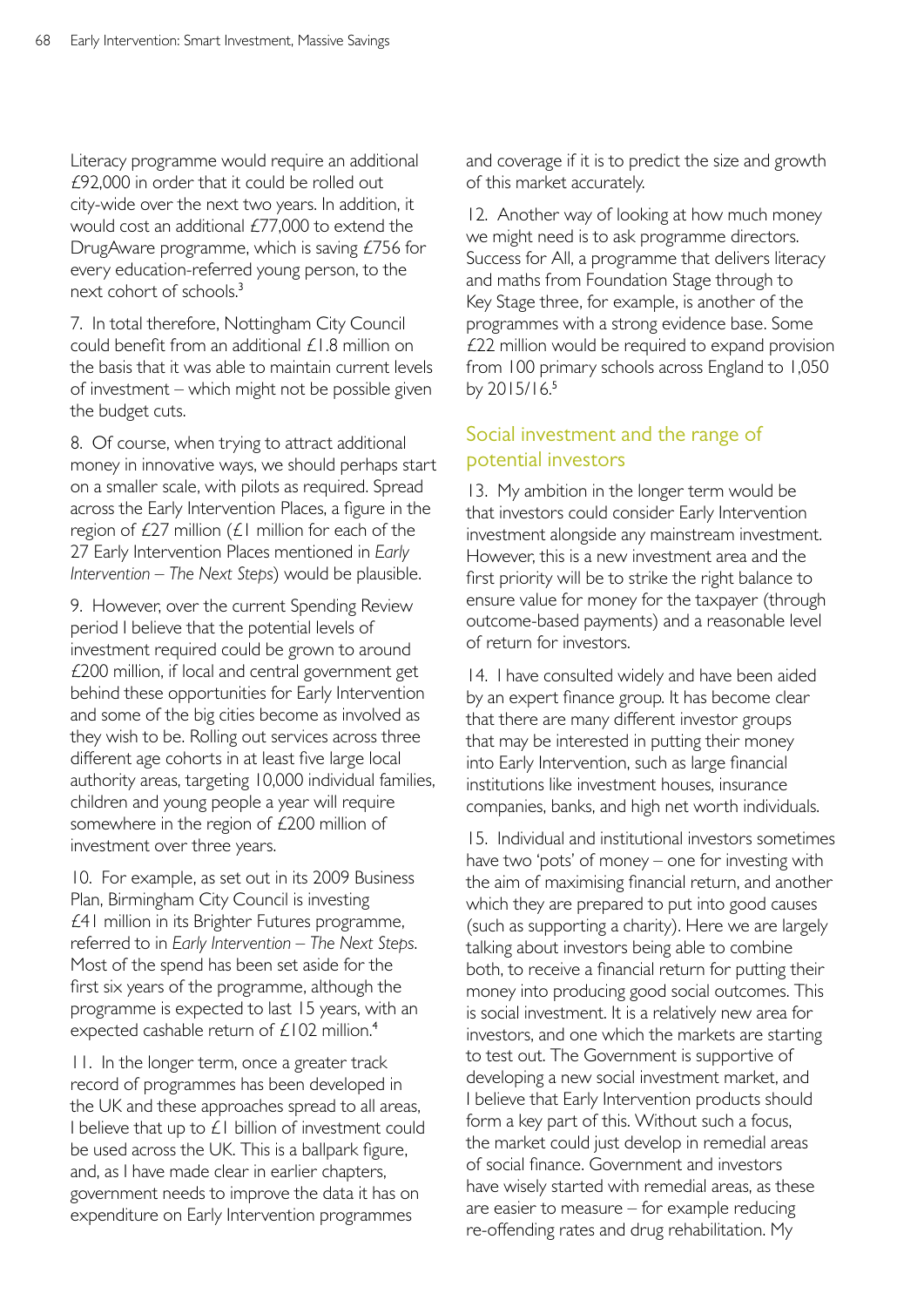ambition is for social finance to go further and invest in pre-emptive action, not least around the social and emotional development of babies and children and young people.

16. Additionally, there is emerging evidence to suggest investor interest in such 'social' products, particularly in the case of very high net worth individuals. A recent report commissioned by NESTA<sup>6</sup> describes, for instance, how 'many of the more affluent wealthy individuals (over £100,000 of investment assets) can be motivated to try social investments'.

17. For social investors, even the small amounts previously set aside for charitable donations can be put to work to produce income while still having social benefits. Additionally, if an outcome-based payment system is used, investors are able to see

very clearly the impact their money has had. It therefore provides, for those who seek it, a greater level of engagement than a simple donation would normally do.

18. Discussion with those in my expert finance group indicates that the Early Intervention Fund, presented in Chapter 6, which focuses on babies, children and young people, will be of particular appeal to social investors – more so than other themes that are less fundamental to our future. As the social investment market grows, it is likely that a more segmented thematic focus will emerge.

19. Understanding the different motivations of investors will help to ensure that the design of a product can be structured most efficiently according to their different preferences.

| Types of social investor                                   | Motivations and types of product sought                                                                                                                                                                                                                                                                                                                                                                                                                                                                                                                                                                                                        |
|------------------------------------------------------------|------------------------------------------------------------------------------------------------------------------------------------------------------------------------------------------------------------------------------------------------------------------------------------------------------------------------------------------------------------------------------------------------------------------------------------------------------------------------------------------------------------------------------------------------------------------------------------------------------------------------------------------------|
| Retail investors (excluding<br>high net worth individuals) | Retail investors will usually seek a safe means of building up their savings.<br>They will usually have limited amounts of money to invest (average<br>monthly savings are around $£170$ ) and will be wary of unfamiliar<br>products. While they may be interested in investing in good causes, they<br>will have a much lower risk tolerance than other institutional investors.<br>Research suggests that they will be unlikely to accept lower interest rates<br>for ethical investments. Additionally, there are a myriad of regulatory<br>protections for retail investors, which limit the amounts of risk transfer<br>they can assume. |
| High net worth individuals                                 | Very wealthy individuals will be likely to have a greater amount of<br>disposable income to put towards good causes. Research suggests that<br>they may be motivated by a desire for their wealth to achieve social good<br>as well as seeking a financial return, and that they will be keen to have an<br>impact on society.                                                                                                                                                                                                                                                                                                                 |
| Corporate institutions                                     | These are companies or businesses that will have established corporate<br>social responsibility programmes. They may have particular local interest<br>in investments that have an impact near their offices, or that relate to<br>their core business. However, where social purpose is not the primary<br>objective for the investment, higher returns will be sought. Depending<br>on size and stage of development, they may be more used to complex<br>financial products.                                                                                                                                                                |
| Financial institutions                                     | These include banks, insurance companies and pension funds, among<br>others. They may be used to investing in a range of complex products<br>and can be prepared to take risks, given the appropriate financial<br>incentives. Liquidity will be important to this type of investor.                                                                                                                                                                                                                                                                                                                                                           |

#### Table 7.1: Social investors and their motivations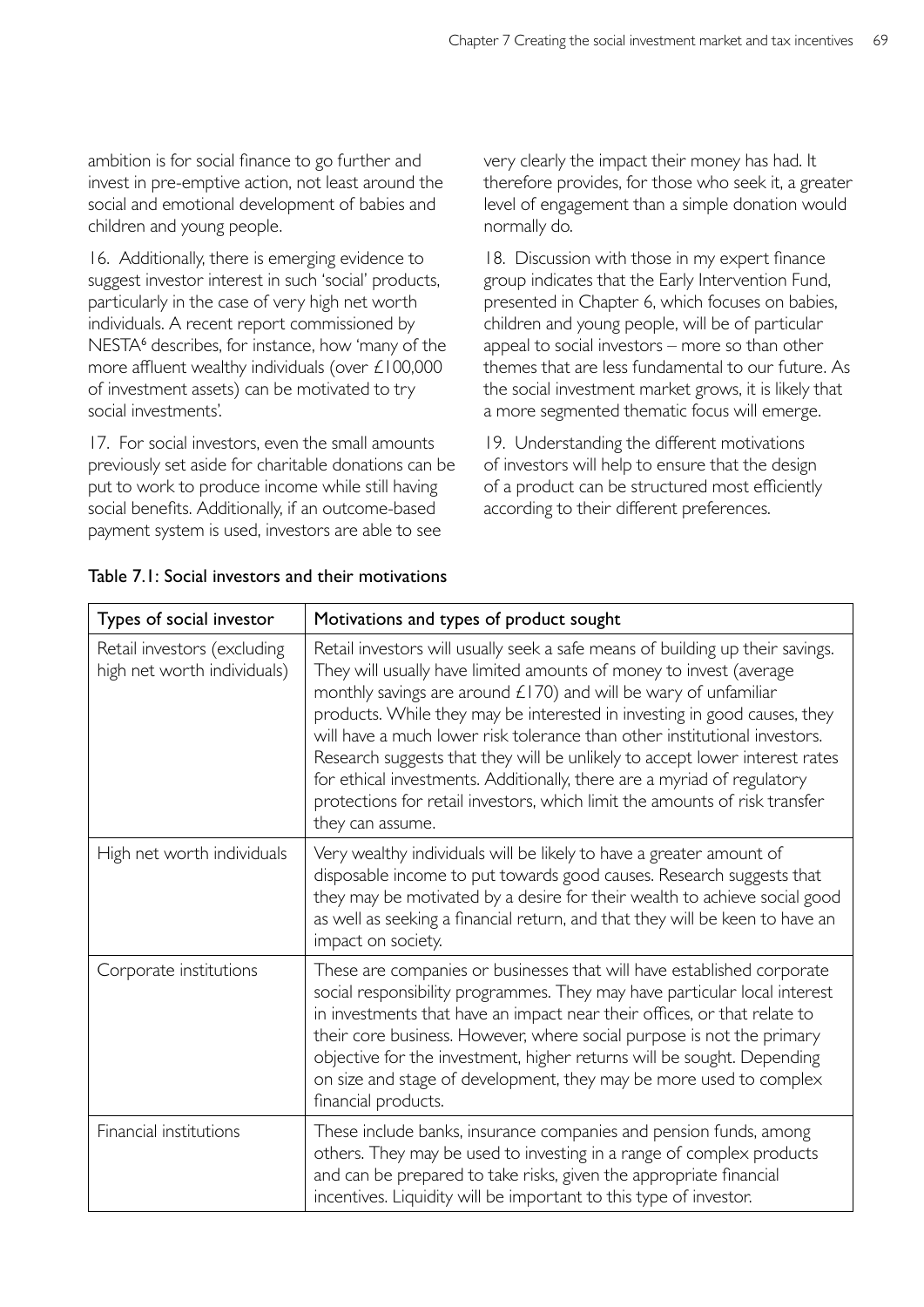| Types of social investor  | Motivations and types of product sought                                                                                                                                                                                                                                                                                                                                                                                                                                                                                                                                                                                                                                                                                                                                                                                                                                                                                                                                                                                                                                                                                                                                                                                                                           |
|---------------------------|-------------------------------------------------------------------------------------------------------------------------------------------------------------------------------------------------------------------------------------------------------------------------------------------------------------------------------------------------------------------------------------------------------------------------------------------------------------------------------------------------------------------------------------------------------------------------------------------------------------------------------------------------------------------------------------------------------------------------------------------------------------------------------------------------------------------------------------------------------------------------------------------------------------------------------------------------------------------------------------------------------------------------------------------------------------------------------------------------------------------------------------------------------------------------------------------------------------------------------------------------------------------|
| Public sector             | The public sector will continue to have grant funding available for<br>Early Intervention, and there may be a case for it to invest some of that<br>funding alongside that of other investors, to either leverage in additional<br>external finance or bring down the overall cost of capital (it takes less<br>of a return than other investors). It could be possible for parts of the<br>public sector, such as a local authority or a Community Budget, to invest<br>in an Early Intervention Fund. This would involve the local area receiving<br>a financial return upon successful achievement of outcomes. That return<br>would not necessarily have to come from savings accrued in the same<br>area, particularly where outcomes and savings are spread across both<br>central and local government. Because of its social purpose, the public<br>sector will place a high value on the social outcomes achieved through<br>investing in Early Intervention. It will also be a relatively risk-averse<br>investor, given the range of statutory duties that it is required to perform.<br>In addition, the public sector will be likely to prefer less complex financial<br>products, given its risk aversion and the need to protect taxpayers' money. |
| Charities and foundations | Charities and foundations will have a social aim at the heart of<br>their strategies. They may decide to invest in Early Intervention<br>philanthropically if this meets their aims. In addition, many will have<br>substantial reserves. They may choose to invest their reserves in social<br>investment products.                                                                                                                                                                                                                                                                                                                                                                                                                                                                                                                                                                                                                                                                                                                                                                                                                                                                                                                                              |

Table 7.1: Social investors and their motivations *(continued)* 

Source: Joy I, de las Casas L, Rickey B (New Philanthropy Capital) (2011) *Understanding the demand for and supply of Social Finance: Research to inform the Big Society Bank*. London: NESTA.

20. While there is likely to be a more limited amount of investment to be found from investors who are prepared to take a lower return for a higher social outcome, they can play a crucial role. By accepting a lower return, they can help to push down the overall cost of raising the finance through the taxpayer. They may be more willing to take on the first 'tranche' of risk in an investment vehicle, which will help to draw in a greater number of investors from other sources who would not otherwise have put in their money. It is likely, therefore, that a product which is able to accommodate a combination of different types of investor will be the most cost-effective.

# Risk

21. Investors will have different levels of appetite depending on the risks associated with their investment (i.e. what the chances are of getting their money back), the timing and amount of any interest or dividend payments, the length of time

their money is tied in for and how easy it is to access, and what their investment is used for.

22. In the case of Early Intervention, issues of timing and risk will be particularly tricky and will need to be adequately addressed so as to build investor confidence and develop the market. As discussed in previous chapters, there is a need to ensure that any new Early Intervention mechanism is focused on measurable outcomes that are independently validated. Additionally, pilots should help to demonstrate the means of measuring the impact of specific programmes and the length of time required for the real impact of interventions to take shape. The Early Intervention Foundation will have a key role here.

23. In addition, the novelty of the market will make it seem risky. As the scale grows, the perceived risk will fall. This is another good reason for incentivising investment in the first tranche of investment, to get the ball rolling.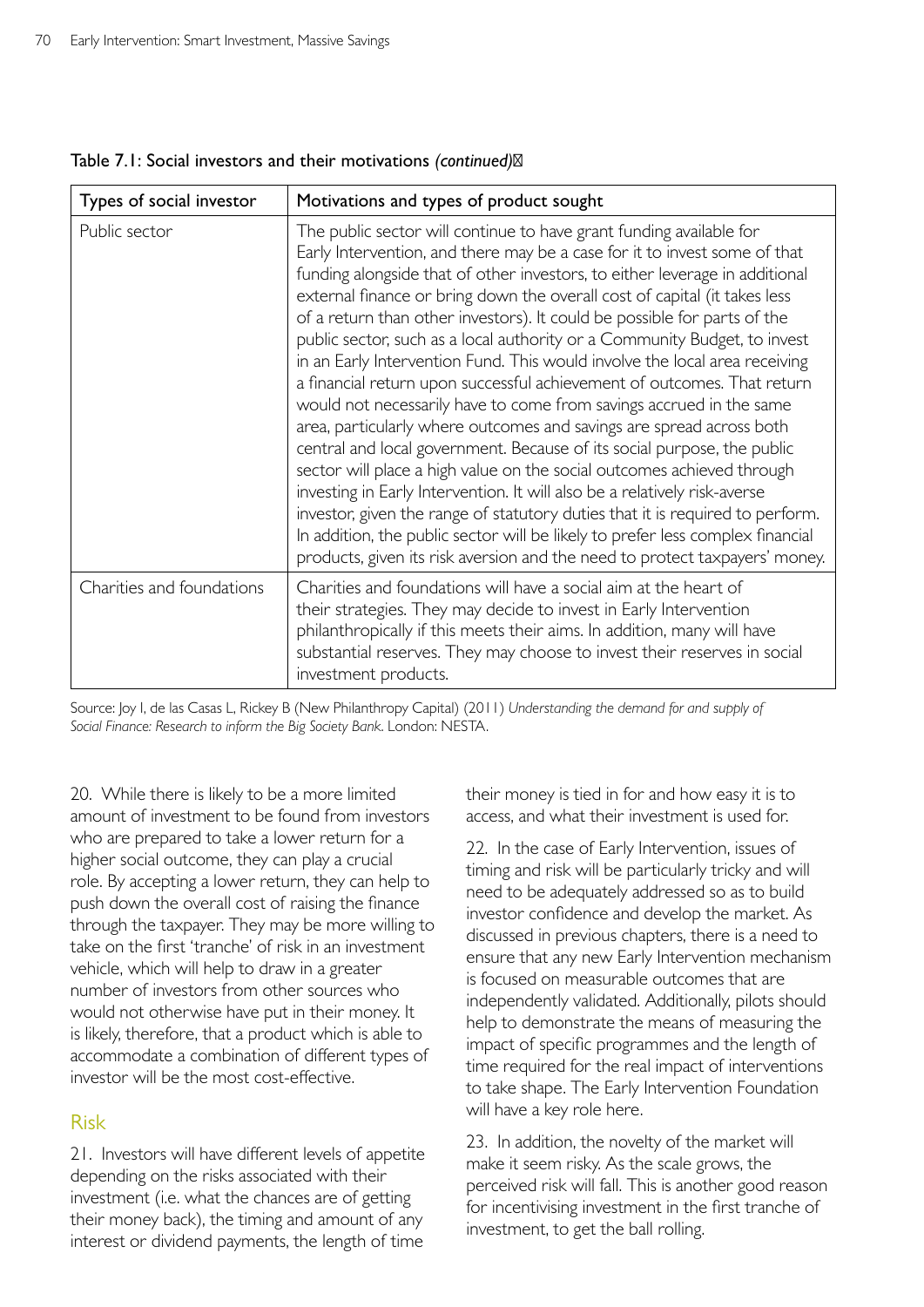24. The Foundation, intermediaries, philanthropists and venture philanthropy organisations can all play a key part in reducing risk. One of the main ways they can do this is to ensure that the Early Intervention service provider is investment ready. They can help find finance, as a gift or as a percentage of a fund, to build up capacity and to help with evaluation costs and workforce training.

25. Intemediaries can also help to reduce risk through assisting in structuring the deal, pulling together and negotiating with the parties, bringing in investors and pushing the service provider to deliver outcomes. These are roles that the Early Intervention Foundation could fulfil, working with existing social intermediaries as required.

# Tax incentives

26. There are two principal ways of incentivising investors. The first is to offer a financial return that is paid to them on the back of their investment, in the form of interest payments, dividends, etc. This has been explored elsewhere in Chapter 6. The second is to offer tax incentives, which encourage investors to put their money into certain types of investment so that it costs them less tax. The two are not mutually exclusive – it is possible to offer both a return and a tax incentive, or either one on its own. Investment in Early Intervention, as we have demonstrated, can produce massive savings for the taxpayer. However, tax incentives may initially mean a relatively small loss in revenue for the Exchequer, and therefore need to be factored into the overall cost of the finance. Investors may also be happier to receive less of a financial return were their investment to be treated more favourably by the tax system, showing that the two are intrinsically linked.

27. All governments try to simplify the tax system, so there is never a good time to develop innovative tax relief. However, the returns on Early Intervention for the taxpayer and the Exchequer more than justify it. I have focused my thinking on the incentives and potential for change surrounding Early Intervention specifically but social investment more generally. I believe that the issue of tax must be addressed if the social investment aims of government are to be met.

28. Tax incentives are of crucial symbolic relevance in the case of social investment, and a key psychological factor in determining whether or not investors choose to invest. For example, an individual who was interviewed as part of NESTA's project that looked at wealthy individuals' response to investing for the good of society said: *'*Tax relief or tax incentives would encourage me to make an investment'.7

29. I am by no means suggesting that investors should be able to profit from Early Intervention investments on a fully tax-free basis. However, if government wants to maximise the opportunity of social investment as a new means of delivering social outcomes, then it needs to ensure that the relevant tax incentives exist, otherwise there is a risk that investors simply will not put forward their money.

# Wider context

30. Government has been extremely positive about the role of social investment in today's society. The Social Investment Strategy,<sup>8</sup> launched recently by Francis Maude and Nick Hurd, sets out the overarching framework for encouraging a social investment market. The Big Society Bank, a key initiative of the Coalition Government, will look to stimulate the social investment market through wholesale funding of intermediaries. Hopefully the Public Service Reform White Paper will include a commitment from government to support new forms of social investment. All of these recent policy announcements demonstrate a serious commitment from government to advance the role of external finance in supporting the delivery of social outcomes. It therefore seems timely and important to launch a thorough review to consider whether the current tax system is fit for the purpose of increasing social investment (outlined further in the recommendation at the end of this chapter).

31. I am mindful of the current work of the Office of Tax Simplification (OTS), whereby the Government intends to abolish 43 tax reliefs, the rationale for which is no longer valid. This has the objective of reducing compliance burdens on both businesses and individual taxpayers. Any revisiting of the tax system should be undertaken within this context and make relief relevant to current policy objectives, not least Early Intervention.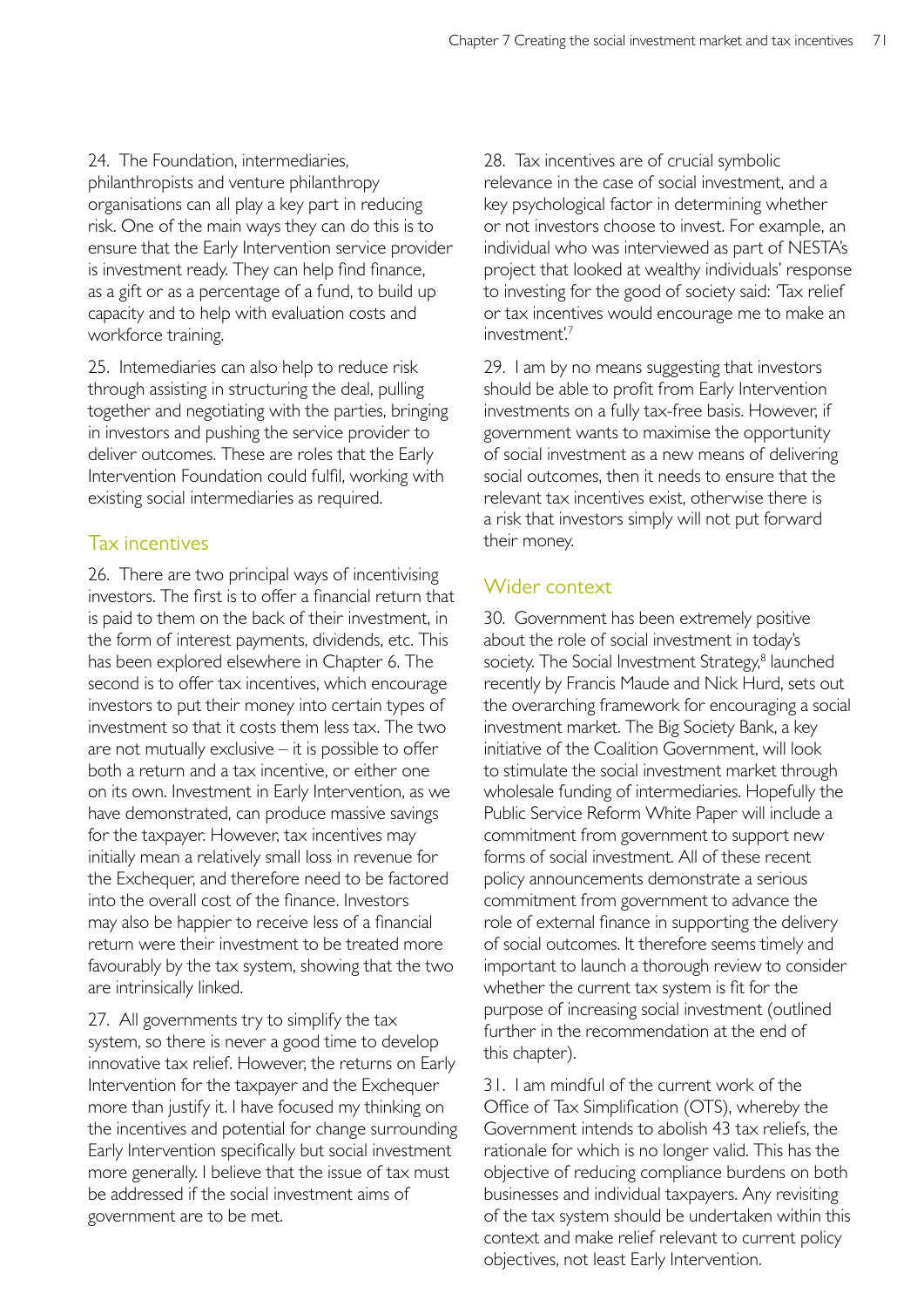32. Investors pay taxes in a number of areas that could be relevant for consideration here. Taxes on income from investments are as follows:

- Income Tax. Individuals below age 65 pay Income Tax on their taxable income above £7,475. This includes interest on savings, and dividends from holding shares. The tax rate depends on the total amount of taxable income and the type of income, but ranges from 0–50%.
- Capital Gains Tax. Individuals pay Capital Gains Tax when they sell or dispose of an asset. This includes selling on shares. There is an annual exempt amount of £10,600 (2011/12), after which an 18% or 28% rate is paid, depending on the total amount of taxable income.
- Corporation Tax. Corporations pay tax on the total profits of their company, including profits from investments. The main rate of Corporation Tax is currently 26%.

It could be possible to offer a relief, additional allowance or credit to social investments under any of the above schemes.

# Dutch Green Funds Tax Credit

33. The new ideas from the Obama administration and some of the innovations in Australia deserve particular attention in our proposed HM Treasury review. In addition, the Dutch Government offers investors a tax credit for investing in funds which promote socially responsible outcomes. There are currently three schemes in place, offering tax incentives to invest in:

- green funds;
- microfinance; and
- arts and culture.

34. Investors receive a tax credit to the value of 1.9% for investing in approved funds. This credit is applied both to Income Tax and to the Dutch Assets Tax that individuals pay in Holland. While investors will accept a lower rate of return than they would on other investments outside the scheme, it provides comparable returns once the tax credit has been applied.

35. Qualifying funds are established by existing banks and must meet certain criteria. In addition to being approved by the relevant financial regulatory body, the fund must be able to demonstrate that at least 70% of its investments are going into programmes that qualify for the scheme. Preference is given to particularly innovative programmes. The Government sets the criteria for qualifying programmes and thus is able to ensure that additional investment is being channelled towards areas of the greatest policy importance.

36. Those organisations delivering programmes that relate to the preferred policy areas apply to their preferred bank for a loan. The bank will apply to the Government for a certificate for the programme or project, confirming that it qualifies for the scheme. The bank is then able to offer loans from the fund at a lower return than would otherwise be available.

37. The scheme has been of significant impact in raising social investment. By 2008, investors had contributed more than €6.8 billion since 1995 for the financing of 5,000 projects that may not have existed otherwise. Because of the tax scheme, the market in green funds grew from €10 million to €7 billion in this timespan of 13 years. Many more countries are now investigating the implementation of similar schemes because of the strong success in Holland.

38. I believe this is the scale of ambition that the UK Government has to explore to be serious about Early Intervention. While I do not intend for the Early Intervention Fund to provide loans, it could be possible for the Government to offer a tax incentive to investors who put their money into Early Intervention programmes through the fund. This could be one of several funds approved by government in terms of providing investment to achieve social outcomes.

# Incentives in Australia

39. Tax incentives in the area of social investment are now well established in Australia. The tax system allows companies who pay dividends on their profits to get a tax credit on those dividends to say that tax has been paid. So tax is paid only once, rather than the company paying both Corporation and Income Tax. By making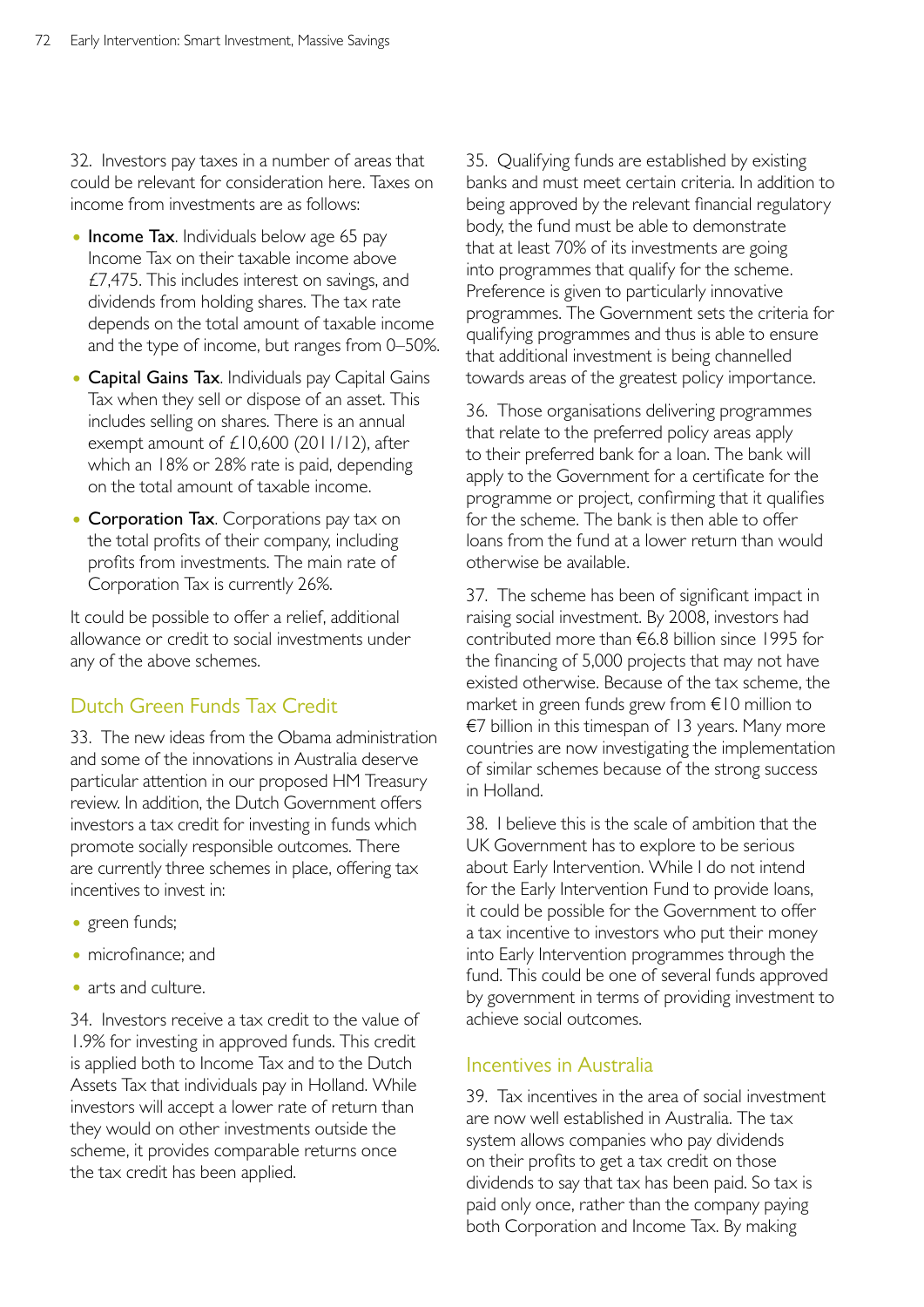social investment tax efficient in the UK, it should encourage businesses/individuals to get involved in eligible schemes. Crucially, it would also help to attract many smaller investors.

# Early Intervention Tax Credit

40. It is possible to apply the notion of a tax credit to Early Intervention to incentivise and top up the contributions of local agencies – named an Early Intervention Tax Credit (EITC). The EITC could be made available on a cash-limited basis, to qualifying Early Intervention programmes. The EITC could be made available as a 5% tax incentive over a five-year period. This would mirror the terms available for the current Community Investment Tax Relief – discussed below – for forms of social investment, but would be administered separately and in a way that would lend itself to a bond issue. The EITC would be drawn down on a pro-rata quarterly basis and used to ease the cash-flow pressures experienced in the first one to two years of investing in specific Early Intervention programmes in a locality.

41. An EITC model could be beneficial compared with a model whereby different central government departments offer top-up grants to different localities, which are often layered in unknown ways on top of new local funding arrangements.

42. The new EITC model could produce clear positive benefits:

- Investors are presented with a much reduced risk that they will receive their return.
- Funders and providers face a much lower cost of capital.
- The cash-flow pressures on providers are greatly reduced, meaning that most, if not all, of their capital requirements can be addressed through private capital markets.
- Tax credits can be deployed in any locality and benefit any provider, as well as be applied to a range of forms of financing.
- In this way we can maximise the potential for a fully scaled, diverse Early Intervention marketplace to evolve.

43. There could also be scope to make EITC available only in cases where two or more local agencies have agreed to work together. In this way, only those localities that pooled budgets would be able to seize the opportunity to make their budgets go much further.

# Community development finance institutions and the Community Investment Tax Relief

44. Many of those with whom the review team has spoken have pointed to the local tax incentives available in the US and the impact that these have on raising social investment. In the US there is an established system of municipal bonds, which in many cases are exempt from both Federal and State Income Tax. While we do not have a similarly devolved tax system in the UK, it is important to consider the potential for local tax incentives here.

45. I was pleased to see that Budget 2011 signalled the Government's intention to retain Community Investment Tax Relief (CITR). It is important that all tax relief opportunities are used to encourage and support investment in Early Intervention delivery.

#### Example of tax credit

A company makes a profit of £100 and pays Corporation Tax at 28%. It then pays out dividends on the remaining £72 to its shareholders and attaches a franking credit of £28, which effectively states that tax has been paid. The individual then pays tax on the notional amount of the dividend ( $E/2$  cash +  $E/28$  tax credit) at the prevailing rate of 10% for standard rate taxpayers, giving an actual tax rate of −18% (i.e. they would get a tax refund of £18 at year-end). For higher rate taxpayers it is 32.5%, giving an actual tax rate of 4.5%; and for top rate taxpayers it is 42.5%, giving an actual tax rate of 14.5%.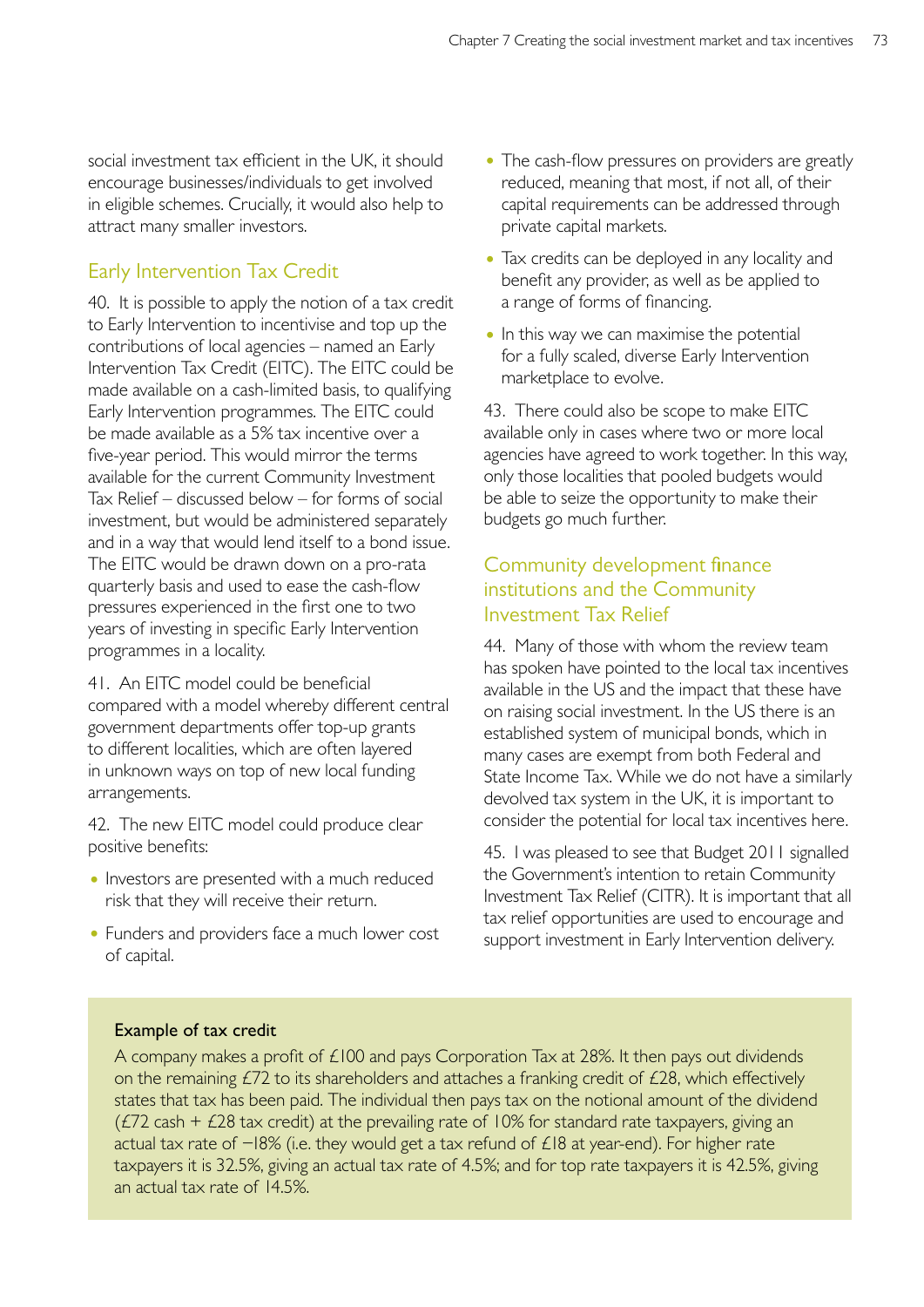46. CITR is a tax relief available to individuals and corporate bodies that invest in accredited community development finance institutions (CDFIs), which in turn provide finance to qualifying profit-distributing enterprises, social enterprises or community projects.

47. The tax relief is available to individuals and companies and is worth up to 25% of the value of the investment in the CDFI. The relief is spread over five years, starting with the year in which the investment is made.

48. CDFIs lend money to businesses, social enterprises and individuals who struggle to get finance from high street banks and loan companies. They help deprived communities by offering loans and support at affordable rates to people who cannot access credit elsewhere.

49. CDFIs provide finance for a range of purposes, including:

- start-up capital;
- working capital; and
- business purchase.

50. Such finance could play an important role in supporting new or existing providers of evidence-based Early Intervention programmes, either through a franchise model as described in Chapter 4 of this report, where programmes are being developed by a programme developer, where an existing programme provider is expanding or to support a new mutual organisation.

51. CDFIs and CITR could provide useful funding for Early Intervention. I understand that many people in the Early Intervention field are not necessarily aware of CITR and the funding through CDFIs along with the tax relief opportunities and the Early Intervention Foundation would clearly have a promotional role in this area. I believe that options to improve the effectiveness of CDFIs and CITR should be considered as part of the review of the tax regime that I recommend at the end of this chapter.

# Additional tax incentives

52. Another alternative in relation to individuals could be to ensure that specified social

investments are taxed for capital gains rather than Income Tax purposes, thus increasing the incentives for the majority of the types of investor we are likely to be targeting.

53. There are also a number of additional tax incentives that could be relevant here:

- Gift Aid. This enables charities to reclaim basic rate tax on gifts that are made to them. Higher rate taxpayers also receive an additional relief on charitable donations, as do corporations. Extending Gift Aid (or creating a similar new scheme) for social investments could be an option. Research shows that this would encourage 41% of individuals to invest. This idea is particularly attractive to those with children at home.<sup>9</sup>
- Enterprise Investment Scheme (EIS). This is a tax relief for investors who purchase new shares in smaller high-risk companies, which is necessary for economic growth. While not directly applicable to social investment, it is possible to envisage how a similar scheme could apply to Early Intervention  $-$  i.e. if government believes that social investment is important for the growth of the economy, then a tax relief could be offered to those purchasing stakes in relevant funds, including an Early Intervention Fund.
- Venture Capital Trust (VCT) scheme. The VCT scheme is designed to encourage individuals to invest indirectly in small higher-risk companies whose shares and securities are not listed on a recognised stock exchange. They enable investors to spread the investment risk over a number of companies in a VCT, and offer various tax reliefs, including on Income Tax, Capital Gains Tax, and Corporation Tax. A similar mechanism could be designed to offer tax breaks for Early Intervention investors, and to help grow the social investment market.
- Individual Savings Accounts (ISAs). Over 20 million people in the UK currently have an ISA, which works out at 40% of the adult population. The total value of these assets sits at £350 billion. Over 12 million people in Britain with incomes below £20,000 currently hold an ISA. ISAs offer individual investors a specified tax-free 'wrapper' on savings investments. I believe that there are many people who would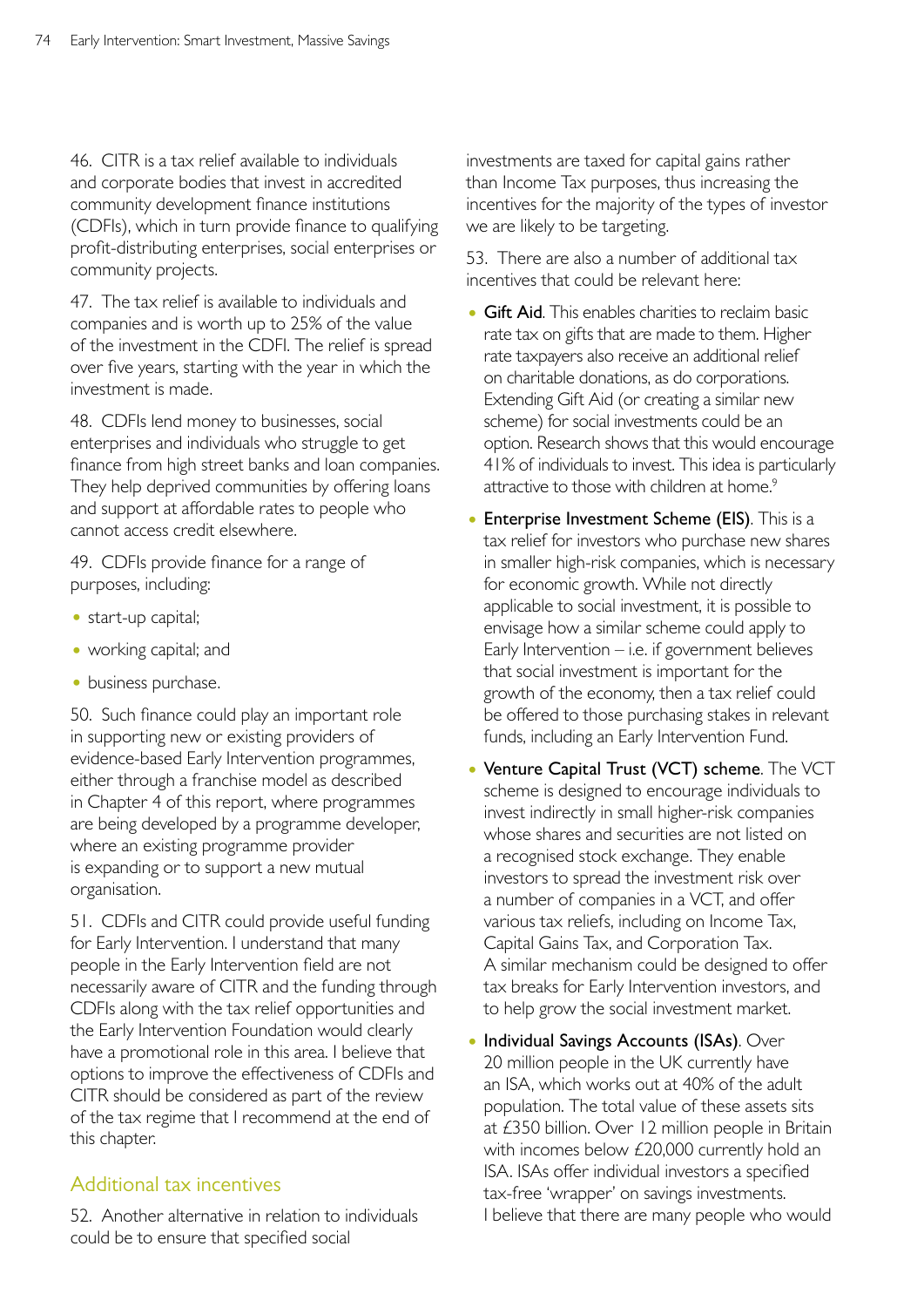use ISAs available on every high street to invest in better outcomes for babies, children and young people. In addition to developing Early Intervention products that could form part of an ISA investment package, another option would be to increase the tax-free allowance on ISAs for Early Intervention social investments. These options are considered in more detail in Annex I.

• Junior ISAs. The rules on Junior ISAs are due to be published in summer 2011 and Junior ISAs are expected to be available by autumn 2011. They will offer parents a new, tax-free way to save for their own child's future. It cannot be beyond our ingenuity to put these savings to work to offer a way to secure the future for other children too. However, unlike the Child Trust Fund account (which has been closed to children born on or after 3 January 2011), the Government will not make any payments into the new accounts. A Junior ISA could provide one 'patient capital' option for helping to finance Early Intervention on a longer-term basis. Further information on Junior ISAs can be found at Annex I.

#### Broader aims relating to tax incentives

54. My expert finance group had some more innovative suggestions that we have not considered in depth, but which warrant a mention. These suggestions tended to look at the taxation of wealthy individuals. One example provided centred around non-domicile tax status. It was suggested that if individuals did want to bring money into the UK from tax havens, then this could be permitted, but only after the money had been used for a number of years for social investment purposes in the UK. This – and no doubt other possibilities – should be fully explored by the review recommended below.

#### Recommendation 18

I recommend that HM Treasury should commission a thorough review of Early Intervention growth incentives ahead of the 2012 Budget to assess what more the tax regime can do to enable all relevant investor groups, including high net worth individuals, social and philanthropic investors, businesses and retail savers to support Early Intervention investment. This should include:

- incentives relating to Capital Gains Tax;
- incentives relating to Corporation Tax;
- lessons learnt from tax credits as part of the Dutch Green Funds Scheme;
- allowing local authorities the right to borrow against cost savings from outcome-based contracts (similar to tax incremental financing);
- Community Investment Tax Relief;
- a cash-limited Early Intervention Tax Credit; and
- accreditation for Early Intervention ISAs and increased ISA allowances for Early Intervention investors.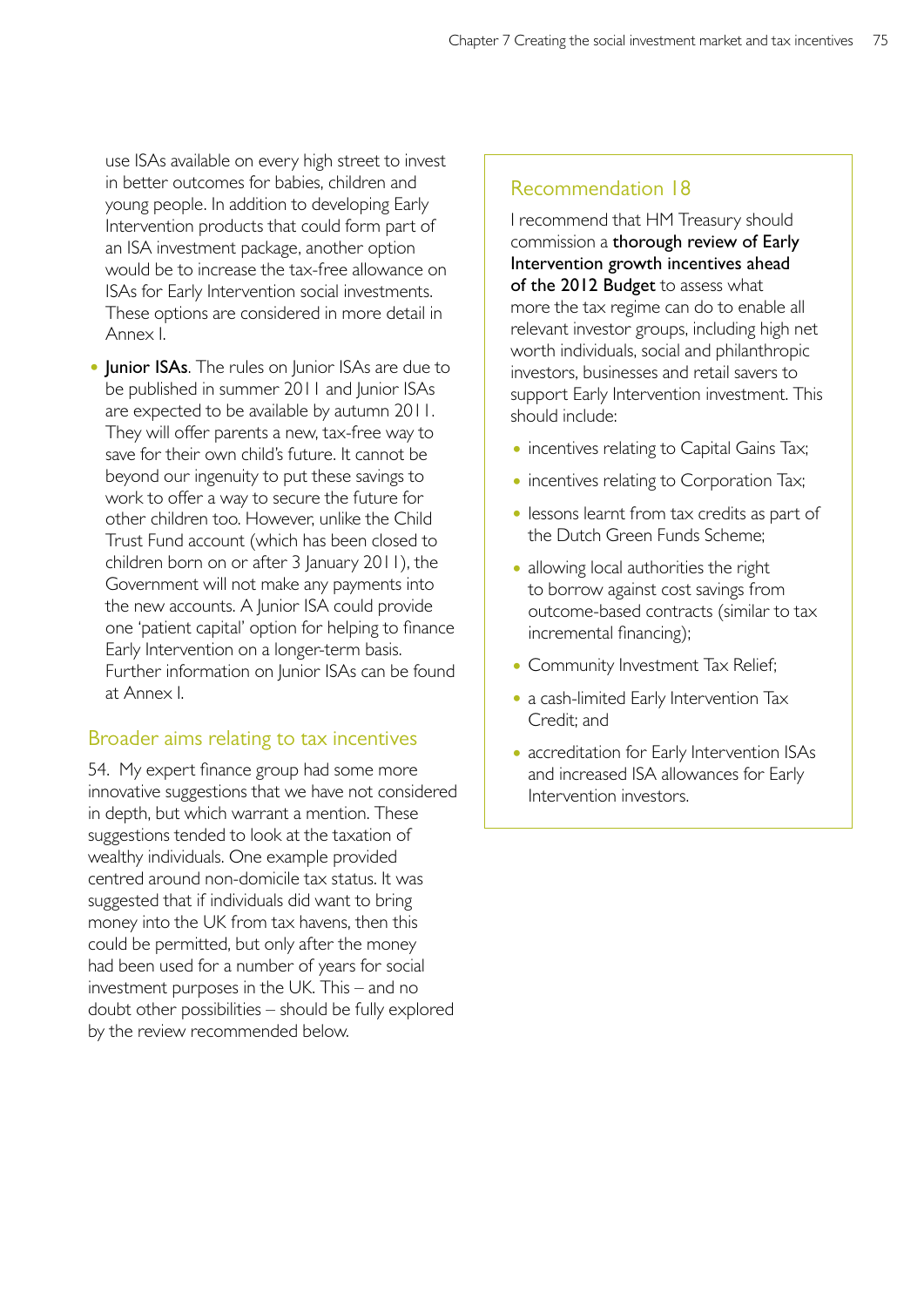#### **Notes**

- Personal communication to the review team from lan Curryer, Corporate Director of Children and Families, Nottingham City Council, 9 March 2011.
- 2 Department for Children, Schools and Families (2007) *Cost Benefit Analysis of Interventions with Parents*. Research Report DCSF-RW008. London: Department for Children, Schools and Families.
- 3 Personal communication to the review team from Ian Curryer, Corporate Director of Children and Families, Nottingham City Council, 9 March 2011.
- 4 Birmingham City Council (2009) Business Plan.
- 5 Evidence submitted to the review team by Marilyn Jones-Hill, Managing Director, Success for All – UK 30 March 2011.
- 6 Elliot A (2011) *Investing for the Good of Society: Why and how wealthy individuals respond*. London: The FairBanking Foundation, NESTA and Ipsos MORI.
- 7 lbid.
- 8 HM Government (2011) *Growing the Social Investment Market: A vision and strategy.* London: HM Government.
- 9 Elliot A (2011) *Investing for the Good of Society: Why and how wealthy individuals respond*. London: The FairBanking Foundation, NESTA and Ipsos MORI.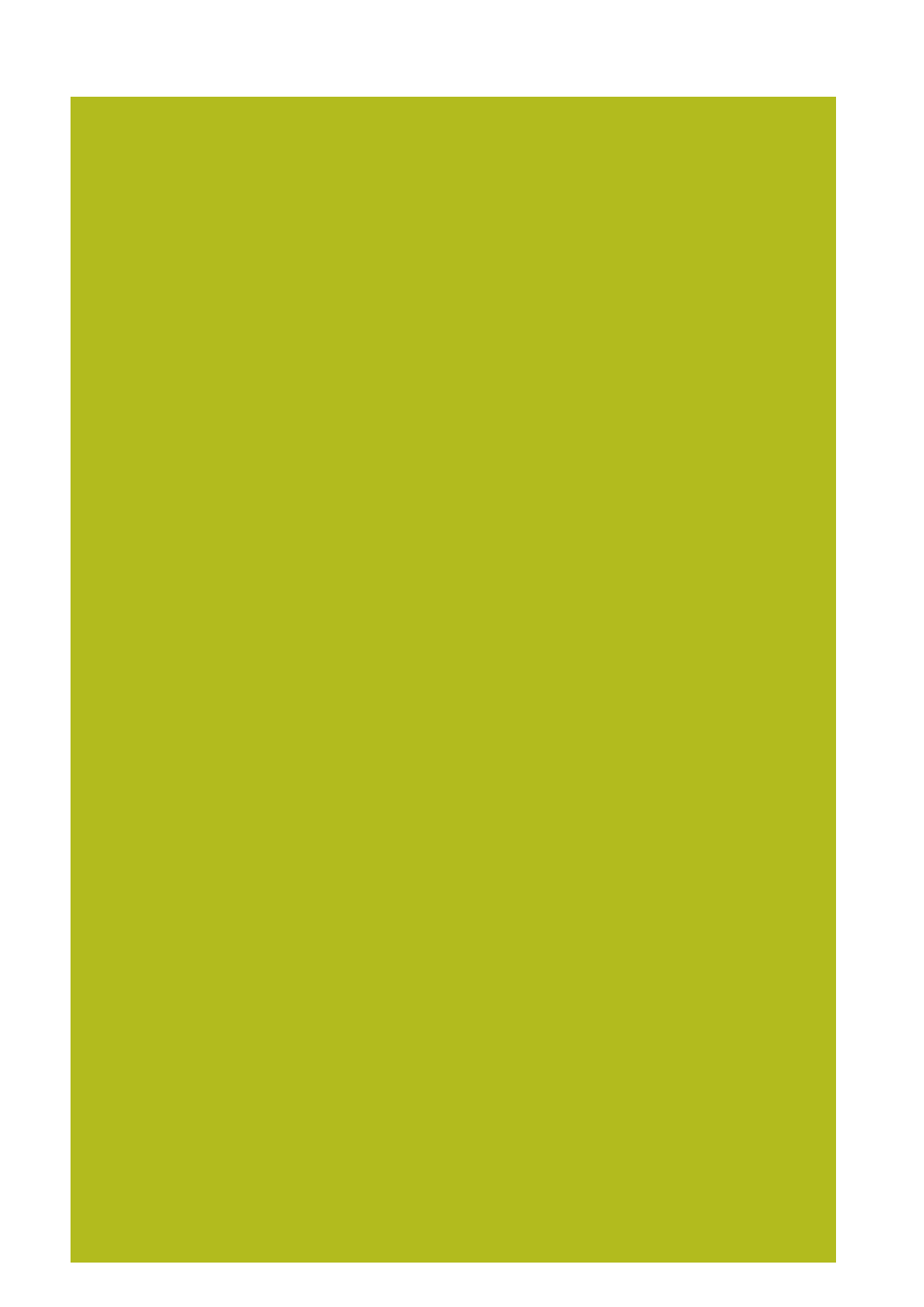# Chapter 8 Moving forward

# *Culture eats strategy for breakfast, every day.*

# *Peter Drucker*

1. In *Early Intervention: The Next Steps* and in this Report, I have set out a number of recommendations – political, cultural, institutional, financial and economic. If followed for a generation, they will allow for a shift in spending from late intervention to Early Intervention, and a subsequent improvement in the outcomes for young people and for society as a whole. The need for Early Intervention is not just confined to those in poverty, nevertheless this move to an Early Intervention culture should enable greater social mobility and a significant rebalancing of economic resources.

2. A way forward is mapped out clearly in places, necessarily vaguely in others, but always with a clear sense of direction. We will need to leave the path to explore opportunities, but must always keep the destination in sight, to ensure that all our babies, children and young people have good, safe and happy lives now and build the social and emotional competencies they need to make the most of their futures.

3. There are huge expectations about Early Intervention. These two Reports are a contribution. They are not the answer; we all now need to continue the move towards a culture of Early Intervention.

4. The responsibility for improving the lives of our children is shared. Central government, local areas, the voluntary sector, parents and investors all have

roles to play in improving society. I expect the Early Intervention Foundation to drive this change, with government support. Of course, there is a risk, as with any venture, that the Foundation might not come into fruition in time. Because it represents such great value for money to society, I do not envisage this, however I would not want to fail the children for lack of a contingency plan. If, for whatever reason, the Early Intervention Foundation is not set up by December 2011 as I have recommended, then central and local government must step in to fulfil the functions which I have earmarked for it.

5. I have recommended that central government: considers prioritising Early Intervention in the next Comprehensive Spending Review; enables local areas to work flexibly with their resources; and provides timely support on the outcomes that it would share payment for, and at what price. I recommended that better co-ordination of Early Intervention policy between the Department of Health and the Department for Education would facilitate this, with a focus on having a Foundation Years Plan. In addition, it is clear that the Cabinet Office and HM Treasury must take roles in co-ordinating activity in government on social investment. They must ensure that, where government departments benefit from the savings generated by Early Intervention in later years, that there are systems in place to ensure that these savings are recycled to investors through outcome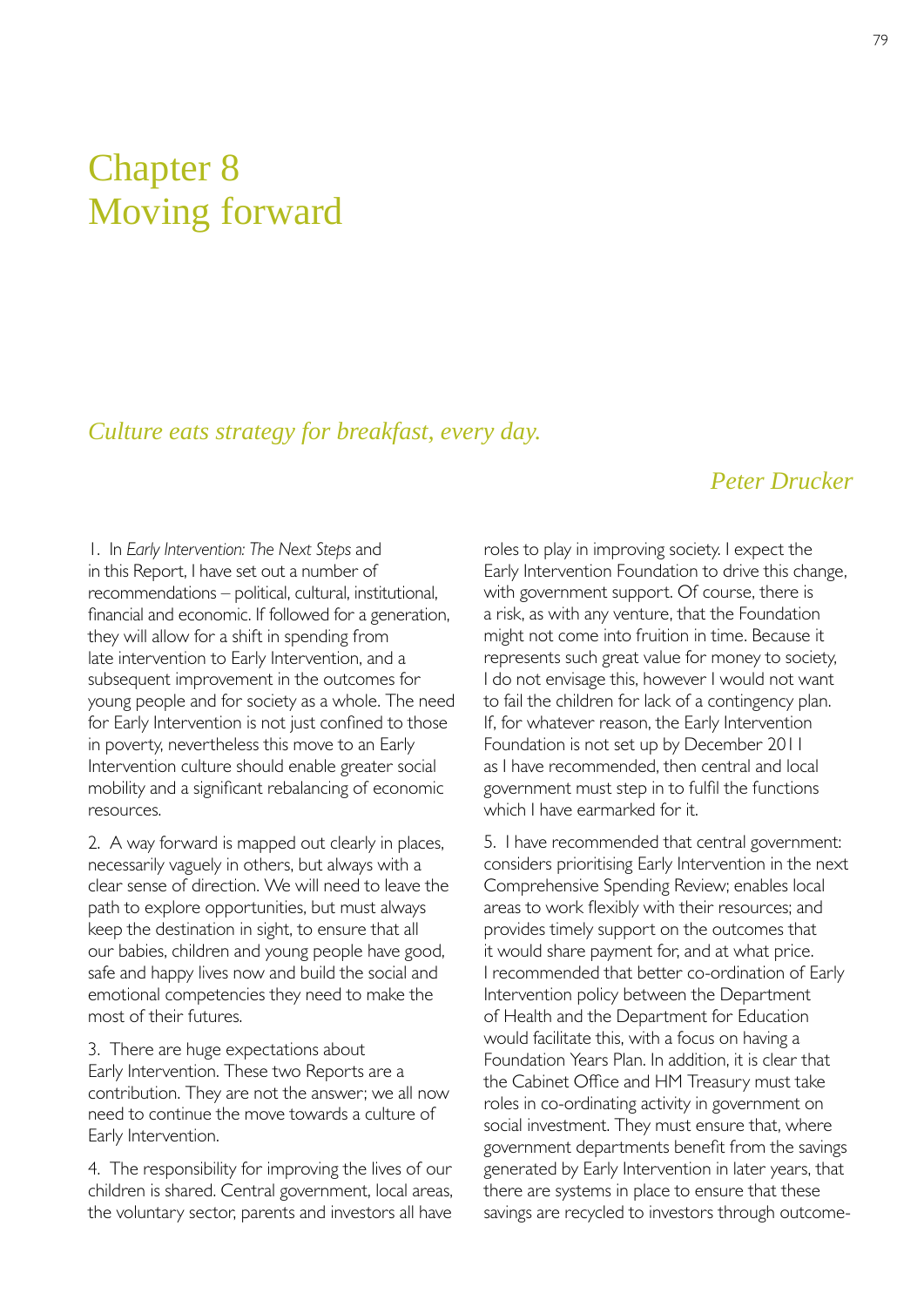based contracts so that further investment can be made for future generations.

6. Without vision and commitment to change, however, nothing will happen. We could get to a position where progress is halted in the quest for perfect data. We do not need to get to this position and we cannot wait 25 years for longitudinal data on the effect of every programme in the UK – we might not be able to afford such data collection, and it may not be relevant to the problems 25 years hence when we have it. Central government needs to trust the accumulation of evidence that we do have, on many programmes and from many countries, and so model outcomes and likely cashable savings from what we know now. It needs to agree a price that we will attach to children not being in care, to young people not being in the criminal justice system, and to young people having the social and emotional capabilities to hold down good jobs, so that we can reward those companies and investors who deliver this for us. Central government can also hedge its bets by transferring the risk onto providers and investors who, if they want to be paid, then need to make sure that the programme works. This is not to say that data should not be improved; it should, as it will help to develop the market, but it should not hinder progress.

7. We need to recognise the lead of other countries like the US, where President Obama has endorsed the use of Payment for Success contracts for Early Intervention programmes. We need to look at our maternity and paternity systems and see if there is something positive to learn from Scandinavian countries. In short, central government needs to be open to change, to shake off old systems and to accept that these ways of working and decades of massively funded late intervention have not created the fair and equal society that they have strived for.

8. To facilitate these changes, central government needs to set aside money for outcome-based payments, co-ordinate social investment activity and consider whether HM Treasury's spending formulas really are fit for purpose in a society where it is evident that preventive policies provide the best long-term value for money. It needs to be mindful of local area work. Where local areas

are implementing payment-by-results contracts for Early Intervention, they need to be assured that they can pay these back in later years. Central government cannot claw back savings made by local areas before they go to investors.

9. Local areas need to identify their needs for Early Intervention and to have systems in place which will direct support at the earliest stage to those families and children who need it. Some resources will be available from the Early Intervention Grant, and others from the public health budget and other sources. However, where this is not sufficient, local areas should look at where they will make savings from Early Intervention and, with central government where applicable, seek to put a price on these outcomes. This can then enable external investment to be sought through outcome-based contracts.

10. The Greater London Authority has kindly offered to co-ordinate the 27 Early Intervention places and to forward change at a local level. These areas will be the first to be able to access the resources of the Early Intervention Foundation and we will ensure that some are on the board of the Foundation, to ensure that the Foundation is sector-led.

11. The Early Intervention Foundation will champion and drive change. With government, and other research partners, it will continue to improve the evidence base on what works and ensure that it is disseminated to commissioners and providers of services. This information will also be made available to social investors in order to encourage an increase in investment in Early Intervention. The Foundation will work for local areas in order to enable them to make the best use of data and funding opportunities. It will provide advice on contracting and outcome-based payments, help to negotiate deals with central government and work with investors to develop an Early Intervention Fund.

12. While I have been writing this Report, a group of endorsers of the Foundation have been working hard to develop a business plan. Obviously, some money will need to be found for set-up costs and it is for this reason that they are advocating an endowment fund to enable this to happen. The Foundation will monitor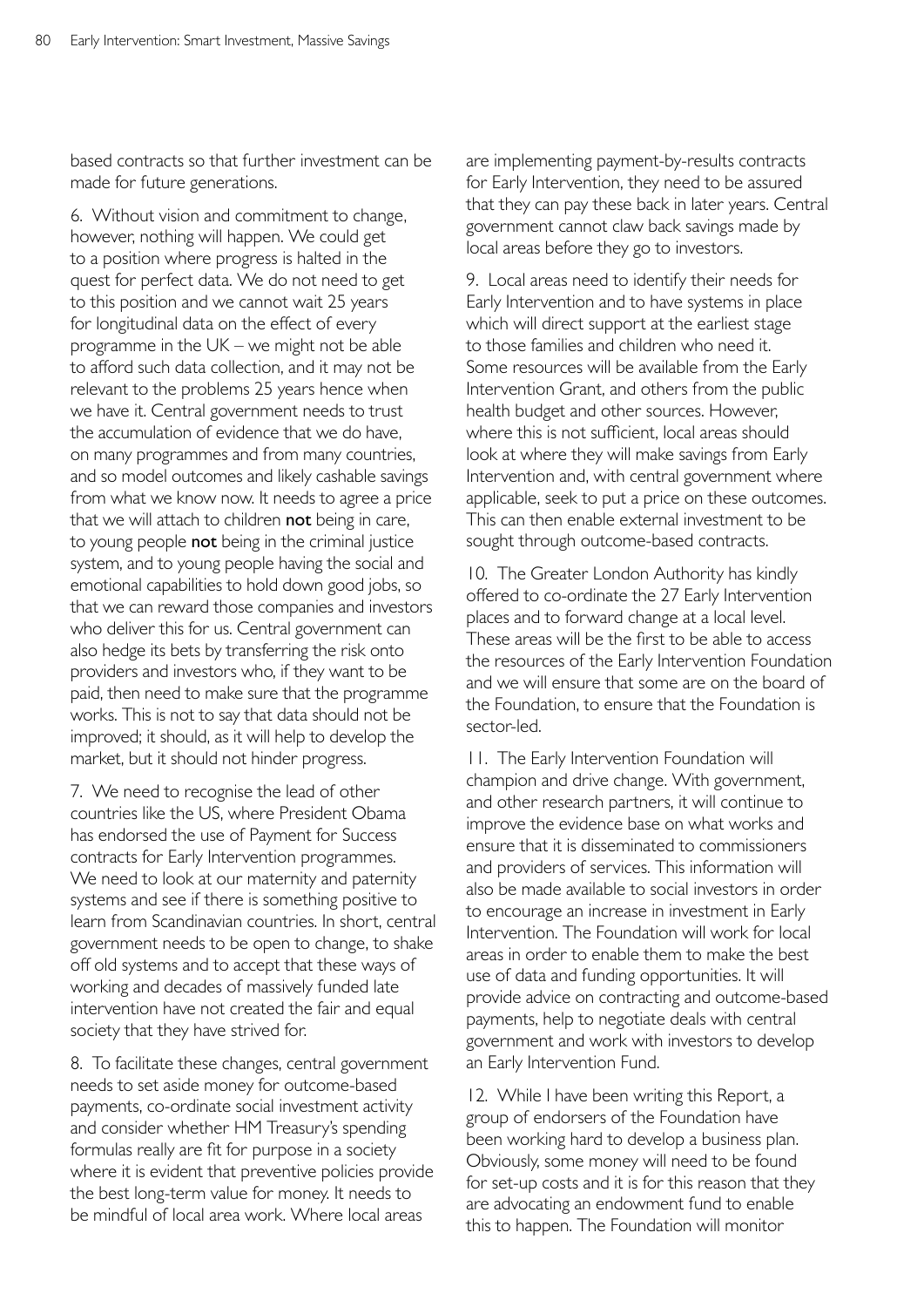progress on my recommendations and ensure that change is delivered and sustained. The Early Intervention Foundation will have a central role in driving forward the government agendas on Early Intervention. It is for this reason that in this Report I am requesting funding from central government. This represents good value for government because the remaining start-up cash is expected to come from charitable foundations and philanthropic gifts.

13. The voluntary sector has a role in ensuring that it delivers effective programmes, and in disseminating information regarding what works. In my first report, I recommended that there should be a national parenting campaign led by charitable groups, parents and employers. This campaign would help to educate parents about the importance of their children's early years, with practical examples to enable them to better support the social and emotional development of their children.

14. *Opening Doors, Breaking Barriers: A Strategy for Social Mobility*, which set out the first high-level response to my first Report, agreed with this recommendation and agreed that government would help to move this forward.

15. Finally, I would like to thank again all those who helped on my two Reports, especially my wonderful review team. I would also like to apologise to those whom I annoyed, offended or, in the case of my family, neglected. You should all be confident in the knowledge that as we achieve what we set out to achieve for our children, it was, and is, worth it.

#### Recommendation 19

I recommend that when the Early Intervention Foundation is in place, it initiates serious all-party discussions on Early Intervention to agree on actions to maintain and promote long-term commitment to Early Intervention.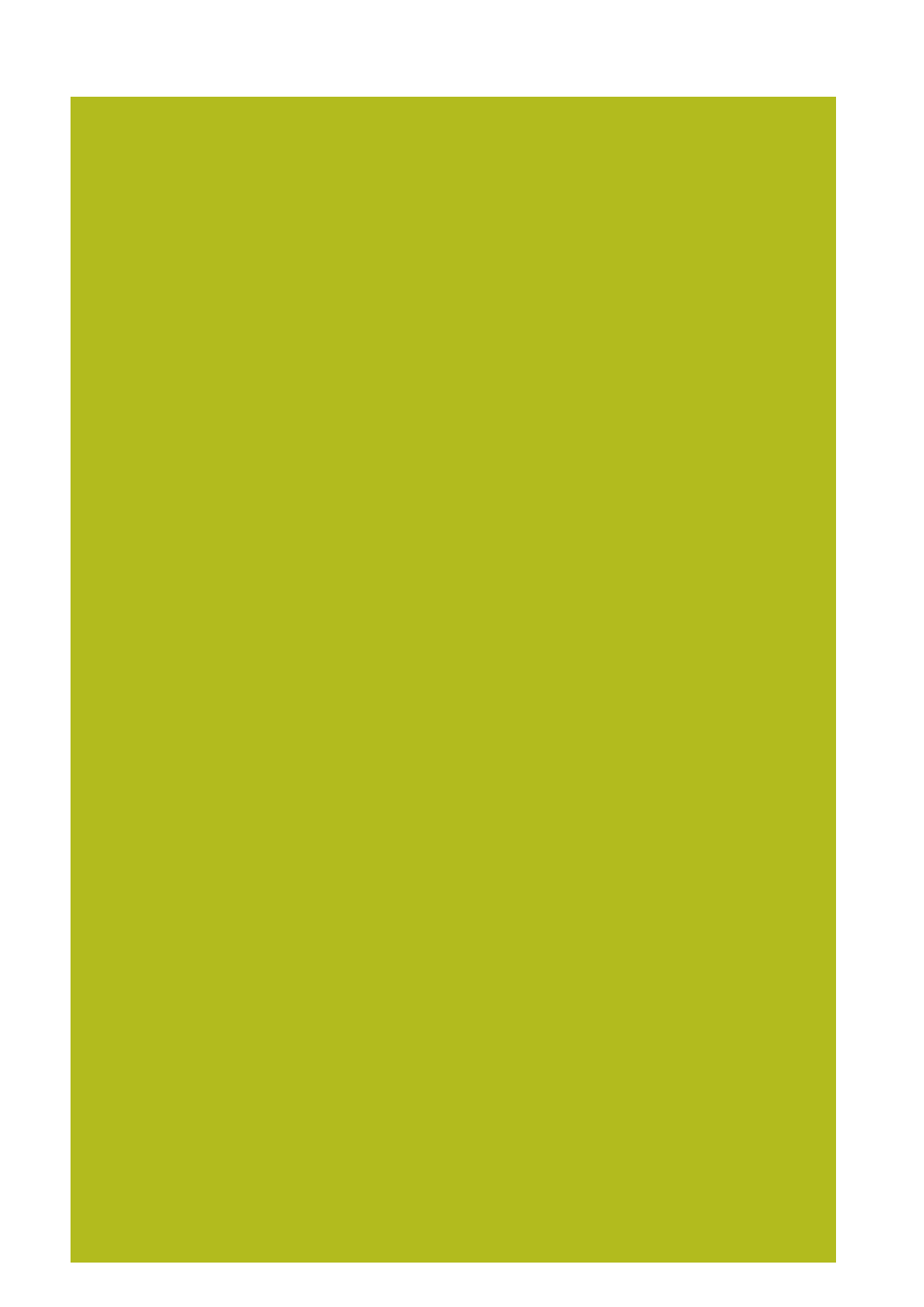# Annex A The 25 best Early Intervention programmes in the UK

The following programmes identified in *Early Intervention: The Next Steps* are implemented and/or available in the UK. The programmes are colour-coded according to the three levels defined in Annex B of that report:

Level 1, Level 2, Level 3

# Conception to school

Curiosity Corner (as part of Success for All) Incredible Years Multidimensional Treatment Foster Care Nurse Family Partnership Success for All Parent Child Interaction Therapy (PCIT) Breakthrough to Literacy Community Mothers High/Scope Perry Pre-School Parents as Teachers Triple P Primary school

Incredible Years Promoting Alternative Thinking Strategies (PATHS) Reading Recovery Success for All Parent–Child Interaction Therapy (PCIT) Breakthrough to Literacy Caring Schools Communities

Cooperative Integrated Reading and Composition Good Behavior Game Olweus Bullying Program PALS Quick Reads The Reading Edge Roots of Empathy Triple P Secondary school Functional Family Therapy Incredible Years

Multidimensional Treatment Foster Care Multisystemic Therapy Success for All Olweus Bullying Program Parenting Wisely Read 180 Roots of Empathy

Triple P

This is a living list which has evolved even since my first Report and it will continue to do so. There are many – even hundreds of – excellent programmes (including many which I helped to bring to Nottingham) not currently listed. As further evidence becomes available, this list will develop.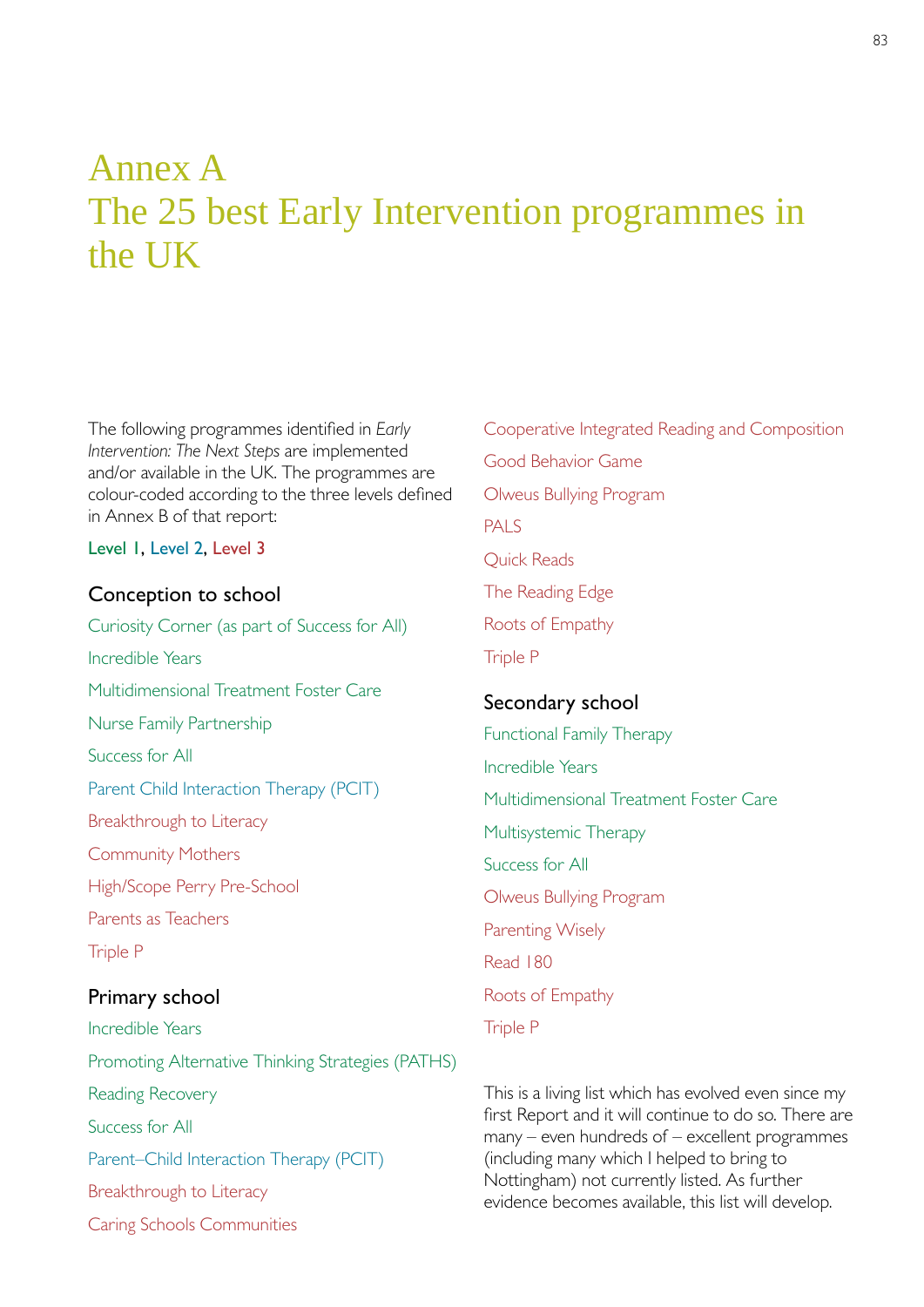# Annex B What government departments are already doing for Early Intervention

I asked my review team to collate information from government departments on the Early Intervention work occurring across Whitehall in order to give readers some background.

| Sure Start children's<br>centres                                 | The Government has said that it wants to retain a network of Sure<br>Start children's centres, accessible to all families but focused on those in<br>greatest need.                                                                                                                                                                                                                                                                                                                        |  |  |
|------------------------------------------------------------------|--------------------------------------------------------------------------------------------------------------------------------------------------------------------------------------------------------------------------------------------------------------------------------------------------------------------------------------------------------------------------------------------------------------------------------------------------------------------------------------------|--|--|
| Health visitors                                                  | The Government has committed to funding an extra 4,200 health<br>visitors, who will work closely with Sure Start children's centres and other<br>early years practitioners.                                                                                                                                                                                                                                                                                                                |  |  |
| Outreach and family<br>support                                   | Sure Start children's centres provide outreach and family support<br>services, which have a critical role to play in reaching vulnerable families.<br>They work alongside health visitors, social workers and other early years<br>professionals.                                                                                                                                                                                                                                          |  |  |
| <b>Family Nurse Partnership</b>                                  | The Government is committed to doubling the number of places on the<br>Family Nurse Partnership programme by 2015.                                                                                                                                                                                                                                                                                                                                                                         |  |  |
| Early Years Foundation<br>Stage framework                        | All early years settings - schools, children's centres providing childcare,<br>childminders, nurseries, pre-school playgroups - have been required<br>since September 2008 to meet the standards set out in the Early Years<br>Foundation Stage (EYFS) for all children aged 0–5 in their care.                                                                                                                                                                                            |  |  |
| Early Years Foundation<br>Stage review                           | The Government asked Dame Clare Tickell (Chief Executive of Action<br>for Children) to carry out a review of the EYFS. The review looked at<br>how best to protect young children's safety and welfare and support<br>their development and learning, particularly the most vulnerable and<br>disadvantaged children. Underpinning this, the review also looked at how<br>to reduce burdens on providers, recognising their professionalism and<br>that they deserve professional freedom. |  |  |
| Free entitlement to early<br>education for 3- and<br>4-year-olds | The Government has increased the 3- and 4-year-olds entitlement to<br>15 hours a week of free early years provision for 38 weeks per year. This<br>applies until they reach compulsory school age (the term following their<br>fifth birthday). Some 95% of 3- and 4-year-olds access some or all of<br>their entitlement. Free places are delivered by a range of providers from<br>the maintained schools sector and private, voluntary and independent<br>sectors.                      |  |  |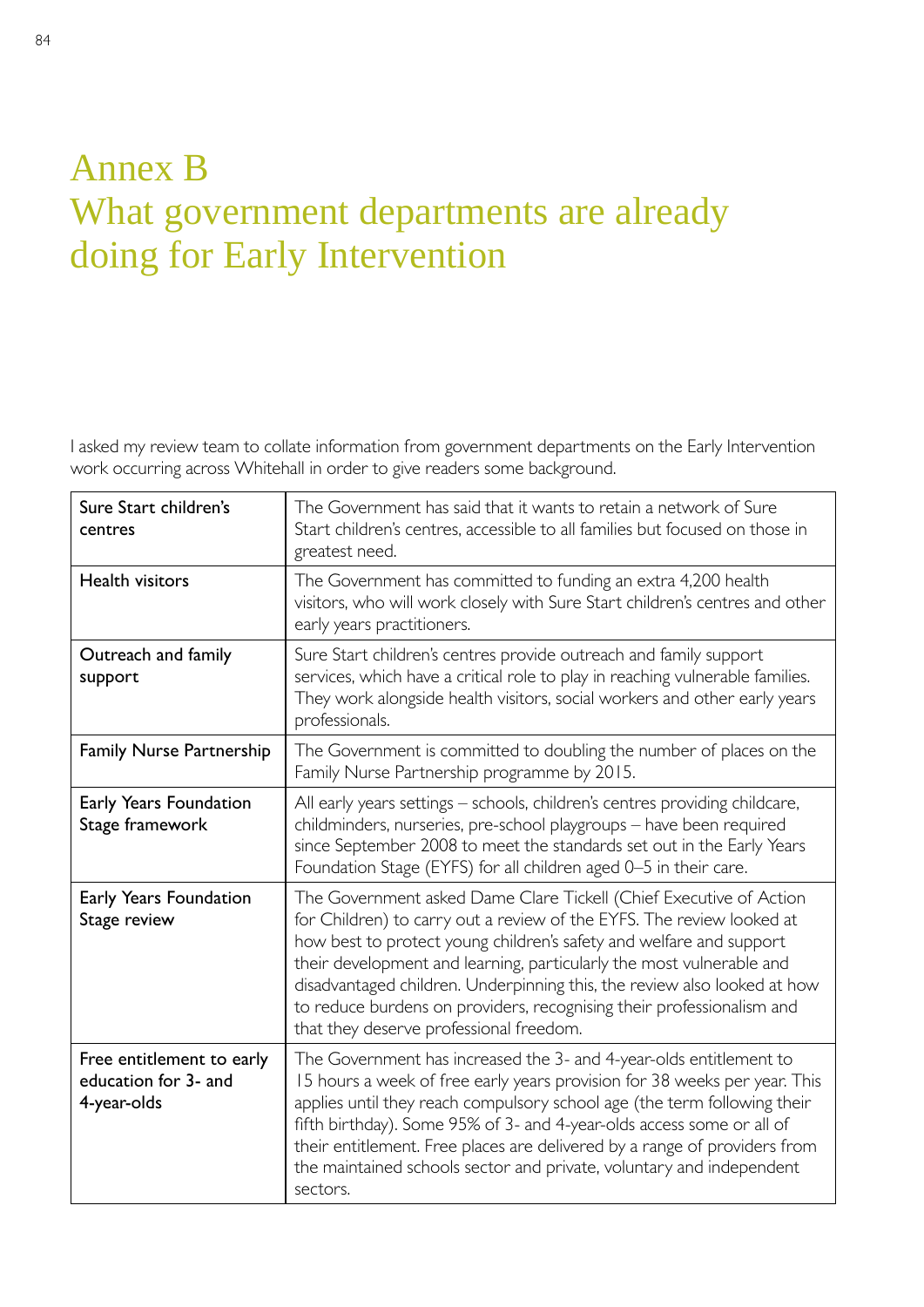| 2-year-old entitlement to<br>early education                    | Since September 2009, all local authorities have been funded to deliver<br>up to 15 hours a week of free early education to 15% of their most<br>disadvantaged 2-year-olds. Approximately 20,000 children currently<br>benefit from this.                                                                                                                                                                                                                                                                                                                                                                                                              |
|-----------------------------------------------------------------|--------------------------------------------------------------------------------------------------------------------------------------------------------------------------------------------------------------------------------------------------------------------------------------------------------------------------------------------------------------------------------------------------------------------------------------------------------------------------------------------------------------------------------------------------------------------------------------------------------------------------------------------------------|
| Early Intervention Grant                                        | The new Early Intervention Grant (EIG) brings together the funding<br>for Early Intervention and preventive services. It is a substantial pot of<br>funding allocated to local authorities which is not ringfenced so that it<br>can be used more flexibly to address the particular issues affecting local<br>communities. In its first two years, £2,222 million (2011/12) and £2,307<br>million (2012/13) is being allocated to local authorities in England via<br>the EIG. As I have said, this is a helpful and symbolic statement of intent,<br>but its purpose and use must be seen to advance Early Intervention as<br>proposed by my review. |
| Payment by results                                              | The Department for Education's (DFE's) Business Plan commits it to<br>working with local authorities to explore the introduction of payment<br>by results for Sure Start children's centres. A trial with a number of local<br>authorities should begin later in the year, running until March 2013.                                                                                                                                                                                                                                                                                                                                                   |
| Special educational needs<br>(SEN) Green Paper -<br>early years | The DFE's Green Paper Support and Aspiration: A new approach to special<br>educational needs and disability, published in March 2011, emphasises the<br>importance of effective identification of SEN and disabilities if children<br>are to thrive, be ready for school, make good progress in their education<br>and, as adults, live independently and make as positive contribution to<br>society as is possible.                                                                                                                                                                                                                                  |
| <b>Pupil Premium</b>                                            | The Pupil Premium will make sure that the most deprived pupils,<br>including those most able, receive the support they need to reach their<br>potential and will help schools ensure that all their pupils have the same<br>opportunities. It will be for schools to decide how the Pupil Premium<br>is spent since they are best placed to assess what additional provision<br>should be made for the individual pupils within their responsibility.                                                                                                                                                                                                  |
| <b>Every Child</b>                                              | Funding previously held centrally for the Every Child programmes,<br>targeted at those children in the bottom 5% in early reading and<br>mathematics has now been made available to schools through the<br>Dedicated Schools Grant.                                                                                                                                                                                                                                                                                                                                                                                                                    |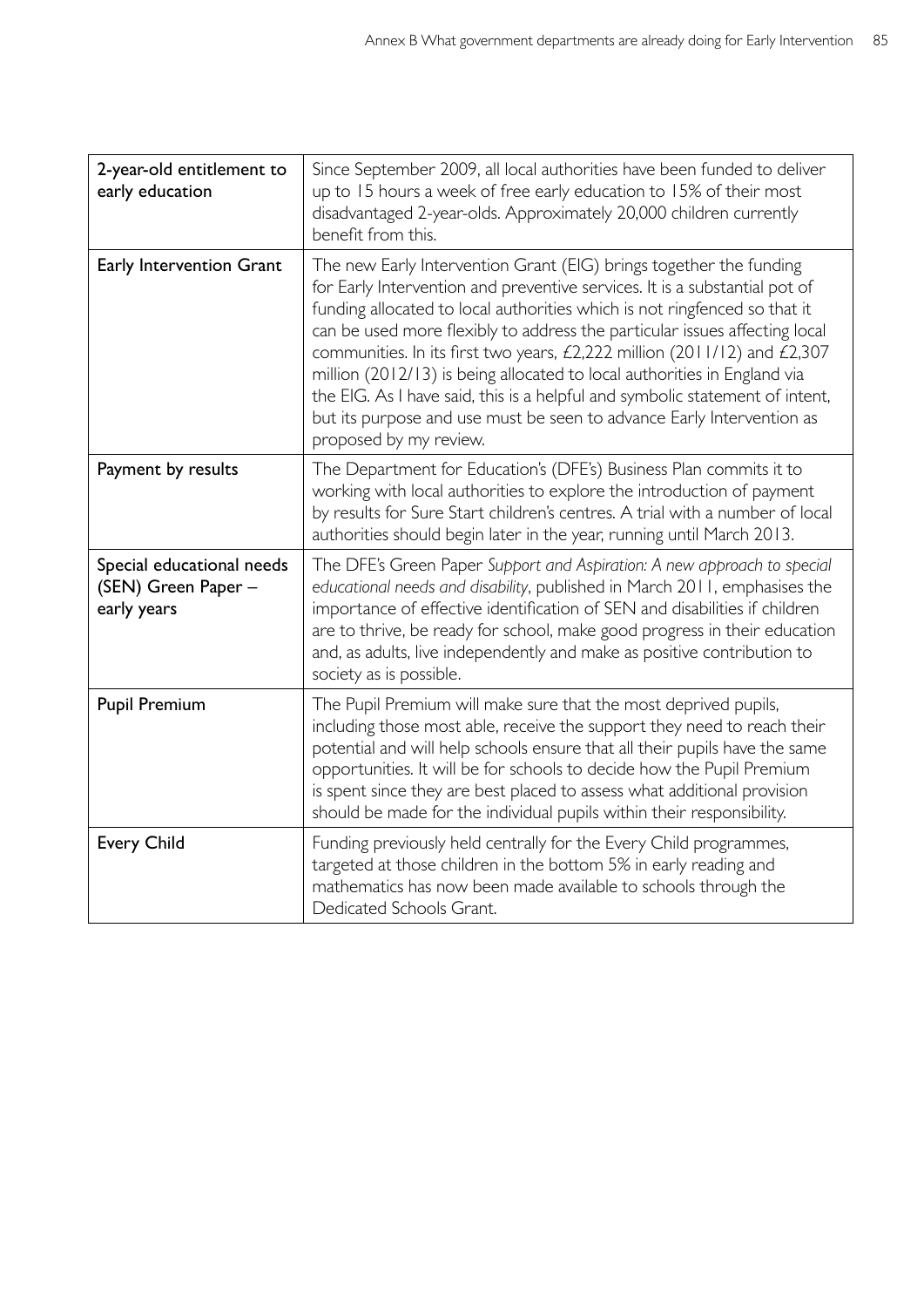| National campaign to<br>support families with<br>multiple problems  | In December 2010 the Prime Minister announced a new national<br>campaign to support and help turn around the lives of all families with<br>multiple problems, including reducing costs to public services. The<br>national campaign will include:                                                                                                                                                                                                                                                                                                                                                                                                                                                                                                                   |  |
|---------------------------------------------------------------------|---------------------------------------------------------------------------------------------------------------------------------------------------------------------------------------------------------------------------------------------------------------------------------------------------------------------------------------------------------------------------------------------------------------------------------------------------------------------------------------------------------------------------------------------------------------------------------------------------------------------------------------------------------------------------------------------------------------------------------------------------------------------|--|
|                                                                     | • DfE's Early Intervention Grant of £2.2 billion;                                                                                                                                                                                                                                                                                                                                                                                                                                                                                                                                                                                                                                                                                                                   |  |
|                                                                     | • the roll out of Community Budgets (all local areas can access support<br>to redesign services to provide more integrated and cost-effective help<br>to troubled families);                                                                                                                                                                                                                                                                                                                                                                                                                                                                                                                                                                                        |  |
|                                                                     | • £10 million investment in national voluntary and community<br>organisations with expertise in supporting families with problems;                                                                                                                                                                                                                                                                                                                                                                                                                                                                                                                                                                                                                                  |  |
|                                                                     | • Working Families Everywhere – a new national charity developing ways<br>to support families into work; and                                                                                                                                                                                                                                                                                                                                                                                                                                                                                                                                                                                                                                                        |  |
|                                                                     | • £200 million European Social Fund investment to support families who<br>have been stabilised by family intervention services to move towards work.                                                                                                                                                                                                                                                                                                                                                                                                                                                                                                                                                                                                                |  |
| <b>Family Support Services</b><br>telephone and online<br>helplines | The Government is looking to build on the experience and understanding<br>gained in recent years from funding a wide range of services to support<br>parents and families in England by procuring a new set of services,<br>delivered through the internet and by telephone.                                                                                                                                                                                                                                                                                                                                                                                                                                                                                        |  |
| Multisystemic Therapy                                               | Multisystemic Therapy is a community-based treatment for antisocial<br>behaviour in young people that started in the US and is now being<br>delivered in the UK. A randomised control trial has been set up to<br>measure the impact of Multisystemic Therapy on outcomes for young<br>people and families.                                                                                                                                                                                                                                                                                                                                                                                                                                                         |  |
| Youth crime                                                         | The Home Office has announced a total of over $\angle$ 18 million of ring-<br>fenced funding over two years for police, local agencies and the voluntary<br>sector to tackle teenage knife, gun and gang violence and to prevent<br>young people from entering a cycle of crime. The funding will support<br>enforcement work by police in three police force areas, alongside positive<br>activities for young people across England and Wales, and local work to<br>bring about long-term changes in attitudes and behaviours. Activities<br>aimed at youth crime prevention may also be funded from the Early<br>Intervention Grant, which provides local authorities with an unringfenced<br>funding stream to fund Early Intervention and prevention activity. |  |
| <b>Munro Review</b>                                                 | Professor Munro concludes that preventive services will do more to<br>reduce abuse and neglect than reactive services. Helping early delivers<br>better outcomes for children, young people and families and is more cost<br>effective.                                                                                                                                                                                                                                                                                                                                                                                                                                                                                                                             |  |
| <b>DfE Business Plan</b>                                            | Milestone 5.C: First annual data released on number of families that have<br>been through an evidence-based Early Intervention programme by local<br>authority (exact measure to be agreed after publication of this report<br>from Graham Allen).                                                                                                                                                                                                                                                                                                                                                                                                                                                                                                                  |  |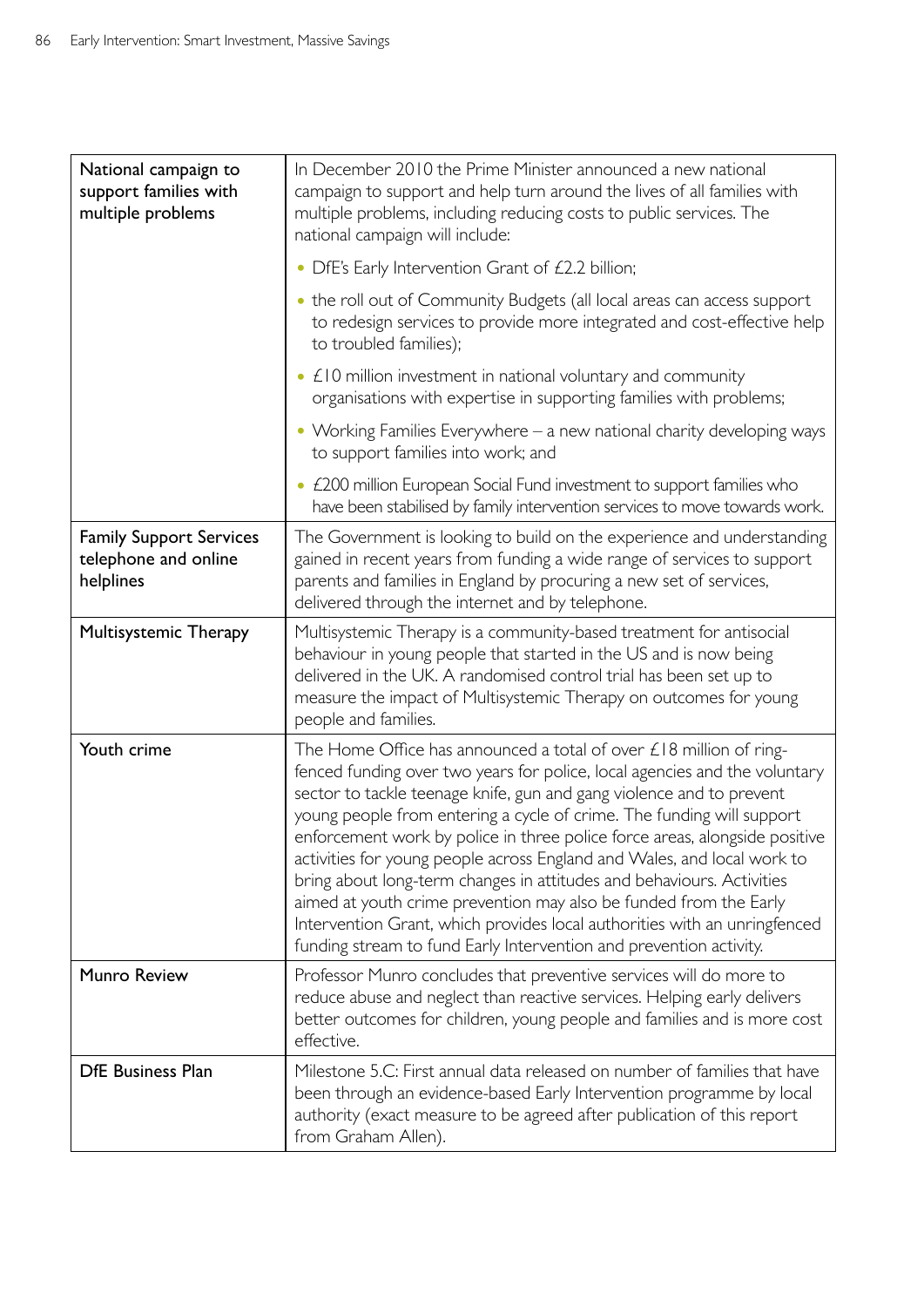# Annex C Early Intervention in Northern Ireland, Scotland and Wales

#### Northern Ireland

The Northern Ireland Department of Health, Social Services and Public Safety has a number of strategies that promote and support prevention and early intervention.

At an operational level, the Public Health Agency (PHA) is convinced that investment in early years interventions brings significant benefits later in life across a range of areas such as health and wellbeing, education, reduced violence and crime. The PHA's approach is informed by the dynamic growth of scientific, neurological and economic knowledge which clearly demonstrates that creating the right conditions for early childhood development is likely to be more effective and less costly than addressing problems at a later age. In particular, the PHA supports prioritisation of investment in services that provide intensive support during pregnancy, the first five years of life and later childhood. Such investment will bring an important return for the individual and society as a whole.

There is close collaboration between government agencies and the voluntary and community sectors in this area.

The PHA has introduced two evidence-based early intervention programmes to Northern Ireland: Family Nurse Partnership and Roots of Empathy.

Other initiatives include:

- An increase in the current level and efficacy of the Incredible Years parenting support programme.
- Increased access for professionals and all organisations to bespoke infant mental awareness training. This includes promoting increased uptake of training such as that provided through the Solihull approach model.
- An antenatal 'care bundle' aimed at maximising interventions with parents who have risk factors.
- Active consideration through research of incentivebased smoking cessation aimed specifically at young expectant mothers.
- Enhancing links between the implementation of existing PHA Action Plans, e.g. breastfeeding, mental health and well-being, community development and so forth.
- Developing local models such as the South Eastern Health and Social Care Trust parenting programme and the New Parent Project which targets intensive health visitor support at vulnerable young pregnant women.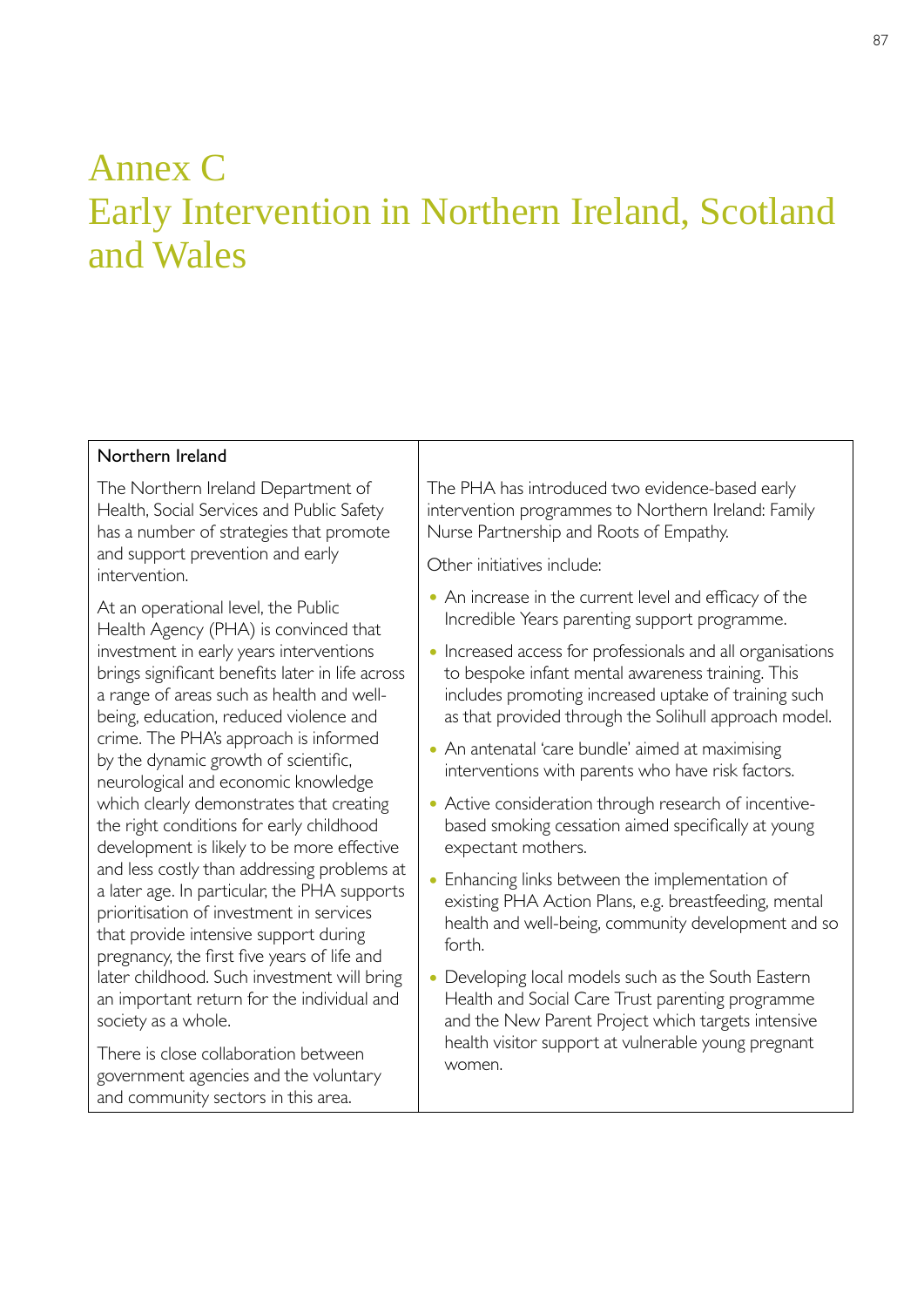| Northern Ireland (continued) | Department of Education support for 32 Sure<br>Start projects located in the most deprived areas in<br>Northern Ireland, providing a balanced mix of services<br>to an estimated 34,000 children and their families.                                                                                                                                                            |  |
|------------------------------|---------------------------------------------------------------------------------------------------------------------------------------------------------------------------------------------------------------------------------------------------------------------------------------------------------------------------------------------------------------------------------|--|
|                              | • Consideration is being given to a new strategy to<br>increase the rates of breastfeeding.                                                                                                                                                                                                                                                                                     |  |
|                              | An updated child health promotion programme to<br>ensure that universal services delivered to all families<br>by maternity services, GPs, health visitors and school<br>nurses is based on the latest evidence of what is best<br>for children.                                                                                                                                 |  |
|                              | • Hidden Harm, which provides support for children<br>whose carers have significant problems with alcohol<br>and/or drugs.                                                                                                                                                                                                                                                      |  |
|                              | • The Parenting Helpline Family Support hubs provide<br>needs-based family support services.                                                                                                                                                                                                                                                                                    |  |
|                              | • A web-based Regional Family Support Information<br>System providing access to local information on the<br>range of family support services available.                                                                                                                                                                                                                         |  |
|                              | Independent philanthropic funding from Atlantic<br>Philanthropies, which has supported a number of new<br>evidence-based early years intervention programmes<br>both in Northern Ireland and in the Republic of<br>Ireland. There is a commitment to sharing the learning<br>from these models and to the systematic dissemination<br>of best practice in their implementation. |  |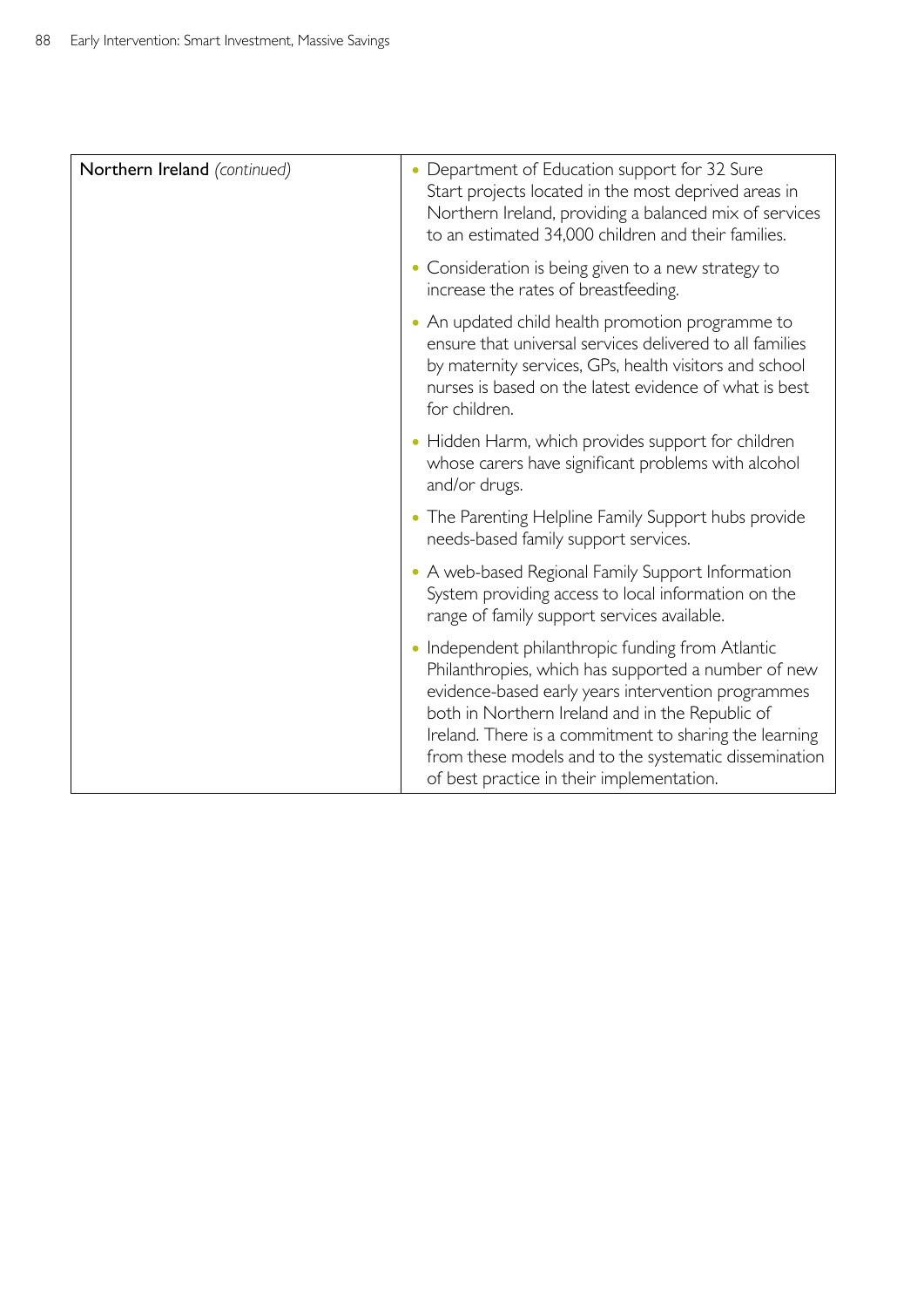distinct focus on the circumstances of disabled children

as part of the programme.

| The new Scottish Government has made<br>a number of manifesto commitments<br>relevant to early intervention in the early<br>years.<br>This builds on a six-month investigation                                                                                                                                  | • The Scottish Government has allocated an additional<br>£50 million in a change fund to support projects<br>designed to deliver effective early intervention in a<br>child's life, including a new generation of family centres.<br>This includes:                                                                                                                                                                                                                                                                                                                                                                                                     |  |  |
|-----------------------------------------------------------------------------------------------------------------------------------------------------------------------------------------------------------------------------------------------------------------------------------------------------------------|---------------------------------------------------------------------------------------------------------------------------------------------------------------------------------------------------------------------------------------------------------------------------------------------------------------------------------------------------------------------------------------------------------------------------------------------------------------------------------------------------------------------------------------------------------------------------------------------------------------------------------------------------------|--|--|
| into Preventive Spending by the Finance<br>Committee of the Scottish Parliament in<br>early 2011, which said there needed to be<br>a shift from reacting to crises, to a greater<br>focus on prevention and early intervention.<br>The Committee's report also emphasised<br>the need for a consensual approach | - creating an early years task force to co-ordinate<br>policy and ensure that early years spending is<br>prioritised by the whole public sector;                                                                                                                                                                                                                                                                                                                                                                                                                                                                                                        |  |  |
|                                                                                                                                                                                                                                                                                                                 | - ensuring that every council in Scotland reflects the<br>early years and early intervention agenda in its Single<br>Outcome Agreement;                                                                                                                                                                                                                                                                                                                                                                                                                                                                                                                 |  |  |
| in moving towards a more preventive<br>approach to public sector spending and                                                                                                                                                                                                                                   | - continuing to roll out the Family Nurse Partnership<br>programme across Scotland;                                                                                                                                                                                                                                                                                                                                                                                                                                                                                                                                                                     |  |  |
| investment in early years in particular, and<br>that this will require leadership across all<br>political parties.                                                                                                                                                                                              | - developing a national parenting strategy, providing<br>parents with access to a guaranteed level of support;                                                                                                                                                                                                                                                                                                                                                                                                                                                                                                                                          |  |  |
|                                                                                                                                                                                                                                                                                                                 | - further developing the highly successful PlayTalkRead<br>campaign to highlight the importance of parents'<br>input to a child's development; and                                                                                                                                                                                                                                                                                                                                                                                                                                                                                                      |  |  |
|                                                                                                                                                                                                                                                                                                                 | - continuing to develop the Early Years Early Action<br>Fund, which supports projects in the third sector<br>that deliver early intervention.                                                                                                                                                                                                                                                                                                                                                                                                                                                                                                           |  |  |
|                                                                                                                                                                                                                                                                                                                 | • The Scottish Government is also considering how<br>social impact bonds might be used in a variety of<br>contexts, including childcare, and recognises the need<br>for further development.                                                                                                                                                                                                                                                                                                                                                                                                                                                            |  |  |
| Wales                                                                                                                                                                                                                                                                                                           |                                                                                                                                                                                                                                                                                                                                                                                                                                                                                                                                                                                                                                                         |  |  |
| The new Welsh Government is taking<br>forward a number of commitments that<br>recognise the importance of early and<br>effective interventions in the lives of<br>children and young people.                                                                                                                    | • The Flying Start programme has been doubled so<br>that more children and families can benefit. Flying<br>Start is a programme for families with children aged<br>0-3. It is targeted at Wales's most deprived areas<br>and encompasses free childcare, parenting support,<br>intensive health visitor support and support for early<br>literacy and delivers quality experiences for children in<br>those areas. International research shows that support<br>in the early years is vital to a child's emotional, social<br>and cognitive development and Flying Start is the<br>Welsh Government's flagship programme for providing<br>that support. |  |  |
|                                                                                                                                                                                                                                                                                                                 | • The Families First programme is being maintained<br>throughout the period of the next Assembly, with a                                                                                                                                                                                                                                                                                                                                                                                                                                                                                                                                                |  |  |

# Scotland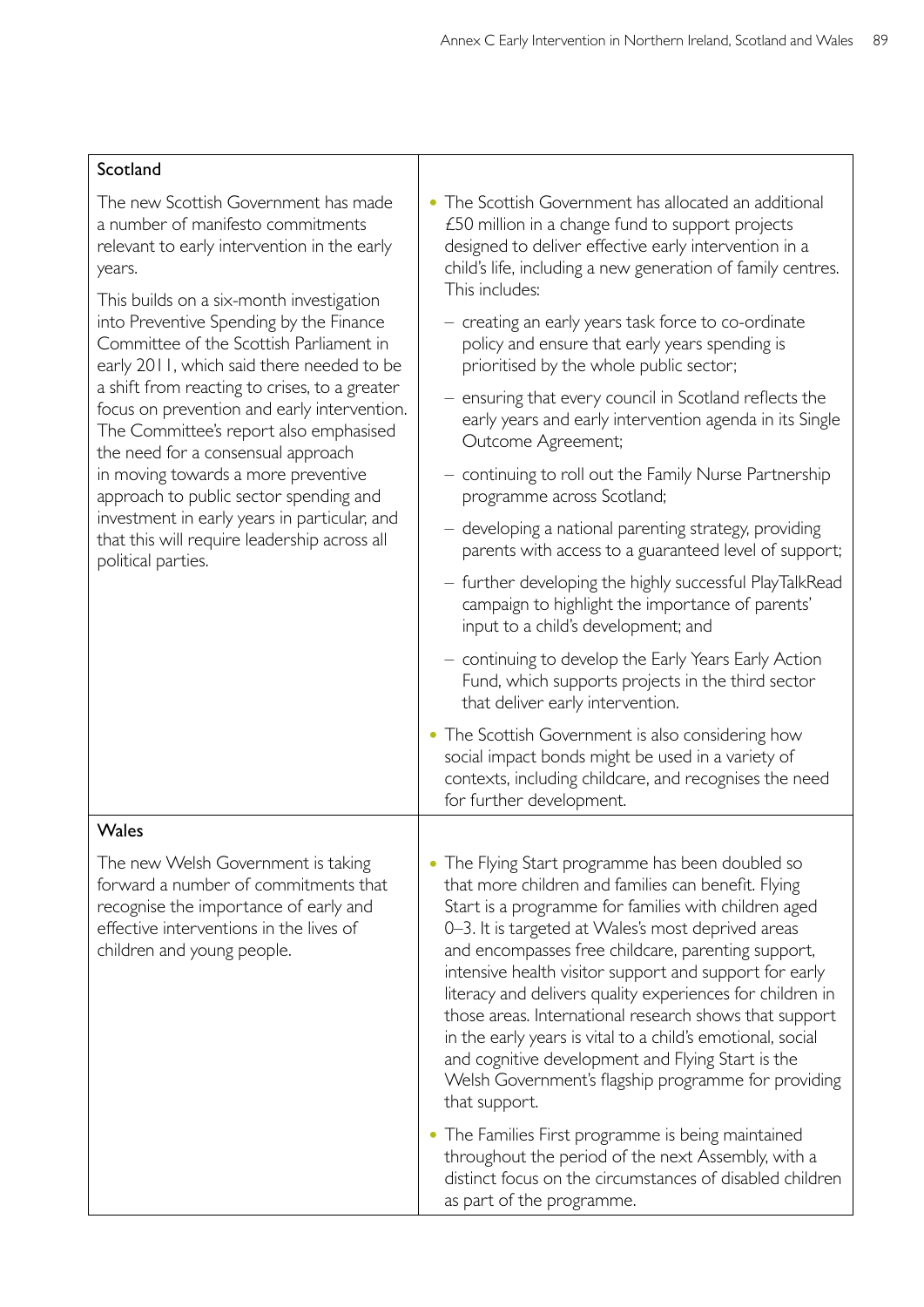| Wales (continued) | • Families First seeks to drive improvements to the<br>systems and services that support families, particularly<br>those with children living in poverty. A key message<br>of Families First is that, in order to prevent escalation<br>of need and its associated costs, prevention, early<br>identification and early and appropriate interventions<br>are key. The programme, currently at pioneer stage,<br>seeks to reduce the numbers of families developing<br>more complex needs, with their associated more<br>intensive and costly interventions, at a later date.                                                     |  |
|-------------------|----------------------------------------------------------------------------------------------------------------------------------------------------------------------------------------------------------------------------------------------------------------------------------------------------------------------------------------------------------------------------------------------------------------------------------------------------------------------------------------------------------------------------------------------------------------------------------------------------------------------------------|--|
|                   | • Other actions include:                                                                                                                                                                                                                                                                                                                                                                                                                                                                                                                                                                                                         |  |
|                   | - the adoption of a programme focusing on the<br>importance of health in the early years, drawing on<br>experience from health professionals, family support<br>services, education, social care and others;                                                                                                                                                                                                                                                                                                                                                                                                                     |  |
|                   | - prioritising new models of working with families with<br>complex needs by rolling out the Integrated Family<br>Support Services across Wales;                                                                                                                                                                                                                                                                                                                                                                                                                                                                                  |  |
|                   | - the continuation of the Free Breakfast programme,<br>with free school milk for pupils under 7 years of age;<br>and                                                                                                                                                                                                                                                                                                                                                                                                                                                                                                             |  |
|                   | - continued support for Incredible Years Wales.                                                                                                                                                                                                                                                                                                                                                                                                                                                                                                                                                                                  |  |
|                   | • Alongside these commitments the Welsh Government<br>also has continued with the implementation of the<br>Foundation Phase, a holistic developmental curriculum<br>designed to meet the needs of the individual child and<br>to support their development whatever their abilities.<br>Its skills-based curriculum places greater emphasis<br>on experiential learning and the use of the outdoors.<br>Roll out of the curriculum will be completed from<br>September for all 3- to 7-year-olds. Its prime objective<br>should be to produce high levels of 'school readiness'<br>for all children regardless of family income. |  |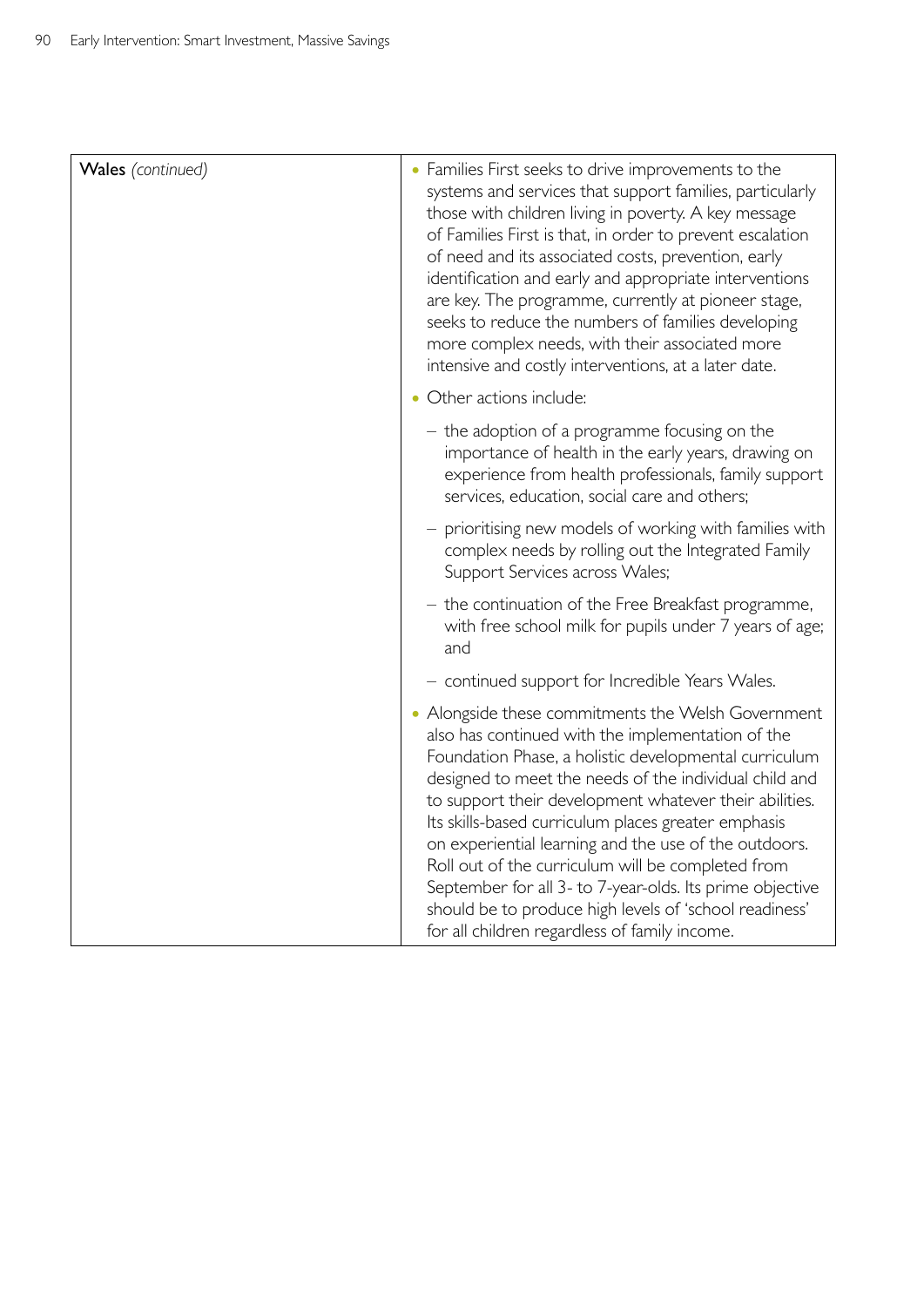# Annex D Introducing a franchise function

There are a number of proven Early Intervention programmes that are currently delivered outside the UK. Introducing these programmes to the UK would require them to be developed for a UK context, reflecting different social and cultural norms. It is also the case that a number of existing UK programmes operate only in particular areas of the country, and rolling them out more widely may require support. An independent body such as the Early Intervention Foundation could introduce a franchise model to both make programmes UK ready and to support effective roll out.

A master franchise agreement allows individuals or organisations to buy the rights to sub-franchise within a specific territory or another country, such as the UK. This model could be applied in respect of Early Intervention programmes. A single entity (an independent body or the Early Intervention Foundation) could act as the master franchisor, purchasing the franchise agreement for a range of the best Early Intervention programmes and acting as the sole owner and manager of individual franchises. The entity would then have a role to help develop programmes to be more UK ready, so that they could be rolled out more widely. The entity could raise finance for these purposes, paying back investors once the franchises had been bought by local authorities etc. This could help to address any capacity issues. The entity could also offer direct support to local areas which purchase the franchise, therefore improving fidelity and increasing the chances of success.

The additional benefits of a franchise model would be:

- To incentivise providers to deliver as best they can with fidelity (otherwise the franchise goes to another local provider).
- To incentivise innovation, as new models could be sold for development under the franchise model (i.e. by a local authority which develops a new programme). The entity could help the local authorities to implement and develop a new model if the entity deems it a possible success through its rigorous evidence-based testing. This could be particularly beneficial in the case where a single academic institution or local authority has developed a new programme, but may not have the resources (time or financial) for rolling out more widely.
- To minimise the risk of many external contractors throughout the UK, as there will only be one entity buying the programmes.

Using a single entity to run the franchise would reduce the need for a programme owner to organise multiple contracts for rolling out across the UK. The economies of scale would also help to generate greater cost savings.

The entity could also enable the programme owner(s) to provide additional support to those who have purchased the franchise for particular programmes. The entity would have responsibility for 'recruiting' relevant local authorities and possible charitable organisations to roll out relevant programmes in their areas.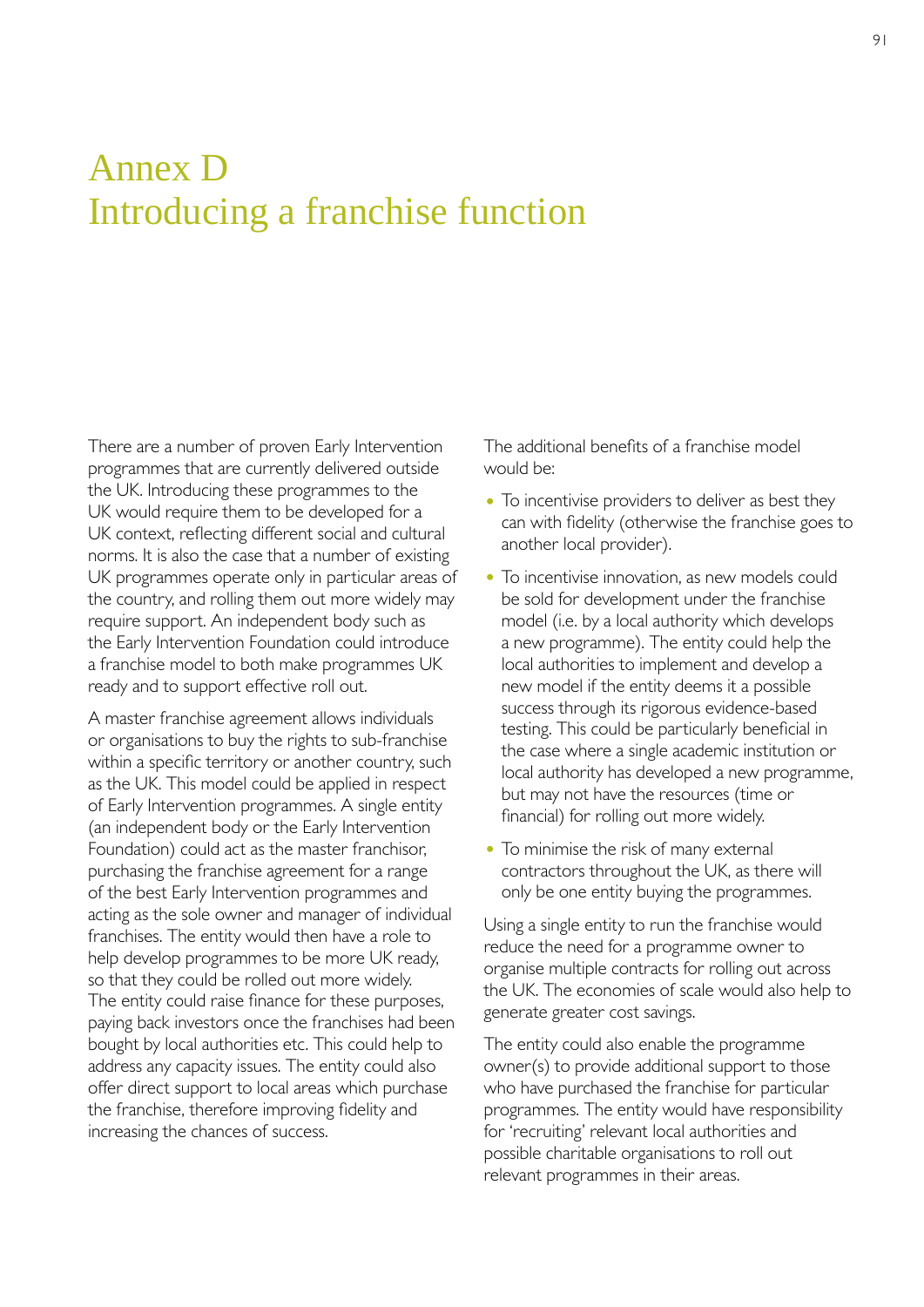In order to develop the programme for wider roll out, the entity could consider taking a loan from private sector organisations. Once the local authorities have bought a franchise from the entity this money can pay back the loans. This means there would be a guaranteed stream of finance coming back to the private organisations, which is a potentially economical option as loans are typically cheaper. This is something that the Big Society Bank could be approached for.

# Guide for the franchise model

- An Early Intervention programme developer would sell the rights to use their programme to an independent body or the Early Intervention Foundation. The developer would be the 'franchisor'.
- The Foundation would be the master franchisee and would have responsibility for running, managing and developing the Early Intervention programmes.
- The Early Intervention Foundation would seek private sector and charitable funding to help develop the programmes and provide support to local authorities/commissioners implementing the programmes. This could be in the form of a loan or through the Early Intervention Fund.
- The Foundation would provide a package of support to the local authorities to help them implement the Early Intervention programme with fidelity.
- If the local authorities/commissioners implement the programme successfully then they could buy the franchise agreement from the Foundation.
- If the programme is not implemented successfully and with fidelity then the franchise agreement would be taken away from the local authorities/commissioners.



# Figure D1: The franchise model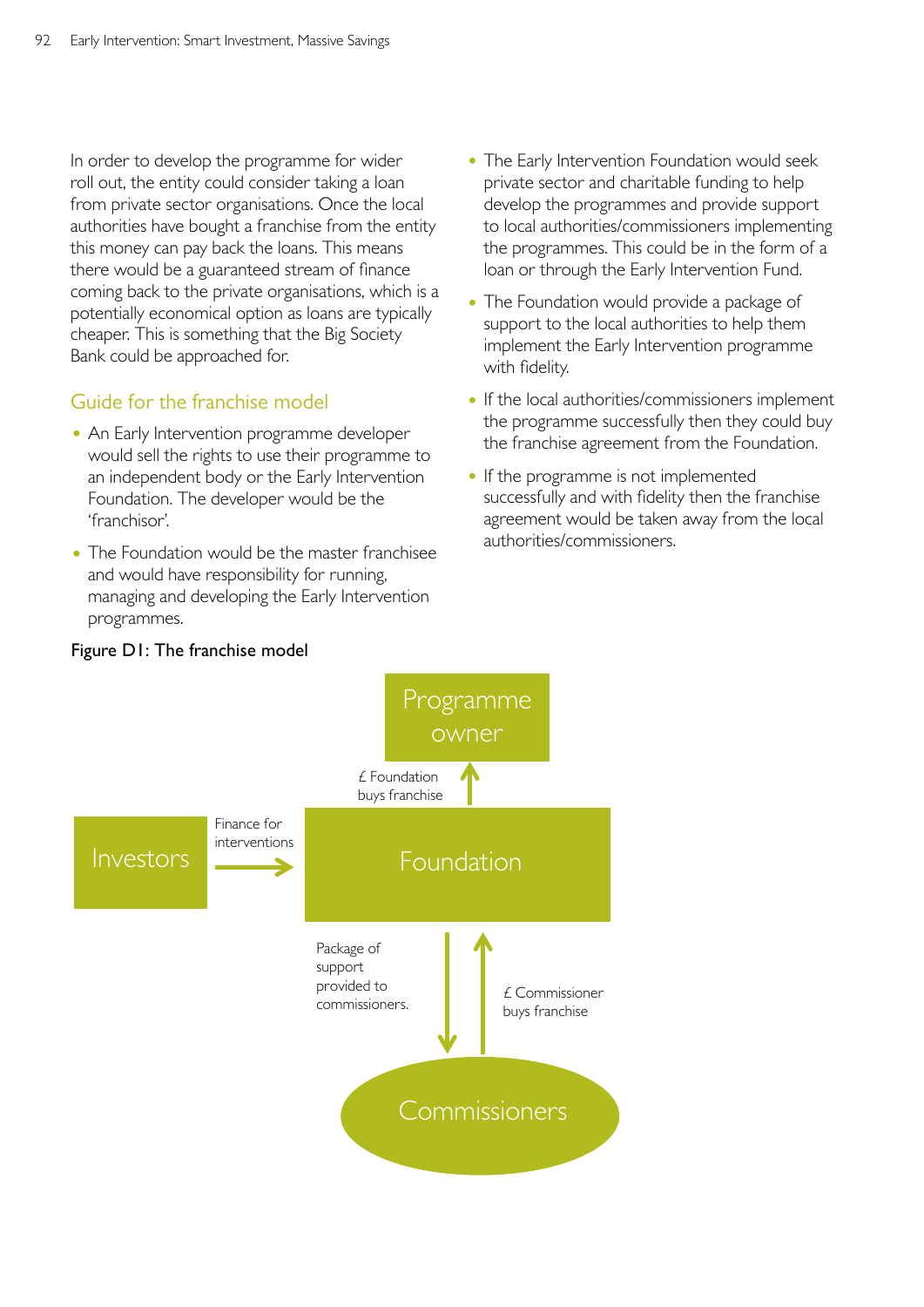# Annex E Concept paper: The Early Intervention Foundation

## Summary

The Allen Report has proposed the creation of an independent Early Intervention Foundation (EIF) that would promote a major shift towards investment in proven approaches that can break the cycle of childhood abuse and neglect. The EIF would perform four critical functions: to build and champion the evidence base for investment in Early Intervention; to support local agencies to draw up new results-based contracts; to help providers to build their capacity to deliver Early Intervention services; and to assist providers to access new sources of capital.

The proposal is that EIF is founded with £10 million of funding from central government, in recognition of the major savings that will accrue to government over the longer term. This sum will be matched by private and charitable sources. An endowment will be used to invest in research and to allow the EIF to generate income on a results basis through services to local agencies, providers and investors. Twenty pilot EIF programmes would be developed in the first 18 months of operation, with potential for up to two additional programmes to support a scaling up of interventions in pioneer authorities.

## Introduction

Thousands of children's lives are blighted needlessly each year. Disadvantage and harm are passed on from one generation to the next. Only 0.1% of the £55 billion spent by government on services targeted at children is directed towards prevention. And yet we now know with remarkable clarity

which interventions would break this cycle and, indeed, we can make sound predictions about how different young lives are likely to turn out.

We can cost the major, ongoing savings that would be made by government and wider society if we funded the best, most powerful approaches to break this cycle. Furthermore, there are now new sources of investment that can be mobilised to make these interventions happen in towns and cities across the UK. There is, in short, no longer any excuse for inaction: we need to make a large-scale and long-term investment in Early Intervention now.

This is the conclusion of the Allen Report on Early Intervention, which has set out a vision that is shared by the leaders of all the main political parties, by leading investors and funders, international experts as well as provider organisations from across the sectors. We have a coalition of willing partners: the next step is to move from talk to action. What we envisage is akin to the major investment in public health made in the 19th century that produced a permanent, population-wide change in life experiences and expectations. We envisage a shift over the coming decade to a position where 5% of public funding rather than the current 0.1% is directed to prevention rather than cure.

The Allen Report has argued that a new institutional engine is required to ensure that the right investment is made in the right actions, in locations across the UK. This new engine is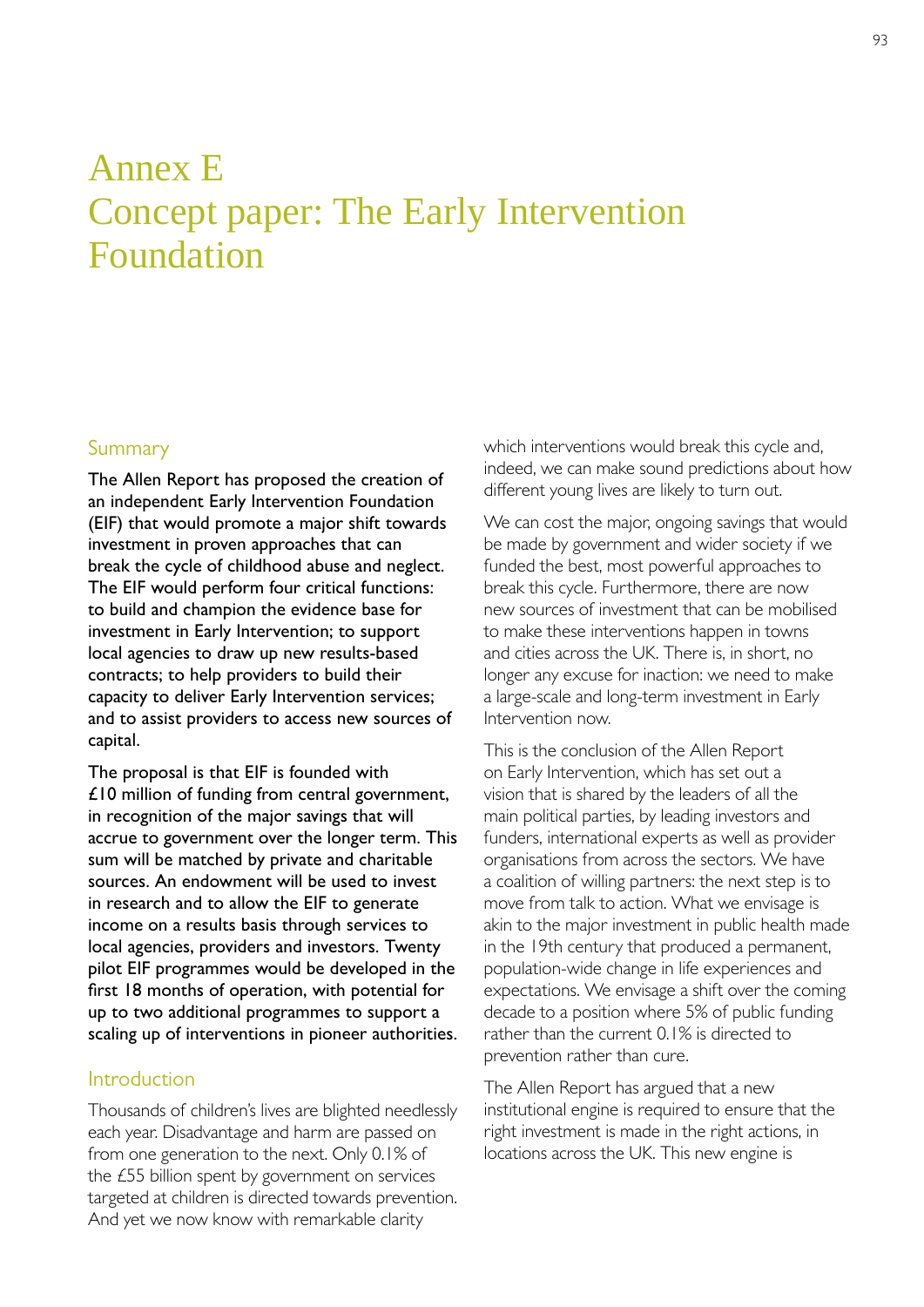the Early Intervention Foundation. The Report proposes that such an institution must be:

- independent from government;
- guided by the strongest possible evidence base of what works;
- financially sustainable and scalable;
- responsive to the voice and experience of young people; and
- an intermediary and connector: bringing together money, providers and funders in partnership, in order to inspire a spiral of hope rather than an endless cycle of dysfunction.

In what follows, I outline the key functions of the proposed Early Intervention Foundation:

- Its mission in building and disseminating the evidence base regarding what works.
- The contracts it will help to broker between local authorities and providers.
- How it will help to build the capacity of a wider supplier network.
- The ways in which capital will be raised.
- How it will be organised in terms of legal structure, governance and staffing.

Note: This is a concept document only and much further business planning – including detailed financial modelling of the proposed investment fund – will be required over coming weeks. Your comments are invited on all aspects of these proposals, which remain at an early stage of development. Our intention is then to move to a more detailed business plan that can be taken formally to partners and investors over coming months.

# Interventions to be supported by the EIF

Aim: The EIF will help to build the evidence base for the most effective early interventions in children's lives and champion these interventions as widely as possible.

a) Support for portfolio management

Central to our approach is a focus on investing

in proven models. We will recommend to local agencies that they invest in well-balanced portfolios of interventions, where at least 80% of programmes meet the standards of evidence outlined in the Allen Report. Other funds should be directed to programmes geared to systematic innovation, where a proper process of evidence gathering, evaluation and peer review is in place. In this way, local communities can realise the long-term benefits of both replicating and scaling proven successes and innovating new and potentially better interventions for the future.

## b) Evidence standards

A summary of some of the key interventions can also be reviewed in the Allen Report – *Early Intervention: The Next Steps*. The report also summarises the standards of evidence that we consider should be applied to any intervention targeted for increased investment. It is critical that the EIF should stand for an especially high rigour of evidence-based investment. Its model of performance management needs to be both exhaustive and maximise knowledge building for the future.

#### c) Evidence-building systems and standards

The EIF will not itself manage performance of different local interventions, but it will recommend standards and systems for ensuring that performance data is captured in order to support effective delivery, manage contract compliance, protect investors' interests and also build the wider evidence base. Granular, real-time data will be required of providers and contract managers: some, but not all, of this data will be required to serve other purposes, hence EIF will have a close interest in and a role in enabling all concerned to answer critical questions, such as the following, on a real-time basis:

- Are the prescribed interventions being delivered in the right way? We are looking for the greatest possible fidelity to the known critical success factors for successful action.
- Are the expected outcomes being delivered? We are targeting the smallest possible deviation from the norm for a specific intervention and a specific target group.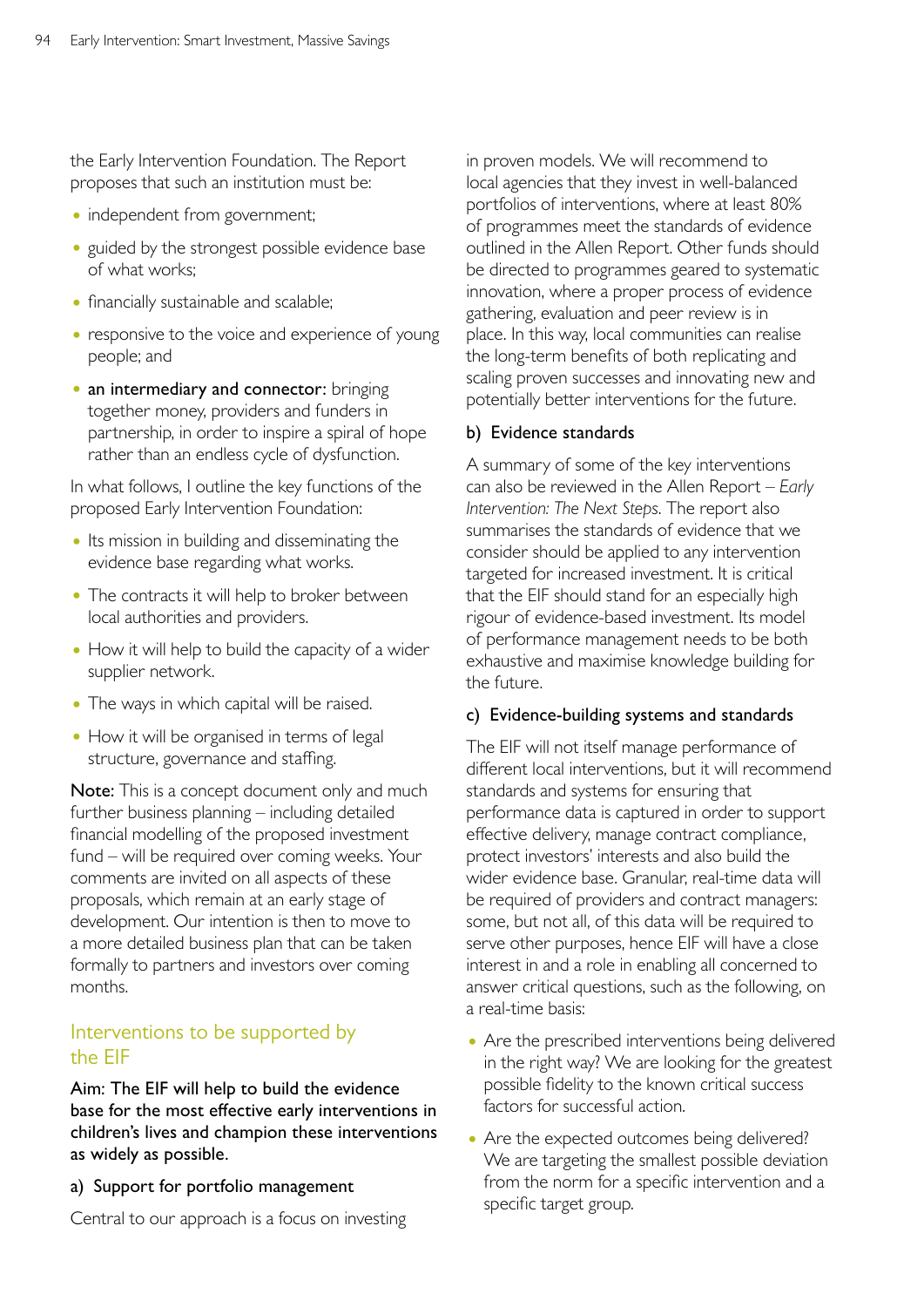- Are the outcomes being delivered at the right cost? We need provision to be as cost-efficient as possible, without compromising quality.
- Are there new hallmarks of successful practice that we should learn from?

## d) Building the research literature

A central function of the EIF will be to continue to review and build the evidence base for all kinds of early intervention that break the cycle of disadvantage. Some research may be carried out in-house, but the default mode will be to commission research from leaders in the field internationally and indeed encourage fruitful collaborations between experts in this area.

# e) Dissemination of knowledge and championing of Early Intervention

Significant investment will also be made in research dissemination in the form of expert advice to funders, providers and investors, as well as dissemination of research findings through mainstream and social media channels. Another critical role will be to popularise the cause of Early Intervention by working with Civil Society and other partners – to build the groundswell of support at a community level. We aim to transform the understanding of and commitment to far-reaching investment in the future of disadvantaged children so that over a generation we move from spending 0.1% on prevention to closer to 5%.

# Partnering with local authorities

## Aim: The EIF will act as a key partner for local public agencies wanting to invest in Early Intervention.

The most important actors in making Early Intervention a reality are local public agencies – led by local authorities, supported by primary care trusts/GP commissioning bodies, the police and schools. Unlike models such as the Peterborough social impact bond experiment, we consider that the commissioning role of local agencies should not be delegated to investors, but it should be supported so as to be as collaborative and as effective as possible. The Allen Report has argued that local agencies should be given the greatest

possible freedoms and incentives to invest in Early Intervention on a truly ambitious scale.

The EIF will have a critical role in helping local agencies to invest in Early Intervention with confidence, offering advice and consultancy in the following areas:

- Championing Early Intervention locally and helping to build commitment from different agencies.
- Building the evidence base for different interventions.
- Baseline assessment of needs.
- Diagnostic screening to assist review of current support entitlements.
- Constructing a balanced portfolio of investments, so as to optimise short and longer term impacts and costs savings.
- Modelling of social and financial returns for different Early Intervention portfolios i.e. defining which results and cost savings will accrue to which funder over the course of a programme.
- Definition of outcome metrics for both interim and longer term outcomes, together with evidence-gathering standards and suggested payment schedules.
- A legal template for results-based contracts between a group of purchasers and providers – locking in the agreed portfolio, key outcomes and metrics, the monitoring and evaluation methodologies to be employed, resource contributions, target cost savings and agreed exit points.
- Facilitating additional contributions to results contracts from central government, for example from benefits bill savings and reduced cost burden on the Ministry of Justice – dependent upon the adoption of the Allen Report recommendations by central government.
- Offering advice and support for procurement on a value for money basis.

The EIF will also add value through the activities outlined in the following sections, helping to build the capacity of the provider community and facilitating access to capital.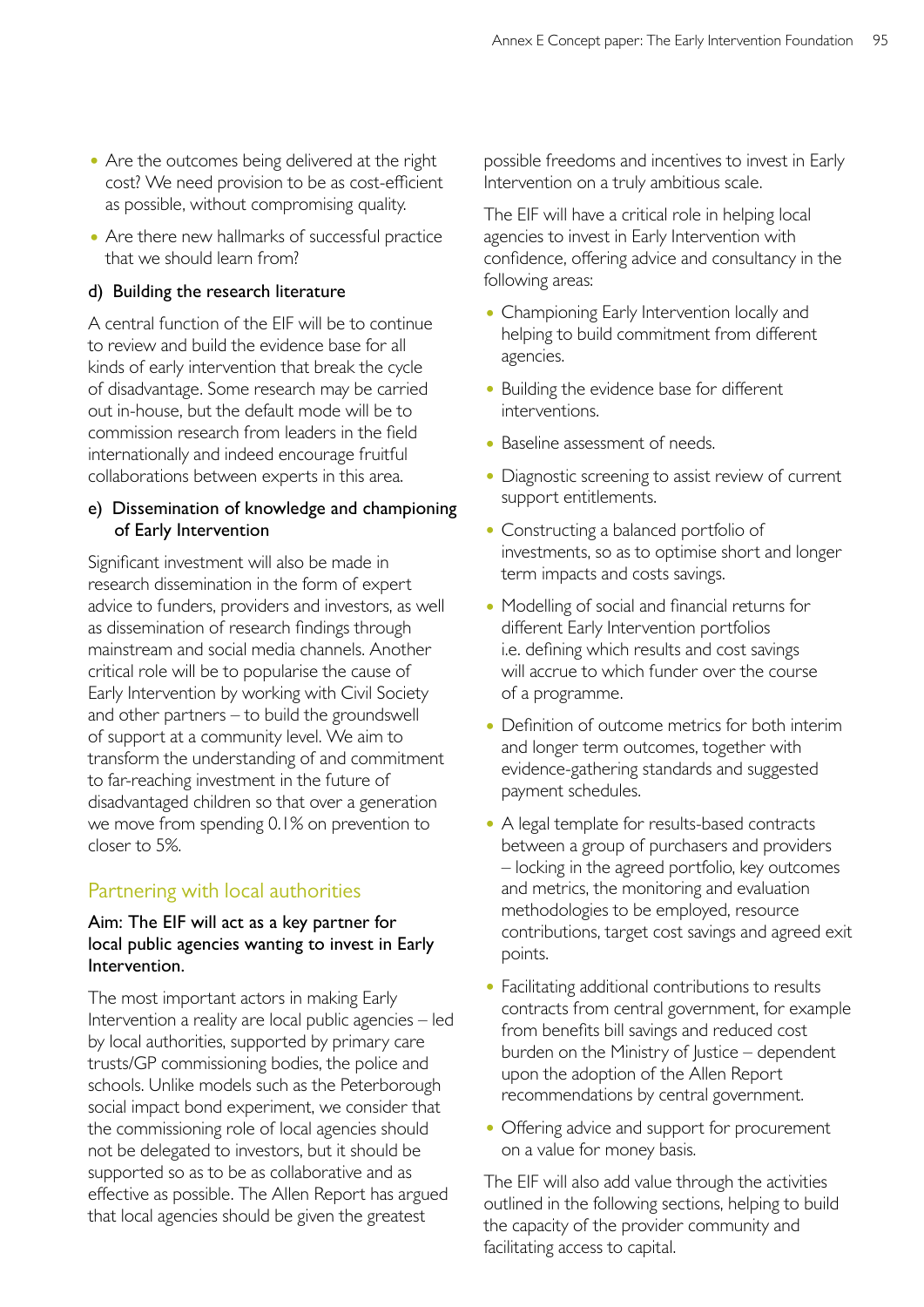Joint working will be critical to the success of Early Intervention at a local level and the EIF will thus have a critical role in facilitating a model of co-purchasing of outcomes that is based on known benefits and savings to different stakeholders and follows a standard process. As a result of EIF support and advice, each local agency will be clear which outcomes it is prepared to fund, how these will be measured and validated, what price it is prepared to pay for each of these outcomes, and over what timescale. Where possible, the terms of trade will include some payment on account by local public agencies for early outcomes achieved. This will have the effect of decreasing the cost of capital for both parties, without compromising the risk transfer from funder to investor/ provider. Similar measures have been taken with the Government's Work Programme, for similar reasons.

The business case for local agency support will be as follows:

- transfer of risk from purchaser to investor and provider;
- paying for results out of cashable savings;
- co-purchasing of results without complex budget pooling arrangements;
- accessing the best available interventions;
- accessing the most capable providers;
- rigorous evidence-building systems and standards; and
- a financing model that seeks to cap financial returns and where possible reinvests profit in further investment in Early Intervention.

The EIF would not charge for these services upfront, but would add a proportion of the costs – perhaps in the region of  $£60,000 -$  to the overall value of a three-year results contract, such that the associated costs could be repaid as the contract reached the agreed targets. The EIF's founding endowment will allow it to take these risks and manage the associated cash flow pressures.

# Building the supply side

## Aim: The EIF will help to build the capacity of providers of Early Intervention.

The EIF will be devoted to building an effective marketplace in Early Intervention. Work with funders to maximise knowledge about the relative benefits of different interventions will thus need to be matched by measures to build supply-side capability.

Providers will need to implement different interventions with maximum fidelity to known critical success factors. In the end, however, responsibility must sit with providers to ensure that they are able to evidence their ability to do this and no one funding stream can hope to cover all the costs of training, accreditation, introduction of new systems etc that will be required to bring many providers up to the required standard.

What the EIF can do is to provide strategic funding and support for specific capacity building services. The preferred approach will involve funding agencies who can then offer cost-effective support services to providers to deliver specific interventions on an accredited, licensed or social franchise basis. A second approach would involve investing in new supply chain managers who could provide shared services and support for a supply chain of providers. A budget of £300,000, tapered to £150,000 per annum, has been earmarked for this purpose.

# Access to finance

Aim: The EIF will maximise providers' access to appropriate capital, above all by applying its unique depth of understanding of the social and financial risks and returns associated with investment in Early Intervention. The EIF will perform a role that combines expert analysis with access to a privileged pipeline of investment opportunities.

# a) The capital requirement

If the EIF were to support Early Intervention pilot programmes in 27 localities, around £27 million would be required to finance this, over a threeyear period. The involvement of local authorities such as Birmingham or Manchester, however,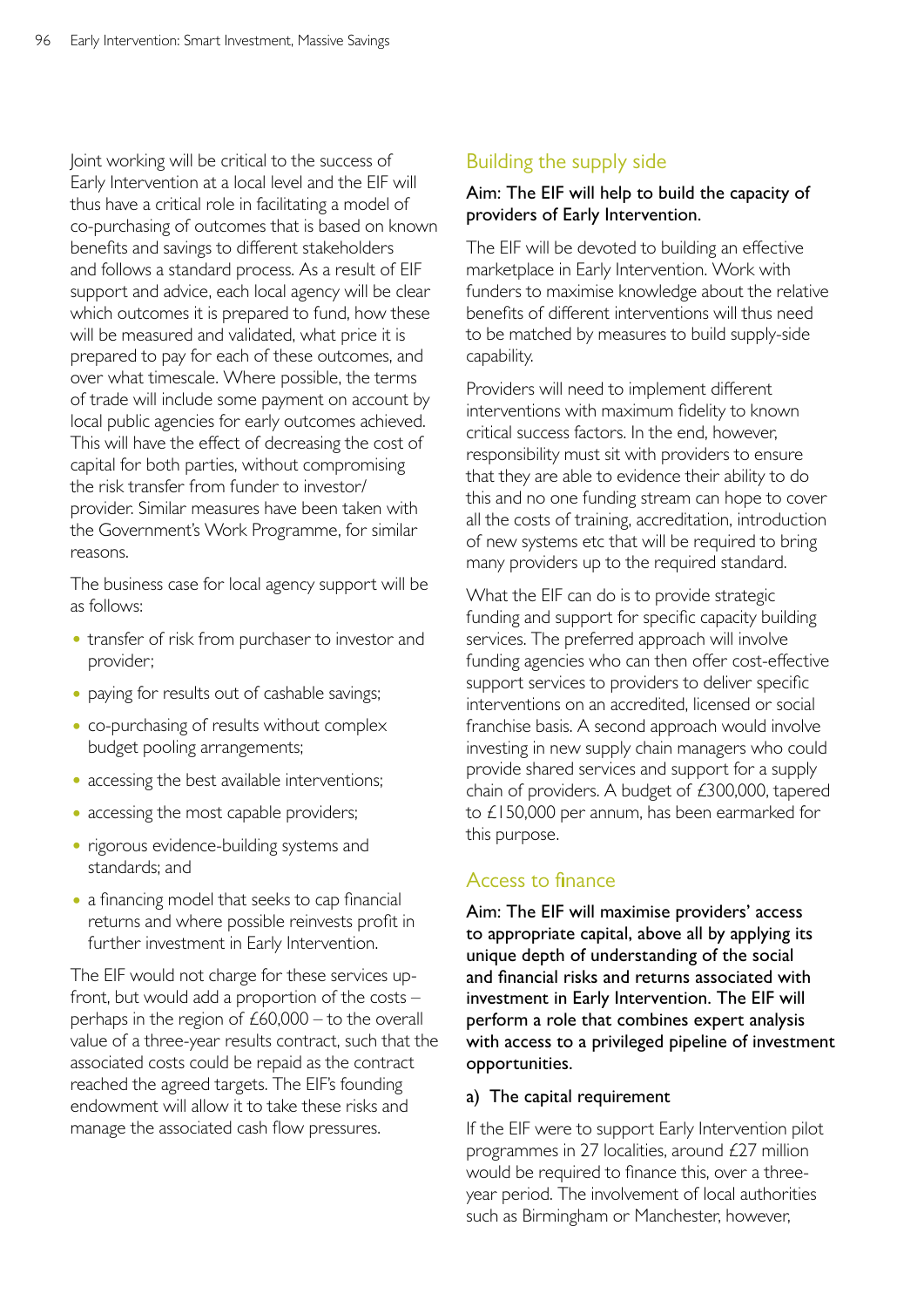would greatly increase the capital requirement, with a potential requirement for a single large authority of more than £100 million. Clearly, as other local agencies move to pilot and pilot sites move to mainstream programmes over a three-year period, the capital requirement could exceed £1 billion. Given the timescales involved and the risks – especially the perceived risks at the outset – it will be essential for a blend of both socially-minded and commercial capital to be made available.

# b) Towards a syndicated model of development

The easiest way for the EIF to begin to help marshal the amount and blend of capital required will be to develop a club of interested investors – an arrangement that could evolve over time into a formal investment syndicate. The EIF could assist with many of the due diligence requirements of different parties, while leaving autonomy for each investment committee to allocate its capital as it sees fit. It would also offer an ongoing reporting service to investors on the performance of the portfolio.

The initial ambition would be to build agreements in principle up to a total value of at least £27 million to invest in 27 localities in its first programme, with a typical investment of £1 million in each case. In recognition of its role in facilitating access to capital, the EIF would make a small annual percentage charge – perhaps between 0.5% and 1% – on the gross value of capital invested.

The short-term aim will be to build strong relationships with a core group of different kinds of investors including the following:

- social investors able to inject patient or equitylike capital;
- trust and high net worth individuals, using balance sheets rather than grant revenues to invest (so-called mission connected investment);
- banks e.g. through the Merlin programme; and
- institutional investors pension funds and insurance companies.

# c) Bond finance

Under a scenario in which a mature local authority wishes to develop a much larger scale results

contract, the £27 million target for agreements in principle will be rapidly exhausted. One attractive option would be to work with a partner – the Big Society Bank is the obvious candidate – to launch a bond issue for up to £100 million on a proper commercial scale – most probably with a five-year term. The partner would assume a first loss position. Additional credit enhancement would also be required to make the issue more appealing to mainstream capital markets. The Gates Foundation and others have performed this role in other forms of complex securitisation for social investment programmes. Another option would be to seek a guarantee from the European Investment Fund, enabling the EIF to command an automatic AAA rating. The effect of such a guarantee would be to allow providers to borrow on very favourable terms – around 10 basis points above gilts, i.e. just above the price that government pays for capital.

# d) An affinity Junior ISA

As the market matures in Early Intervention, a further exciting option would be to develop a new affinity social investment product that would build on the creation of the Junior ISA. The EIF could partner to help launch and co-brand the product. Parents and grandparents would be encouraged to invest in either a cash or equity Junior ISA that would offer a double benefit: at the age of 18 the young person would get a tax-free lump sum; and in the intervening period of up to 18 years, a proportion of the capital would be put to work, extending support to many other children.

The great advantage of this model is that capital could be raised on attractive terms for truly long-term investment of the kind required. Rather than the EIF creating a product, it would build on the market reach of an existing high street bank. The marketing campaign would also serve to boost the profile of and appetite for early investment. The EIF would generate revenue by acting as a trusted fund adviser and deal arranger.

# e) Direct investment by the EIF

There is also an opportunity for the EIF itself to invest directly in Early Intervention programmes, as it builds its endowment. In all cases it would be investing in only a portion of the total capital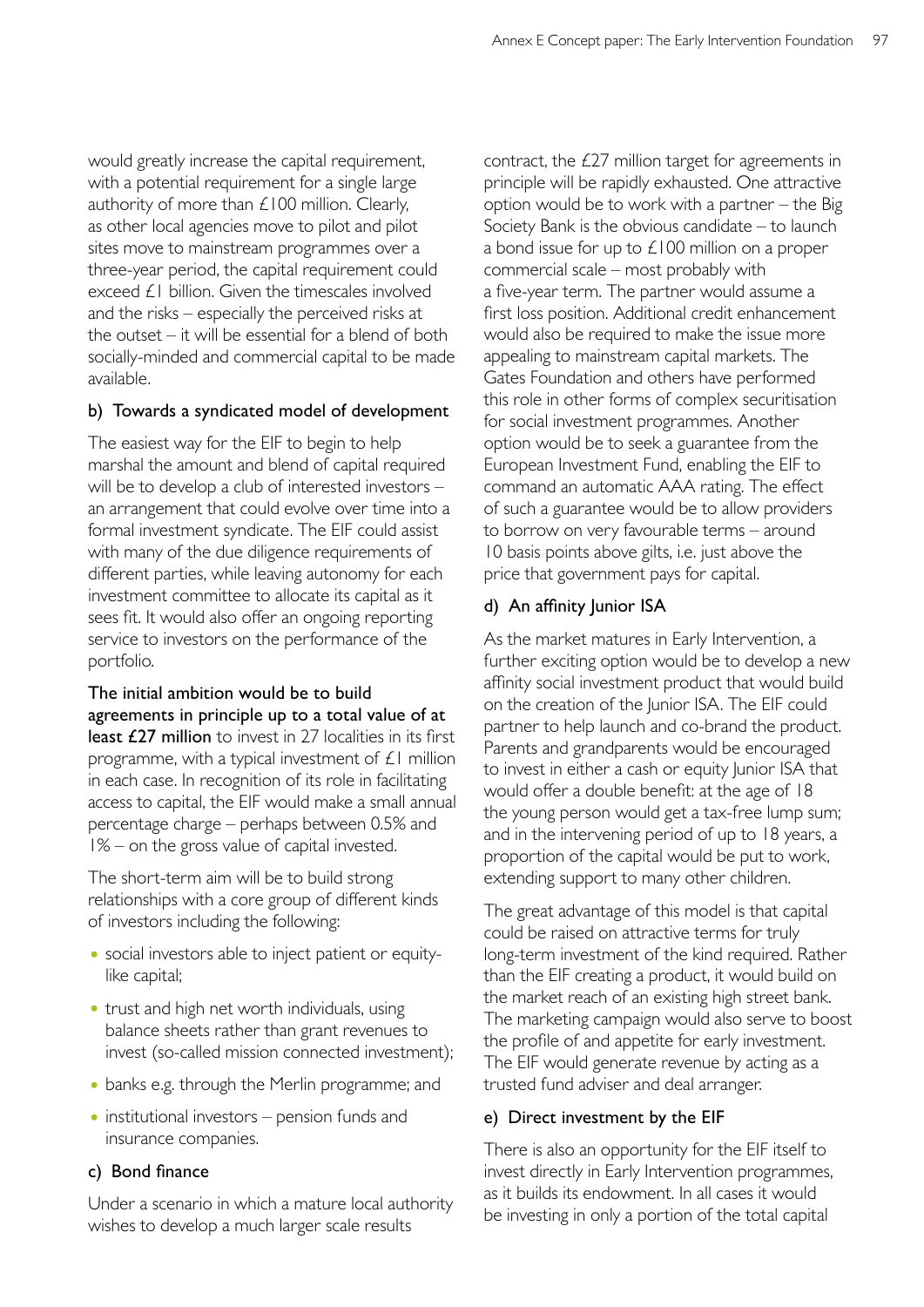requirement and would be able to manage its exposure by access to the management and evidence building systems and data flows outlined above.

#### f) Early Intervention marketplace

In the first two to three years of operation it is inevitable that the EIF will need to be highly proactive in building the foundations of an Early Intervention marketplace – both with purchasers and investors. What is critical is that these early efforts do not have the effect of crowding out alternative sources of investment, but rather seek to encourage as many competing and complementary sources of capital as possible. The EIF should thus avoid building its own fund and develop a distinct intermediary role that leverages its core strengths of specialist intelligence and deep relationships.

# The EIF: business model and structure

The EIF as envisaged in this proposal is a unique new kind of intermediary and change agent. It will bring investors, funders and suppliers into a new set of contractual relationships and it will manage the risks and optimise the blend of social and financial returns for each party, so that children's lives are transformed.

#### a) The need for an endowment

Pioneering any new field, especially one as complex as that of Early Intervention will inevitably result in non-recoverable costs. Research is a public good that requires public investment. Capacity building is required so as to maximise the number of competent providers from which funders and investors can choose. Dissemination and general championing of the cause of Early Intervention are again long-term activities for which it is hard to develop income streams. Furthermore, these are all activities that will need to be carried out on a long-term basis so as to achieve substantive system change. It is for this reason that the creation of an endowment is critical to the development of the EIF as a permanent fixture at the heart of the Early Intervention marketplace. The Allen Report is calling for £10 million of central government capital to lever in a matched £10 million from other private sources.

#### b) Revenue streams

Even if the EIF secures an endowment, that capital will need to be made to work as hard as possible in order to sustain and grow the critical functions outlined above.

Three main revenue streams are envisaged for the EIF:

- Charging for services to local agencies on a results basis, i.e. the costs of support are added to the value of the contract and paid to the EIF upon successful delivery of a contract.
- A management fee for services offered to investors and investees, i.e. an annual % charge on the value of capital invested.
- A return on direct investment in Early Intervention programmes.
- A process of business modelling will commence shortly to investigate these potential revenue streams in greater depth.

#### c) Operating costs

The EIF endowment fund will allow the EIF to build up a small, outstanding team capable of developing and promoting Early Intervention programmes across many localities.

The approximate costs of maintaining the core functions of the EIF will be in the region of £1.4 million, as set out below.

| Total                  | 1,375,000 |
|------------------------|-----------|
| Training/dissemination | 300,000   |
| Research               | 350,000   |
| Marketing              | 40,000    |
| Office/services etc    | 65,000    |
| Staffing               | 620,000   |
|                        |           |

Note: Staffing to include CEO, head of research, head of investment, communications director, four business directors – working with local agencies – and an administrator.

#### d) Structure

The EIF would be constituted as a charitable trust. The EIF board would include a range of stakeholders with an interest in and commitment to Early Intervention.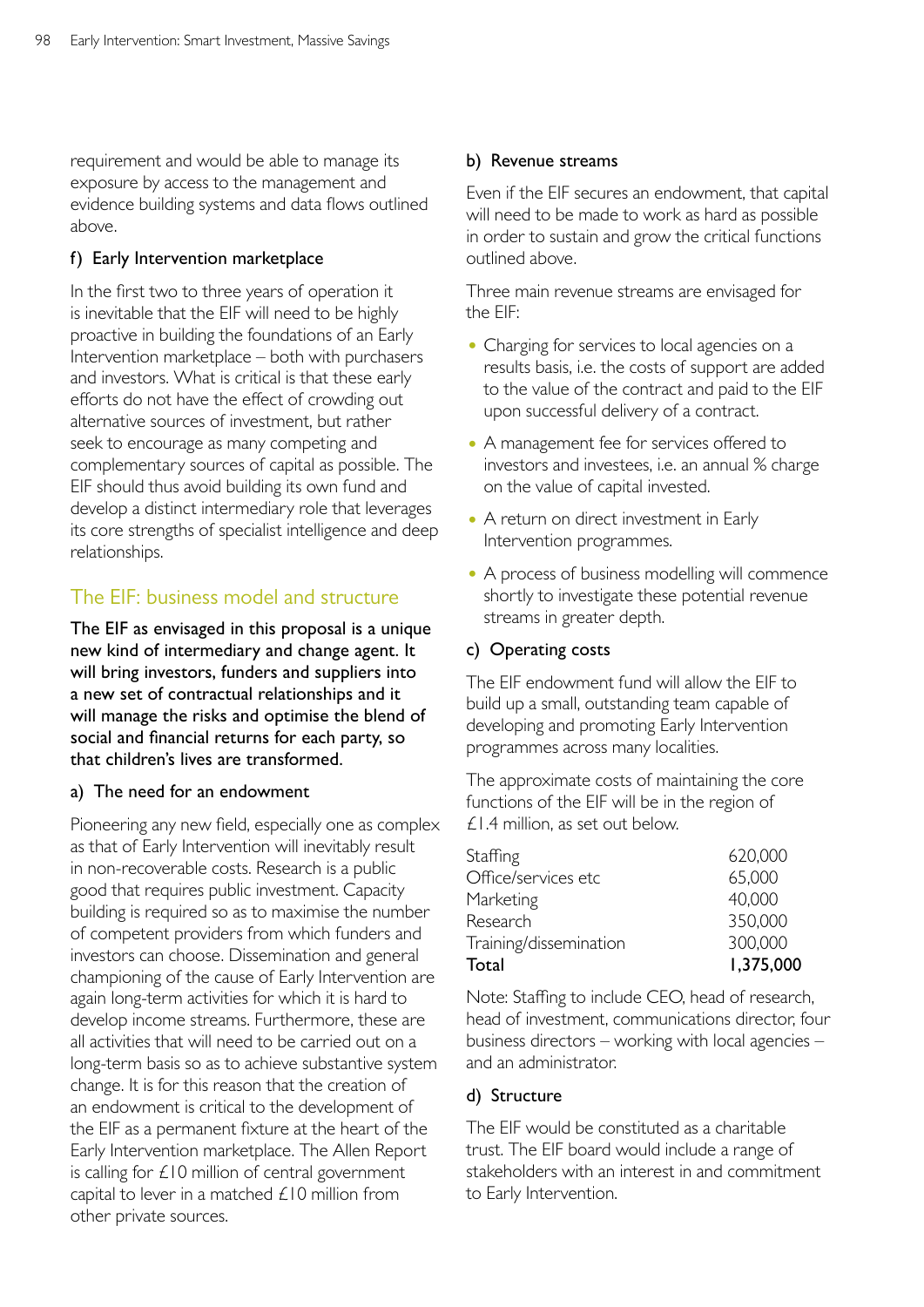The Early Intervention Foundation would be responsible for delivering the key functions outlined above. Research and capacity-building functions will commonly be contracted out.

#### e) Early Intervention Places

Twenty-seven local authorities have identified themselves as Early Intervention Places, with a corporate commitment to pioneer investment in Early Intervention and support the development of the Early Intervention Foundation. It is proposed that these sites provide the focus for the first five years of the EIF. Ideally, in addition, up to two local authorities – Manchester and Birmingham – will commit to a scaling up of their existing pilot programmes in this area. The addition of these mature sites will have the advantage of moving Early Intervention from being a pilot or demonstration programme to an effort to combine the best current practice, research intelligence and financial innovation to transform mainstream commissioning behaviour.

Graham Allen and Matthew Pike 19 May 2011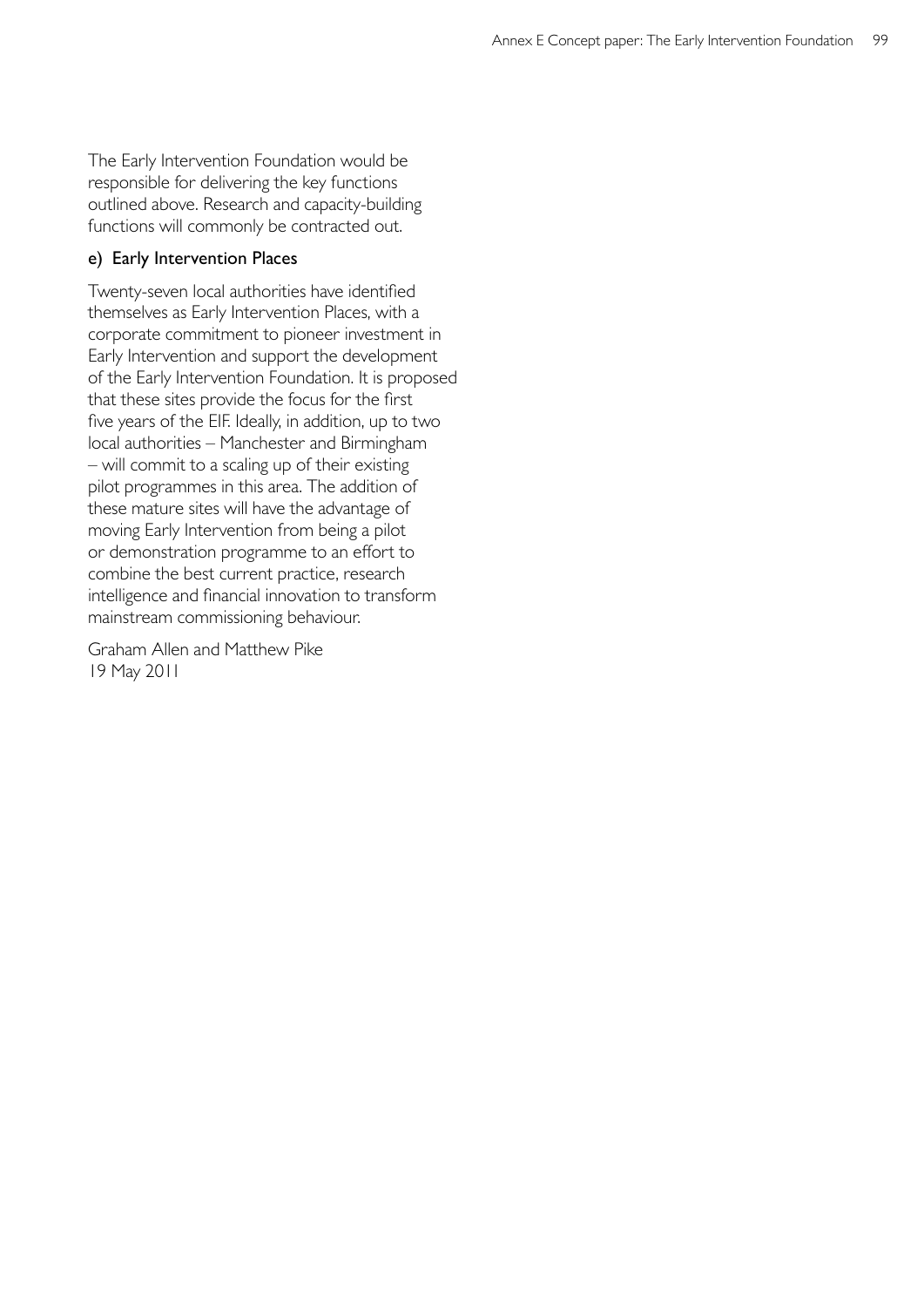# Annex F Outcome-based contracts and Early Intervention

There are two ways of contracting: with a provider or with a social intermediary. These are set out below.





Under this model local areas and government could choose to contract directly with individual providers or with one single large provider that sub-contracts to other providers. Providers would need to be able to raise finance in order to fund their upfront investment to deliver services. For example, a local authority might choose a children's charity in their local area to deliver an Early Intervention programme. They will agree to pay the charity once successful outcomes have been delivered with children on the programme.

This means, however, that the charity needs to have sufficient upfront funds to be able to deliver the programme in the first instance, as they will not get paid until afterwards. This may present challenges for some smaller providers. It does, however, offer local areas more freedom over whom they choose to deliver their services.

Groups of local organisations or groups of local authorities should consider using such an approach for commissioning their Early Intervention work.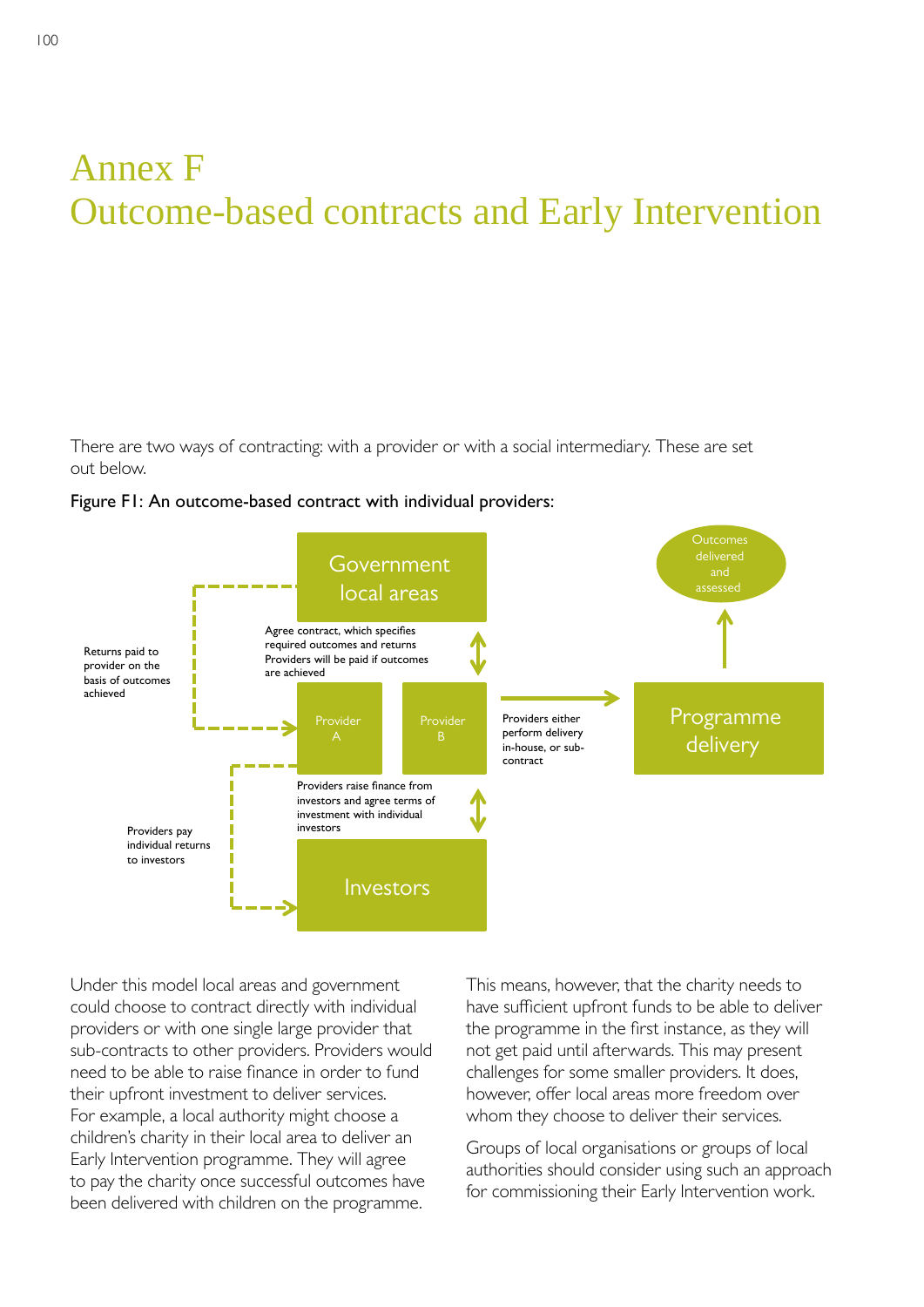The Early Intervention Foundation could provide support to local areas in this respect, helping to:

- broker agreement between different local organisations in order to facilitate better joint commissioning;
- support local areas with identifying the best evidence-based programmes to contract for; and
- support development of such outcome-based contracts and spread good practice.

#### Figure F2: An outcome-based contract with an intermediary



This model alternatively involves the use of an intermediary, who raises finance from external investment. As Figures F1 and F2 show, there are four key players in such a contract. The key roles for each player are:

## • Local areas and national government (commissioners):

- decide the type and level of outcomes that they want to be delivered;
- $-$  tender for the contract for delivery of those outcomes; and
- pay the intermediary upon successful delivery of outcomes.

#### • Intermediary:

- can agree a number of separate contracts with a number of different local areas;
- holds and manages the outcome-based risks and acts as the hub between local areas/ government and the investors;
- raises finance for the ongoing financing of interventions from a variety of sources; and
- sub-contracts to providers and closely manages the provision of services.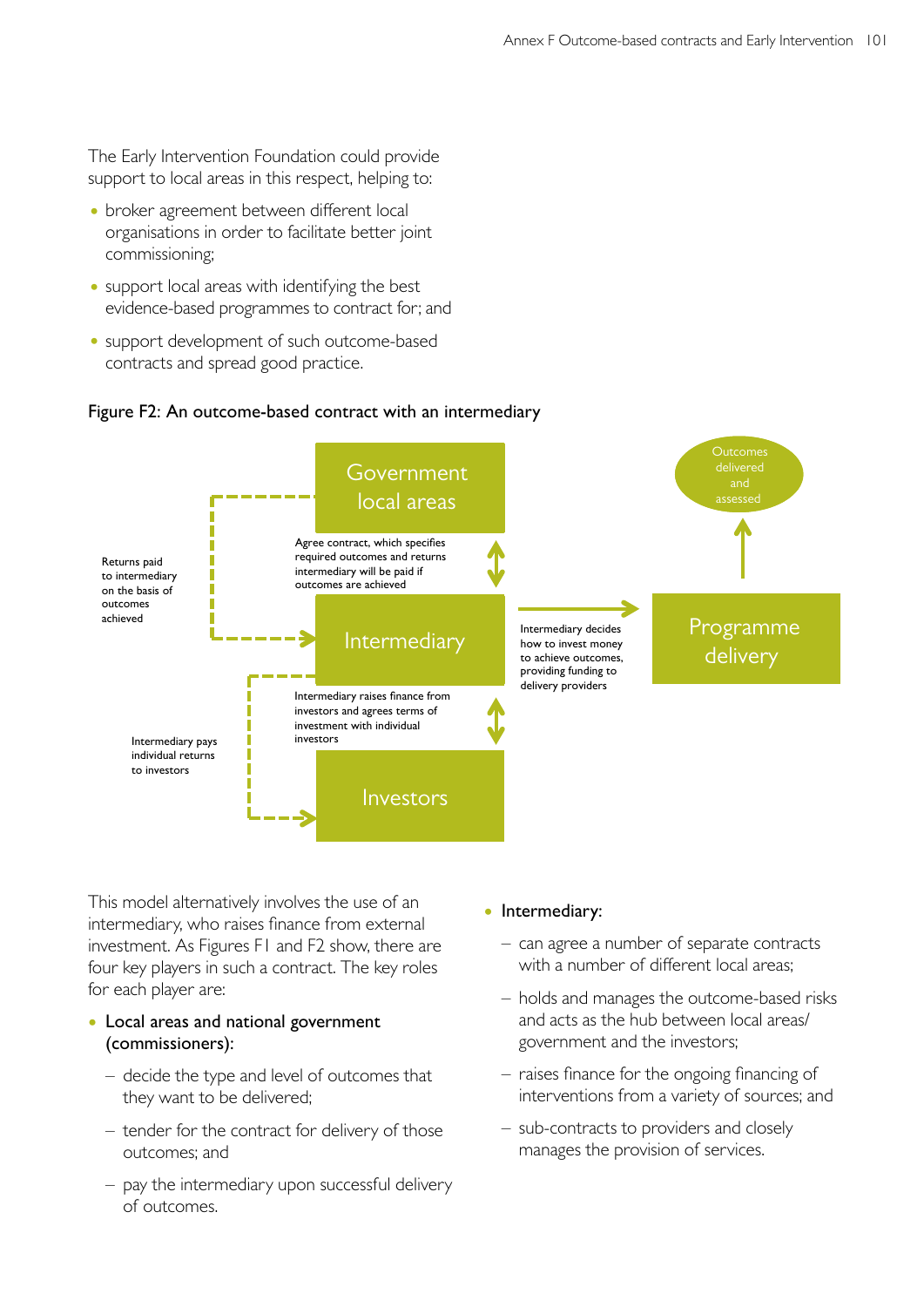#### • Providers:

- deliver programmes directly to target population; and
- $-$  can be private sector, charitable or public sector bodies.

#### • Investors:

- provide ongoing capital for the provision of interventions;
- could use finance from a variety of sources, including internal working capital, grants, loans, debt and equity; and
- $-$  receive a return from the intermediary once successful outcomes have been delivered.

These are just two potential models; there may be others that the social investment industry can develop. Another model, not explored here, would be for government to pay returns directly to investors. This would prevent an additional premium being paid to an intermediary. We have not explored how practical this would be, but this might, in any case, be a useful provision for payment of returns in the eventuality that a social intermediary closes for business.

# Developing a contract for Early Intervention outcomes

The content of an outcome-based contract could be structured in a number of different ways, largely depending on the approach taken to three key variables:

• Whether the contract focuses purely on outcomes or also specifies further requirements as to the method of delivering those outcomes. A simple outcome-based contract will require the contracting party to deliver a particular level of outcomes, with no regard to how that is done. This enables the intermediary to control the levels of risk involved (for example, they can change providers if delivery is not up to scratch). Alternatively, local areas may also wish to specify that certain interventions or programmes are delivered. There could be a case for local areas to do this in order to ensure consistency with existing provision, to help plan and manage

interdependencies between investment and wider capacity or to support requirements at a local authority level. However, this is less likely to sit well with social intermediaries, who will have less control over delivery risks if the delivery mechanisms are specified.

- Whether the contract ties future payments solely to final outcomes or also ties future payments to interim metrics or outputs. The more closely a contract ties payments to long-term outcomes, the more certainty there is that the intervention will deliver cashable savings. The Department for Work and Pensions work programme is an example of contracting on the basis of both outcomes and minimum requirements for service delivery.
- How future returns are structured. Under a model such as the Peterborough social impact bond, returns are only paid once a certain level of outcomes is achieved. If that level is not achieved, no return is paid. An alternative approach would be to step the levels of returns based on incremental levels of outcomes achieved. The exact structure of returns is important because it impacts on the levels of risk transferred to investors and the propensity of different types of investors to provide finance.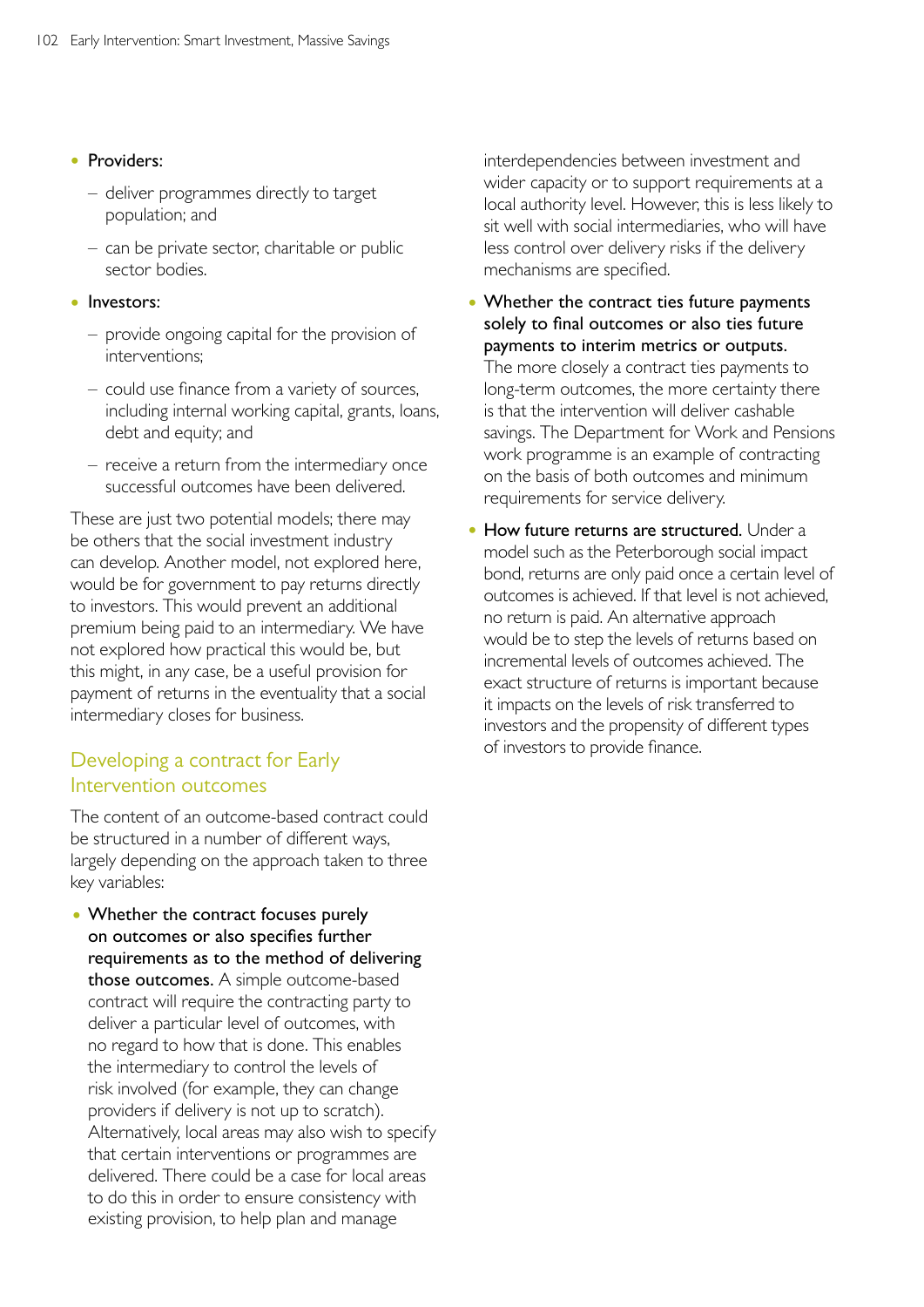# Figure F3: Different models of contracting between local and central government

**Model 1:** Government signs an initial contract with an intermediary for outcomes, with the intermediary left to agree specific contracts with local areas.

**Model 2:** Each local area, with government, signs an individual contract with the intermediary. **Model 3:** Local areas agree individual contracts with an intermediary, but agree separate agreements with government for support to make future payments.



Model 1:

- Government agrees that it is prepared to pay a capped amount of say £60 million for successful delivery of a set of agreed Early Intervention outcomes. This is on the basis that a proportion of benefits accrue directly to government departments and government also benefits from local-level savings over time. It also offers greater protection for local areas that may be worried about additional cuts being required by central government.
- Government signs an outcome-based contract with an intermediary.
- Intermediary agrees specific individual contracts with a number of local areas, with local areas committing to payments if outcomes are achieved.

Model 2:

- Local area decides that it wants to sign an outcome-based contract.
- Puts that case to government and agrees terms.
- Intermediary signs a single contract with local areas and government.

Model 3:

- Local area decides that it wants to sign an outcome-based contract.
- Reaches agreement with government that the local area will receive future funding to support payments if outcomes are achieved.
- Intermediary signs a single contract with local areas committed to making those payments.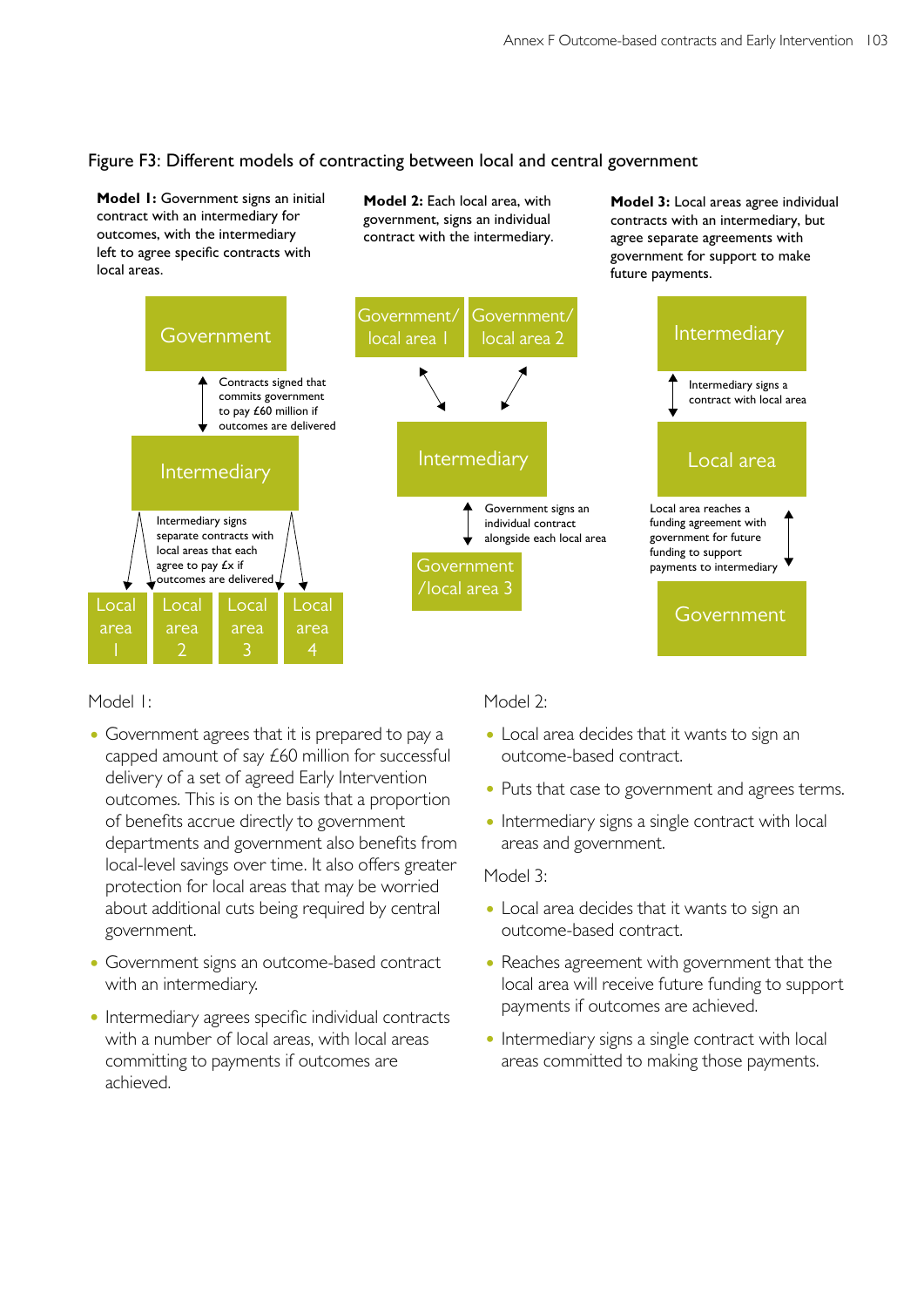|         | Pros                                                                                                                                                                                                                                                                         | Cons                                                                                                                                                                                                                                  |  |
|---------|------------------------------------------------------------------------------------------------------------------------------------------------------------------------------------------------------------------------------------------------------------------------------|---------------------------------------------------------------------------------------------------------------------------------------------------------------------------------------------------------------------------------------|--|
| Model I | A single contract for government.<br>Would provide government<br>commitment and help encourage local<br>areas to reach their own agreements.                                                                                                                                 | Centrally led as government would<br>determine the outcomes intermediary<br>delivers.<br>Intermediary may not be willing to sign a<br>contract with government in absence of<br>local areas.                                          |  |
| Model 2 | Easier for government to tailor<br>commitments to specific areas - given<br>benefits will vary area to area.<br>Solutions driven at a local level.<br>Allows more incremental development<br>of contracts.<br>Intermediary has certainty on payments<br>at time of contract. | Could be slower for local areas and<br>government to reach agreement<br>through a single contract.<br>Less certainty to local areas on what<br>government support will be.<br>Government has to enter into more<br>contracts.         |  |
| Model 3 | Single contract between two parties.<br>Local area contract best reflects that<br>Early Intervention predominantly<br>delivered at a local level.                                                                                                                            | Funding agreement could be reopened<br>by government, providing limited<br>certainty for local areas.<br>Involves government entering into<br>longer term funding agreements<br>with local areas, potentially setting a<br>precedent. |  |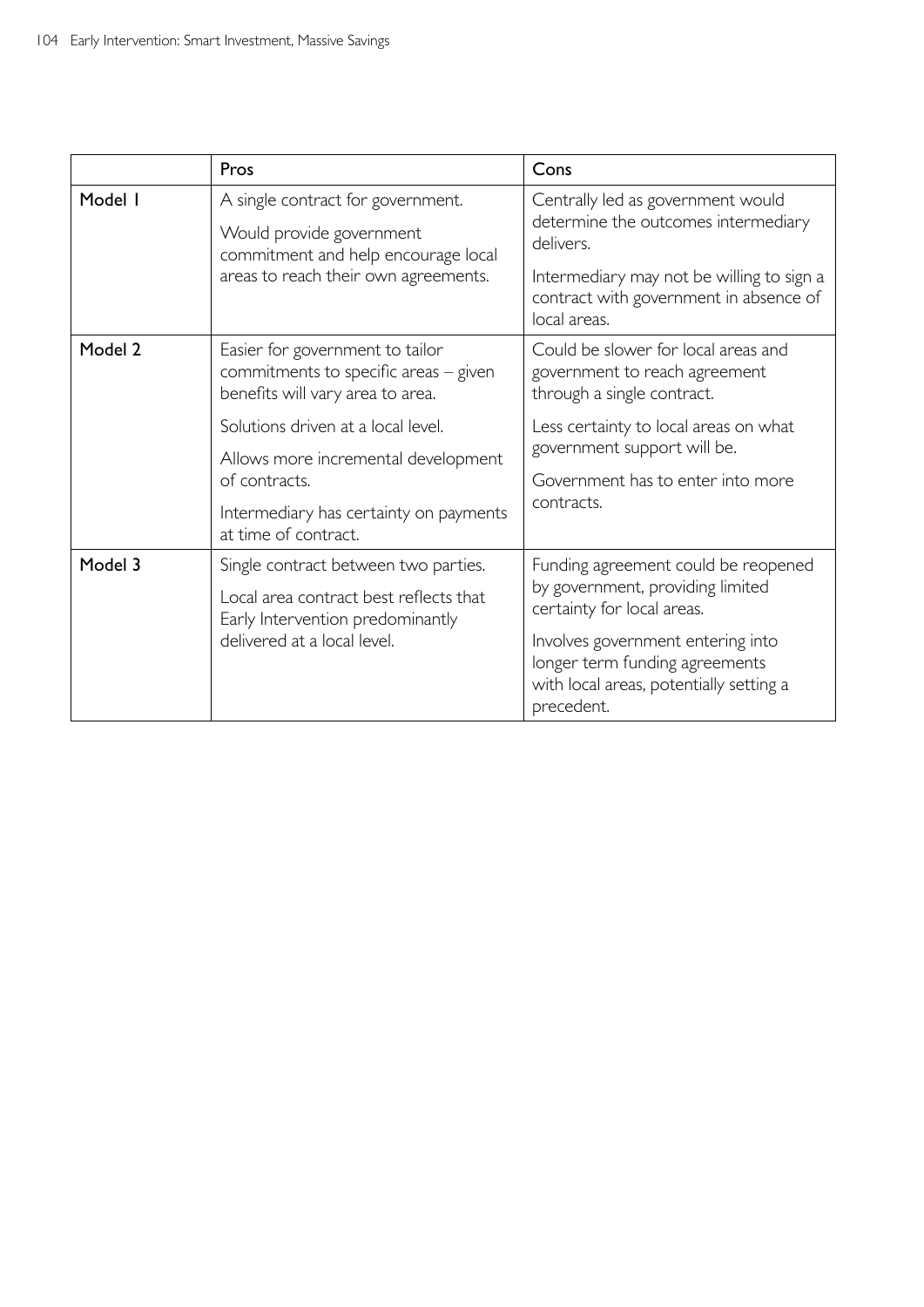# Annex G Case study: Private Equity Foundation proposal for a Social Investment Fund for Disadvantaged Children

The Private Equity Foundation (a registered charity) has developed a proposition for a Social Investment Fund for Disadvantaged Children which would draw new private investment in programmes for disadvantaged children and generate cashable savings.

The Social Investment Fund would be initially commissioned to raise numeracy for primary school children who are struggling, reduce truancy and improve behaviour of children who are disengaging at school. The fund raises investment from private investors to pay charities with a proven track record to deliver the outcomes. The fund would run for seven years.

The commissioner pays when successful outcomes are delivered; if successful outcomes are not delivered, the commissioner does not pay. The risk of failure of the intervention is solely born by the investors and responsibility for managing the programme sits with the fund. The delivery of outcomes will be independently audited.

The Private Equity Foundation has selected Numbers Count (the intervention provided by Every Child Counts) and School Home Support as the first interventions to be provided by the fund. The details of the programmes are included below.

|                                    | <b>Numbers Count</b>                                                                                                                                                          | School Home Support                                                                                                                                                           |  |
|------------------------------------|-------------------------------------------------------------------------------------------------------------------------------------------------------------------------------|-------------------------------------------------------------------------------------------------------------------------------------------------------------------------------|--|
| Intervention                       | Numeracy tuition for children who are<br>struggling                                                                                                                           | Support for children disengaging or<br>acting up in school and their families                                                                                                 |  |
| Target outcomes                    | Increased numeracy in KSI tests                                                                                                                                               | Increased attendance, reduced bad<br>behaviour and reduced exclusions                                                                                                         |  |
| Target cohort                      | Bottom 5% of children in Year 2<br>(aged $6-7$ )                                                                                                                              | Primary and secondary pupils referred<br>by teachers for non-attendance,<br>disengaging or being disruptive                                                                   |  |
| Cohort size                        | £5 million upfront investment and<br>annual payments for success of<br>approximately £5 million a year<br>would allow the programme to reach<br>approximately 31,000 children | £5 million upfront investment and<br>annual payments for success of<br>approximately £5 million a year<br>would allow the programme to reach<br>approximately 27,700 children |  |
| Timescale                          | September 2011 to September 2018                                                                                                                                              | September 2011 to September 2018                                                                                                                                              |  |
| Composition of<br>cashable savings | Special educational needs (SEN)<br>provision, exclusions (alternative places)<br>and truancy. Longer term tax/benefit<br>savings due to numeracy links with<br>employment     | Behaviour (teacher assistants, welfare<br>officers' time, behaviour programmes),<br>exclusions, truancy and NEET (Not in<br>Education, Employment or Training)<br>costs       |  |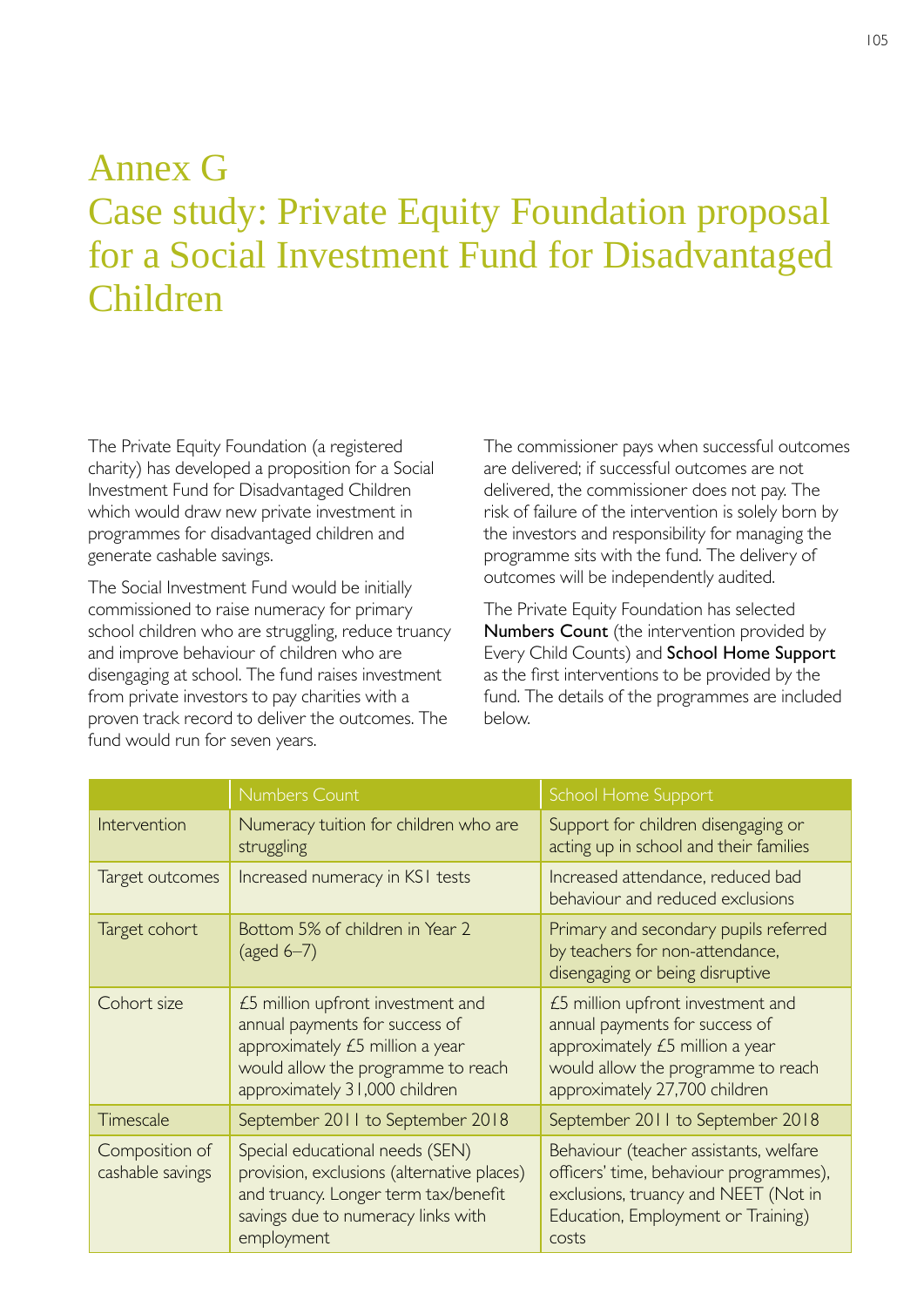These interventions were chosen because they:

- provide very clear, objective metrics that allow success, failure and distance travelled by a child to be measured easily and independently;
- have a proven track record of delivering in the UK context, which will be necessary to attract investors; and
- provide cashable savings to the public purse, for example by reducing SEN provision and exclusions, which are greater than the cost to central and local government of making payments for success to the fund.

Independent modelling (by KPMG Foundation and Matrix Evidence) estimated that with a fund comprising £5 million upfront investment from private investors and annual payments for success in the region of  $£5$  million a year:

- Numbers Count will deliver cashable savings to government in the region of £100 million over 10 years; and
- School Home Support will deliver cashable savings to government in the region of £37–79 million over eight years depending on the profile of children.

The cashable savings to government increase over time as these young people stay on the path of attainment, achievement and employment rather than follow the path of failure, truancy, exclusion and becoming NEET.

This proposal provides a simple and easily scalable model for attracting private investment in programmes for disadvantaged children. The fund can easily expand to other early interventions that deliver cashable savings to government, a proven track record of delivery and clear objective metrics. Competing funds could be developed, run by different social intermediaries, creating choice for commissioners and investors.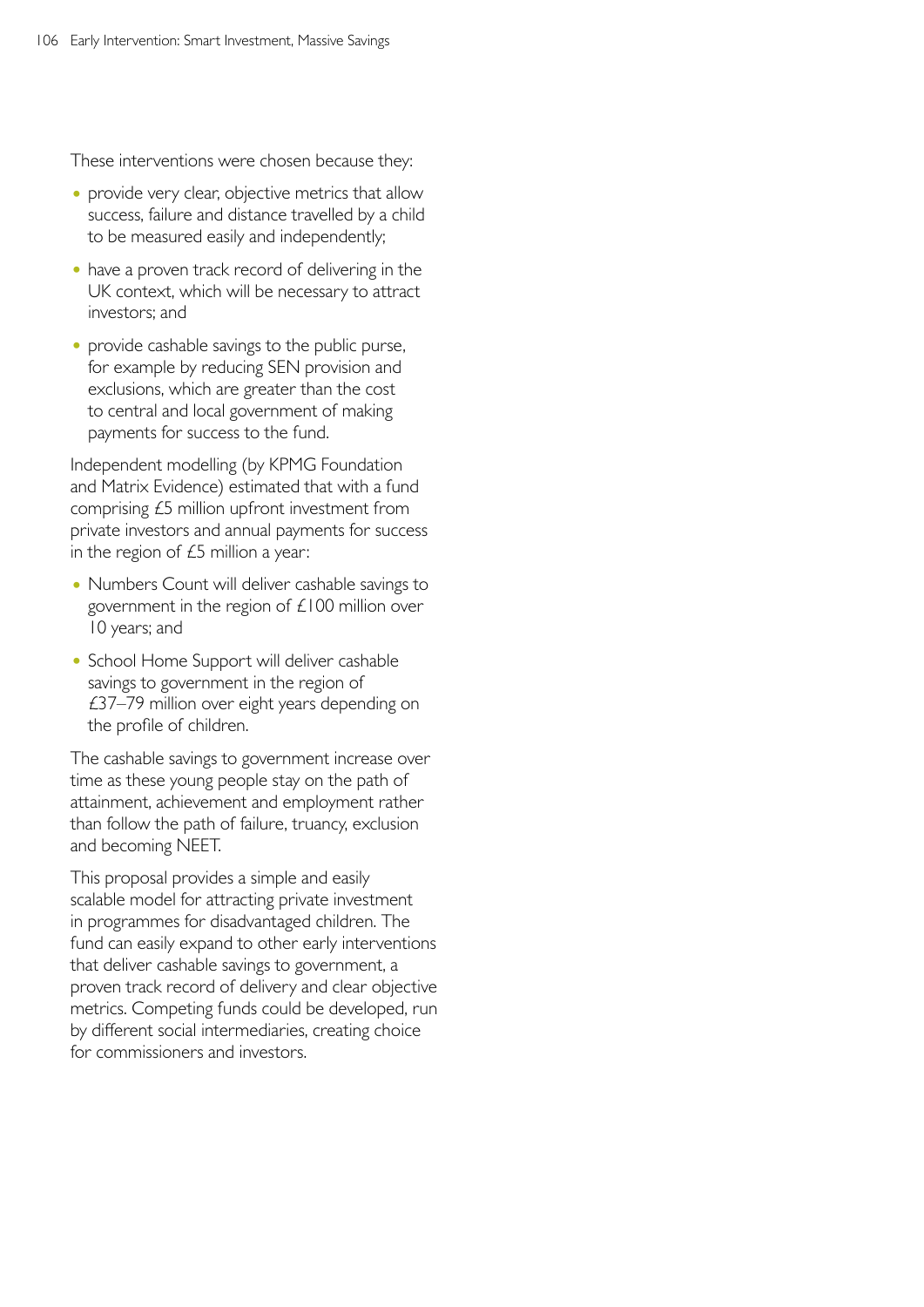# Annex H Funds and bonds

# Options for structuring a fund

One of the key questions is the type of investor a fund is open to, and how this impacts on both the rate of return and the ability to transfer risk. Figure H1 sets out three broad investor models:

## Figure H1: Three options for structuring a fund



- Could help to leverage in equity investors
- Would reduce risk transfer or lead to greater risk for other investors

It is likely that the third option, which includes the possibility for debt finance, would be developed over the longer term once the market has established itself.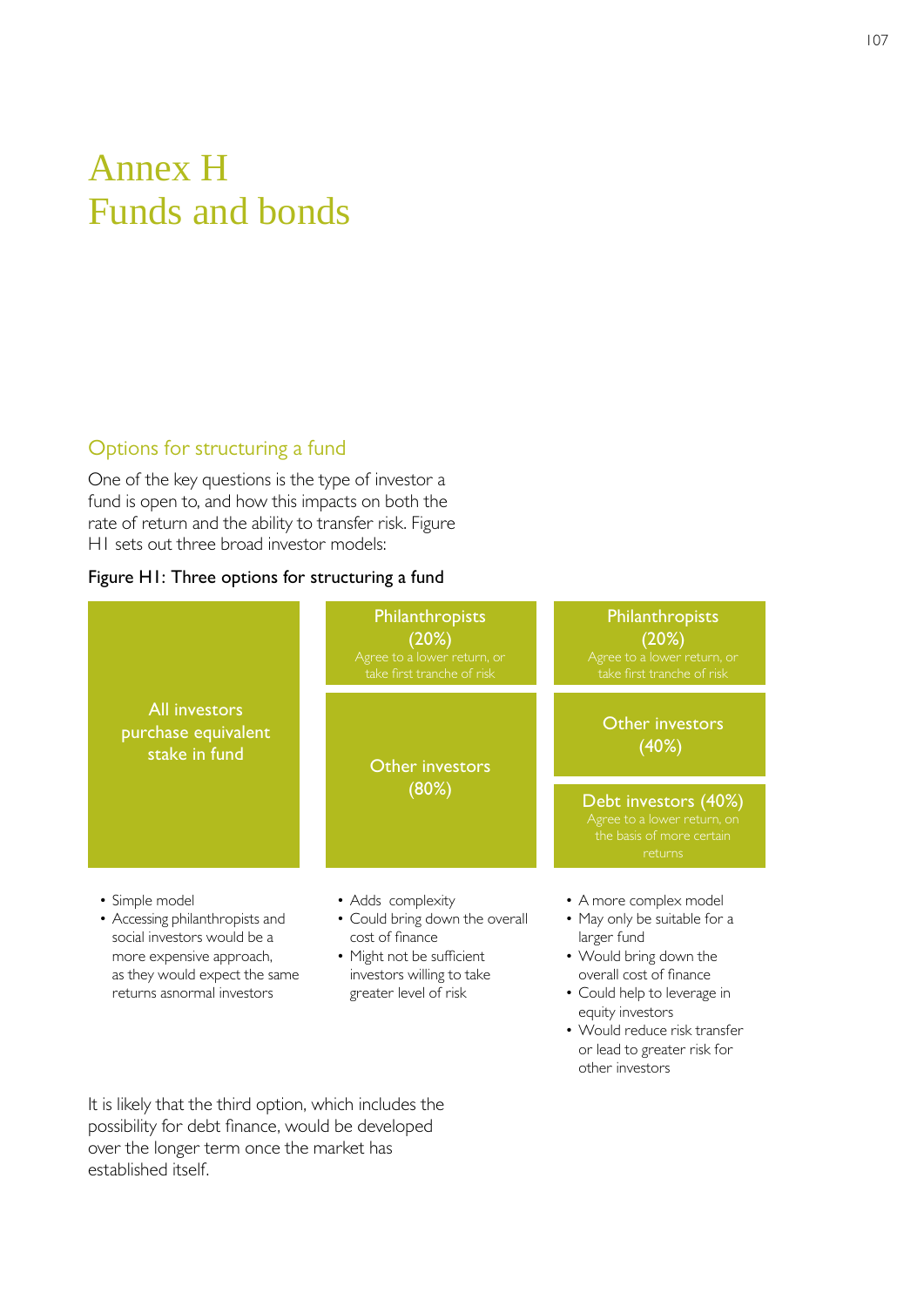Key to any agreement between local/central government and a fund will be when returns will be paid, which in turn will impact on the type of investors that will be willing to invest. Figure H2 sets out one way that investments and returns could be structured:



#### Figure H2: How investments and returns could be structured

| Year           |            | Investor payments to fund Investor returns from fund         |  |
|----------------|------------|--------------------------------------------------------------|--|
|                | $f \,$ Im  |                                                              |  |
| 2              | $E$ Im     |                                                              |  |
| 3              | $f \,$ l m |                                                              |  |
| $\overline{4}$ |            | Initial return for delivery of<br>service to cohorts         |  |
| 5              |            |                                                              |  |
| $\overline{6}$ |            | Return for successful<br>delivery of outcome for<br>cohort I |  |
| 7              |            | Return for successful<br>delivery of outcome for<br>cohort 2 |  |
| 8              |            | Return for successful<br>delivery of outcome for<br>cohort 3 |  |

# Options for a government bond – little or no risk transfer

The Government raises finance for public spending through a range of means, including:

- issuing gilts to the financial markets through the Debt Management Office (government bonds, whereby investors such as banks and pension funds loan the Government money over a specified period);
- issuing retail gilts to individual investors through National Savings & Investments (NS&I); and
- taxation (funds raised through Income Tax, Corporation Tax, etc).

Taxation cannot be hypothecated for specific purposes. The Government says this is for a number of reasons, including:

• ensuring that funds raised from taxation can be allocated according to the priorities of the Government of the time;

- enabling greater flexibility to address any unexpected spending pressures or crises; and
- ensuring that taxpayers know that their payments are funding expenditure as part of a fair and democratic process.

Given the public expenditure regime currently in place and the resistance to the raising of money by local authorities, it may be that the traditional taboo of hypothecation should be reconvened as part of the Treasury-led budget review recommended in Chapter 7.

Gilts (government bonds) are issued by HM Treasury, and listed on the London Stock Exchange. They are seen to be extremely low risk by investors, in part due to the fact that the Government has never defaulted. Part of the main appeal to investors (which are typically banks or insurance companies) is the liquidity associated with gilts. Ensuring that gilts are as broad based as possible means, therefore, that the Government can maximise liquidity and keep the cost lower than would be the case if the Government issued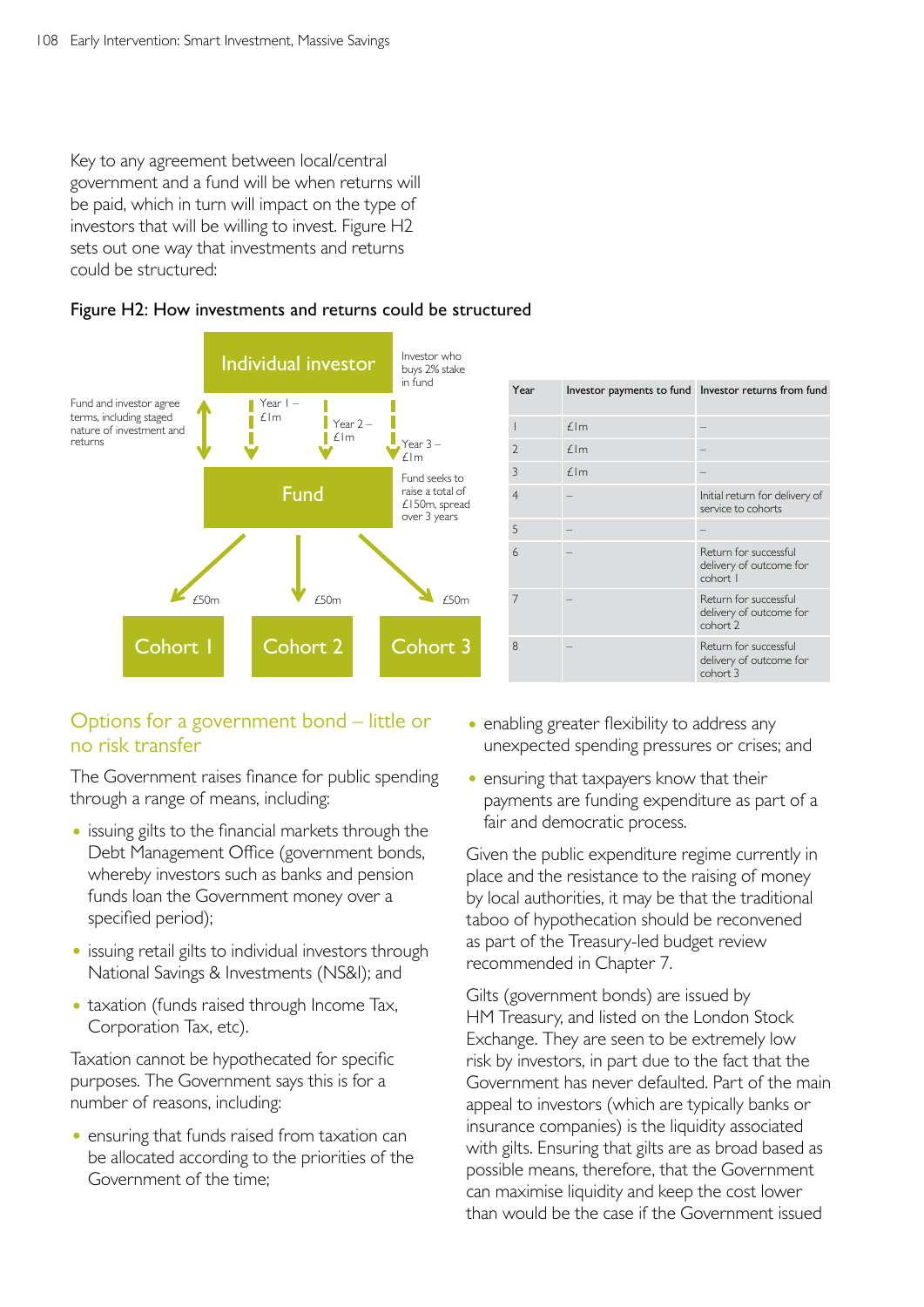specific Early Intervention gilts, as these would be less liquid and therefore more expensive. In addition, there are strict rules governing the hypothecation of funds raised through government gilts. A better alternative would, therefore, be for the Government to simply issue conventional gilts, but then to prioritise spending on Early Intervention programmes.

An alternative to a government Early Intervention bond, however, would be for the Government to issue bonds to retail investors, where liquidity is less of an issue and there is a greater case for thematic appeal. This could be distributed to investors through NS&I, using entities such as the Post Office. It could be argued that the thematic nature would attract additional investors that otherwise would not have purchased government bonds. This may in fact be more appealing than issuing additional gilts. While issuing additional gilts would impact the cost of raising money through gilts (by increasing supply to the market), issuing a niche product to new investors through NS&I would not have a commensurate impact on gilt pricing. Hence, it can work out as a more costeffective means of raising money overall.

It could be possible for NS&I to issue a specific Early Intervention bond, or a bond with a wider focus (for example, a babies and children futures bond), in order to raise additional finance for government to invest in programmes. NS&I retail products can represent a cost-effective means for government to raise funds, as they enable diversification of the investor base and have a large amount of credibility associated with their name. The specific theme could be of particular appeal to some retail investors that want to improve outcomes for babies and children in the UK. However, the same hypothecation issues would remain, and legislative change would be needed to allow this.

There are many examples of governments having raised finance through retail savings products, and these are of comparable scale to what is needed to eradicate social dysfunction in the UK:

• War bonds. These have been issued by governments for the purposes of funding military operations when a country is going through war, offering civilians the opportunity to contribute towards the war effort. Appealing to the patriotism of investors enables governments to offer the bonds at a below-market yield, thus making it cheaper for government at a time when it will struggle to borrow. Declaring war on underachievement has obvious parallels.

- Irish solidarity bond. In 2010, the Irish Government launched a retail savings bond in order to raise additional investment for infrastructure, stimulating economic recovery and creation of employment. These 10-year bonds offered a 50% gross return to investors, 40% of which was offered as a tax-free lump sum for incentivising savers to keep their money invested until maturity. Given the very attractive terms of the bond, in five months the bond succeeded in raising 255 million euro. However, there should be some caution when considering the Irish example – while it helps to raise finance cheaply in the first instance, it makes the cost of finance upon payment of the final coupon very high.
- **IFFIm bonds.** The International Finance Facility for Immunisation (IFFIm) raises finance for international immunisation programmes in developing countries through public bonds, on the back of government pledges for aid. This enables longer term government pledges for aid to be used to repay the bonds, creating immediately available cash for investment in vaccinations. A number of governments around the world support the bonds. So far they have succeeded in raising US\$3 billion. The IFFIm model, therefore, is a means of front-loading money that would have been spent by governments anyway, and hence has similarities to Early Intervention work whereby a small percentage of long-term savings are invested in order to create them.

## How would a government retail Early Intervention bond work?

An Early Intervention government retail bond could be distributed through NS&I, and would have potentially less of an impact on gilts pricing through attracting a different investor group. The investment would also aim to generate future savings for government.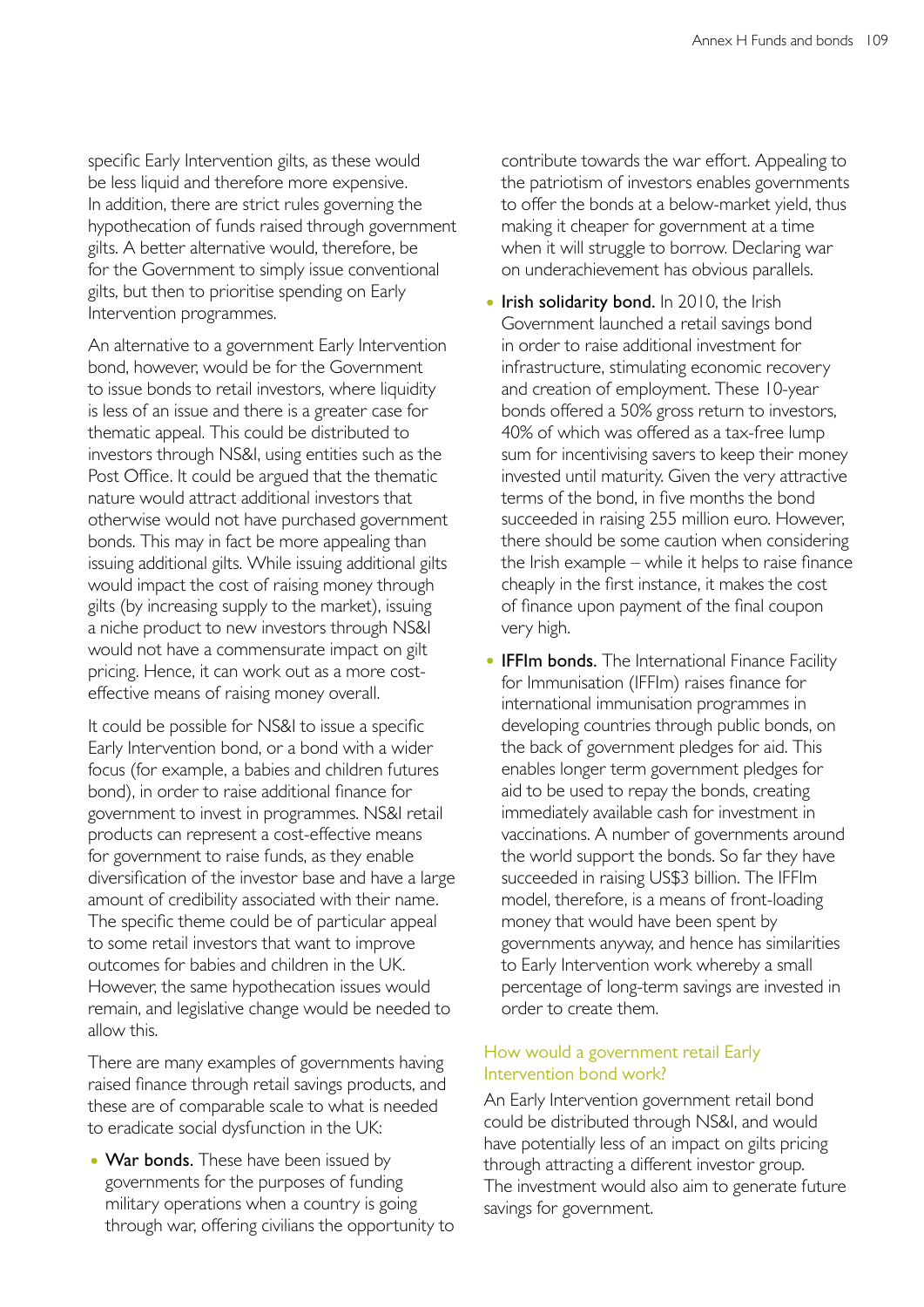Under this model, government would retain outcome-based delivery risk. While investment could generate future savings for government, the absence of risk transfer means that returns to investors would be fixed and would need to be accounted for through future taxation or borrowing income. Because government would issue the bond and create a liability, raising money through this route would under the current rules, despite significantly reducing future public sector expenditure on the cost of failure, be said to increase public sector debt levels. Clarity of focus on how the money raised will be used to achieve specific outcomes, for example to help a baby to thrive to avoid costly support later, would increase the attractiveness to many high street investors.

#### Introducing outcomes into a bond

An alternative is to consider whether the Early Intervention Fund or an alternative organisation could issue bonds. In this context, it is worth considering how a performance-related element could be added to such a product. There are a number of different ways of structuring a bond so that it includes a performance element. These different models depend largely on the scale of the money sought, and can be structured so that there are different amounts of risk transferred. A capital-protected bond, for instance, can provide investors with reassurance that they will receive a certain amount of their principal back, no matter what. The remainder can then be invested on a performance basis. The investor would receive interest, either as a variable coupon at intervals throughout the term of the bond or as a final coupon at the end. The certainty of repayment can be provided by:

- a guarantee (either central government or another entity that might benefit from the outcomes delivered); or
- if the underlying fund is large enough, the fund structures (i.e. if there is a tranche of equity investment in the fund).

The capital-protected part of the bond can be invested in very safe-rated investments (likely to be outside of Early Intervention).

## Providing a guarantee

Government or other parties could guarantee to investors that they will receive a certain proportion of their principal amount back. A guarantee would help to significantly reduce the cost of finance, as investors would be taking less of a risk. This would attract institutional investors, and would help to achieve a model of larger scale. However, shifting the balance of risk onto central government is unlikely to appeal in the current fiscal context, whereby a guarantee will be seen, not as a way of reducing future spending on failure, but as an immediate additional spending pressure. Thinking these issues through may help to drive the necessary change in default behaviours in Whitehall described earlier in this Report. Additionally, it could mean that the barriers of state aid implications would need to be addressed.

It is possible, however, that instead of the Government, other organisations that benefit from the investment could provide a guarantee. For instance, a social housing authority or police service might benefit from a local Early Intervention programme on their area, and might therefore be prepared to provide a partial guarantee. This would, however, need to be negotiated on a case-by-case basis, according to each individual contract.

#### Using the fund structures

In a larger scale model, it could be possible to use tranches of the underlying fund in order to help to provide greater certainty to investors, for instance using the existing equity as a 'cushion'.

# Capital‑protected bond

Capital-protected models are likely to be less applicable to larger sized investments. They could, however, provide some options for raising smaller amounts of money.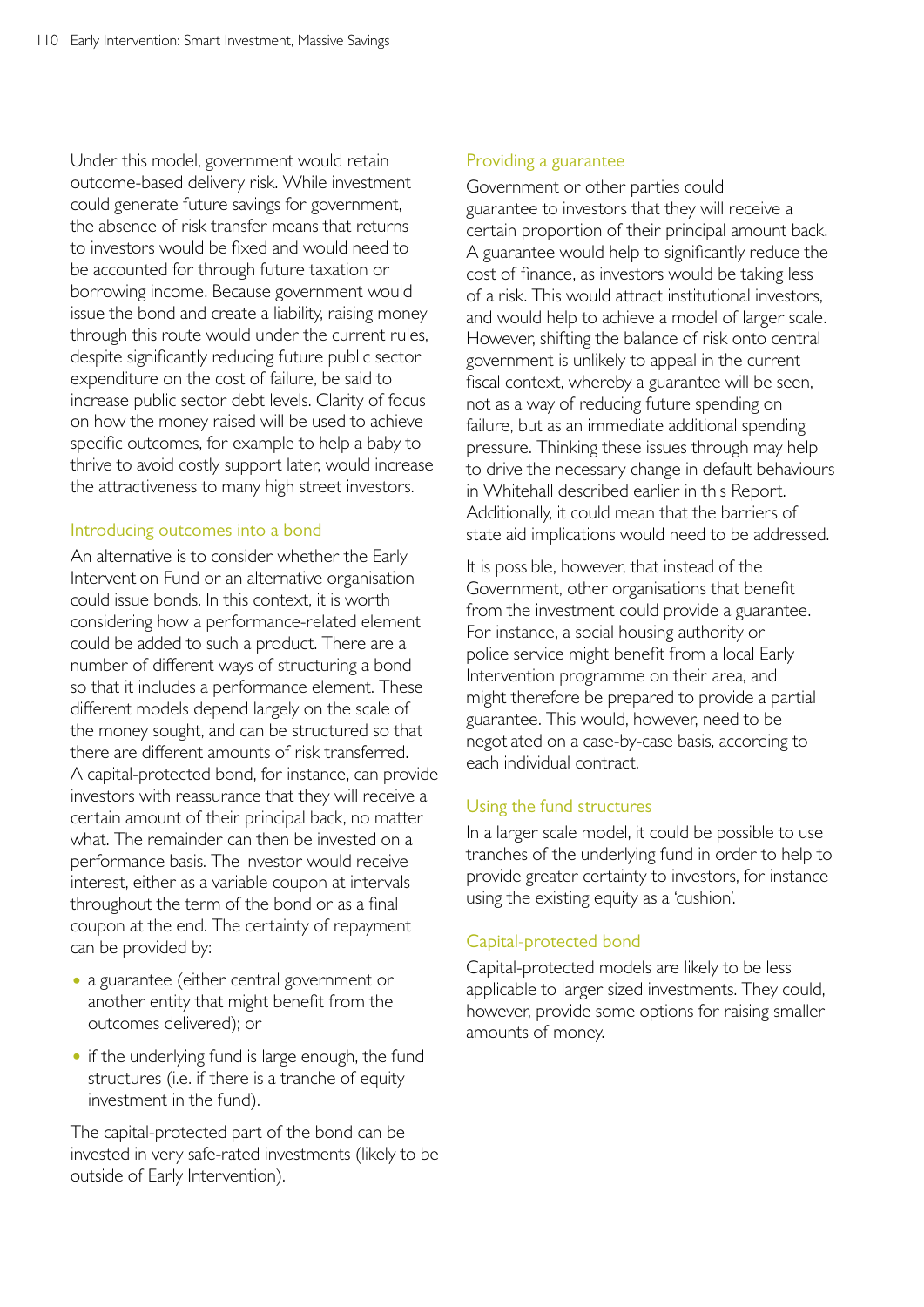It may be the case that starting from scratch and issuing a fully thematic Early Intervention bond is a difficult starting point, although there is a growing ethical sector market. Before making an appeal to a wider group of investors, it may be more practical to consider options that involve piggybacking on the investor base for an existing product, where a track record and investor base already exist.

# **Options**

One option would be to offer a bond that promises the investor a proportion of their original capital back. For instance, 80% of the investor's funds could be put into highly rated investments (not necessarily related to Early Intervention). When these investments are paid back with interest over a longer period (say 10 years), the investor receives an amount that equals their original capital. Meanwhile, the remaining 20% is invested in Early Intervention programmes, and a variable coupon paid back when their investment has resulted in successful outcomes for babies and children. It could be possible to provide a capital-protected Early Intervention bond where 80% of the investor's money is used for loans to organisations that deliver Early Intervention (via an ethical bank or community development finance institution). The investor would receive their money back from the bank, once the bank had received the loans (and interest) repaid from the commissioners. The remaining 20% of the principal amount could be invested in a performancerelated Early Intervention Fund, which would be used for programme delivery (including the public sector). This model would ensure that all the money is directed at Early Intervention, but only 20% of it would be outcome focused. Of course, these instruments would be tradable and that in itself would be a market measure of how well Early Intervention was doing.

An alternative to this would be for 100% of the original investment to be used for safe highly rated investments. The investor knows that they are going to get back their principal investment, plus interest. The investor could agree to the additional interest being reinvested in Early Intervention programmes throughout the term of the bond. This latter amount would be invested on an outcomes basis, enabling the investor to increase

the value of their interest payments (or potentially lose it if no outcomes are successfully delivered). The disadvantage, however, would be the time delay before investment could be made in Early Intervention.

However, it is worth being aware that the more complex the structure of the model, the less attractive it will be to the majority of investors. In particular, it could blur any message that this is a social investment for Early Intervention. It is also hard to scale up such options, given the proportionately small amount of the total investment that is used for the social cause.

# Full risk/reward model

An alternative option would be to offer a product whereby the investor takes on more of the overall risk themselves. Models used in Islamic finance may have some application here, whereby the investor's money is put into an underlying investment fund or joint venture. Therefore, an Early Intervention bond could be issued, and then either:

- the recipient of the monies acts as an investment manager, investing funds in projects in order to seek a return. Some or all of these could be Early Intervention; or
- a joint venture is established between the issuer and its customers on a profit and loss sharing basis – both contribute capital. Central or local government could therefore take a tranche of risk in the joint venture.

These options start to look more like equity, however, and are likely to be more expensive.

#### Who would issue the bonds?

In considering who takes on the majority of risk transfer, there are a number of options as to who could issue Early Intervention bonds. These include:

- creation of a new not-for-profit entity;
- use of an existing entity; and
- government (distribution through NS&I or institution such as the Post Office).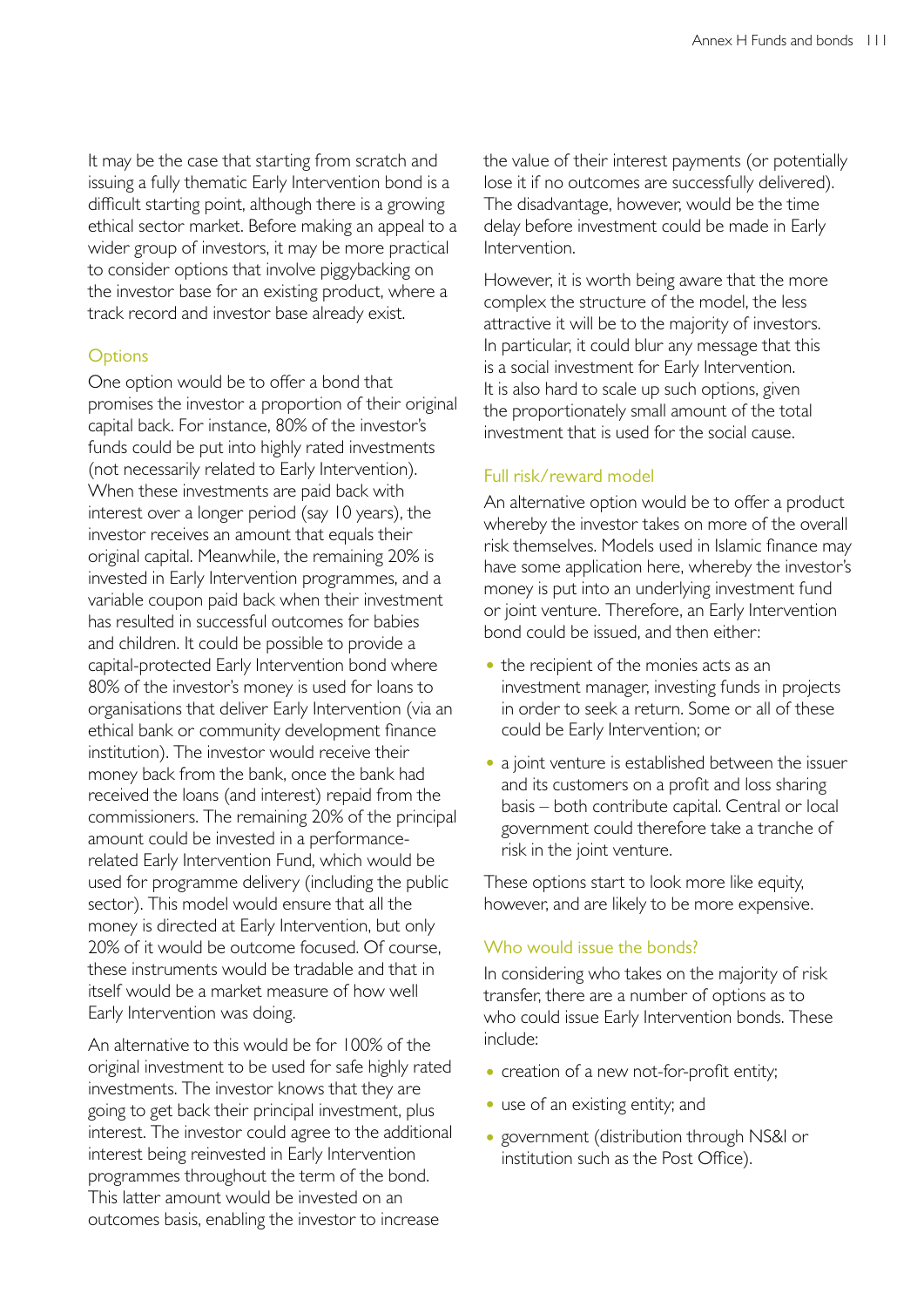## Creating a new entity to hold the Early Intervention Fund and issue Early Intervention bonds

A new institution could be created to issue the bonds, on behalf of Early Intervention programmes. The main challenges of this approach, however, are as follows:

- The time taken to establish a new institution will mean it will take much longer before any bond could be issued.
- A new institution would not have the existing client base to draw upon. Investors would not have the same levels of confidence in a new entity, meaning potentially higher costs of finance.
- A new issuing body would need to meet a number of complex regulatory and legal standards, which again would be extremely time-consuming to achieve.

However, establishment of a new entity could help in developing a trusted 'brand' for investors, particularly if local/central government pays for outcomes.

# Medium term note programmes

Medium term note (MTN) programmes provide flexibility for issuing notes quickly and accessing wholesale debt investors easily at reduced documentation cost. The documentation process is simplified because many of the arrangements (including agents and listing) are already in place and allow a wide range of products to be issued. The conditions of the notes establish certain legally sensitive ('non-pricing') provisions upon which notes are based – these typically tend not to be varied for the duration of the outstanding programme. Estimated set-up costs are material and, in the context of £150,000, largely comprised of legal costs; it would typically take between two and three months for a new 'financial' credit to be realised.

Some of the key documents of an MTN programme are as follows:

- Base prospectus sets out clearly the terms and conditions of the notes that will eventually be issued under the MTN programme. The base prospectus also contains financial information and a general business description of the issuer and is required to contain all necessary information that will enable investors to make an informed assessment of the credit.
- Programme agreement forms the contractual agreement between the issuer and the dealers and sets out the basis on which the dealers will buy the notes issued by the issuer. It also contains the representations, warranties, undertakings and indemnities to be given by the issuer to the dealers, and the conditions precedent which must be satisfied before any issuance takes place. This document usually contains the pro forma subscription agreement used for syndicated notes issues.
- Paying agency agreement forms the contractual agreement between the issuer and the appointed paying agent(s) and sets out the process by which interest and principal are paid to noteholders. It further sets out certain other formal matters that may require attention, such as safekeeping of notes and the publication of notices.
- Listing documents in addition to the principal documents listed above, there are various standard administrative documents that will be required in order to obtain full listing for the MTN programme on the London Stock Exchange, for example the application for listing.

Facilitating investor participation and achieving a scalable issuance architecture from day one will be critical to the success of the scheme and to achieving cost-effective access to wholesale debt investors.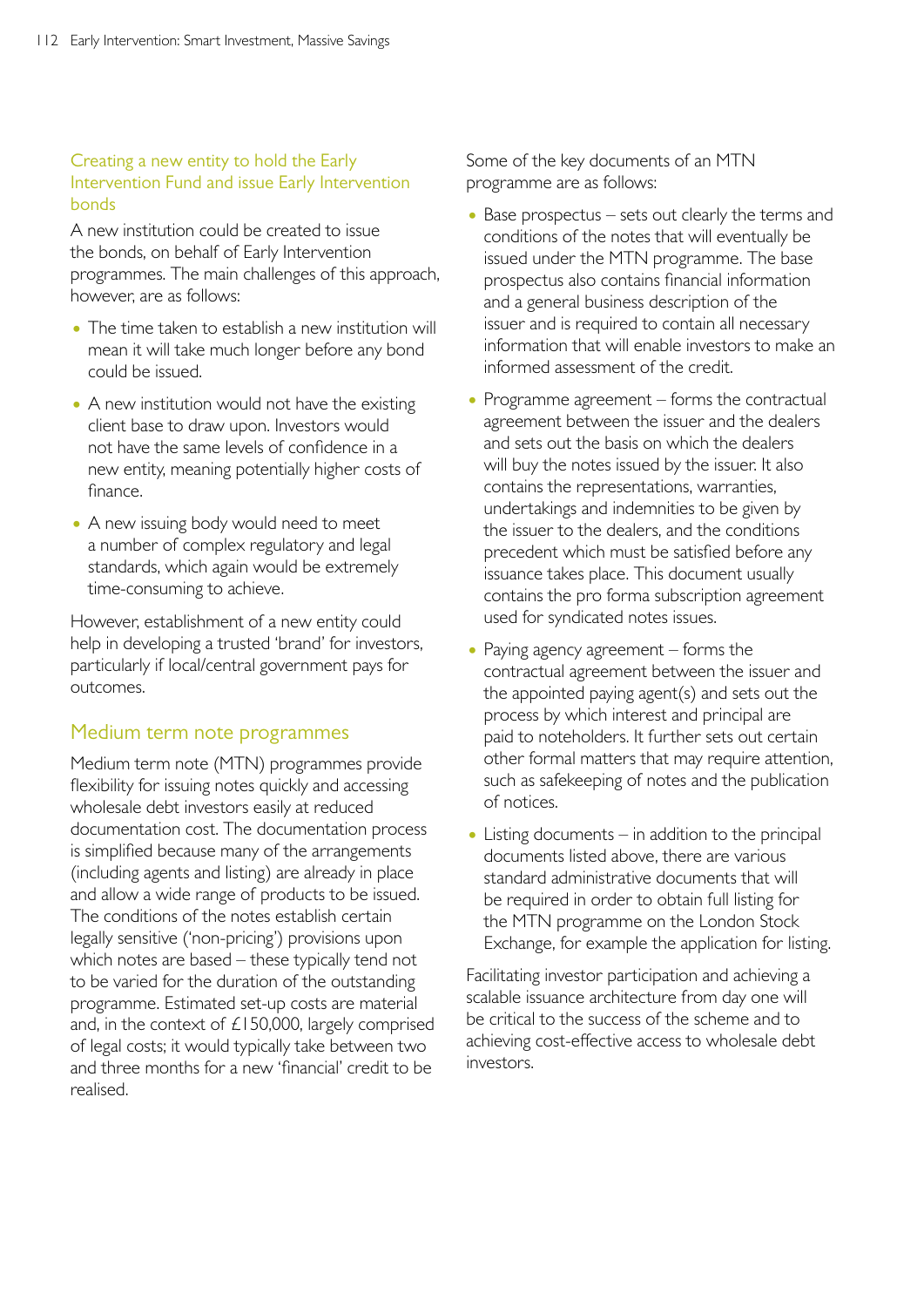# Annex I Individual Savings Accounts

# Junior Individual Savings Accounts

Junior ISAs have the positive aspect of long-term savings, which is good in respect of longer timescales associated with Early Intervention, but investing ISA funds in Early Intervention does carry the risk of loss of savings because of the performance element of return. Children's savings may not be something parents are willing to take a risk of return on, so a Junior ISA which encompasses the element of investing in Early Intervention may not achieve enough interest. However, this is for the financial market to investigate.

A tiered fund could create a more viable option for Junior ISAs. A tiered fund can be divided into different tranches of investors, for example charities, ISA investors, etc. A fund designed to attract investment for Early Intervention could be tiered into different risk tranches. These tranches could have different levels of risk associated with them, whereby some tranches could take on more risk than others. The ISA investors could be placed in a tranche with less risk, so they would be 'safer' if successful outcomes were not reached.

However, we have also found research that shows that individuals who have children at home become less likely to invest socially/ethically as they get older. 'For those with children at home, it is possible that a desire to invest socially/ethically when younger is overtaken by other factors as their children's age. The amount of investment assets is not particularly substantial among this group, especially when taking into account

educational, accommodation and other needs of children as they become older.<sup>'1</sup>

This may suggest that Junior ISAs that invest in Early Intervention may not be attractive enough for individuals, who are less likely to invest their assets socially/ethically as they get older.

- The new features of the Junior ISA are:
	- children living in the UK who do not have a Child Trust Fund account will be able to have a lunior ISA:
	- people will be able to put money into a cash account or 'stocks and shares' account;
	- – each child will be able to have one cash and one 'stocks and shares' Junior ISA at any one time;
	- there will be a total yearly limit of  $£3,000$  for all payments into these accounts; and
	- accounts will become ISAs when the child is 18.
- As with Child Trust Funds, the following will apply to Junior ISAs:
	- $-$  the accounts will belong to the child and they will not be able to withdraw money until they are 18;
	- $-$  any money the accounts make will be tax free; and
	- a range of banks, building societies, credit unions, friendly societies and stockbrokers will offer Junior ISA accounts.<sup>2</sup>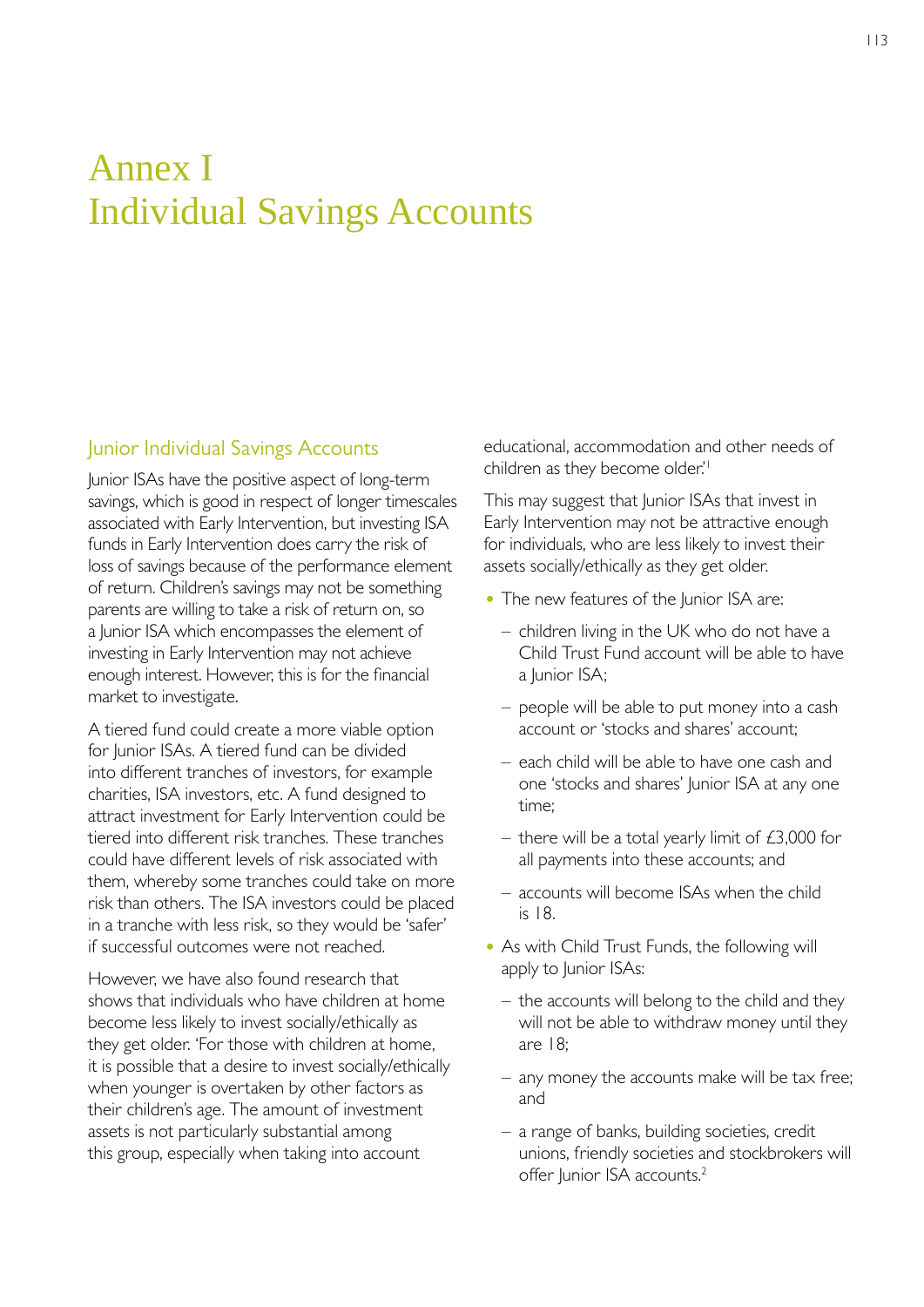# Early Intervention/ethical ISA

An ISA provides a tax-free wrapper under which a range of investments can be made. This enables individuals to save money on a tax-free basis, up to a certain allocation annually. An ISA could give investors the option to link their tax-free savings to Early Intervention. This would be an option to consider in order to encourage further investment in Early Intervention once the Early Intervention Fund has been developed. There are two types of ISA available:

- cash ISA: offers an individual allowance of £5,340 per annum. Once the investor's money is deposited, the bank decides how this money is invested, seeking to maximise returns. The money is not ringfenced for particular purposes by the bank when it invests, and the bank takes on the risk of being able to deliver a specified interest rate to its customers; and
- stocks and shares ISA: offers an individual allowance of up to £10,680 per annum. The investor can choose the portfolio of investments for their savings to be invested in, meaning the value can go up or down. While the ISA account manager will try to establish the best package of investments, the investor takes on the risk, diversified across their package of investments.

A thematic ISA could provide a tax-free vehicle for attracting investment for Early Intervention. Ethical ISAs provide a potential model of how an

Early Intervention ISA might work, and demonstrate that there is a market for investors that want their money to be used in a more socially responsible manner. There is a proven range of investors within this market that are interested in investing their money in a good cause with a fairly competitive rate of return.

A thematic Early Intervention ISA could therefore be structured either as a cash ISA or as a stocks and shares ISA.

#### Encourage the market to develop Early Intervention-specific ISAs

To do this we will need to prove that they are a worthwhile investment for the banks and government, and that there would be a sufficient market for those looking to invest in babies, children and young people. There are different ways we could do this. One proposal would be to offer an accreditation associated with the ISAs that could present an official endorsement in this field. This would be a market-only solution, without government paying returns for outcomes. So, for instance, the ISA might invest on a commercial basis in charities and organisations that deliver services to babies, children and young people (through best evidence-based policies listed by the independent Early Intervention Foundation).

However, there would not be any direct link with specific outcomes as a result of programmes under this model.

#### Case study: Charity Bank

Charity Bank has recently introduced an ethical cash ISA where investors' money is loaned to charitable organisations. These ISAs were created in response to both demand from customers and the banks' social remit in setting up something like this.

The money from this currently goes into a general pot and is loaned out to these various charitable organisations. They will only lend money to the charities if it is used for a charitable purpose. Charity Bank is looking to make these ISAs more thematic as it has identified a market demand and wants to support that demand.

The fact that Charity Bank loans the money to charitable organisations means that it will always receive interest, which will create enough of a return for its customers. Its rate of return is fairly competitive, which would make it worthwhile for the investors and provide the incentive that their money will have a positive social impact.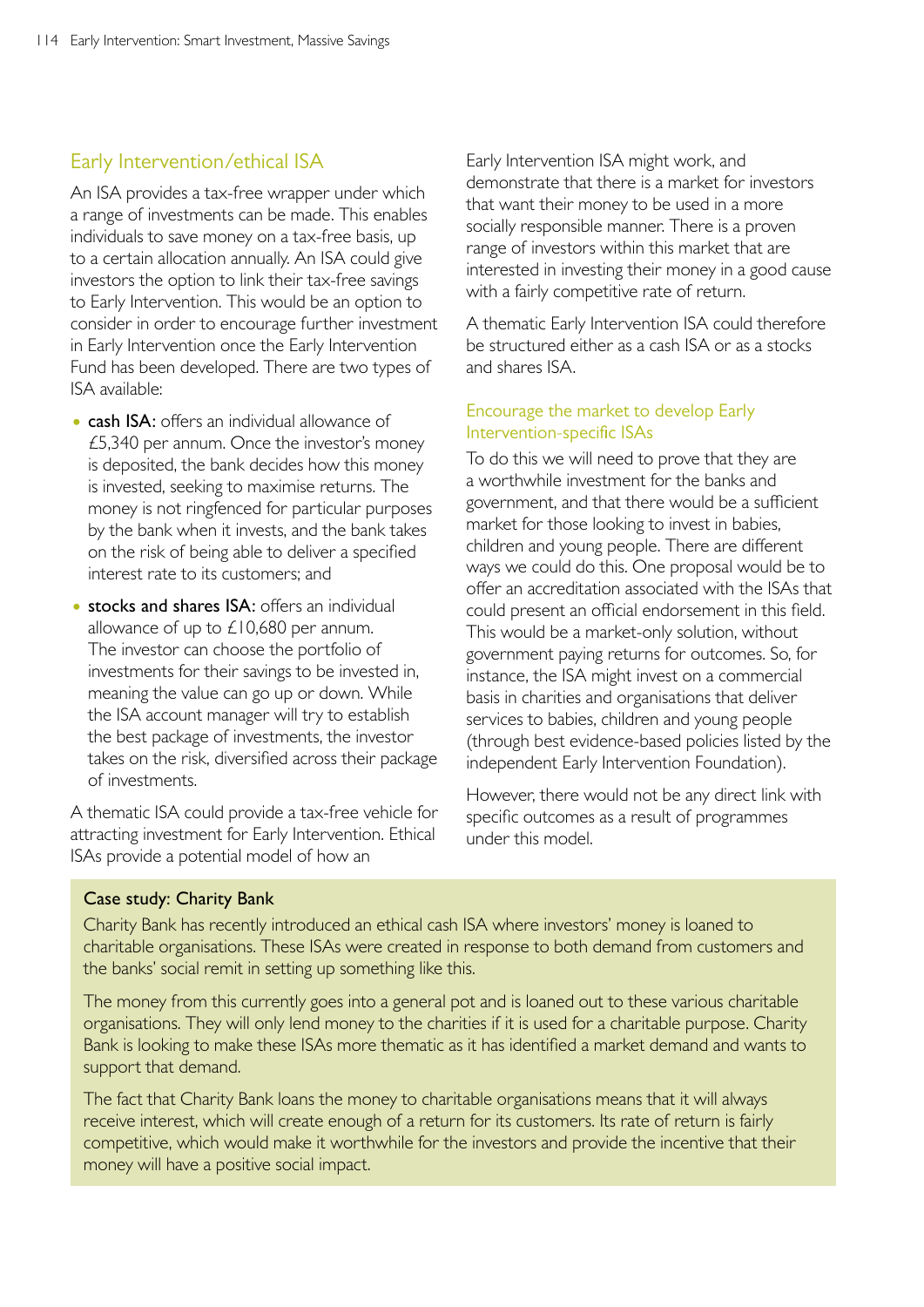# Develop a model that includes an outcome-based payment element to the ISA

• Cash ISA with an ethical bank, whereby a proportion of the pot of money is used to invest in Early Intervention on an outcome-based basis. The incentive for the bank would be a potentially higher return than that provided for the remainder of the investment, some of which would be passed on to the investor.

## Figure I1: Ethical cash ISA model

When the Early Intervention Fund is developed, it could include a tranche of Early Intervention investments for the ISA retail investor.

• Increase the ISA allowance for these types of investment, given the benefits for government. An investor would be allowed an additional £200 allowance, for instance, where that additional money is used for Early Intervention investments. This could include the option



• Stocks and shares ISA with any bank, whereby Early Intervention products could provide an option for part of the portfolio of investment (probably as part of an ethical ISA). The investor could choose to invest a proportion of its funds in an Early Intervention Fund or bond. If the investments are successful in producing outcomes, a return is paid. The investor therefore takes on the risk itself, as it does with the remainder of its portfolio of investments. There is less of a risk though, as only a small percentage of investment will go into Early Intervention and the remainder will be invested in more proven reliable investments chosen by the investor.

of using the allowance for social investment generally, or for specific investments, such as in the field of babies, children and young people. For this option, future savings to government need to outweigh loss of revenue from tax.

The centrally co-ordinated team could initially research the case for increasing the ISA allowance for individual investors that invest in Early Intervention or social investment more generally. They could then advise HM Treasury on the best approach for this.

There has been research carried out in the Ipsos MORI report – *Investing for the Good of Society –* on a Social Investment Fund idea where the ability



#### Figure I2: Ethical stocks and shares ISA model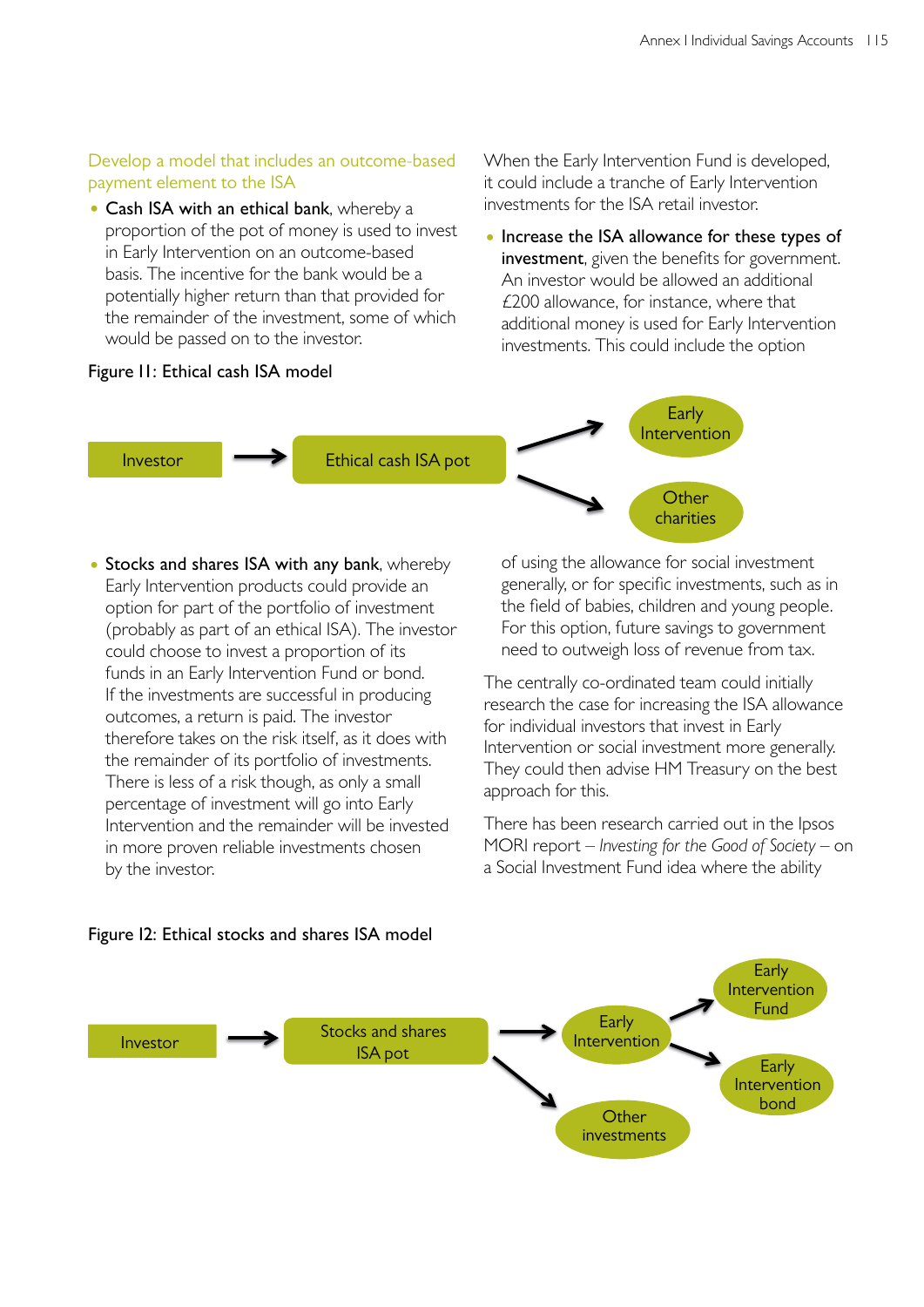to hold the investment in an ISA was viewed as the most positive aspect by 47% of individuals interviewed. The option given was to be able to offset any capital losses on the Social Investment Fund against the tax bill up to a certain limit, which was appealing to more than a third of individuals interviewed.

|      | Early Intervention-<br>specific ISAs                                                                                                                                                                      | Ethical cash ISA                                                                                                           | Ethical stocks and<br>shares ISA                                               | <b>Increase ISA</b><br>allowance                                                                                                                         |
|------|-----------------------------------------------------------------------------------------------------------------------------------------------------------------------------------------------------------|----------------------------------------------------------------------------------------------------------------------------|--------------------------------------------------------------------------------|----------------------------------------------------------------------------------------------------------------------------------------------------------|
| Pros | Positive social impact<br>that could attract<br>more investors.                                                                                                                                           | Safer for investors,<br>Investment is still<br>made in other<br>which will always<br>receive a return.<br>potentially more | Would ensure<br>money is being<br>invested in social                           |                                                                                                                                                          |
|      | Positive social<br>Government<br>wouldn't need to<br>impact that could<br>pay a return for<br>attract more<br>successful outcomes.<br>investors.<br>Already a proven<br>market and range<br>of investors. |                                                                                                                            | reliable investments<br>in order to gain a<br>significant return.              | investments.                                                                                                                                             |
|      |                                                                                                                                                                                                           |                                                                                                                            | Positive social<br>impact that could<br>attract more<br>investors.             |                                                                                                                                                          |
| Cons | May be too specific,<br>therefore leading to<br>fewer investors.<br>ISA <sub>s</sub> .<br>No direct link yet to                                                                                           | Not as high a return<br>as some other cash                                                                                 | Slightly more risky,<br>given that investing<br>in an outcome-<br>based model. | Treasury may find<br>that there is a loss in<br>revenue and it may<br>not be worthwhile<br>for government if<br>the product is not<br>attractive enough. |
|      | specific outcomes as<br>a result of successful<br>implementation of<br>programmes.                                                                                                                        |                                                                                                                            | Need to establish<br>Early Intervention<br>products for<br>portfolio.          |                                                                                                                                                          |

## Table I1: Pros and cons of what best meets the needs of Early Intervention

# **Notes**

- 1 Elliot A (2011) *Investing for the Good of Society: Why and how wealthy nations respond*. London: The FairBanking Foundation, NESTA and Ipsos MORI.
- 2 [www.direct.gov.uk/en/MoneyTaxAndBenefits/index.htm](http://www.direct.gov.uk/en/MoneyTaxAndBenefits/index.htm)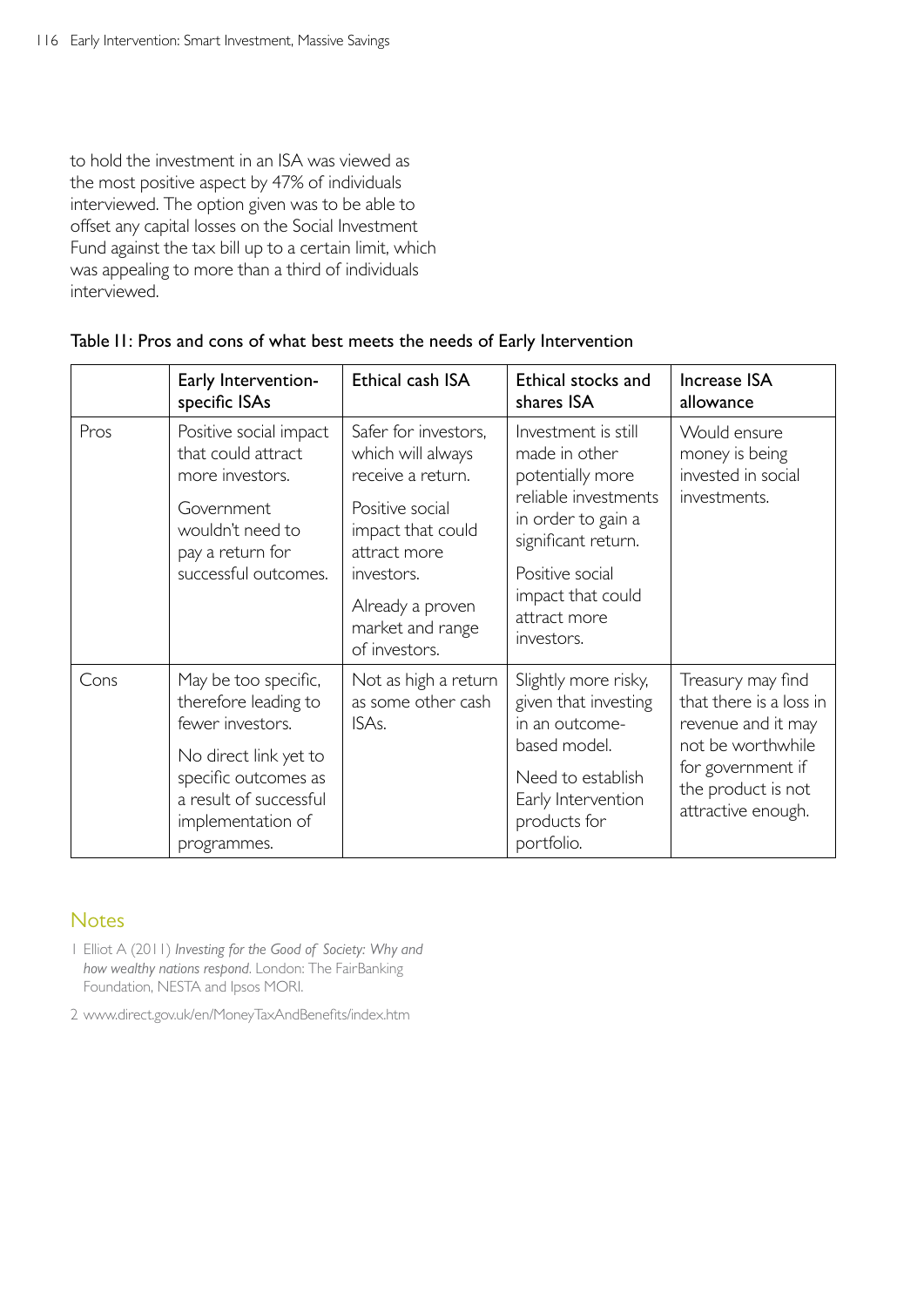# Annex J Consultation

#### List of organisations and people who spoke to Graham Allen MP and/or the Review Team during the preparation of this Report

Alexander, Rt Hon Danny, MP, Chief Secretary to the Treasury

Bernstein, Sir Howard, Chief Executive, Manchester City Council

Bichard, Lord Michael

Cabinet Office

Carter, Matt, Royal Bank of Scotland

Cottam, Hilary, Principal Partner, Participle

Cummins, John, Royal Bank of Scotland

Department for Communities and Local Government

Department for Education

Department for Work and Pensions

Department of Health

Duncan Smith, Rt Hon Iain, MP, Secretary of State for Work and Pensions

Egerton-Warburton, Christopher, Lion's Head Global Partners

Fenton, Neil, London Early Years Foundation

Fineberg, Adam, Independent Adviser on local public services

Fisher, Greg, ResPublica

Glavin, Harry, Community Development Finance Association

Gosling, Sean, Regional Public Sector Manager, Co-operative Bank

Hanham, Baroness, Parliamentary Under Secretary of State, Department for Communities and Local Government

Hill, Jo, Manager of Advantage Team, UnLtd

HM Treasury

Howland, Mark, Head of Marketing, Charity Bank

Hughes, Stephen, Chief Executive, Birmingham City Council

Hutchings, Judy, Incredible Years, University of Bangor

Jones, Ellen, Brighton and Hove City Council

Killoran, Dr Amanda, National Institute for Health and Clinical Excellence

Lloyd, Wendy, Barclays Capital

Longfield, Anne, Chief Executive, 4 Children

Marsh, Professor Peter, Academic Director of Enterprise, University of Sheffield Enterprise and Vice Chair of the Cabinet Office's Mutuals **Taskforce** 

McPherson, Ian, Assistant Police Commissioner, Metropolitan Police

Morris, Dominic, Lloyds Banking Group

Mulgan, Geoff, Chief Executive, NESTA

O'Neill, Jim, Goldman Sachs

Pike, Matthew

Podd, Henrietta, Evolution Securities

Prime Minister's Office

Reitemeier, Bob, Chief Executive, Children's Society

Roger, Ivan, Barclays Capital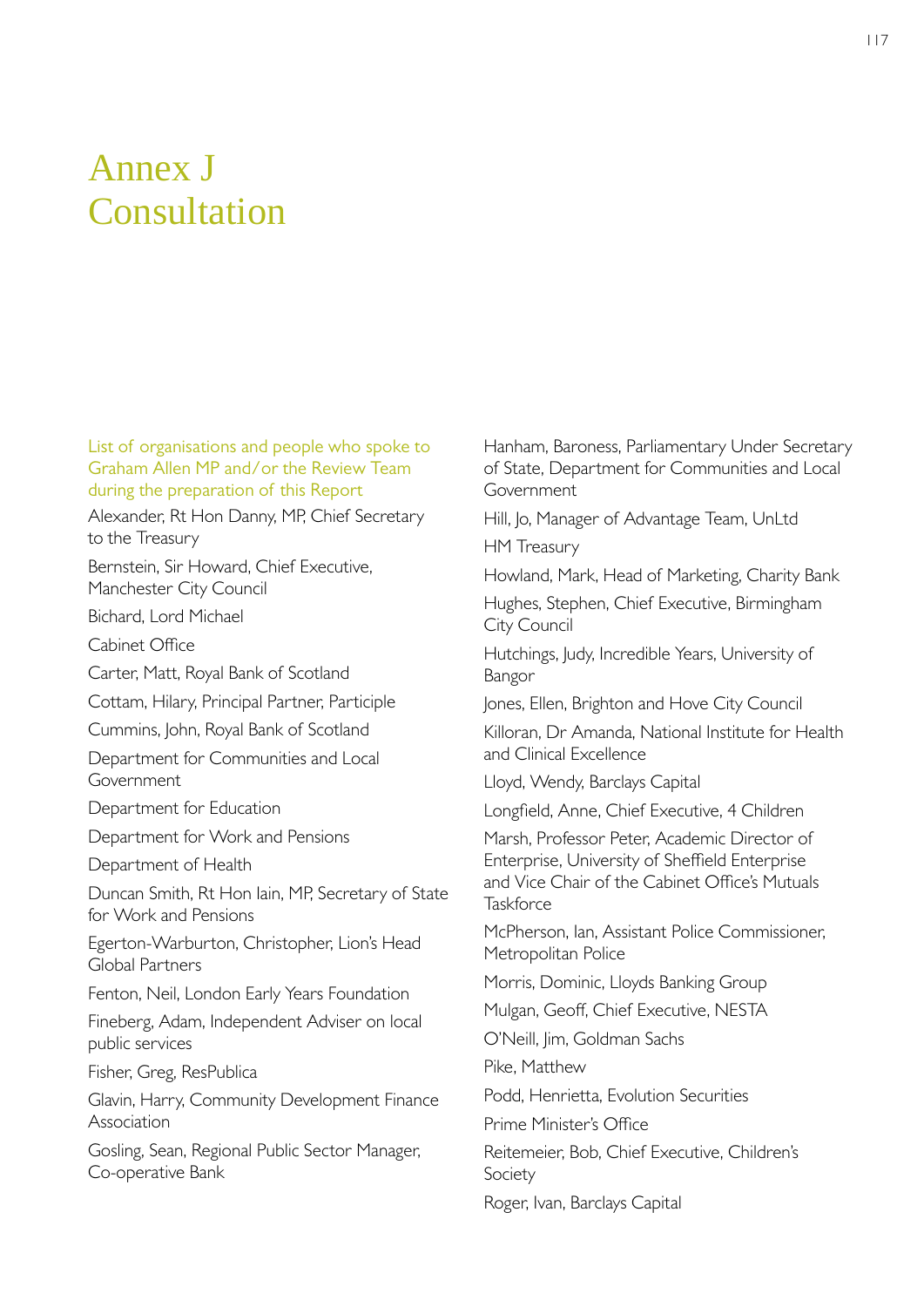Rowe, Sally, Deputy Director, Children and Families, Staffordshire County Council Ruter, Bas, Managing Director, Triodos Sattar, Danyal, Finance Fund Manager, Esmée Fairbairn Foundation Soloman, Enver, Children's Society Teather, Sarah, MP, Minister of State for Children and Families Thomson, Alex, Chief Executive, Localis Todd, Jane, Chief Executive, Nottingham City Council Wanless, Peter, Chief Executive, Big Lottery Fund Wei, Lord, Big Society Adviser Whiteman, Rob, Managing Director, Local Government, Improvement and Development Woodley, Jane, Oxfordshire County Council Yeager, Clay, Consultant, Evidence-Based Associates Graham Allen and the Review Team are also grateful for the help and support of members of the Report's Reference Group Boswell, Caroline, Greater London Authority Cattermole, Isobel, London Borough of Tower **Hamlets** Rowe, Sally, Staffordshire County Council Shostak, Ray, Lead Executive, Core Assets Group Stepien, Dwynwen, London Borough of Croydon Taylor, Mike, Metropolitan Police and representatives from UK government departments Graham Allen and the Review Team are also grateful for the help and support of members of the Report's Virtual Finance Working Group Anton, Richard, Amadeus Capital Attwood, Tom, ICG plc Barone Soares, Daniela, Impetus Biddell, Hugh, Royal Bank of Scotland

Biggs, Stephanie, Kirkland

Blakebrough, Adele, Social Business Trust

Bland, Matt, Abcul Boswell, Caroline, Greater London Authority Brett, Louise, Deloitte Brookes, Martin, New Philanthropy Capital Burnand, Geoff, Charity Bank Casin, Maud, Goldman Sachs Castle, Jessica, RBC Capital Markets Charlesworth, Ian, The Social Investment Business Cheng, Mark, Chelwood Capital Clark, Michael, McKinsey & Company Connell, Lorraine, Barclays Capital Cornish, Peter, National Savings & Investments Croft, Andrew, Can-online De Decker, Elly, Impetus De Masa, Lara, Santander D'Eustachio, Roberta, Ambassador of Philanthropy Dowling, Samantha, The Social Investment Business Duncan, Graeme, Greenhouse Charity Eccles, Toby, Social Finance Fink, Stanley, ISAM Funds Fleming, Ian, Coutts Flood, Sarah, The Social Investment Business French, Andrew, JP Morgan Fricke, Uli, Triangle Venture Giantris, Kristin, Non-Profit Finance Fund USA Gillespie, Jennifer, Legal & General Investment Management Gosh, Shaks, Private Equity Foundation Graham, Colin, Blackrock Grassie, Colin, Director and Chief Executive, Asia-Pacific Region, Huavia Bank Co Green, Charlie, Private Equity Foundation Green, Ron, The Social Investment Business Haigh, Andrew, Coutts Hailey, Rob, Santander Harkins, Dax, National Savings & Investment Haseldine, Richard Hayday, Malcolm, Charity Bank Hearn, Mark, Royal Bank of Scotland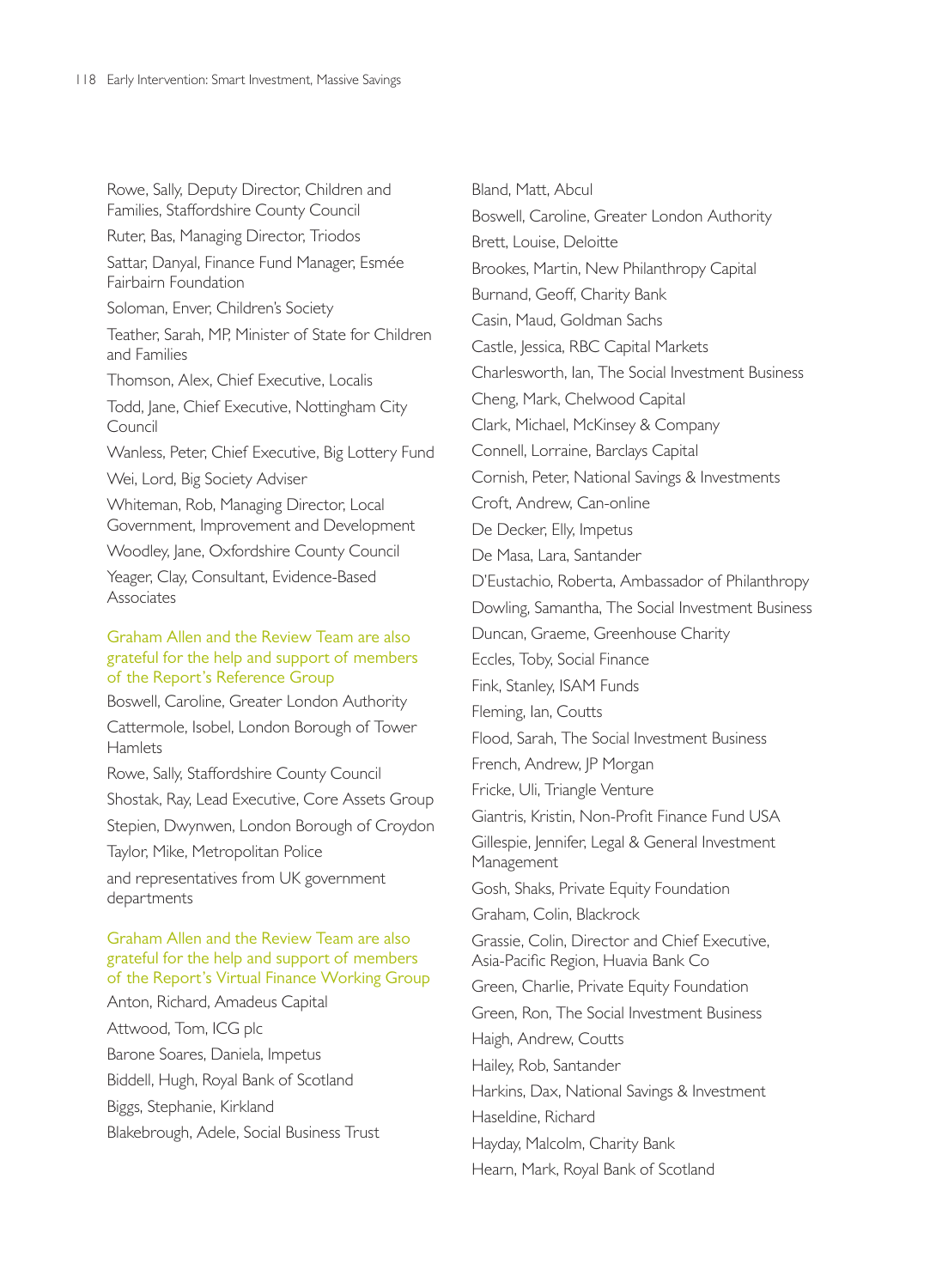Henning, Amelia, RBC Capital Markets Hickman, Edward, a4e Hills, Simon, BBA Hopkins, Cheryl, Birmingham City Council Houseley, Matthew, RBC Capital Markets Hughes, Richard, Capgemini Hutchison, David, Social Finance Johnson, Richard, Serco Jones, Graeme, Royal Bank of Scotland Kershaw, Nigel, Big Issue Kingston, John, Charities Aid Foundation Knight, James, Apex Communications Linnett, Simon, Rothschild Lloyd, Eva, University of East London Loynes, Jonathan, Capital Economics Ludlow, Joe, NESTA Marley, Kate, Can-online Materson, Morven, The Social Investment Business McCafferty, Ian, Confederation of British Industry McGann, Mark, Big Lottery Fund McGill, Caroline, Deloitte McIntyre, Amanda, Stefanou Foundation McNab, Duncan, PricewaterhouseCoopers Miles, Meredith, Impetus Mulligan, John, Esmée Fairbairn Foundation Nouhan, Susie, BB Fund Palmer, Jeremy, Building Societies Association Payne, Fred, Chief Executive, Banters Benevolent Fund Penn, Professor Helen, University of East London Perry, James, Cook Food Pratt, John, HP Law Raynes, Paul, Local Government Association Ridge, Michael, Frontier Economics Robinson, Chris, Mayor's Fund for London Rogers, Jeremy Ross, Anthony, Bridge Ventures Rutherford, Tom, JP Morgan

Salz, Anthony, Rothschild Scott, Stephen, King's College London Sechiari, Simon, National Savings & Investment Shinoda, Ruth, Private Equity Foundation Shostak, Ray, Lead Executive, Core Assets Group Simon, Paul, Earth Capital Partners Sloan, Alan, JP Morgan Sloan, Duncan, Royal Bank of Scotland Stevens, Ben, GH Capital Tsui, Aaron, Barclays Capital Turner, James, Sutton Trust Vaccaro, James, Triodos Waite, Matthew, Greater London Authority Watts, Bevis, Triodos Weber, Martin, Goldman Sachs Welpe, Ralph, Deutsche Bank Wilcox, Richard, Co-Operative Financial Services and representatives from UK government departments.

### Early Intervention Places

Birmingham City Council Blackpool Borough Council Bradford City Council Brighton and Hove City Council Croydon, London Borough of East Sussex County Council Gateshead Council, City of Gloucestershire County Council Haringey, London Borough of Harrow, London Borough of Havering, London Borough of Hertfordshire County Council Hounslow, London Borough of Hull City Council Islington, London Borough of Kingston-Upon-Thames, Royal Borough of Lambeth, London Borough of Lancashire County Council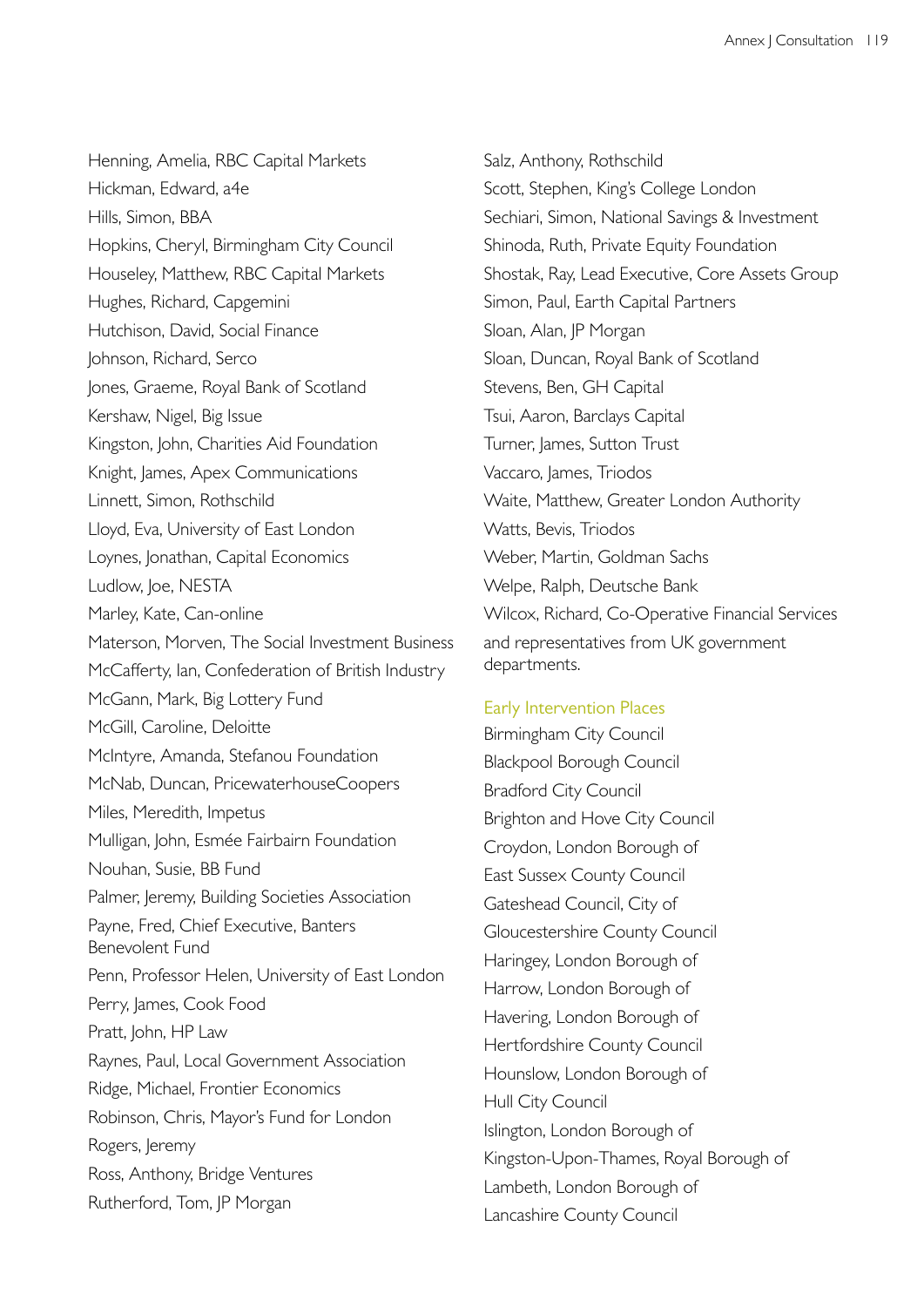Manchester City Council Nottingham City Council Portsmouth City Council Somerset County Council Staffordshire County Council Stoke-on-Trent City Council Wakefield Council Warrington Borough Council Westminster City Council